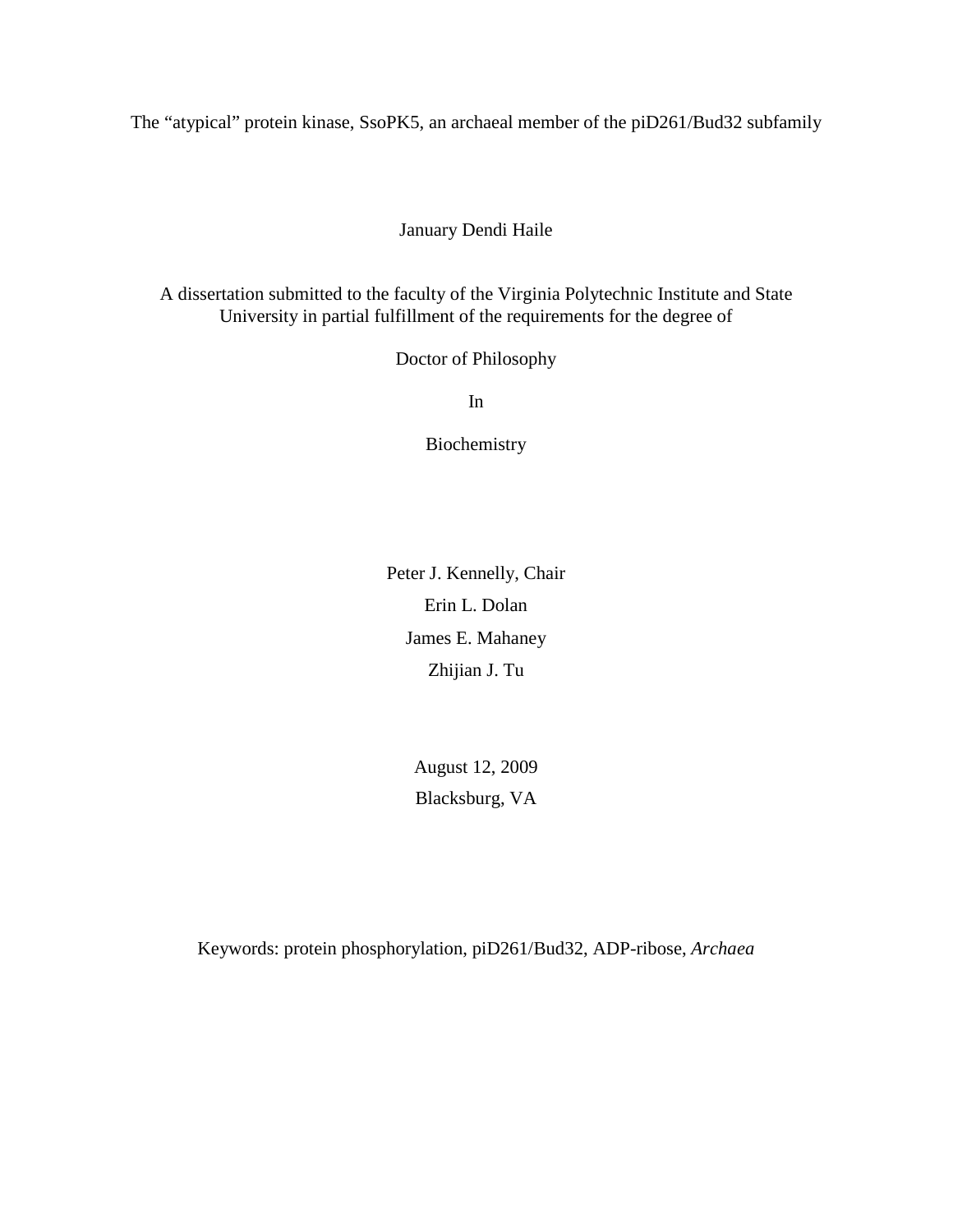The "atypical" protein kinase, SsoPK5, an archaeal member of the piD261/Bud32 subfamily January Dendi Haile

#### **ABSTRACT**

Open reading frame (ORF) *sso0433* from the archaeon *Sulfolobus solfataricus* encodes a protein kinase, SsoPK5 that exhibits 33% sequence identity to p53 related protein kinase (PRPK) from *Homo sapiens* and 26% sequence identity to piD261/Bud32 from *Saccharomyces cerevisiae*. Given this high degree of similarity, the objectives of this thesis were to (a) clone and purify recombinant SsoPK5, (b) examine its commonalities and differences with its eukaryotic homologues, and (c) determine if it was regulated by nucleotides or related compounds. Substantial progress was achieved on each objective.

After successful cloning of ORF *sso0433* and purification of its protein product, SsoPK5, it was determined that SsoPK5 was cold labile and incubation at 4ºC for an extended period of time rendered SsoPK5 incapable of phosphotransferase activity. When stored at room temperature, SsoPK5 was capable of transferring the γ-phosphate from ATP to casein, reduced carboxyamidomethylated and maleylated (RCM) lysozyme, and p53. SsoPK5 phosphotransferase activity required a divalent metal cofactor; like pid261/Bud32, SsoPK5 preferred  $Mn^{2+}$  over the more commonly preferred  $Mg^{2+}$ . SsoPK5 was shown to phosphorylate itself on threonine and serine residues; one of the specific amino acid residues modified is threonine-151.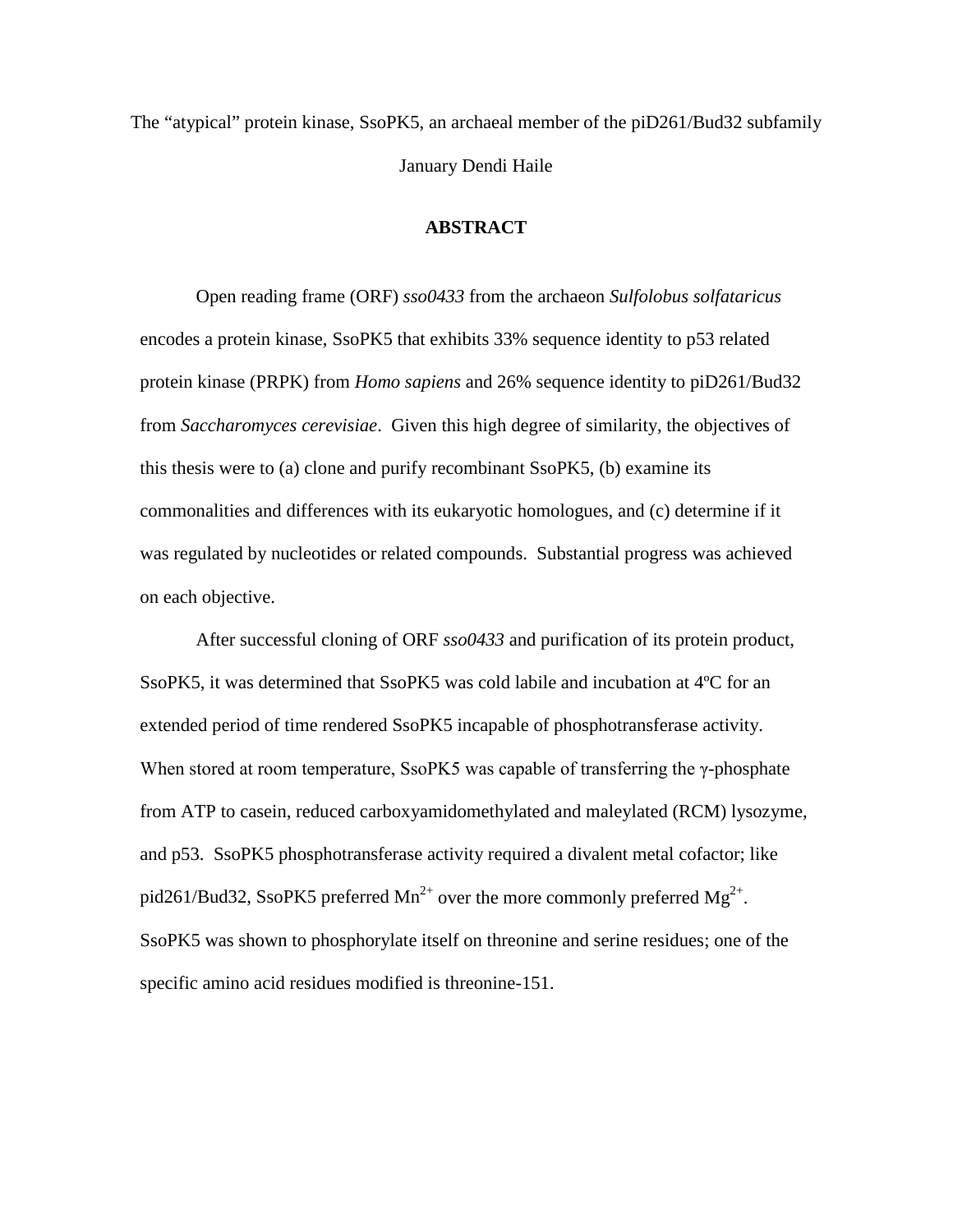Recombinant SsoPK5 is activated by ADP-ribose and 5'-AMP. Activation was observed when SsoPK5 was stabilized by ATP or a nonhydrolytic analogue, such as β,γmethylene adenosine 5'-triphosphate (AMP-PCP). Activation was not a result of phosphoryl transfer nor hydrolytic breakdown of ATP or 5'-AMP. This was deduced by the lack of <sup>32</sup>P radioactivity incorporated into SsoPK5 during pre-incubation with  $[\gamma^{32}P]$ ATP for 60 min at 65ºC, and activation by adenosine 5'-O-thiomonophosphate (AMPS), a hydrolysis-resistant analog of AMP. These results may indicate that ADP-ribose acts as a pseudochaperone for SsoPK5 thereby facilitating maximal activity.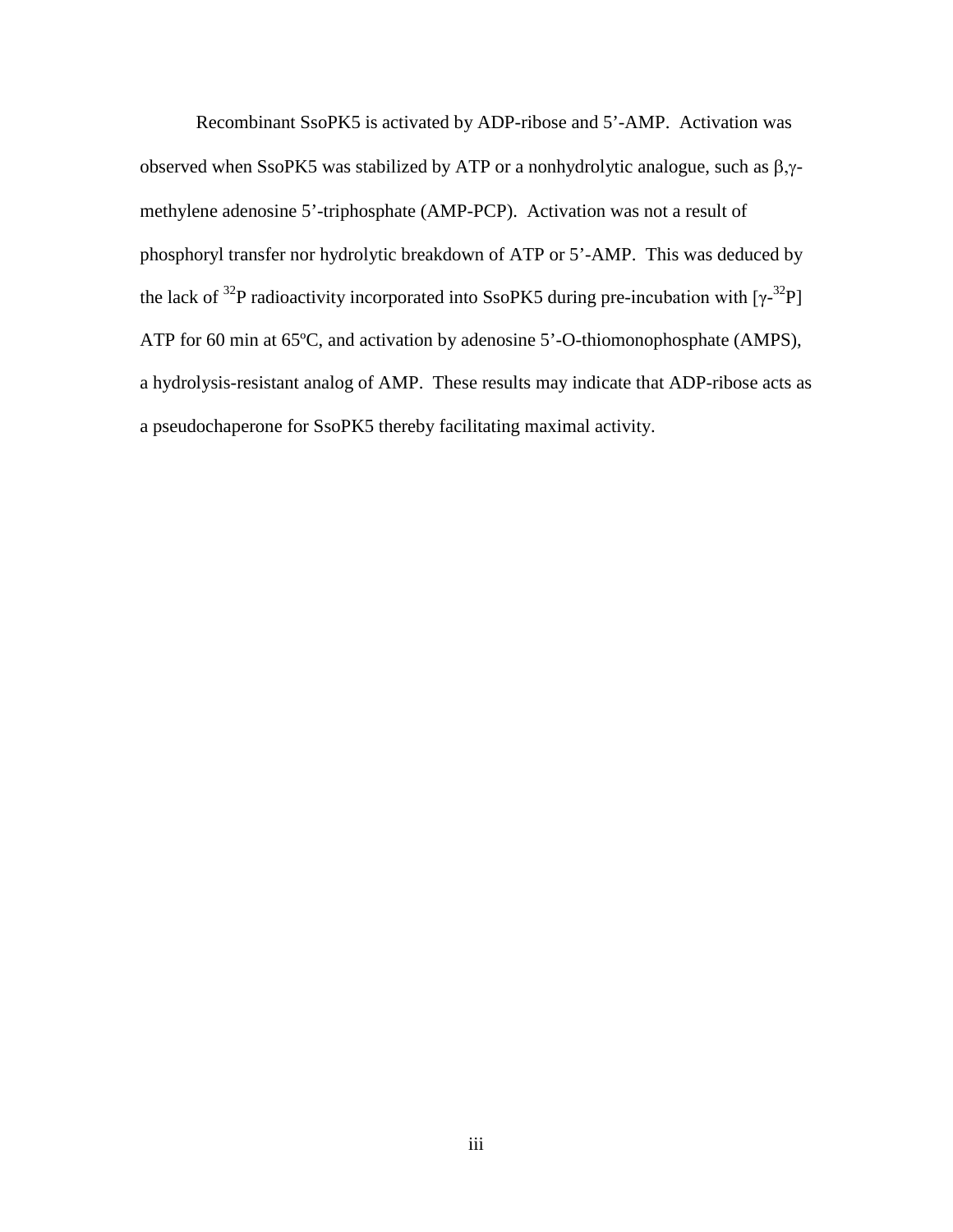#### **ACKNOWLEDGEMENTS**

First and foremost, I would like to thank Dr. Peter Kennelly, without whom I might never have attended graduate school. One of my first research experiences was as an undergraduate in his lab in the summer of 2007. He nurtured me as a "budding scientist." I will always appreciate his kindness and willingness to listen to all dilemmas in life and the lab. He always had confidence in my abilities: to learn, to teach, and to write. I am a better scientist and teacher because of his leadership and example, and I cannot begin to thank him for his advice, constant editing and motivation as I composed the following dissertation.

I'd also like to thank the members of my thesis committee: Jake Tu, Erin Dolan, and Jim Mahaney. They provided continuous support, encouragement, and thoughtful suggestions. In addition, I would like to thank all the biochemistry staff who are instrumental in the day-to-day operations of the department: Karen Dove, Melanie Huffman, Zerita Montgomery, and Shelia Early (who helped tremendously in organizing logistics for this thesis and my defense).

For all the hours we spent thinking, working, and waiting together, I thank "Team Kennelly" specifically Hanan Dachle, Ben Potters, Keith Ray, Ruth Ann Redbird, and Duncan Shabb. All were always willing to listen and work through a problem and/or crisis at any time of day.

For their constant love, support, and encourage, I thank Aaron, my dad, Elyse, Vickie and the all the Rodockers. They were always willing to listen to diatribes about protein phosphorylation and *Archaea*. I acknowledge my dachshunds— Maggie and Max—for appearing interested in protein phosphorylation and

iv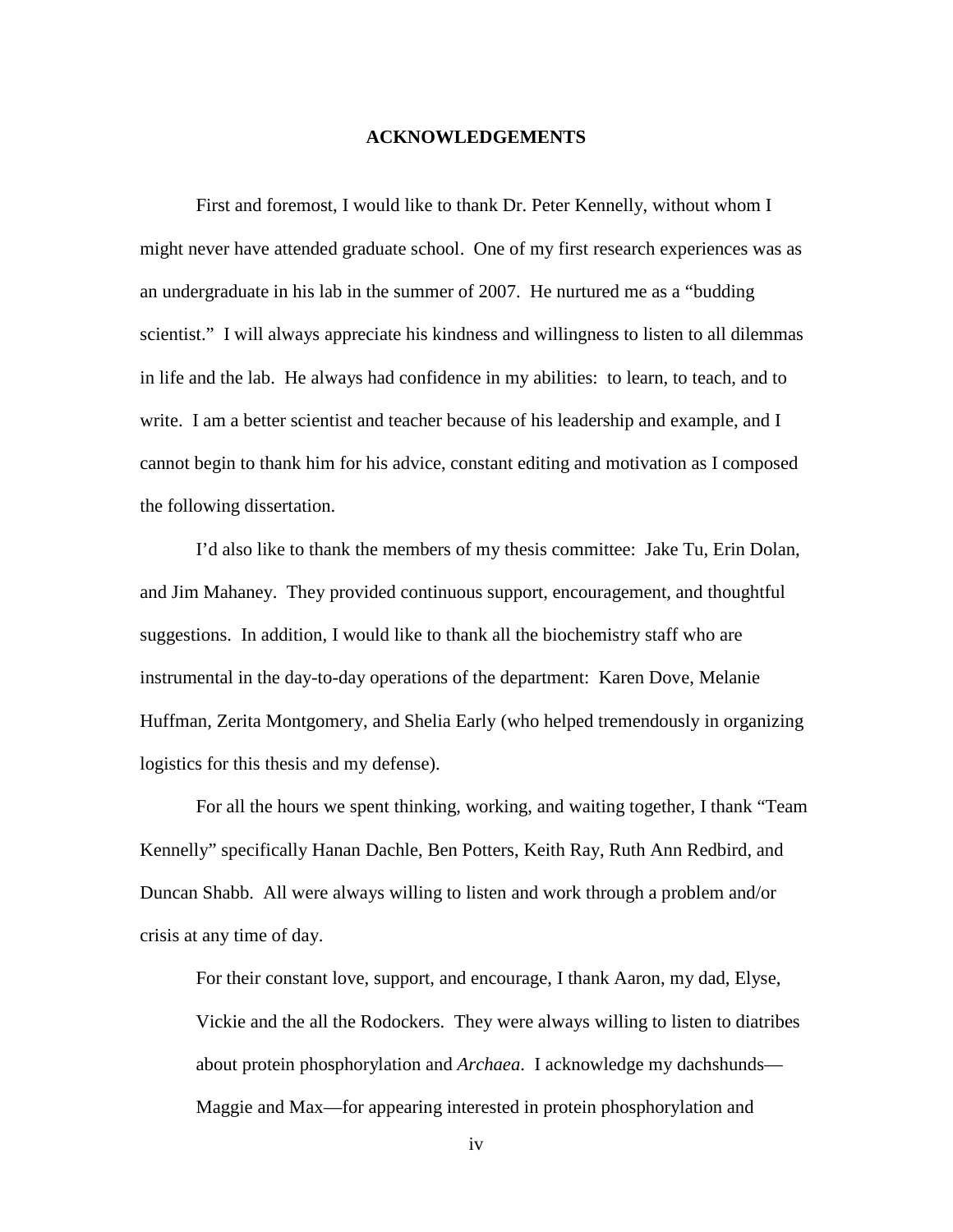particularly SsoPK5. Also, thanks goes to Thomas Fellers and Ashley Wilson Fellers who encouraged, feed, and housed me (and the dogs) for many weeks after Aaron moved to Kentucky. Lastly, I would like to thank my Centre College colleagues. They never hesitated to help in any aspect necessary to make this document come to fruition.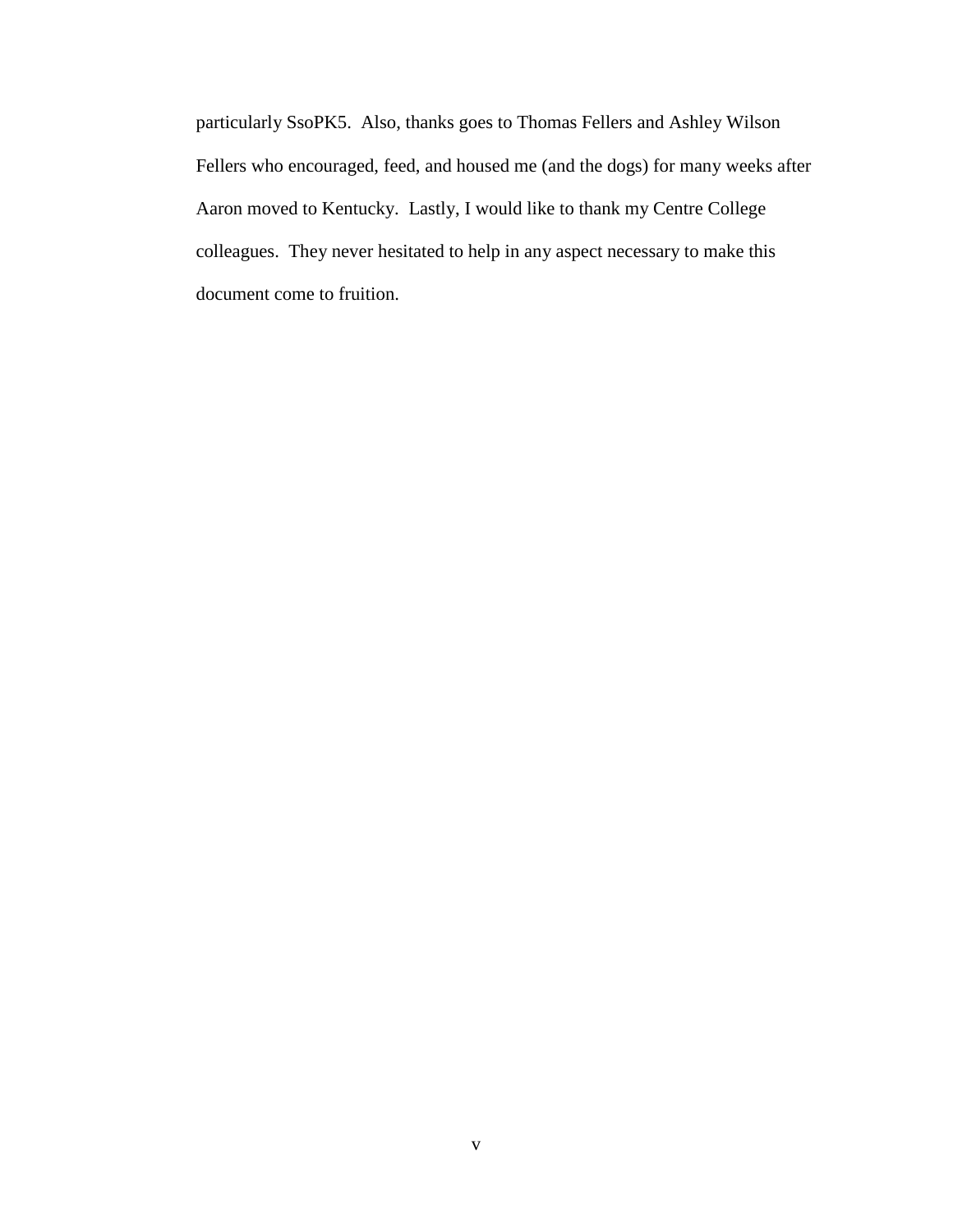# **TABLE OF CONTENTS**

| Protein phosphorylation-dephosphorylation: a preeminent regulatory mechanism 1<br>Protein phosphorylation-dephosphorylation in the Bacteria and the Archaea  4 |  |
|----------------------------------------------------------------------------------------------------------------------------------------------------------------|--|
|                                                                                                                                                                |  |
|                                                                                                                                                                |  |
|                                                                                                                                                                |  |
|                                                                                                                                                                |  |
|                                                                                                                                                                |  |
|                                                                                                                                                                |  |
|                                                                                                                                                                |  |
|                                                                                                                                                                |  |
|                                                                                                                                                                |  |
|                                                                                                                                                                |  |
| Sodium dodecyl sulfate-polyacrylamide gel electrophoresis (SDS-PAGE) 24                                                                                        |  |
| Western blotting                                                                                                                                               |  |
| Detection of proteins in SDS-polyacrylamide gels and on PVDF membranes  25                                                                                     |  |
|                                                                                                                                                                |  |
|                                                                                                                                                                |  |
|                                                                                                                                                                |  |
|                                                                                                                                                                |  |
| CLONING AND EXPRESSION OF SULFOLOBUS SOLFATARICUS ORF SSO0443,<br>PURIFICATION AND CHARACTERIZATION OF THE GENE PRODUCT: SSOPK5 30                             |  |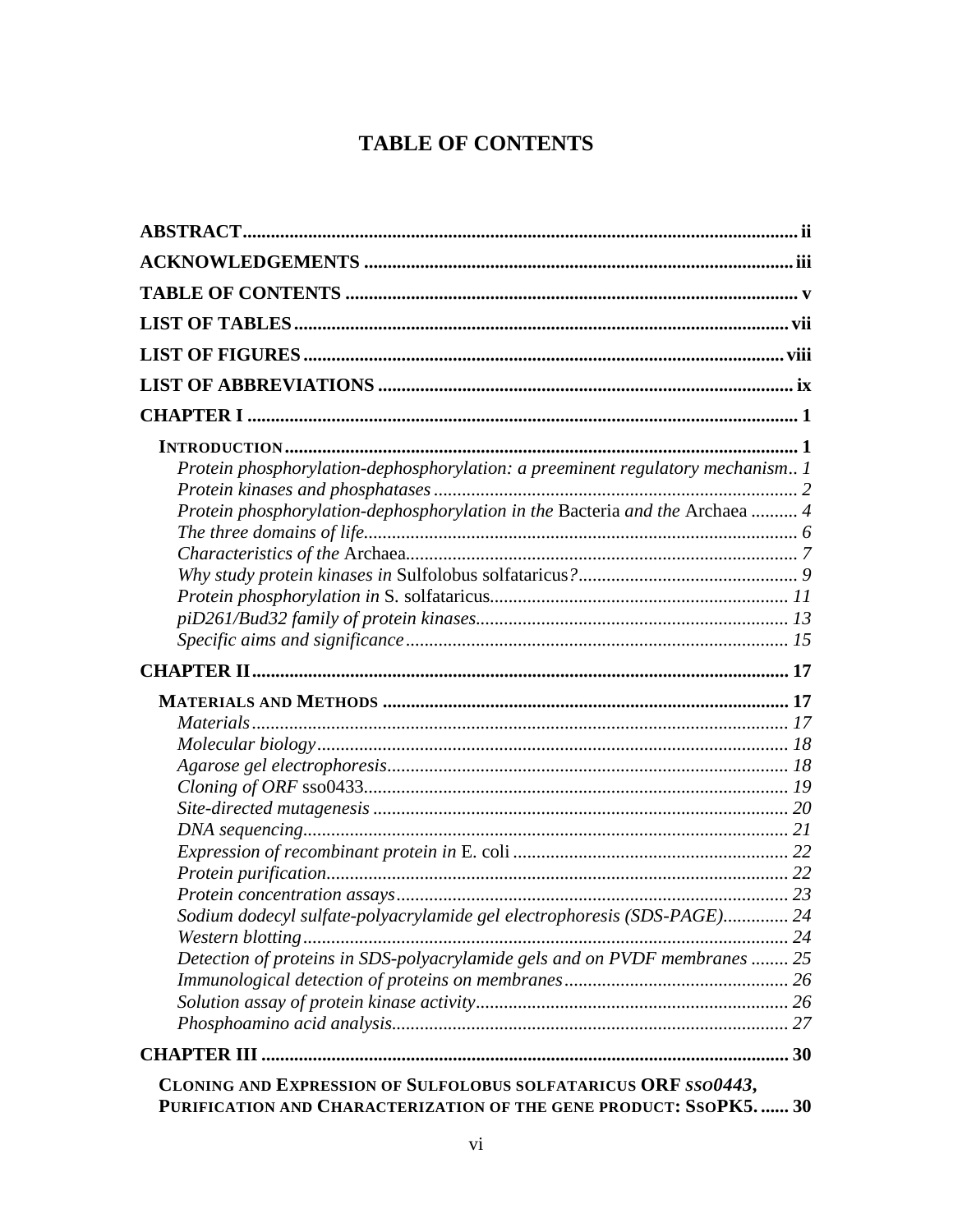| Analysis of S. solfataricus ORF sso0433 and it protein product, SsoPK5  30         |  |
|------------------------------------------------------------------------------------|--|
| Cloning ORF sso0433 into pET29b/pET21d and expression of SsoPK5 in E. coli 30      |  |
| Purification of SsoPK5 and preliminary assays for protein kinase activity 33       |  |
|                                                                                    |  |
|                                                                                    |  |
|                                                                                    |  |
|                                                                                    |  |
|                                                                                    |  |
|                                                                                    |  |
|                                                                                    |  |
|                                                                                    |  |
|                                                                                    |  |
|                                                                                    |  |
| SsoPK5 threonine-151 is an important residue for phosphotransferase activity 48    |  |
|                                                                                    |  |
|                                                                                    |  |
|                                                                                    |  |
|                                                                                    |  |
|                                                                                    |  |
| Can we stabilize SsoPK5 by altering the vector and/or purification techniques?  65 |  |
| SsoPK5 displays both structural and functional parallels with other members of the |  |
|                                                                                    |  |
| By what mechanism does ADP-ribose enhance the activity of SsoPK5?  67              |  |
|                                                                                    |  |
|                                                                                    |  |
|                                                                                    |  |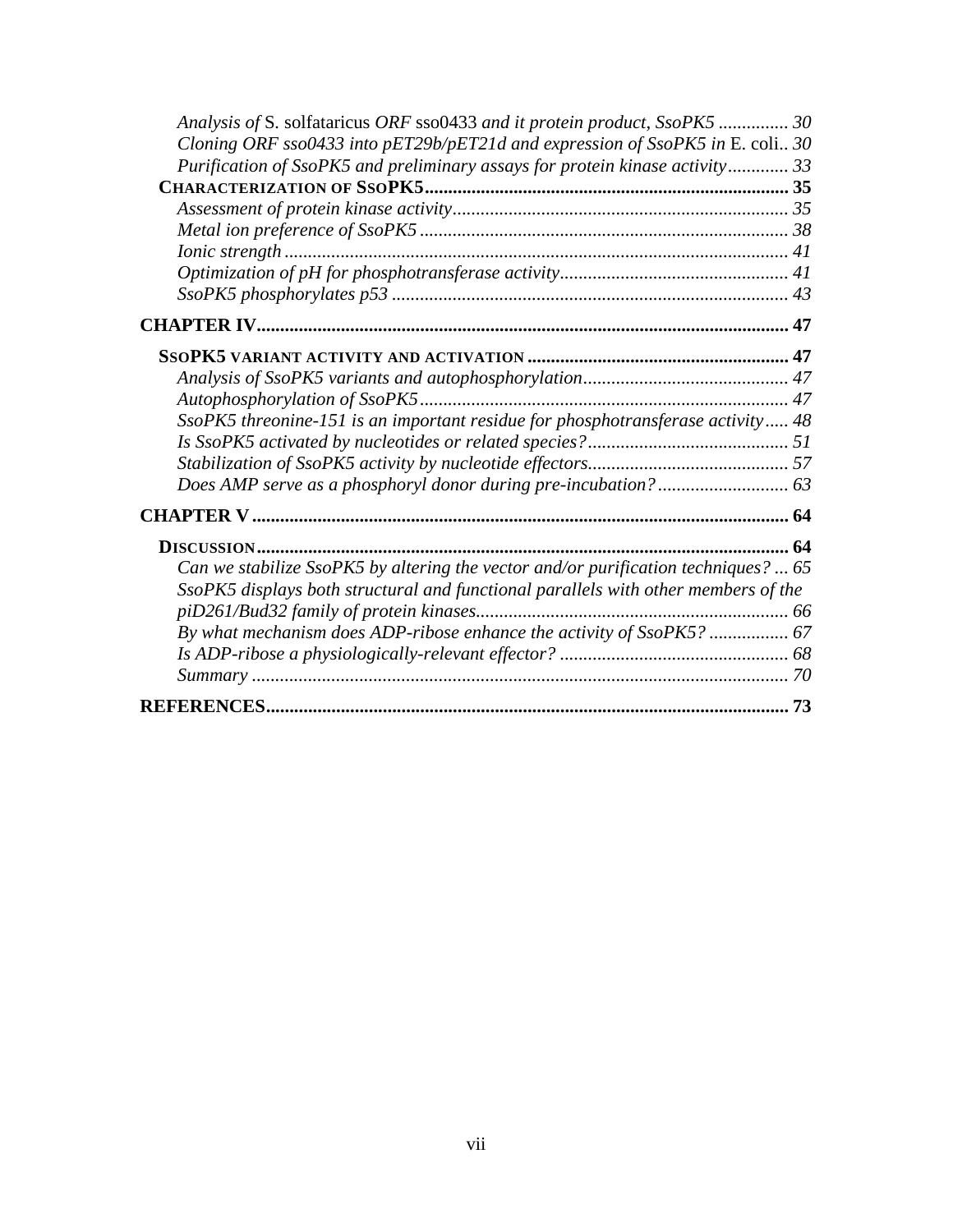# **LIST OF TABLES**

| Table 4-3. SsoPK5 phosphotransferase activity toward RCM lysozyme in the presence of |  |
|--------------------------------------------------------------------------------------|--|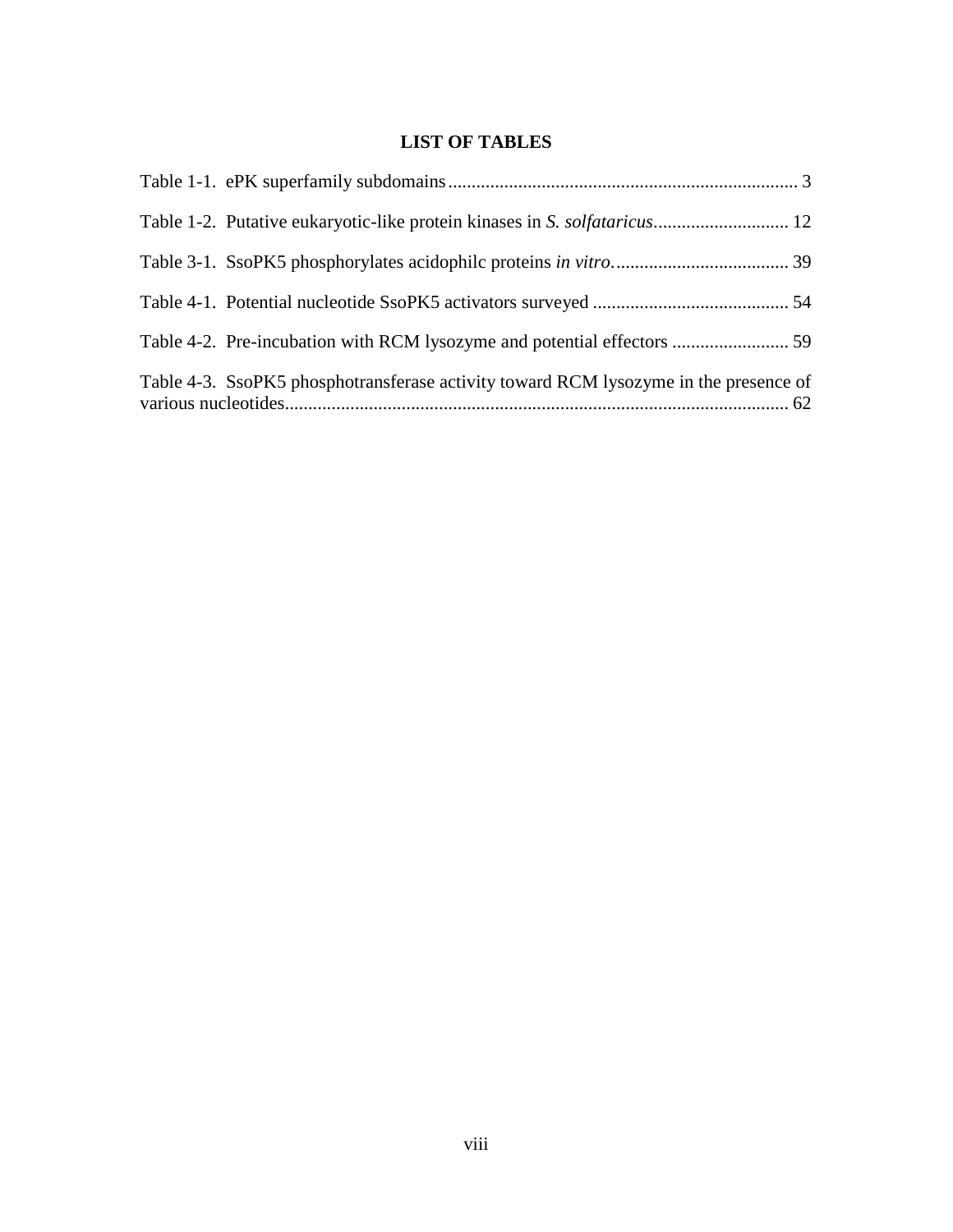# **LIST OF FIGURES**

| Figure 3-4. Alignment of SsoPK5 with <i>Homo sapiens</i> p53 related protein kinase (PRPK)                                                              |
|---------------------------------------------------------------------------------------------------------------------------------------------------------|
| Figure 3-5. SsoPK5 phosphotransferase activity with several divalent metal ions  40                                                                     |
| Figure 3-6. Ionic strength do not affect SsoPK5 phosphotransferase activity 42                                                                          |
| Figure 3-7. SsoPK5 phosphorylates itself and p53-GST when incubated with $[\gamma^{32}P]$                                                               |
|                                                                                                                                                         |
| Figure 4-1. SsoPK5 phosphorylated serine and threonine residues in vitro  49                                                                            |
| Figure 4-2. SsoPK5, SsoPK5 T151A, and SsoPK5 T151D specific activities vary given                                                                       |
|                                                                                                                                                         |
|                                                                                                                                                         |
| Figure 4-5. SDS-PAGE gel containing sample of SsoPK5, RCML, and varying<br>concentrations of ADP-ribose and electronic autoradiogram of SDS-PAGE gel 56 |
| Figure 4-6. Effect of buffer and tube material on the phosphotransferase activity of                                                                    |
|                                                                                                                                                         |
|                                                                                                                                                         |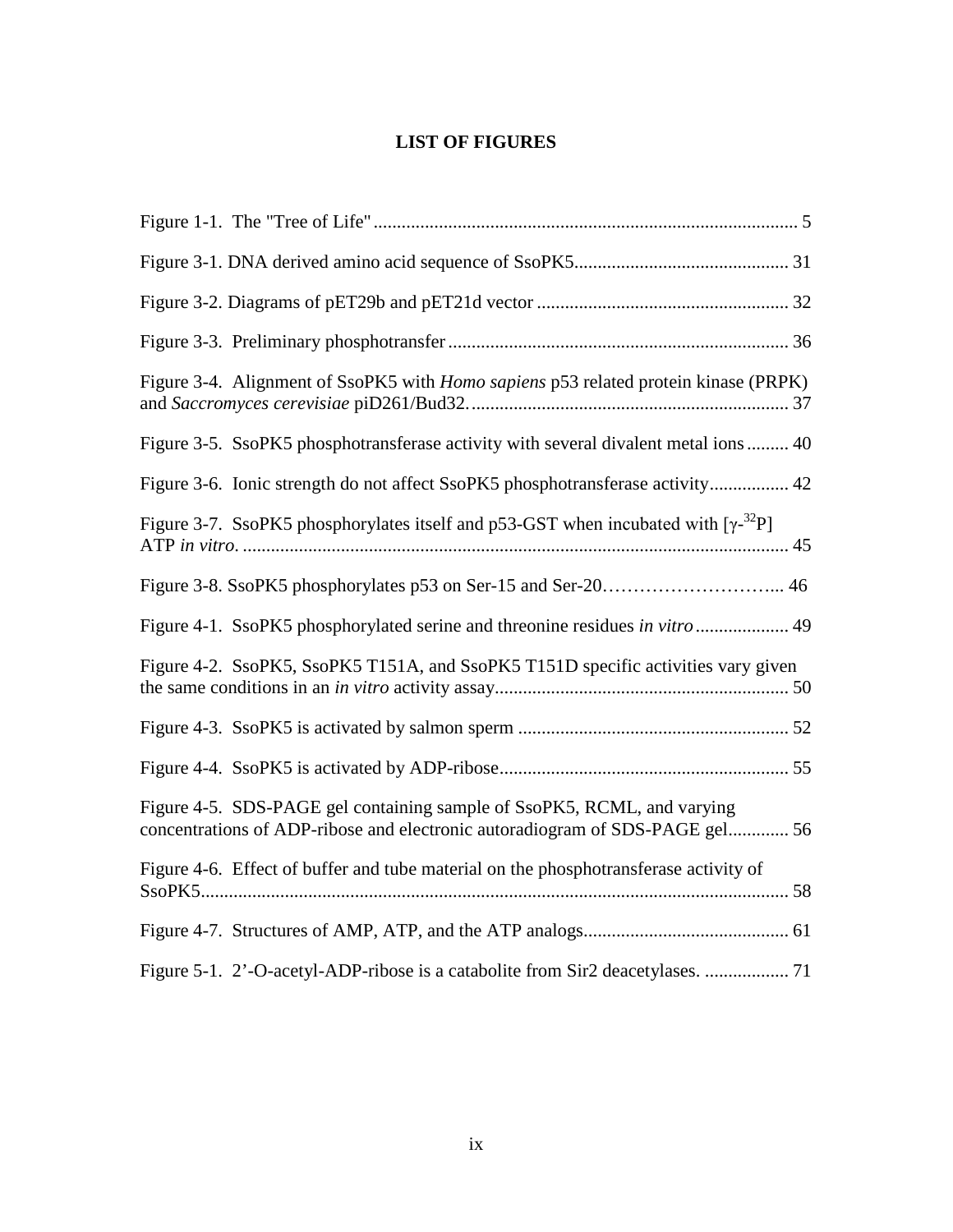# **LIST OF ABBREVIATIONS**

| <b>ADP</b>     | adenosine diphosphate                                   |
|----------------|---------------------------------------------------------|
| <b>ADPR</b>    | ADP-ribose                                              |
| Amp            | ampicillin                                              |
| AMP            | adenosine monophosphate                                 |
| <b>AMPS</b>    | adenosine 5'-O-thiomonophosphate                        |
| <b>AMP-PCP</b> | $\beta$ , $\gamma$ -methylene adenosine 5'-triphosphate |
| <b>AMP-PNP</b> | adenylyl-imidodiphosphate                               |
| <b>ATP</b>     | adenosine triphosphate                                  |
| Bis-tris       | 2-[Bis (2-hydroxyethyl) imino]-2-(hydroxymethyl)-1, 3-  |
|                | propanediol                                             |
| <b>BLAST</b>   | basic local alignment search tool                       |
| bp             | base pair                                               |
| <b>BSA</b>     | bovine serum albumin                                    |
| cAMP           | 3', 5'-cyclic adenosine monophosphate                   |
| <b>CAPS</b>    | 3-(cyclohenylamion)-1-propane sulfonic acid             |
| CoA            | coenzyme A                                              |
| <b>CPM</b>     | counts per minute                                       |
| dATP           | deoxyadenosine triphosphate                             |
| dCTP           | deoxycytidine triphosphate                              |
| dGTP           | deoxyguanosine triphosphate                             |
| dTTP           | deoxythymidine triphosphate                             |
| dNTP           | deoxynucleoside triphosphate                            |
| Da             | Dalton                                                  |
| <b>DTT</b>     | dithiothreitol                                          |
| <b>EDTA</b>    | ethylenediaminetetraacetic acid                         |
| <b>EGTA</b>    | ethylenedioxydiethylenedinitrolo tetraacetic acid       |
| ePK            | eukaryotic-like protein kinase                          |
| EtBr           | ethidium bromide                                        |
| FAD            | flavin adenine dinucleotide                             |
| G              | acceleration of gravity                                 |
| <b>HEPES</b>   | 4-(2-hydroxyethyl)-1-piperazineethanesulfonic acid      |
| <b>IPTG</b>    | isopropyl- $\beta$ -D-thiogalactopyranoside             |
| Kan            | kanamycin                                               |
| kDa            | kilodalton                                              |
| LB             | Luria broth                                             |
| $M_r$          | relative molecular mass                                 |
| <b>MBP</b>     | myelin basic protein                                    |
| <b>MES</b>     | 2-(N-morpholino) ethane sulfonic acid                   |
| <b>MOPS</b>    | 3-(N-morpholino) propane sulfonic acid                  |
| $NaPP_i$       | sodium pyrophosphate                                    |
| <b>NAD</b>     | nicatinamide adenine dinucleotide (oxidized)            |
| <b>NADH</b>    | nicatinamide adenine dinucleotide (reduced)             |
| <b>NADP</b>    | nicatinamide adenine dinucleotide phosphate (oxidized)  |
| <b>NADHP</b>   | nicatinamide adenine dinucleotide phosphate (reduced)   |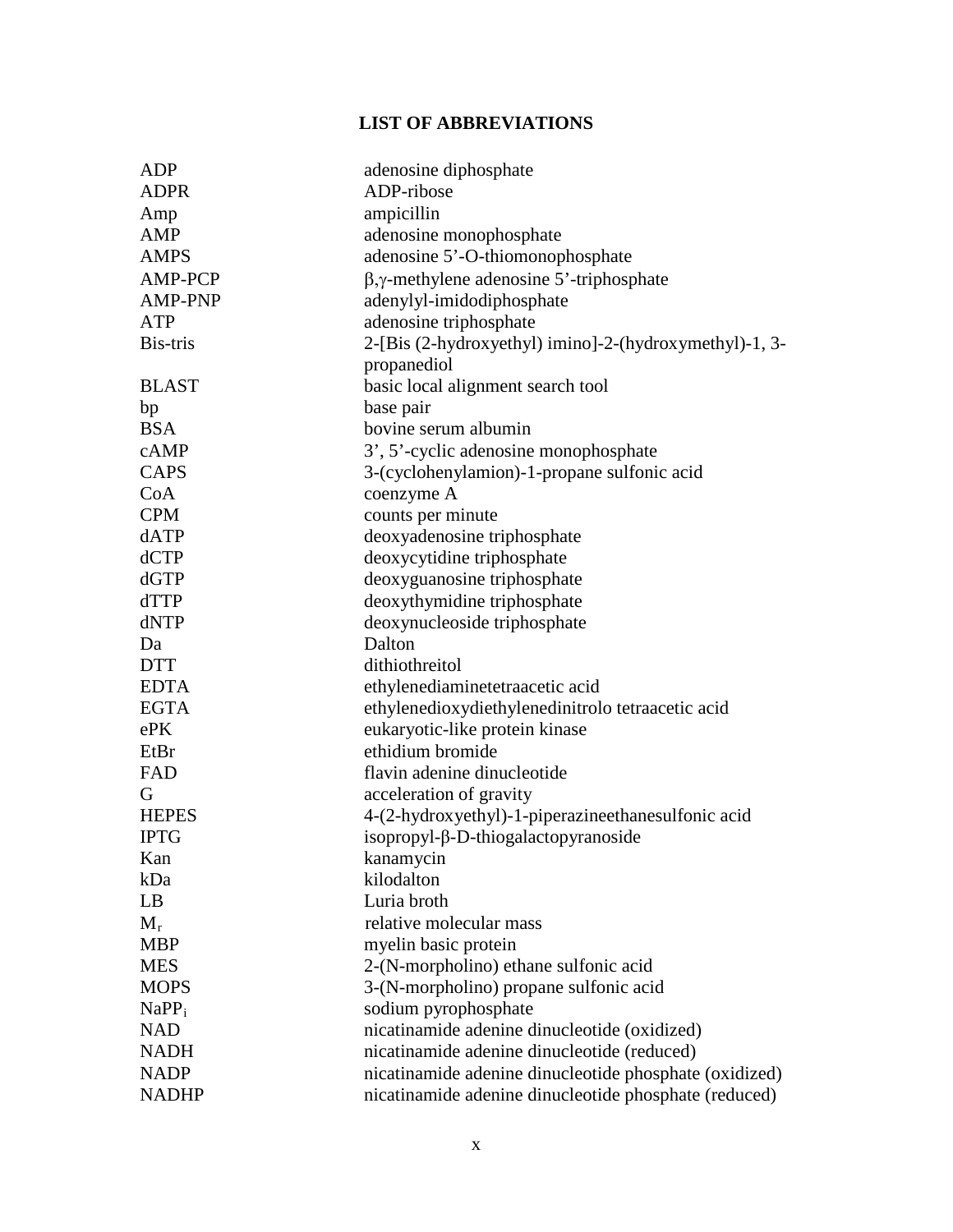| <b>ORF</b>  | open reading frame                            |
|-------------|-----------------------------------------------|
| <b>PAA</b>  | phosphoamino acid                             |
| <b>PAGE</b> | polyacrylamide gel electrophoresis            |
| <b>PCR</b>  | polymerase chain reaction                     |
| pI          | isoelectric point                             |
| <b>PVDF</b> | polyvinylidene fluoride                       |
| <b>RCM</b>  | reduced carboxyamidomethylated and maleylated |
| <b>SDS</b>  | sodium dodecyl sulfate                        |
| <b>TAE</b>  | Tris-acetate/EDTA                             |
| <b>TBS</b>  | Tris-buffered saline                          |
| TBS-T       | Tris-buffered saline, Tween 20                |
| <b>TCA</b>  | trichloroacetic acid                          |
| TE          | Tris EDTA pH 8.0                              |
| <b>TLC</b>  | thin layer chromatography                     |
| <b>Tris</b> | tris(hydroxymethyl) aminomethane              |
|             |                                               |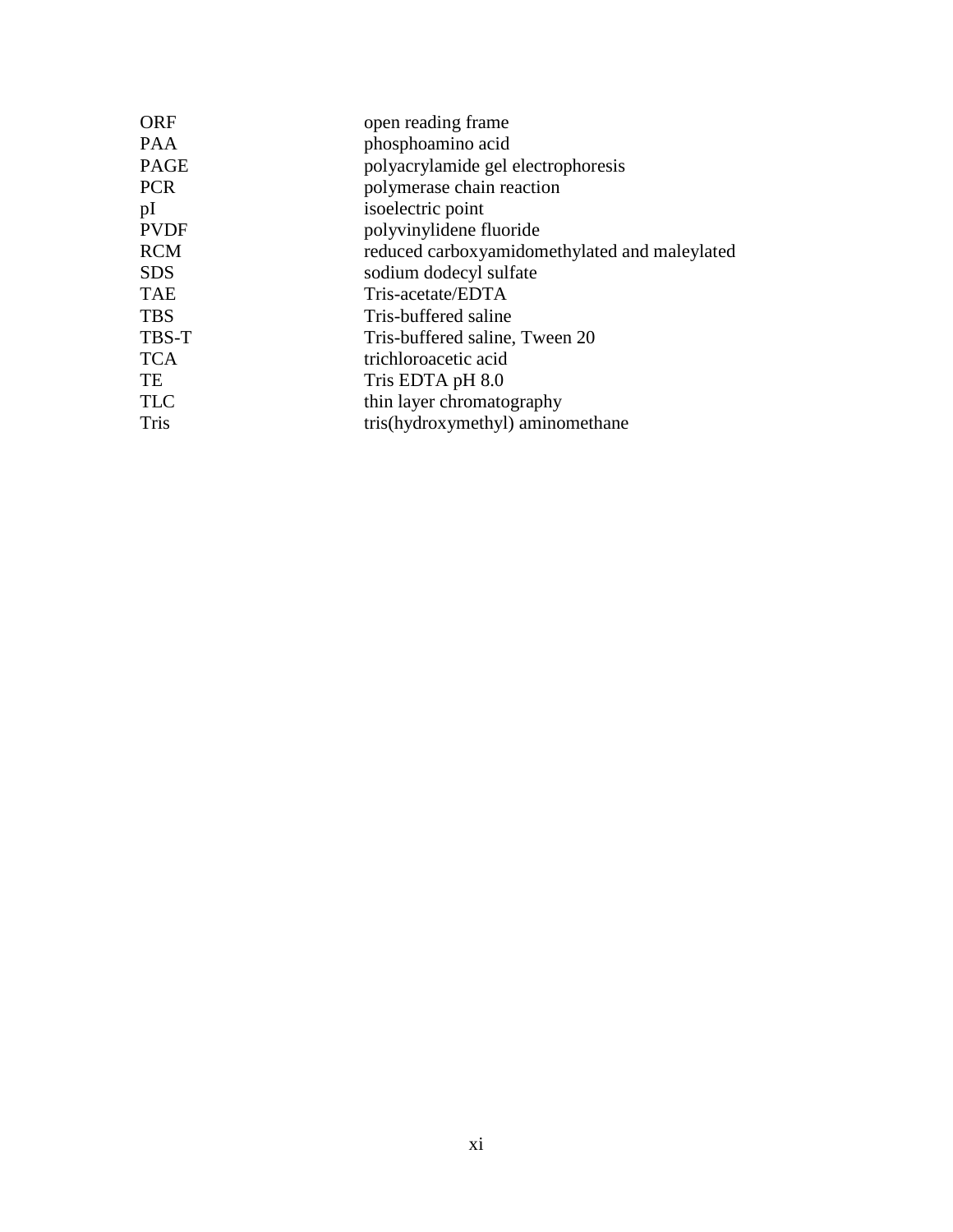#### **CHAPTER I**

#### **INTRODUCTION**

#### Protein phosphorylation-dephosphorylation: a preeminent regulatory mechanism

Every day, living organisms from bacteria to humans survive in a plethora of surroundings. This survival is dependent on the ability to adapt to changes that may occur in their environment and in turn expose the cell to unknowns. Consequently, organisms must sense and respond to external and internal cues. Cells process these cues via mechanisms collectively known as cellular signal transduction. Cellular signaling is the direct responsibility of cellular proteins. Signaling proteins translate the cues into an output signal by a variety of mechanisms.

One mechanism for processing cellular responses is protein phosphorylation and dephosphorylation. Phosphorylation is a powerful and versatile covalent modification. The phosphate group, with its negative charge and hydrophilicity, is a potent perturber of protein structure (Westheimer 1987; Eichler and Adams 2005). In turn, the removal of a phosphate group also affects the protein's structure. Because of its potency and reversibility, phosphorylation constitutes an ideal process for transmitting cellular information. In fact, it is the most frequent and general device by which biological functions are regulated (Marks 1996). Processes regulated by phosphorylation in eukaryotic organisms include glycogen metabolism (Ramachandran, Angelos et al. 1983), cell cycle progression (Dash and El-Deiry 2005), cellular differentiation (Nakamura, Arai et al. 1998), and neurotransmission (Swope, Moss et al. 1992).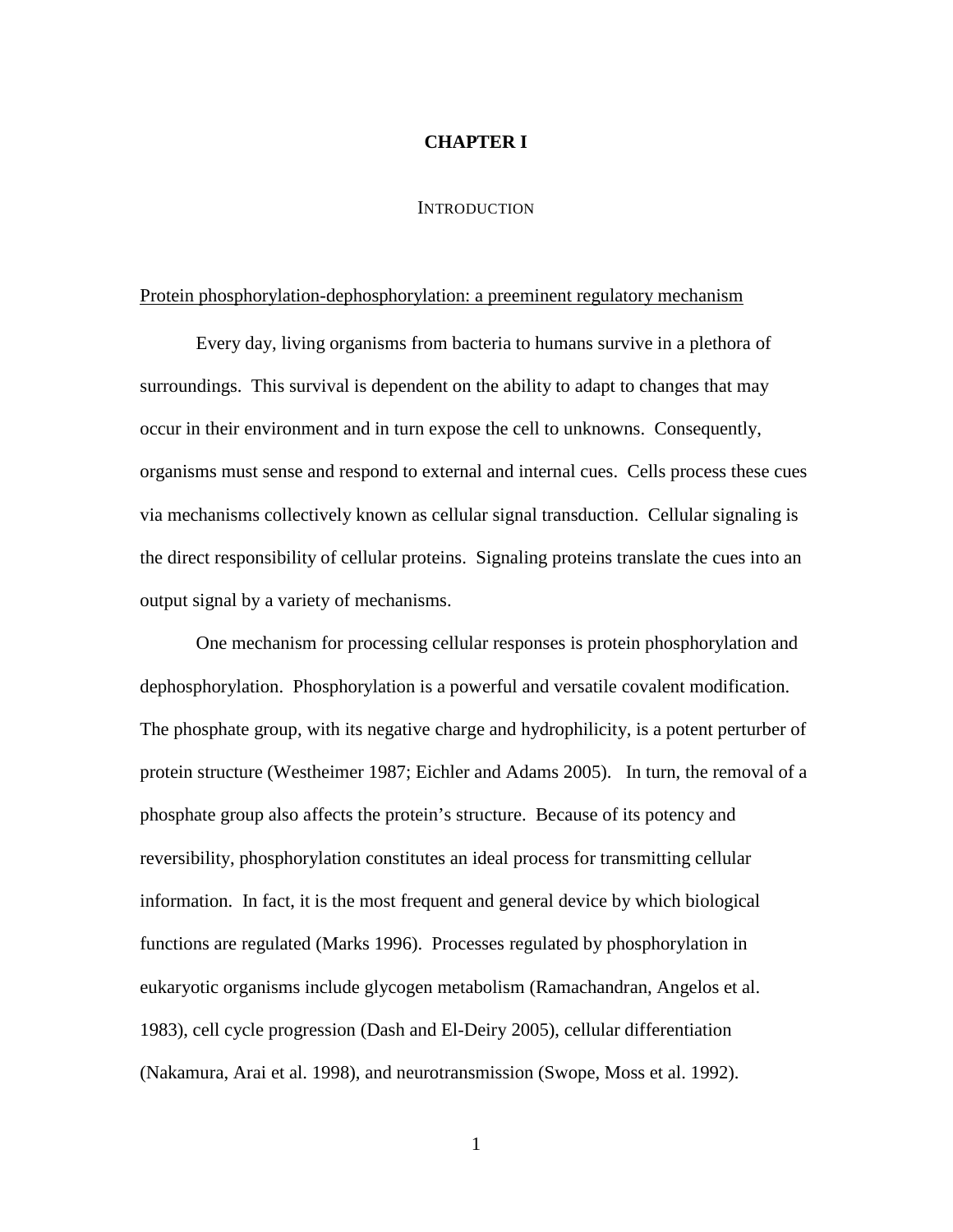Inappropriate phosphorylation events have been associated with diseases such as cancer (Johnson and Attardi 2006) and diabetes (Sesti 2006).

#### Protein kinases and phosphatases

Protein kinases catalyze the addition of the  $\gamma$ - phosphate of a nucleotide triphosphate, typically ATP, to a variety of amino acid side chains on acceptor proteins. The acceptor amino acids form a specific type of covalent linkage: phosphomonoester serine, threonine, tyrosine; mixed acid anhydride—aspartic and glutamic acid; and phosphoramides—histidine, lysine, arginine.

The catalytic domains of eukaryotic-like protein kinases are generally 250-300 amino acids. They possess twelve conserved subdomains (Table 1-1) which serve as characteristic sequence signatures that enable researchers to identify putative protein kinases (Taylor, Knighton et al. 1992). "Typical" eukaryotic protein kinases contain all twelve signature subdomains; however, some eukaryotic protein kinases deviate from this pattern. These protein kinases are referred to as "atypical" eukaryotic protein kinases.

Interestingly, phosphorylation is considered a "reversible" covalent modification. Another set of signaling enzymes—the protein phosphatases—catalyze the hydrolytic removal of phosphate from the amino acid side chain of phosphorylated proteins. The release of phosphate returns the phosphorylated protein to its unmodified state.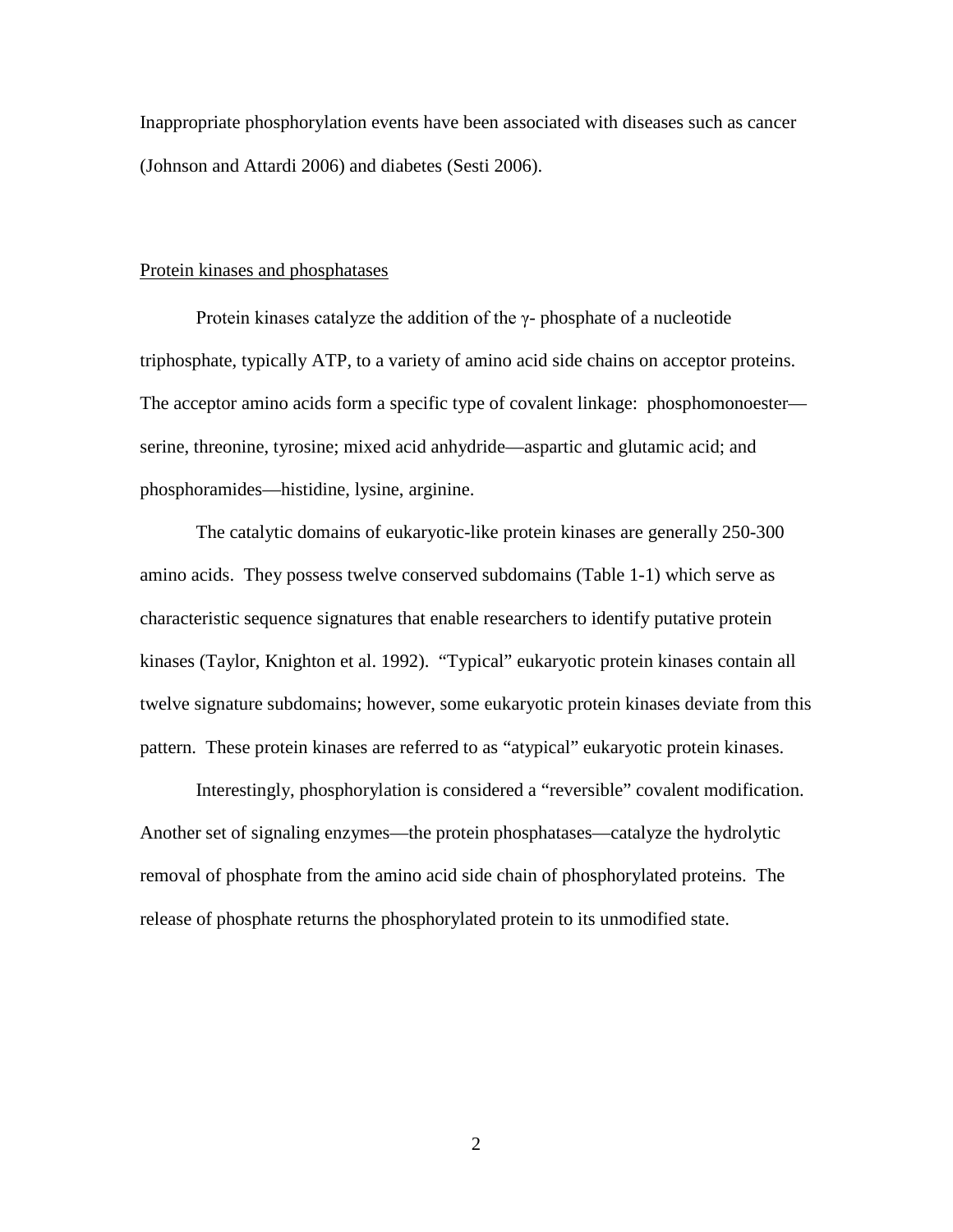| <b>Subdomain</b> | <b>Consensus</b>            | <b>Function</b>                                 |
|------------------|-----------------------------|-------------------------------------------------|
| $\mathbf I$      | ogxG <sub>52</sub> xogxv    | <b>Nucleotide Binding</b>                       |
| $\mathbf{I}$     | oaoK <sub>72</sub> xo       | <b>Nucleotide Binding</b>                       |
| <b>III</b>       | $E_{91}$ XXOO               | <b>Nucleotide Binding</b>                       |
| IV               | $h_{100}$ xxooxoxxxo        | <b>Structural</b>                               |
| $\mathbf{V}$     | $0000*00_{123}$             | <b>Structural</b>                               |
| <b>VIa</b>       | $+$ oxoo $h$ <sub>158</sub> | <b>Structural</b>                               |
| <b>VIb</b>       | $oohrD_{166}$ ok+xNooo      | <b>Phosphotransfer Catalysis</b>                |
| <b>VII</b>       | $oko+D_{184}fgo+$           | <b>Metal-Ion Cofactor</b><br><b>Interaction</b> |
| <b>VIII</b>      | $+pE_{208}$ 00              | <b>Protein Substrate Binding</b>                |
| IX               | $D_{220}$ 00+0g000          | <b>Salt Bridge Formation</b>                    |
| $\mathbf{X}$     | <b>OOXXO250</b>             | <b>Structural</b>                               |
| XI               | $R_{280}x+$                 | <b>Salt Bridge Formation</b>                    |

## **Table 1-1. ePK superfamily subdomains**

Sequence numbering is based on mouse cAMP-dependent protein kinase Cα. Uppercase letters: universally conserved residues; lowercase letters: highly conserved residues; 'o': non-polar residues; \*: polar residues; 'x': any amino acid; +: small residues with near neutral polarity. Highlighted regions represent the most critical subdomains conserved amongst even atypical ePKs.

Adapted from Hanks and Hunter (1995).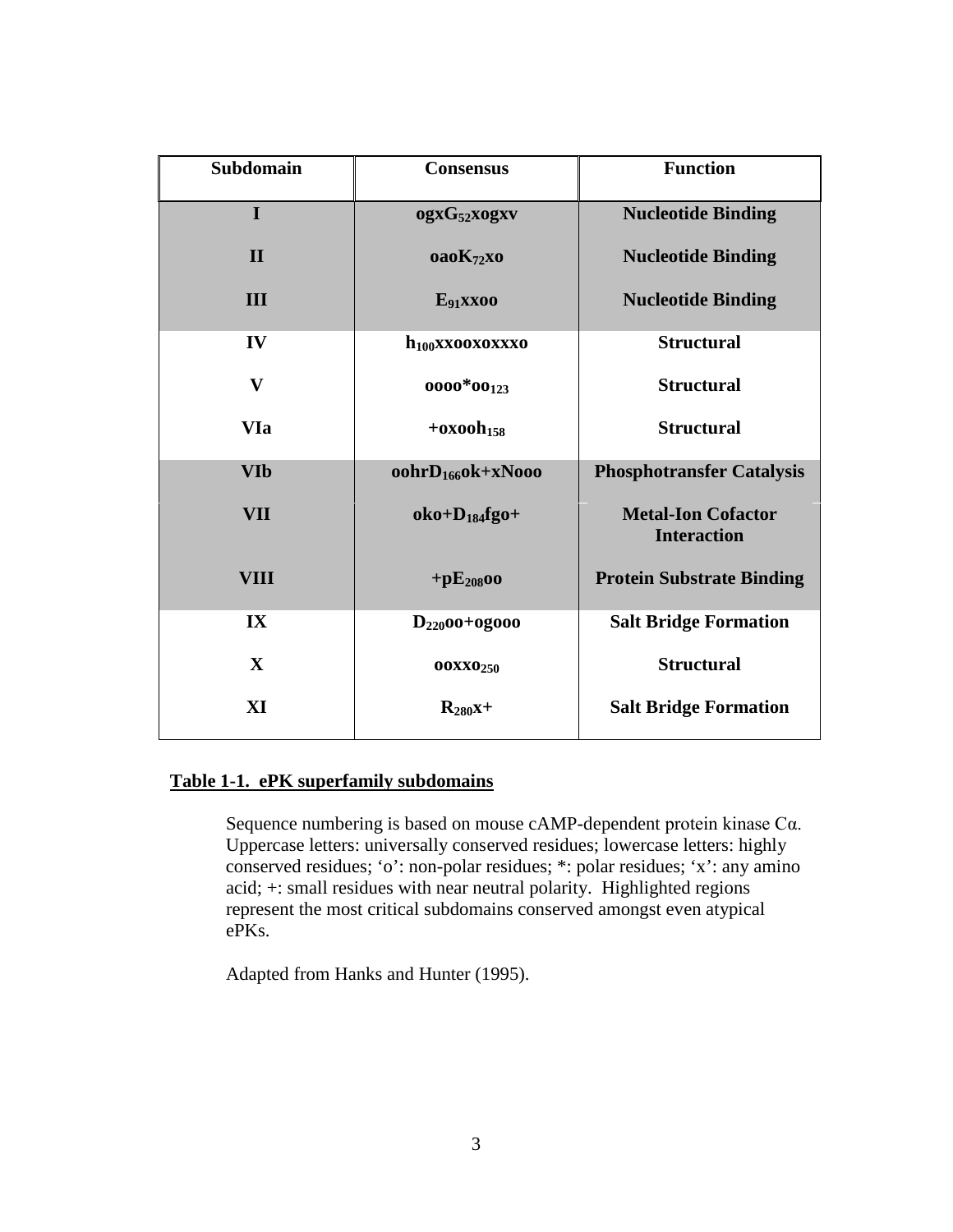#### Protein phosphorylation-dephosphorylation in the Bacteria and the Archaea

For many years, serine, threonine, and tyrosine protein kinases were thought to be an exclusively eukaryotic phenomenon that had evolved to manage the complexities of multicellular organisms (Kennelly and Potts 1996). However, in 1991, a serine/threonine protein kinase, *pkn1*, was discovered in *Myxococcus xanthus*. Pkn1 shared 27% - 31% sequence identity with several protein kinases from eukaryotes, such as the cAMP dependent protein kinase and protein kinase C (Munoz-Dorado, Inouye et al. 1991). Subsequent research has shown that serine- and threonine-phosphorylation modulates several processes in bacteria including various aspects of metabolism (Deutscher, Francke et al. 2006), cell division (Jin and Pancholi 2006), and nitrogen fixation (Monson, Ditta et al. 1995). With the discovery of eukaryotic-like protein kinases (ePK) in bacteria, researchers began to evaluate the type(s) of protein kinases resident in the third phylogenetic domain, the *Archaea*. In 1980, Spudich and coworkers were the first to report the presence of phosphorylated proteins and protein kinase activity in the *Archaea* (Spudich and Stoeckenius 1980). In 1984, Skórko detected the presence of both phosphorylated proteins and protein kinase activity in *Sulfolobus acidocaldarius*. Skórko noted that the degree of phosphorylation was dependent on the stage of growth being observed. Moreover, he observed that phosphorylation occurred on serine and threonine amino acid residues (Skorko 1984). In 1999, Bischoff and Kennelly observed phosphotransferase activity associated with a 67kDa protein from *S. solfataricus* (Bischoff and Kennelly 1999). Utilizing conserved motifs, many potential eukaryotic-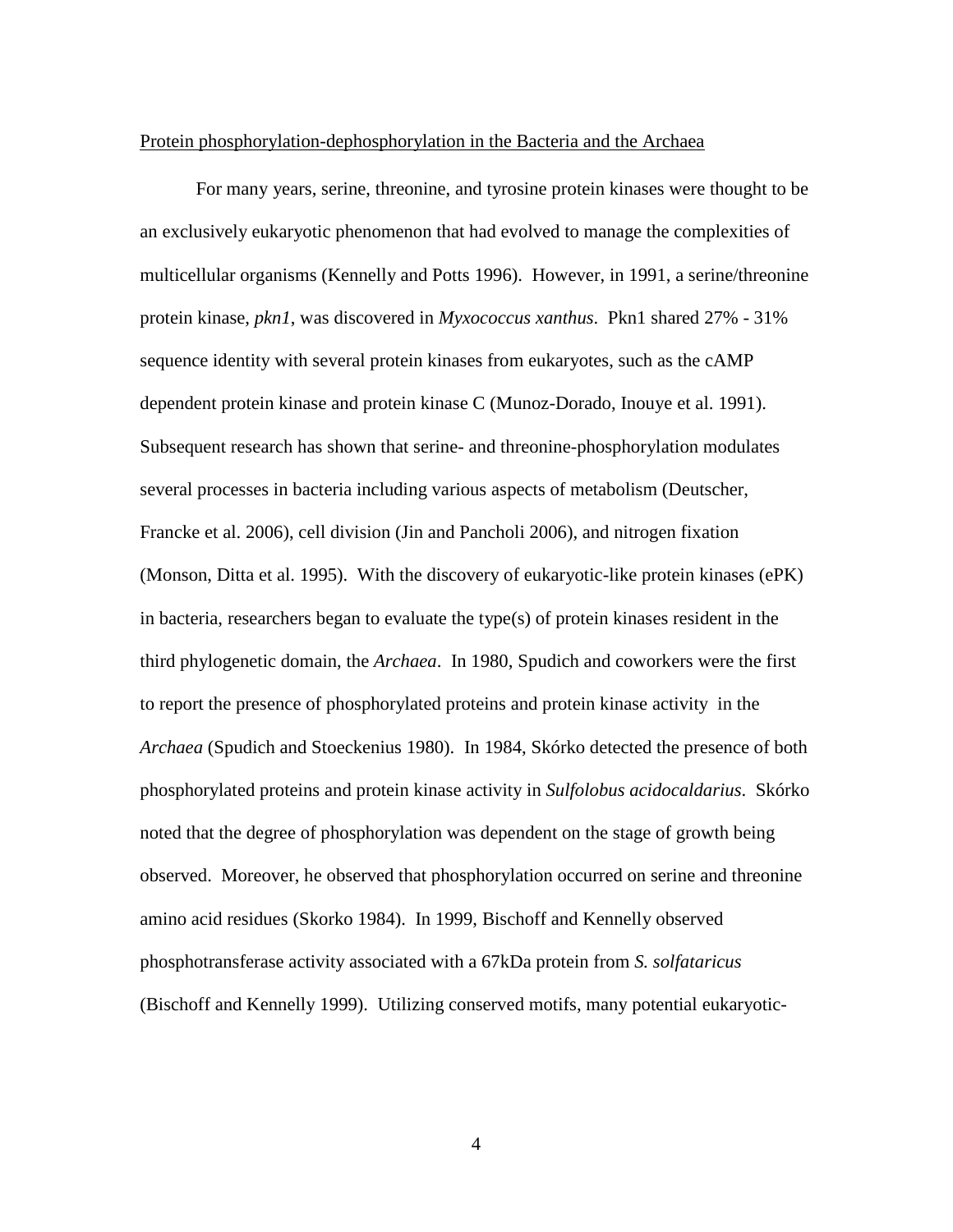

# **Figure 1-1. The "Tree of Life"**

The illustration above depicts *Archaea* as sharing a common ancestor with *Eukarya* more recently than *Eukarya* and *Bacteria*. The *Euryarchaeota* and the *Crenarchaeota* are the two major subdivisions of the archaea.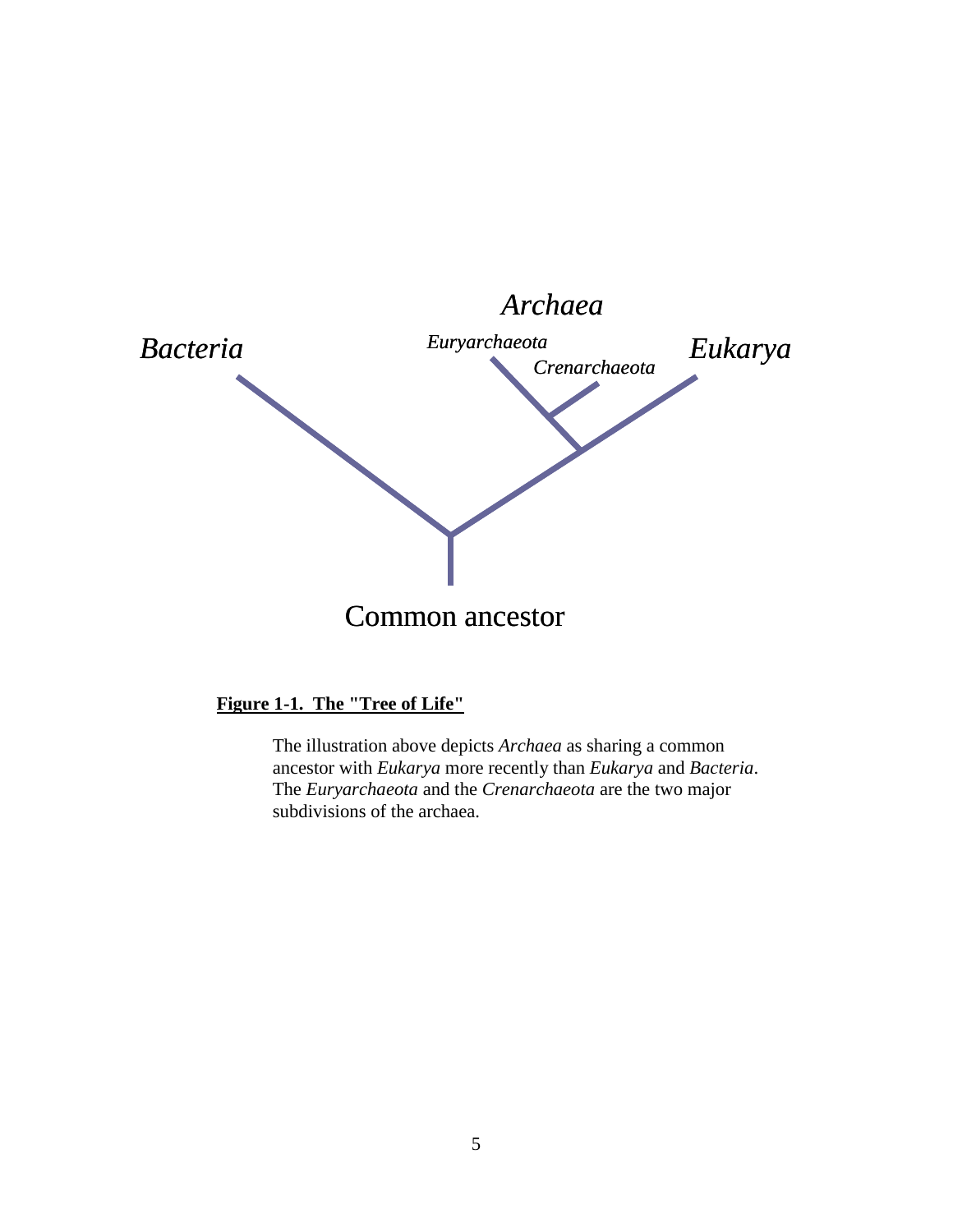like protein kinases have been annotated in both the *Bacteria* and *Archaea* (Shi, Potts et al. 1998; Kennelly 2003). In the *Archaea*, these include a very high proportion of "atypical" eukaryotic protein kinases.

#### The three domains of life

Decades after it was originally proposed (Woese and Fox 1977), the archaeal hypothesis still provides the best explanation for the vast amount of molecular and biochemical diversity of contemporary prokaryotic organisms (Whitman, Pfeifer et al. 1999). The hypothesis states that formerly prokaryotic organisms are distributed between two very ancient phylogenetic lineages (Woese and Fox 1977). The former classification of living organisms into the Prokaryotes and the Eukaryotes was superseded by the current classifications into three domains: the *Eukarya*, the *Bacteria*, and the *Archaea*  (Woese and Fox 1977; Woese, Kandler et al. 1990). Using the three domain organization, the designations "eukaryote" and "prokaryote" represent a morphological description rather than a phylogenetic one. Eukaryotic organisms possess an internal nuclear membrane, while prokaryotic organisms do not. Morphologically archeaotes are prokaryotes; however, when nucleotides sequences, particularly rRNA sequences, are compared, they do not resemble eubacteria any more, perhaps less, than they resemble eukaryotes (Woese, Kandler et al. 1990). The most universally accepted "Tree of Life" is depicted in Figure 1-1; it portrays a progressive emergence of the three domains (Doolittle 1995).

In 1990, the *Archaea* were subdivided into two major groups based on rRNA sequences: the *Crenarchaeota* and the *Euryarchaeota* (Figure 1-1). The euryarchaeotes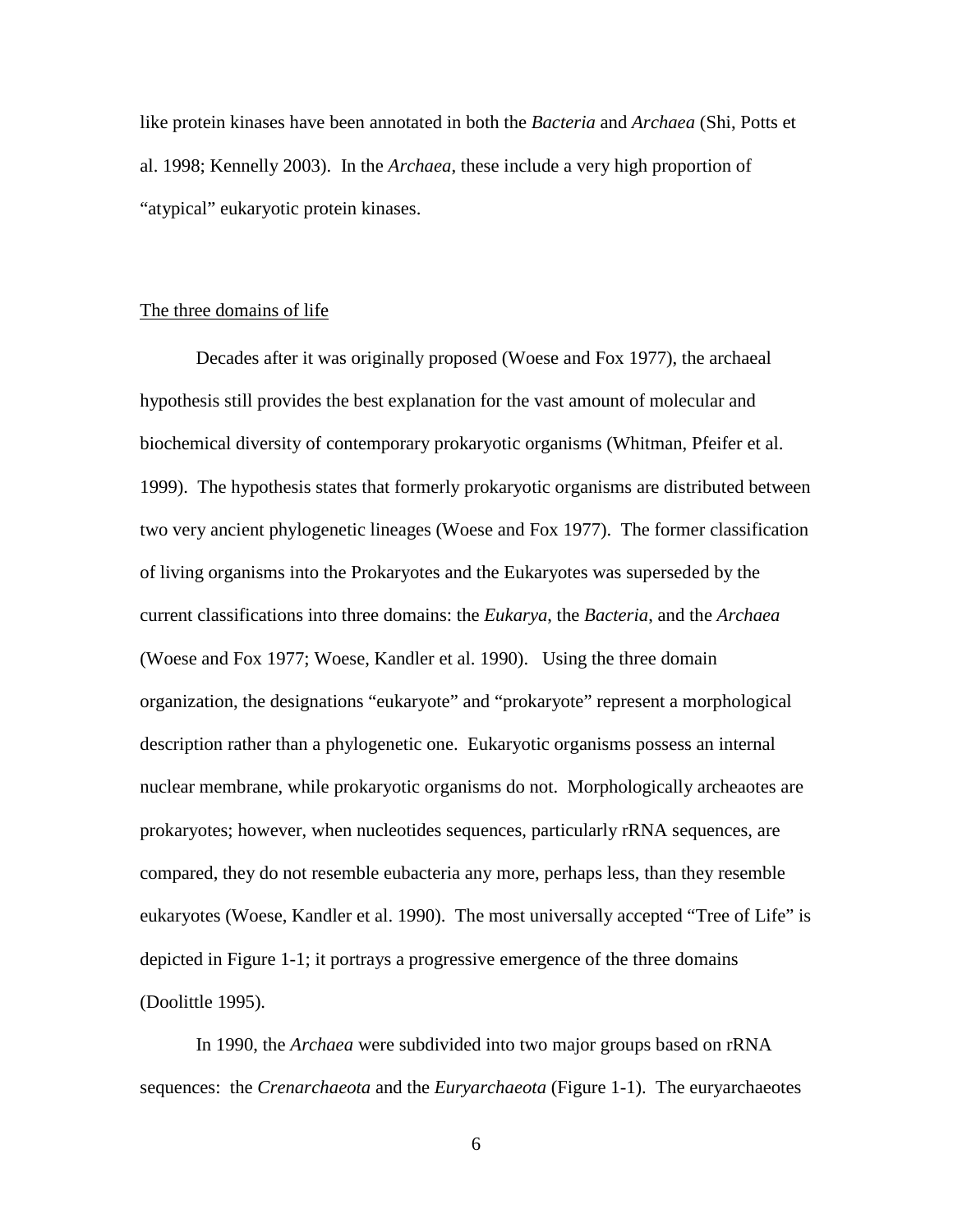are a diverse phylogenetic group, encompassing a range of phenotypes: methanogens, extreme halophiles, and sulfate-reducing species. The crenarchaeotes form a more phylogenetically homogenous group, comprising of all thermophilic archaeons (Woese, Kandler et al. 1990). Since then, many more crenarchaeotes have been discovered, including several mesophiles. In addition, two additional subdivisions have been proposed: the *Koracheota* and the *Nanoarchaeota*. These subdivisions arose from the rRNA differences observed between some of the recently discovered archaeal species in the Icelandic hot springs. More data are necessary to ensure that these prokaryotes require a unique archaeal subdivision (Cracraft and Donoghue 2004).

#### Characteristics of the *Archaea*

The *Archaea* share a number of characteristics with the *Bacteria*: similar genome size, high density of coding sequences in their genome, the presence of polycistronic RNA, and the lack of a nuclear membrane. Like many of the *Bacteria*, archaeal cell walls are constructed of a polysaccharide similar to peptidoglycan consisting of alternating N-acetylglucosamine and N-acetyltalosaminuronic acid repeats, polysaccharides, glycoproteins or proteins. In *Archaea*, the cell wall is known as pseudopeptidoglycan. Halophiles, organisms that survive in environments with high concentrations of salt, contain negatively charged amino acids in their cell walls, which act to neutralize the positive charges of the high  $Na<sup>+</sup>$  environment, to prevent cell lysis (Madigan and Marrs 1997).

On the other hand, the sequences of many archaeal proteins exhibit greater similarity to the corresponding proteins in the *Eukarya* than in the *Bacteria*. For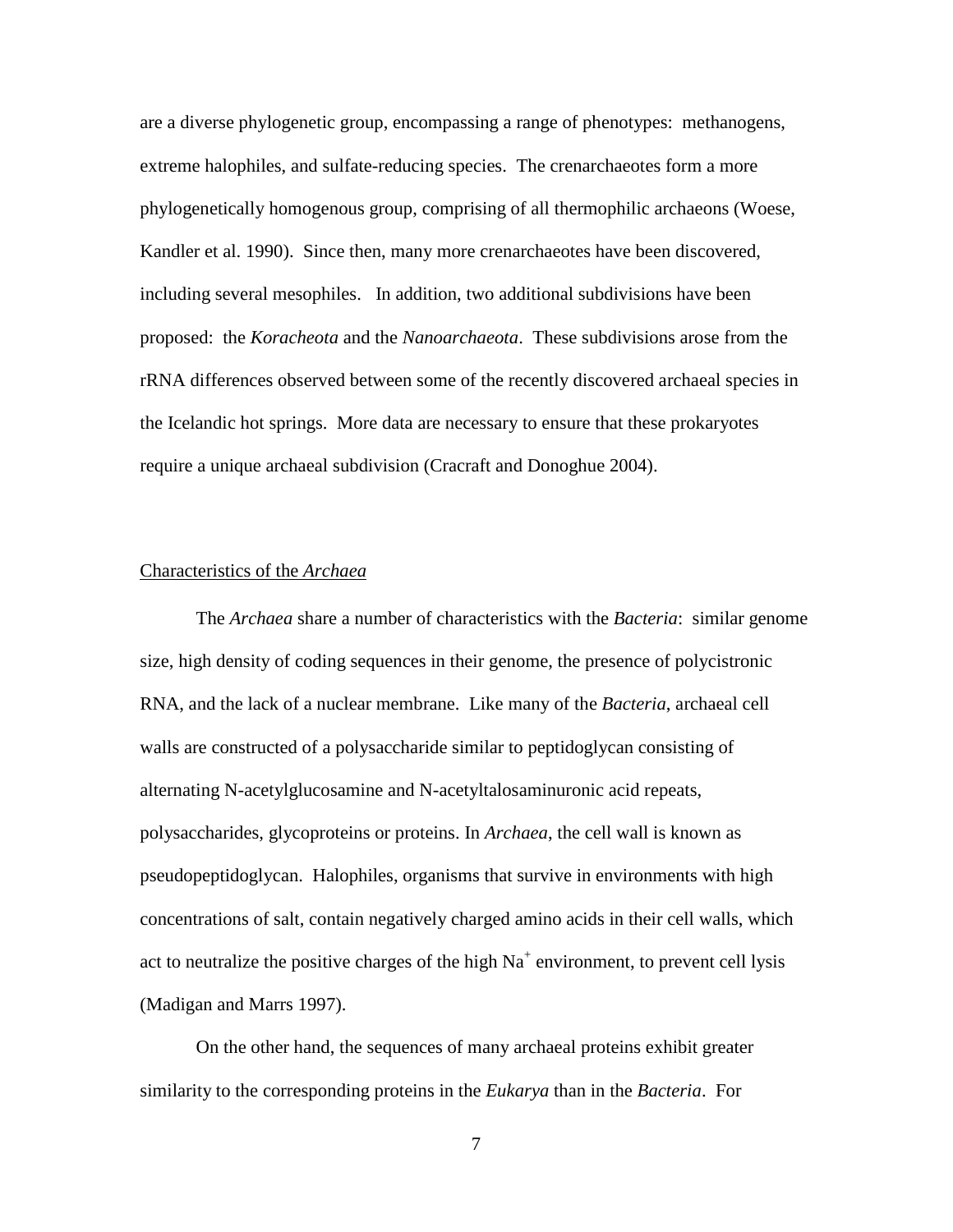example, the DNA replication machinery of the *Archaea* bears a striking resemblance to that of the *Eukarya*. Multiple origins of replication have been reported in some Archaeal genomes. In *Sulfolobus solfataricus*, all three identified origins of replication are utilized throughout the cell cycle (Lundgren, Andersson et al. 2004). DNA-binding proteins, homologous to eukaryal histones, have been identified in many euryarchaeons, although only one homologue to date is known in the *Crenarchaeota* (Sandman and Reeve 2006). However, crenarchaeotes such as the Sulfolobales do possess DNA proteins that are functionally similar to histones such as Alba, Alba2, and Sul7d (White and Bell 2002; Jelinska, Conroy et al. 2005). Archaeons and eukaryotes share other proteins involved in DNA replication: helicases, single-stranded binding DNA proteins, primases, sliding clamps, and DNA polymerases, some of which possess 3'-5' exonuclease activity (Barry and Bell 2006).

Archaeal-eukaryal similarities extend to transcription and translation as well. Sequence comparisons suggest that archaeal RNA polymerases are more similar to eukaryal RNA polymerases than to bacterial ones (Werner 2007). Both archaeal and eukaryal RNA polymerases require the assistance of a similar set of transcriptional regulatory proteins in order to be recruited to their cognate promoter sequences: initiation factors, TATA-box-binding protein, and transcription factor B (Bell and Jackson 2001). The genes encoding archaeal 23S rRNA and 16S rRNA, as well as many tRNAs, contain introns (Dalgaard and Garrett 1992; Armbruster and Daniels 1997).

In contrast to eukaryotes, archaeal mRNAs are not polyadenylated, may be polycistronic, and often contain the Shine-Dalgarno motif (Madigan and Marrs 1997). Moreover, the sequences of the proteins that comprise archaeal ribosomes have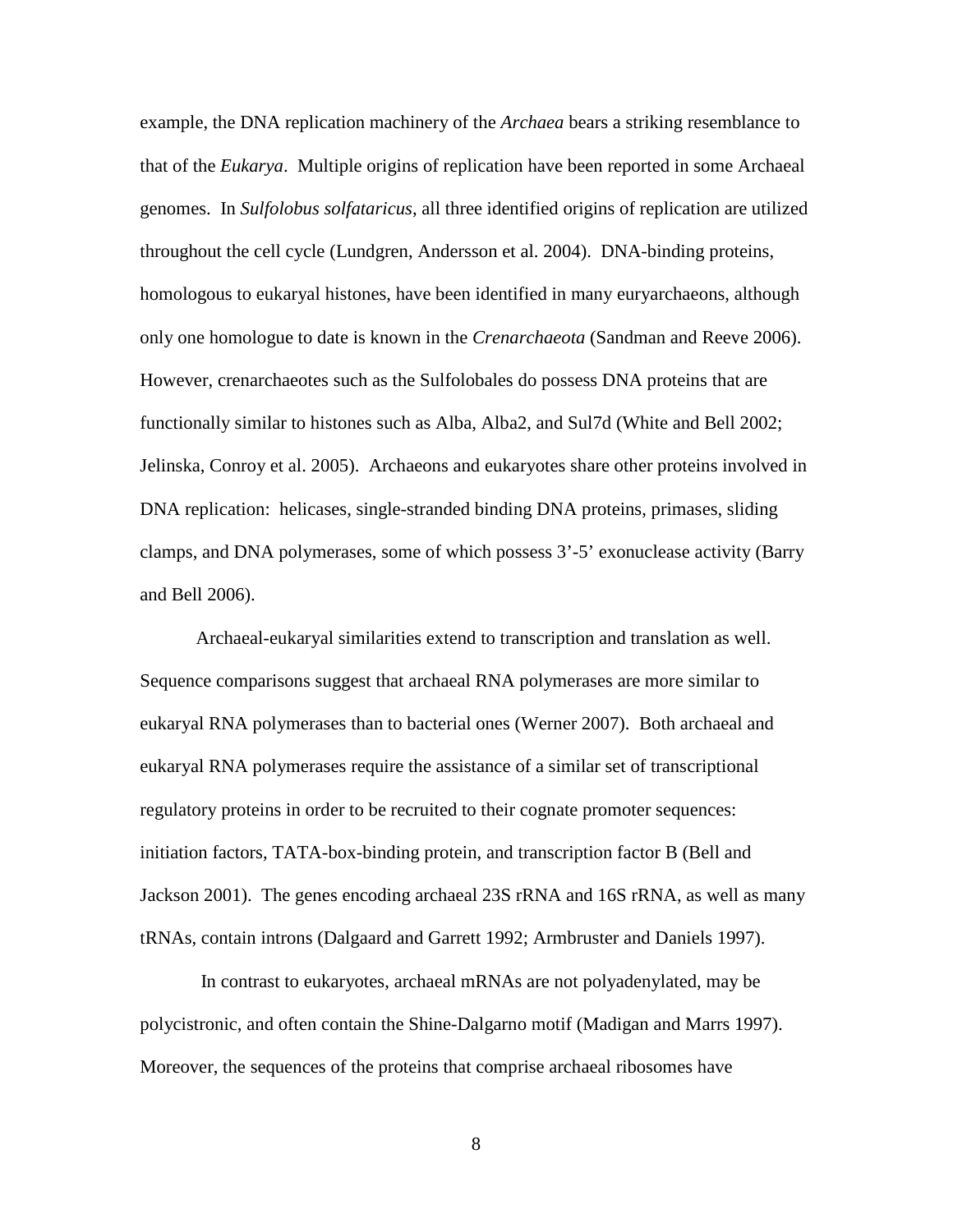significant similarity to their eukaryal counterparts (Smith, Lee et al. 2008). While the *Archaea* have 70S ribosomes, translation is not inhibited by tetracycline, erythromycin, chloramphenicol, streptomycin, and kanamycin as in bacteria. It therefore appears that the translation machinery of the *Archaea* employs a mechanism more homologous to that found in the *Eukarya* (Madigan and Marrs 1997). The *Archaea*, like the *Eukarya*, use methionyl tRNA, instead of N-formyl-methionyl tRNA, to initiate translation (Lee, Choi et al. 1999).

The *Archaea* display a number of unique characteristics as well. For example archaeal membranes are either bilayers or monolayers constructed of chemically unique lipids, predominantly consisting of glycerol diethers and glycerol tetraethers, respectively (Sprott 1992; Cracraft and Donoghue 2004). Bacterial and eukaryal membranes are bilayers of lipids predominantly consisting of fatty acid side chains linked to glycerol via ester linkages. By contrast, archaeal lipids consist of a glycerol molecule bonded to polyisoprene molecules by ether linkages (Madigan and Marrs 1997).

#### Why study protein kinases in *Sulfolobus solfataricus*?

Given that contemporary phylogenetic trees group the archaeal and eukaryotic domains on a common branch (Figure 1-1), the *Archaea* appeared to offer the greater long-term promise of the two prokaryotic domains in a search for protein kinases and protein phosphatases that exhibited recognizable homology in sequence and possibly even biological function to those in eukaryotes. Among the prokaryotes, *S. solfataricus* may represent one of the most similar extant species to eukaryotic organisms. It is thus possible that this archaeon would enable researchers to study protein phosphorylation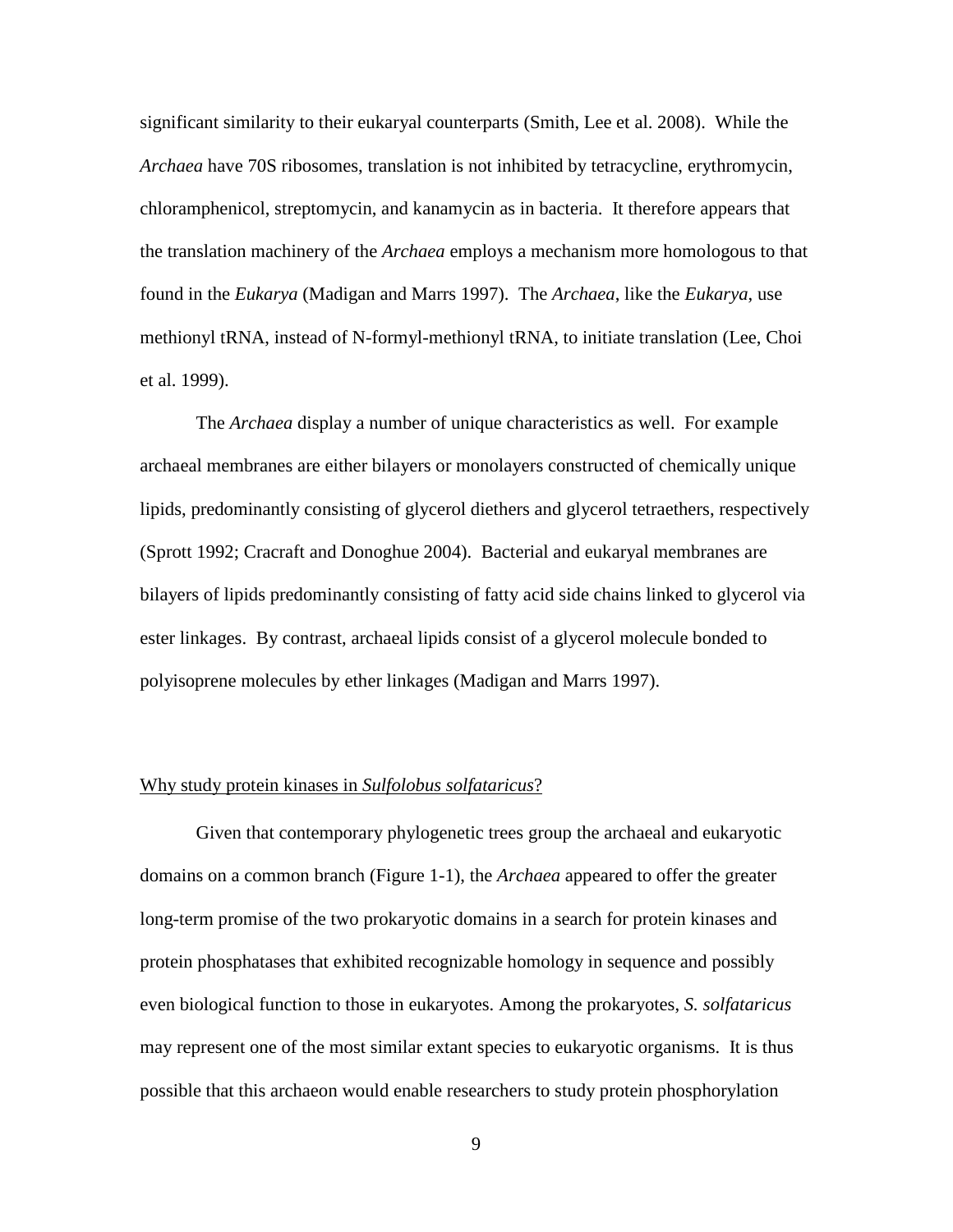events pertaining to medically relevant organisms on a smaller scale and more tractable scale. The human genome is predicted to encode more than 500 protein kinases (Manning, Whyte et al. 2002). From 30% to 50% of eukaryotic proteins are predicted to undergo phosphorylation (Cohen 2002). The sheer quantitative complexity of eukaryotic phosphorylation-dephosphorylation networks suggests that the development of smaller models would offer important insights into their operating principles. Analysis of several archaeal genomes indicate that members of the *Archaea* contain approximately 100-fold fewer protein eukaryotic-like protein kinases than the typical mammal (Kennelly 1998).

Why, from amongst the *Archaea*, was, *Sulfolobus solfataricus* selected as our "model organism?" First, the *S. solfataricus* genome was sequenced in 2001 (She, Confalonieri et al. 2000; She, Singh et al. 2001). Second, it is relatively easy to grow in a laboratory. It is an aerobe with an optimum pH of 1.0 - 3.0 and growth temperature of 60<sup>°</sup> - 90<sup>°</sup>C (Lubben and Schafer 1989). Third and perhaps more importantly, *S*. *solfataricus* is considered among the most 'eukaryotic-like' members of the *Archaea*  (Woese and Wolfe 1985). In addition, a genetic system for *S. solfataricus* is currently in development. Recently, several loss of expression mutants have been constructed (Schelert, Dixit et al. 2004). While *S. solfataricus* may appear to be a simplistic organism, in actuality it represents a remarkably complex one. It exhibits a broad range of metabolic activities that have enabled it to inhabit a geographically diverse range of environments characterized by their extreme temperatures and acidity (Madigan and Marrs 1997). It also possesses several likely sensor response proteins (Klenk, Clayton et al. 1997), including one of the largest sets of potential eukaryotic protein kinases [see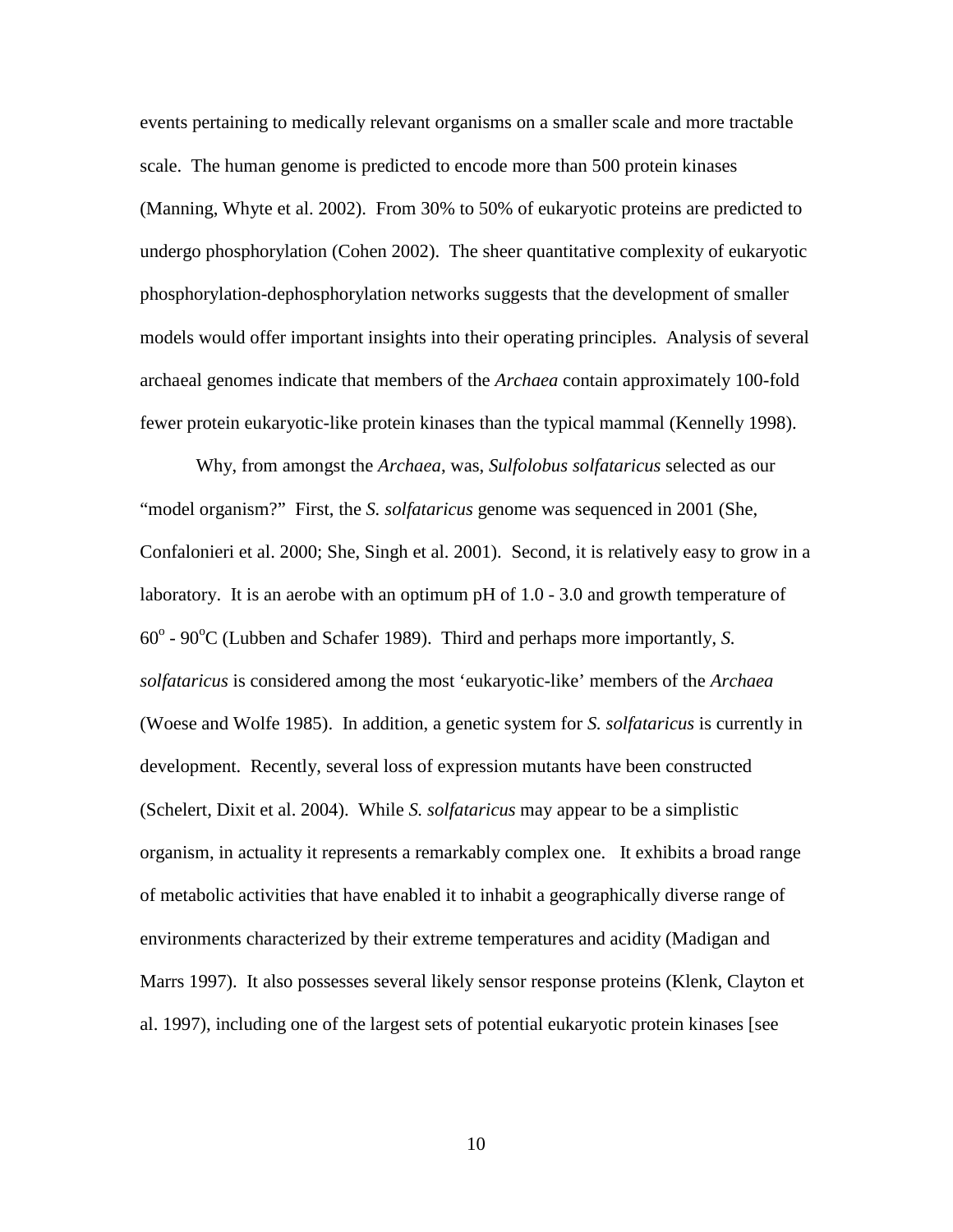below], that should provide valuable insight into archaeal molecular regulatory mechanisms.

#### Protein phosphorylation in *S. solfataricus*

The *Archaea* encode a variety of known cellular signaling proteins: protein serine/threonine/tyrosine kinases, protein—serine/threonine/tyrosine—phosphatases, protein acetylases and deacetylases, and adenylate cyclases. Differences in the levels of protein phosphorylation have been observed in several of the *Archaea*, including *S. solfataricus*, following environmental changes (Eichler and Adams 2005). Protein phosphorylation has been implicated in the control of archaeal DNA replication and the cell cycle (Bell 2002). Based upon both phylogenetic and physiological analysis, it would appear that protein phosphorylation is one of the more ancient means of cellular signaling.

The typical ePK subfamily dominates the population of protein kinases encoded by eukaryotic genomes. This protein kinase family also predominates among the eukaryote-like protein kinases in the *Bacteria*. (These ePKs were acquired via lateral gene transfer from the *Eukarya.*) (Doolittle 1999) Eukaryotic organisms also contain a handful of ePKs that deviate from the typical ePK paradigm. These are referred to as atypical eukaryote-like protein kinases. Atypical protein kinases generally lack the lysine or arginine residue conserved within the catalytic loop, also called subdomain VIb (Table 1-1). Unlike bacterial and eukaryotic organisms, archaeons are rich in atypical eukaryotic-like protein kinases. For example, the genome of *S. solfataricus* is predicted to encode as many as eleven putative eukaryote-like protein kinases, only three of which are potential typical ePKs (Table 1-2).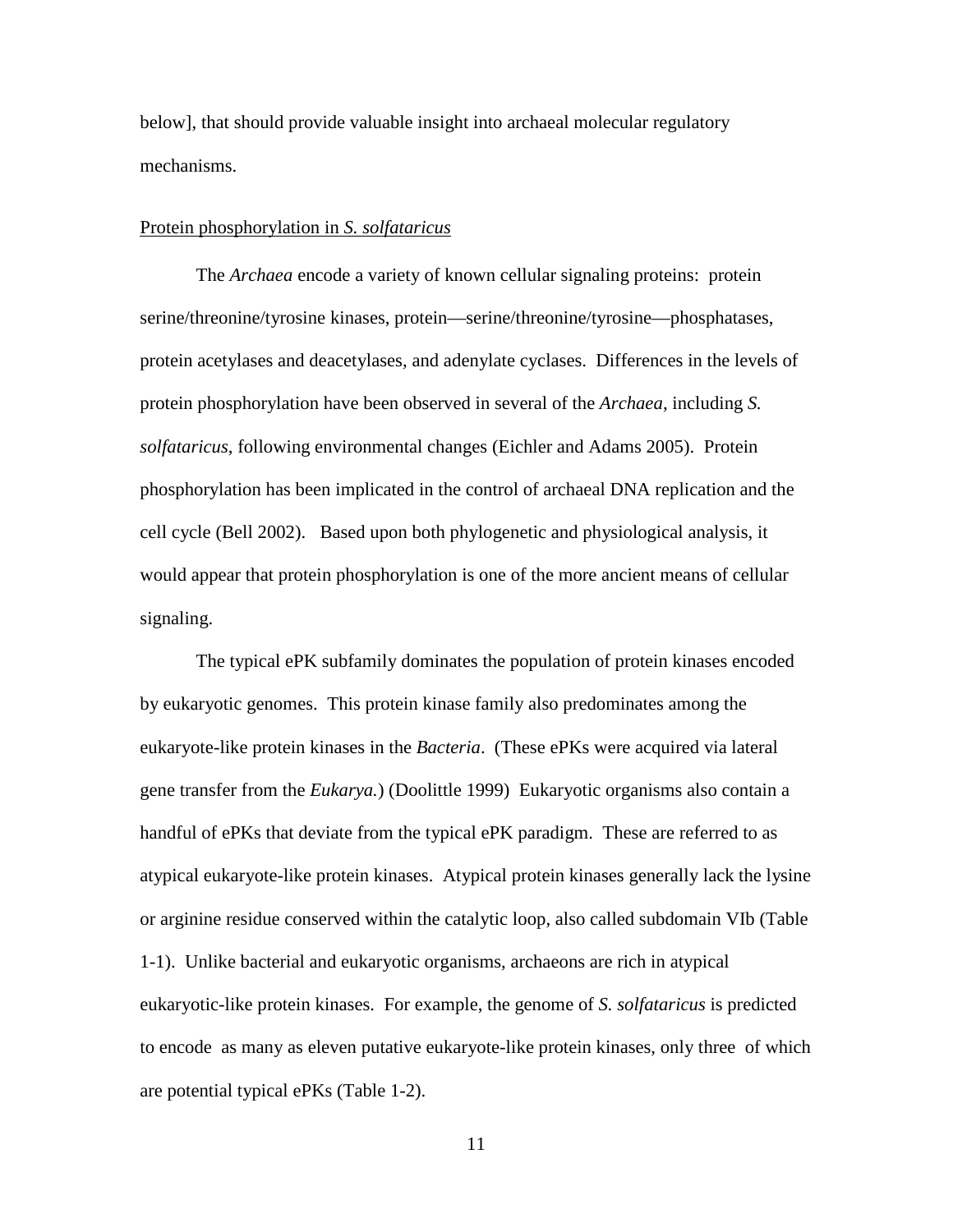| <b>Open Reading Frame (ORF)</b> | <b>Class of protein kinase</b> |
|---------------------------------|--------------------------------|
| sso2291                         | Typical ePK                    |
| sso3207                         | Typical ePK                    |
| sso3182                         | Typical ePK                    |
| sso0433                         | piD261/PRPK                    |
| sso2374                         | RIO protein kinase             |
| sso0197                         | RIO protein kinase             |
| sso2605                         | ABC1 family                    |
| sso1038                         | AQ578 family                   |
| sso0361                         | AQ578 family                   |
| sso2387                         | "other" ePKs                   |
| sso0469                         | "other" ePKs                   |

## **Table 1-2. Putative eukaryotic-like protein kinases in** *S. solfataricus***.**

Protein kinases in *S. solfataricus* can be grouped into the typical and five atypical families. The polypeptide encoded by ORF *sso0433* is the protein kinase of interest in this study.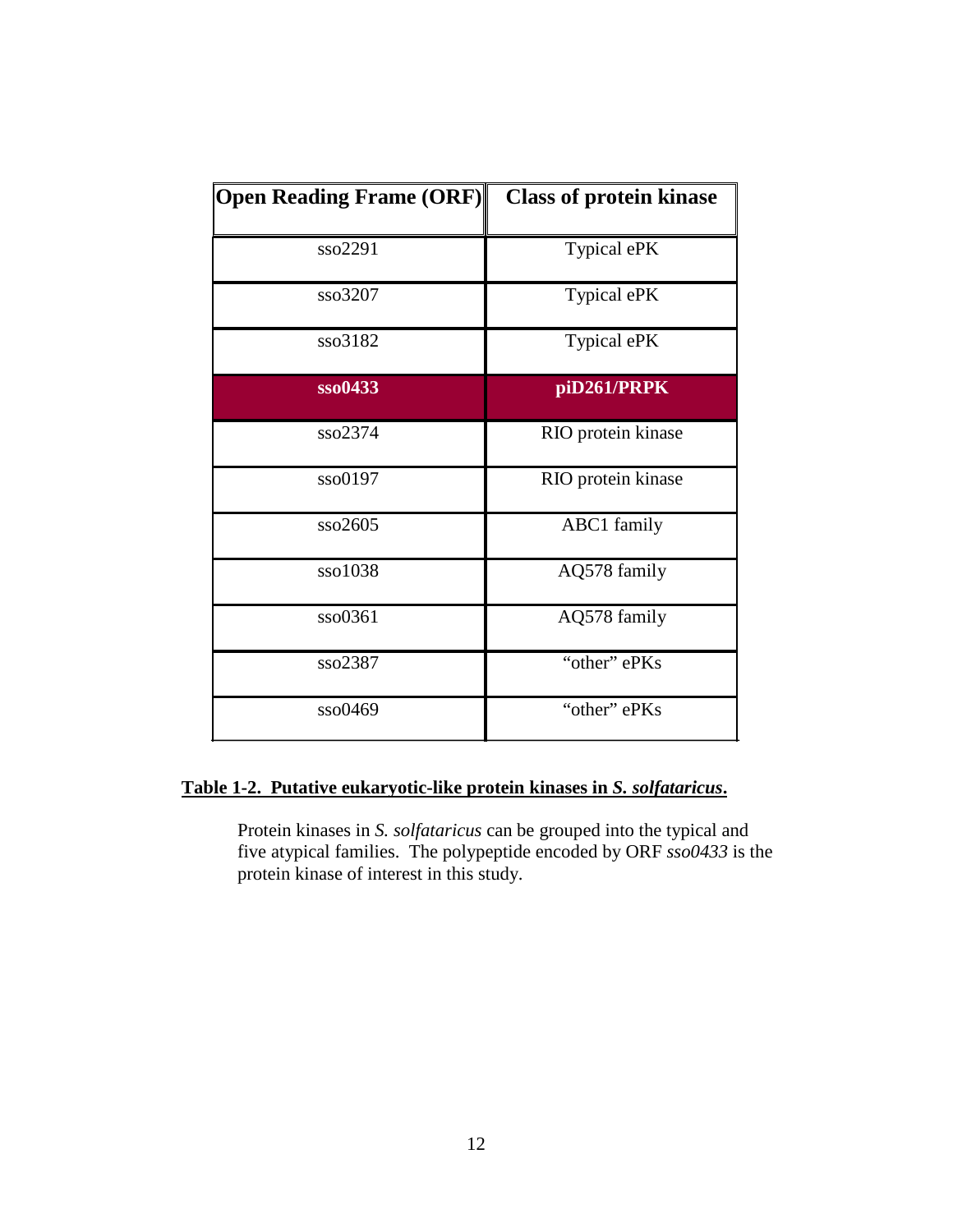#### piD261/Bud32 family of protein kinases

The piD261/Bud32 subfamily of atypical protein kinases were named for the *Saccharomyces cerevisiae* protein kinase encoded by the *YGR262c* gene. ∆YGR262c mutants exhibit a severe growth phenotype, reduced survival during S phase of cell division, and random budding (Sartori, Mazzotta et al. 2000). Homozygous diploids fail to enter sporulation and display no visible evidence of meiotic division (Briza, Bogengruber et al. 2002). Moreover, these mutants show alterations in cell wall structure when compared to wild type yeast (Piet W. J. de Groot 2001). The phosphotransferase activity of piD261/Bud32 is activated by the phosphorylation of Ser-187 and/or Ser-189 (Facchin, Lopreiato et al. 2003). A broad range of proteins has been postulated to interact with piD261/Bud32. These include, but are not limited to, ATPases, cell division cycle proteins, and glutaredoxin (Ho, Gruhler et al. 2002). Additional research has shown that the pid261/Bud32 protein kinase, along with Kae1p (a putative endopeptidase), are components of the kinase, putative endopeptidase, and other proteins of small size (KEOPS), also known as the endopeptidase-like kinase chromatinassociated (EKC) complex. The KEOPS/EKC complex has been shown to regulate telomerase, specifically in telomere capping and elongation (Downey, Houlsworth et al. 2006). The EKC complex has been reported to be involved in transcription (Kisseleva-Romanova, Lopreiato et al. 2006). In both cases, piD261/Bud32 is an essential member of the complex; however, it is unknown what specific role piD261/Bud32 plays in these complexes (Downey, Houlsworth et al. 2006; Kisseleva-Romanova, Lopreiato et al. 2006).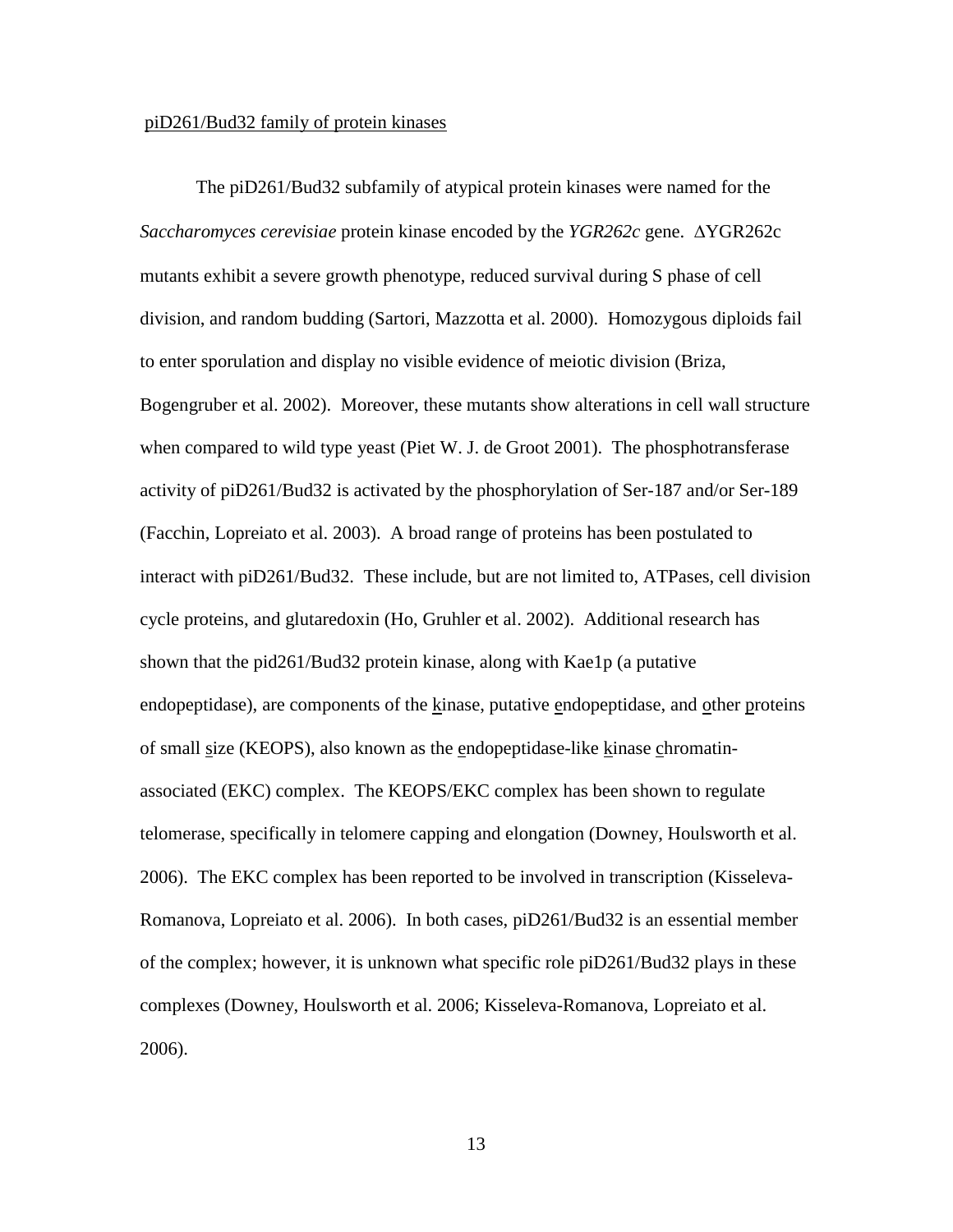*Homo sapiens* possess a homolog of a piD261/Bud32, known as p53 related protein kinase (PRPK). p53 regulates the fate of a cell after DNA damage. Its gene ranks amongst the most commonly mutated in cancerous tumors (Franks and Teich 1997). PRPK phosphorylates p53 on Ser15 *in vitro*; this phosphorylation event has been shown to activate p53. Intriguingly, activation of PRPK *in vitro* required pre-treatment with a lysate from COS-7 fibroblast cells, the cell line in which the recombinant protein had been over-expressed. Subcellular localization studies indicate PRPK is found in the nucleus (Abe, Matsumoto et al. 2001). Interestingly, PRPK partially complements the ∆YGR262c mutant, indicating that these protein kinases may share a significant degree of functional conservation. When PRPK is over-expressed in mutant yeasts, the slow growth phenotype is partially rescued. Additionally, piD261/Bud32 has been shown to phosphorylate p53 on Ser15 and Ser37 *in vitro* (Facchin, Lopreiato et al. 2003).

The piD261/Bud32 subfamily protein kinases contain a shorter catalytic domain than typical ePKs and lack the conserved lysine residue in subdomain VIb as well as all of subdomain XI (Facchin, Lopreiato et al. 2002). The members of the piD261/Bud32 protein kinase prefer to phosphorylate serine/threonine residues surrounded by acidic residues as opposed to the basic residues typically encountered at most other sites of serine/threonine phosphorylation. The piD261/Bud32 protein kinases therefore are sometimes referred to as acidophilic protein kinases (Facchin, Sarno et al. 2002). Recently, another homologue of piD261/Bud32 and PRPK has been reported in *Pyrococcus abyssi* (Hecker, Graille et al. 2009) and *Methonacoladococcus jannaschii*  (Hecker, Lopreiato et al. 2008; Mao, Neculai et al. 2008). It has been reported in *P. abyssi* that Kae1 inhibits the autophosphorylation activity of the piD261/Bud32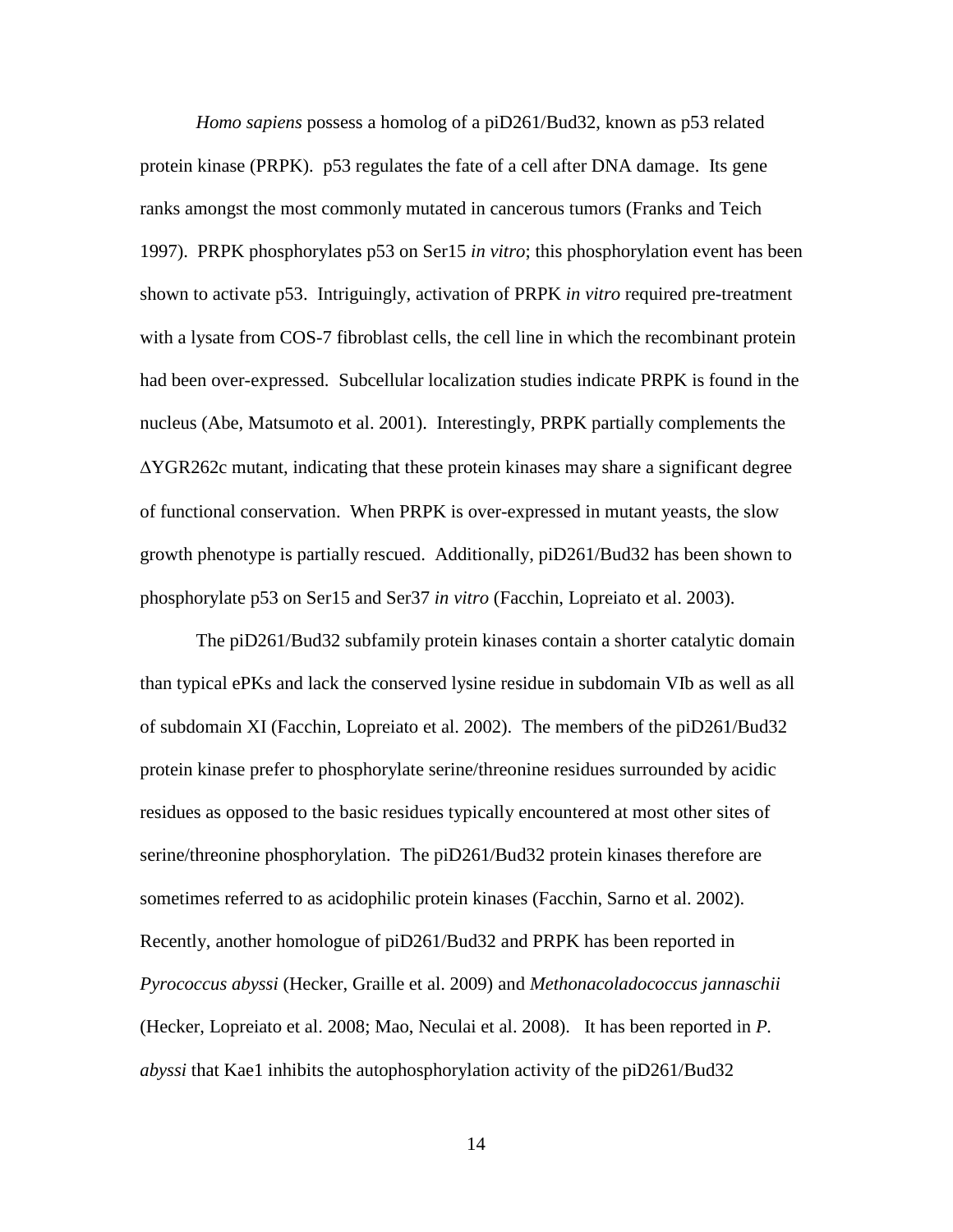homologues from both *P. abyssi* and *M. jannaschii* (Hecker, Lopreiato et al. 2008; Hecker, Graille et al. 2009).

#### Specific aims and significance

Protein kinases transfer the γ-phosphate of ATP (or GTP) to acceptor proteins. Typical eukaryotic-like protein kinases (ePK) are defined by a catalytic domain of 250- 300 amino acids containing twelve (I, II, III, IV, V, VIa, VIb, VII, VIII, IX, X, XI) conserved subdomains. Three roles are attributed to the catalytic domains: the binding and orientation of ATP or GTP as a complex with a divalent metal, the binding and orientation of the protein substrate, and the transfer of the γ-phosphate from the nucleotide to the acceptor protein (*The Protein Kinase Facts Book* 1995).

The piD261/Bud32 subfamily differs in several respects from the majority of eukaryotic protein kinases and therefore is often referred to as an atypical subfamily of eukaryotic-like protein kinase. piD261/Bud32 protein kinases are considerably shorter in length than their typical counterparts. In fact, in 1997 piD261/Bud32 from *Saccharomyces cerevisiae* was the smallest known protein kinase (Stocchetto, Marin et al. 1997). Other characteristics that differ from typical protein kinases are the lack of conserved basic residues in the subdomain VIb and the acidophilic nature of the phosphorylation sites on the acceptor proteins (Facchin, Sarno et al. 2002). The piD261/Bud32 subfamily is particularly unique because every archaeon and eukaryote possesses a potential homologue. As it is the only ePK that can make this claim, the piD261/Bud32 protein kinases may be the most ancient protein kinases extant (Facchin, Lopreiato et al. 2003).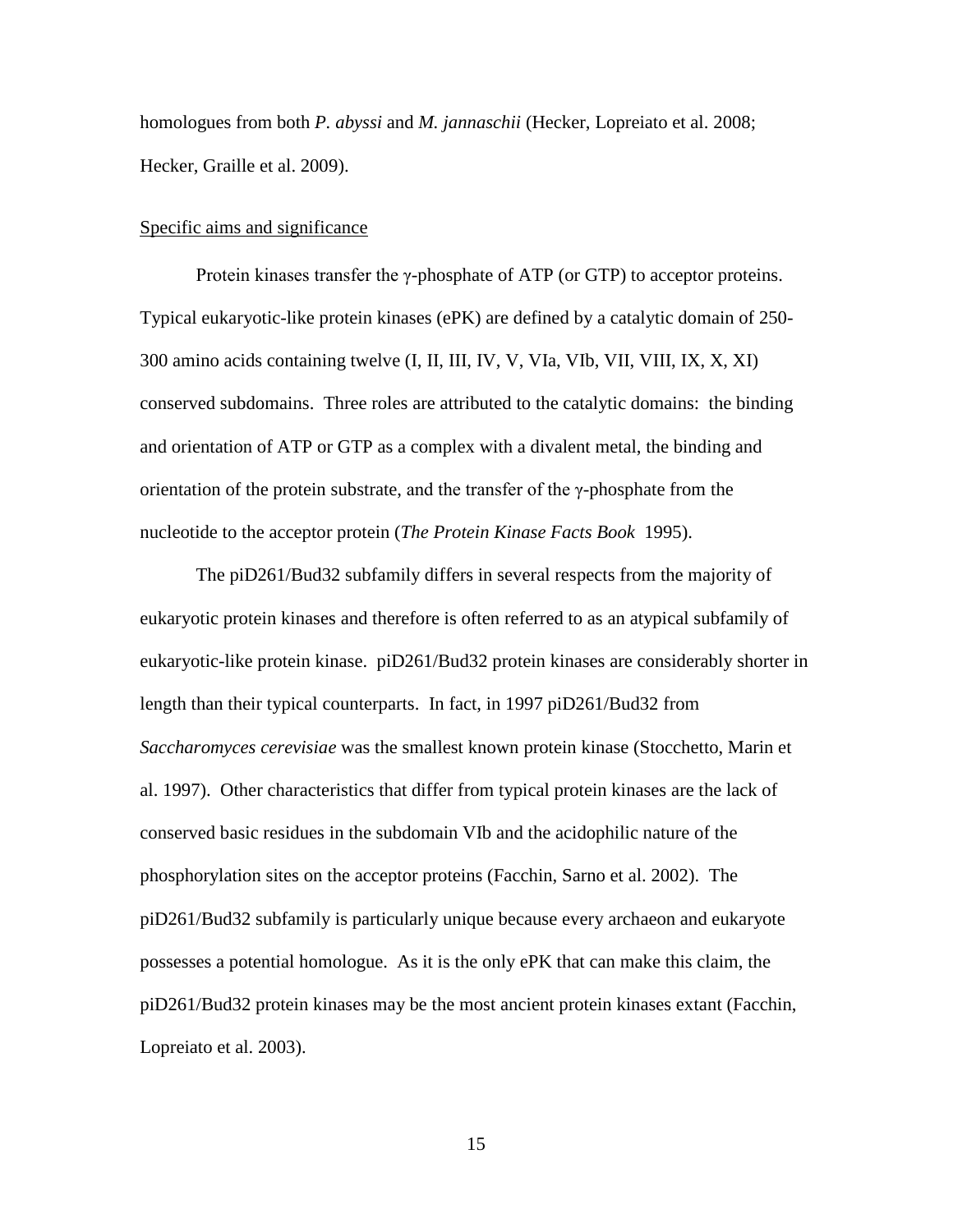Open reading frame (ORF) *sso0433* from the archaeon *Sulfolobus solfataricus* encodes a protein kinase, designated as SsoPK5 that exhibits 33% sequence identity to PRPK and 26% sequence identity to piD261/Bud32. Given this high degree of similarity, we hypothesize that functional conservation exists between SsoPK5 and the previouslycharacterized, but functionally cryptic, members of the piD261/Bud32 subfamily. Its smaller genome and smaller kinome render *S. solfataricus* a seemingly more reasonable organism for elucidating a physiological role of the piD261/Bud32 family. As the first step in this process, a plan of investigation was developed around the following aims:

#### **1) What characteristics does SsoPK5 share with piD261/Bud32 and PRPK?**

- a. How does the SsoPK5 primary sequence compare to its homologues in eukaryotes?
- b. What are the characteristics of the sites it phosphorylates?
- c. What specific characteristics do SsoPK5 and its eukaryotic counterparts have in common?
- d. Can SsoPK5 phosphorylate p53 *in vitro*?

### **2) Is the activity of SsoPK5 affected by nucleotides and related metabolites endogenous to** *S. solfataricus***?**

- a. What types of nucleotides and nucleotide derivatives affect the activity of SsoPK5?
- b. What is the nature of their effect(s) on the activity of SsoPK5?
- c. Do these nucleotides and nucleotide derivatives act at physiologically relevant concentrations?

#### **3) Is autophosphorylation necessary for protein kinase activity?**

- a. Do the activity levels decrease when threonine-151 is converted to Ala or Asp?
- b. Can we artificially increase the activity of SsoPK5 by altering subdomain VIb?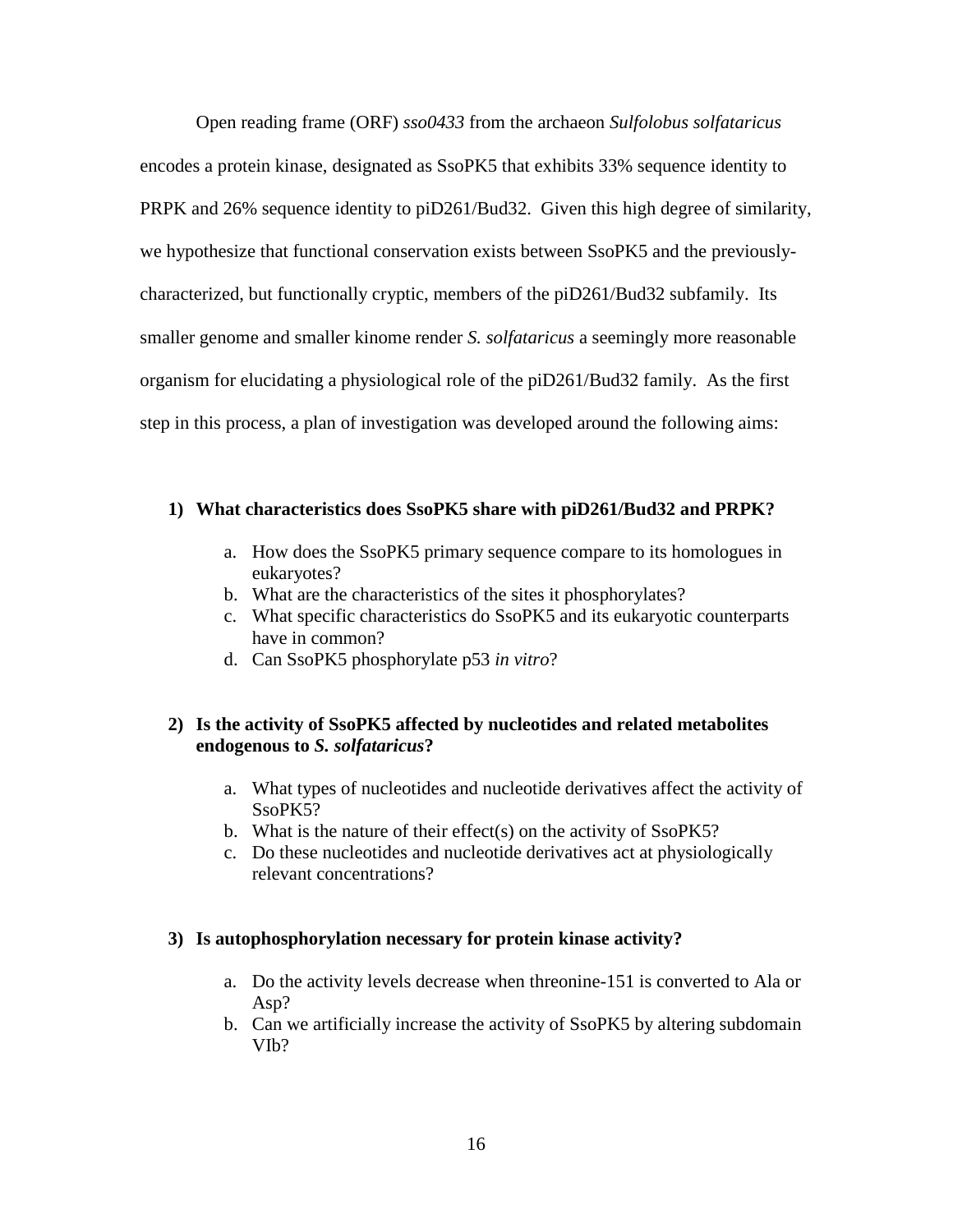#### **CHAPTER II**

#### MATERIALS AND METHODS

#### Materials

[γ-<sup>32</sup>P] ATP was purchased from Perkin Elmer (Waltham, MA). Chelating Sepharose Fast-Flow was from Amersham Biosciences (Piscataway, NJ). Pre-stained standards for sodium dodecyl sulfate-polyacrylamide gel electrophoresis (SDS-PAGE) were from Bio-Rad (Richmond, CA). *NcoI*, *SalI,* and T4 DNA ligase were from New England Biolabs (Beverly, MA). Protease inhibitor cocktail minus EDTA was from Roche Applied Science (Indianapolis, IN). *Pfu Turbo* DNA polymerase, *Pfu Ultra* DNA polymerase, *DpnI*, BL21-CodonPlus (DE3)-RIL cells, and Quik-Change II site-directed mutagenesis kits were from Stratagene (LaJolla, CA). Coomassie protein assay reagent and bovine serum albumin (BSA) were purchased from Pierce Biotechnology (Rockford, IL). QIAquick PCR purification and QIAprep spin miniprep kits were from QIAGEN (Valencia, CA). 1 kb DNA ladder and 5X DNA loading dye were purchased from Bio-Rad (Hercules, CA). Expression vector pET29b and pET21d were from Novagen (San Diego, CA). *Escherichia coli* α-select cells were from Bioline (Taunton, MA). Custom oligonucleotides were purchased from Sigma Genosys (St. Louis, MO). DNA sequencing reactions were processed at the Virginia Tech Bioinformatics Institute Core laboratory DNA sequencing facility (Blacksburg, VA). Genomic DNA from *Sulfolobus solfataricus* P2 was from the American Type Culture Collection (ATCC) (Manassas, VA). The p53-GST fusion protein was purchased from Santa Cruz Biotechnology (Santa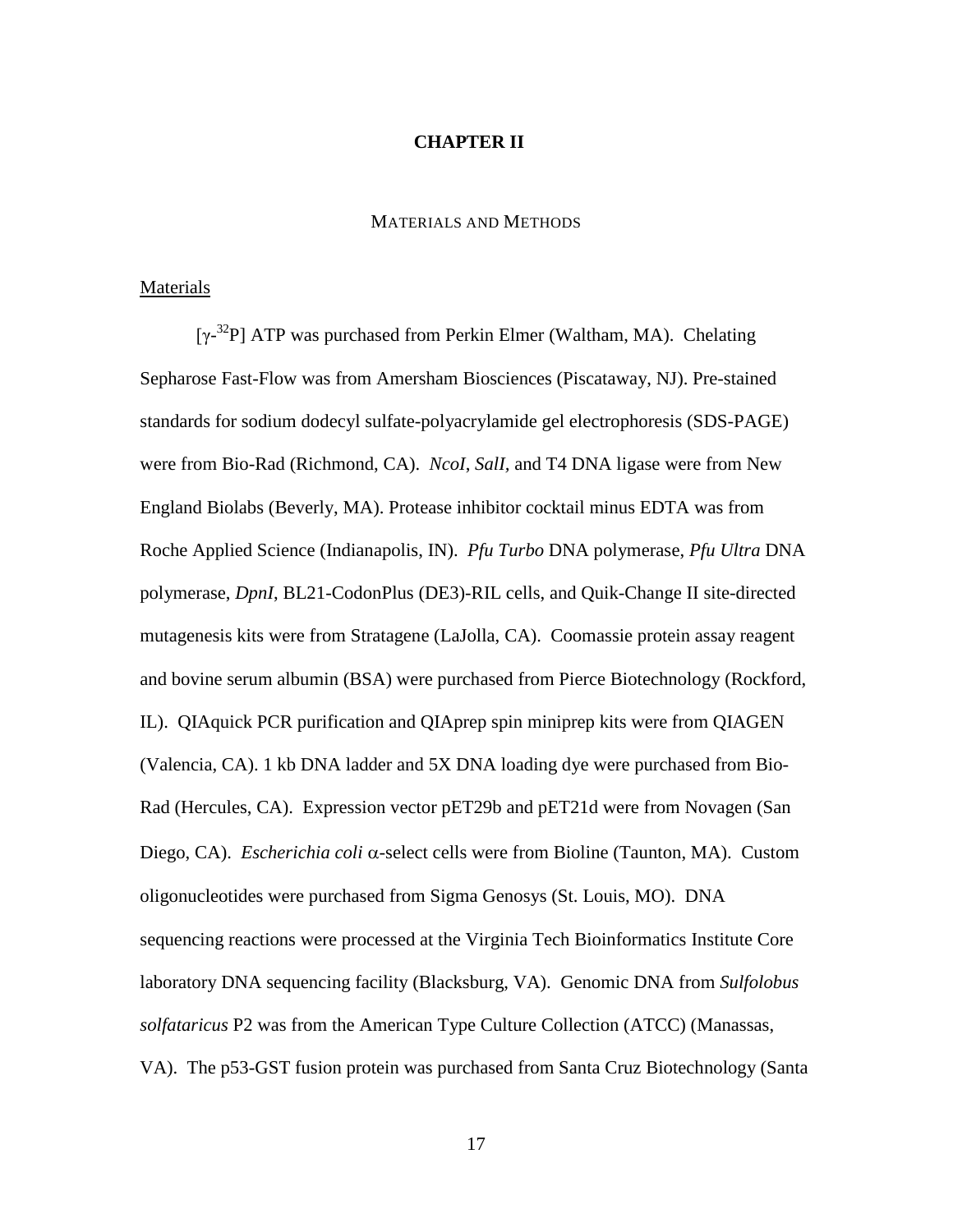Cruz, CA). Immobolin-P PVDF membranes were purchased from Millipore (Bedford, MA). Anti-phospho-p53 antibodies were from Cell Signaling Technologies (Danvers, MA). SDS-PAGE prestained standards, SDS page electrophoresis apparatus, and electroblotting transfer apparatus were purchased from Bio-Rad (Hercules, CA). General laboratory reagents were from Sigma-Aldrich (St. Louis, MO) or Fisher Scientific (Pittsburgh, PA). Microfuge tubes and pipet tips were from Phenix Laboratory Supplies (Candler, NC).

#### Molecular biology

Luria broth (LB), LB plates, Tris-EDTA pH 8.0 (TE), 0.5 M EDTA, and stock solutions of ampicillin, chloramphenicol, kanamycin, IPTG and 6X gel-loading buffer were prepared as described in *Molecular Cloning, A Laboratory Manual* (Sambrook, Maniatis et al. 1989). For daily use, *Escherichia coli* (*E. coli*) were streaked on LB agar plates containing the appropriate antibiotic and grown on LB media supplemented with the appropriate antibiotic. For long-term storage, an 800 μl aliquot of an overnight culture of *E. coli* was mixed with 200 μl sterile 80% (w/v) glycerol and stored at -80°C.

#### Agarose gel electrophoresis

Samples of genomic or plasmid DNA were routinely resolved into their individual oligonucleotide components using agarose gel electrophoresis (Sambrook, Maniatis et al. 1989). Gels contained 0.8% - 1.0% (w/v) agarose depending upon the size range of DNA to be separated, in 0.04 M Tris-acetate, 1mM EDTA (TAE) buffer pH 8.0 containing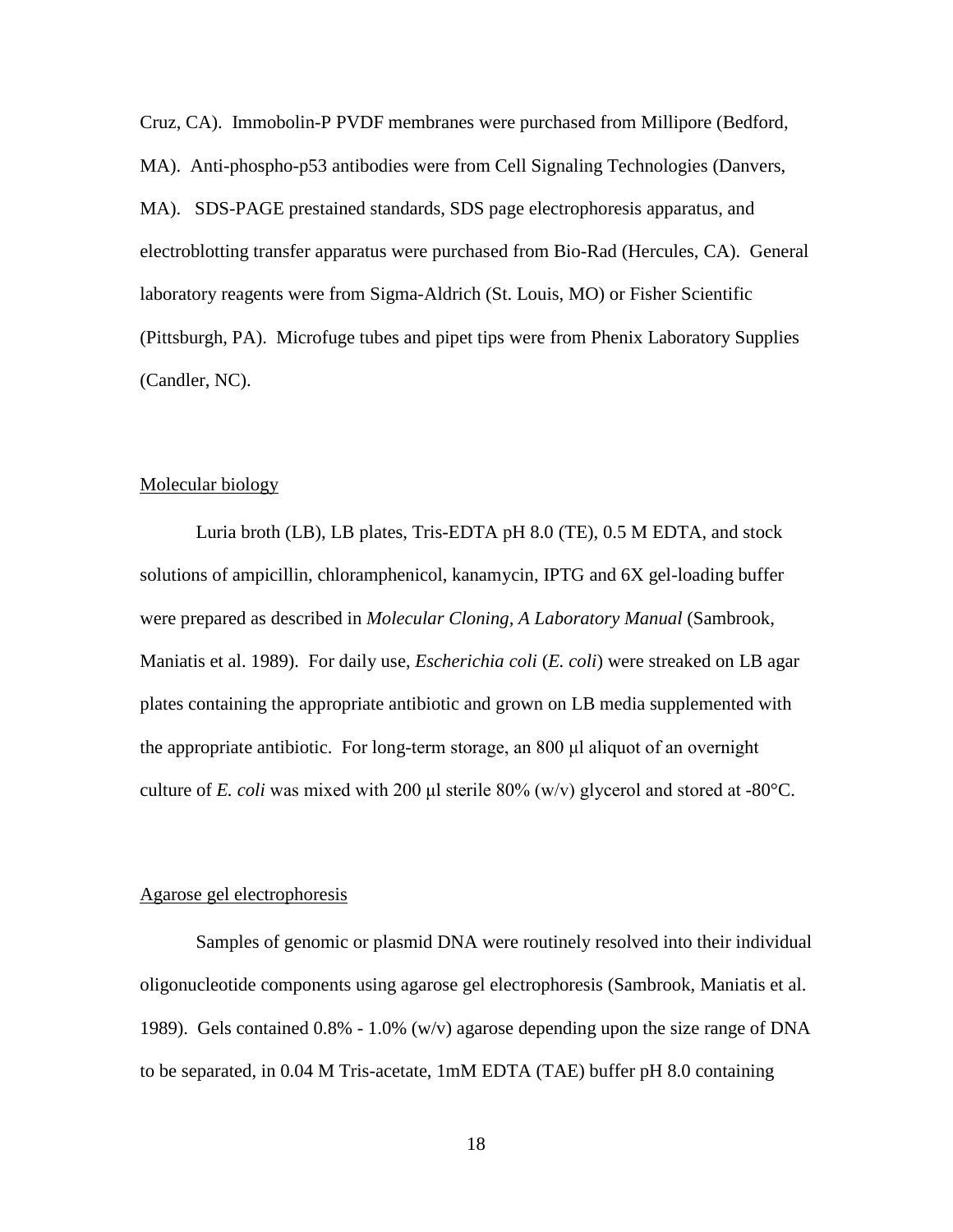$0.4\%$  (w/v) ethidium bromide (EtBr). DNA samples were prepared by mixing 5 volumes of the sample with one volume of Bio-Rad 5X loading buffer. Electrophoresis was conducted at 100 volts in TAE buffer for approximately 45 min.

#### Cloning of ORF *sso0433*

ORF *sso0433* was amplified by polymerase chain reaction (PCR) in a volume of 50μl containing 550 ng of *S. solfataricus* genomic DNA as template, 5 pmol each of the forward and reverse primers, 200 μM each dATP, dCTP, dGTP, and dTTP, 5 μl 10x reaction buffer (Stratagene), and 1 unit *Pfu* Turbo DNA polymerase. The sequences of the forward and reverse primers were, respectively,

5'GATATTCCATGGAGAAATTAAGGTTAATTAAGCGTGGC GC-3' and 5'- TTATTTGTCGACTTCGTTAATACTCCTATTTTTACGCCTC-3'. The thermocycler was programmed for an initial 2.5 min incubation period at 94°C to denature the genomic DNA. This was followed by thirty cycles of denaturing at  $92^{\circ}$ C for 15 s, annealing at 45°C for 30 s, and elongation at 72°C for 30 s. A final elongation step at 72°C for 7 min was done to ensure that all PCR products were full length and 3'-adenylated. The resulting ~670 bp PCR product was cloned into vector pET29b as follows. 20 μl of the PCR product was incubated with the restriction enzymes *NcoI* and *SalI*, 1 unit each, at 37ºC for 4 to 16 hours. The pET29b vector was also incubated with the restriction enzymes *NcoI* and *SalI*, 1 unit each, at 37ºC for 4 to 16 hours. The digested PCR product was ligated into the digested pET29b vector, which added oligonucleotides encoding an N-terminal S-tag and a C-terminal 6x-His-tag using T4 DNA ligase. The resulting plasmid was used to transform *E. coli* strain α-select from Bioline. The transformed cells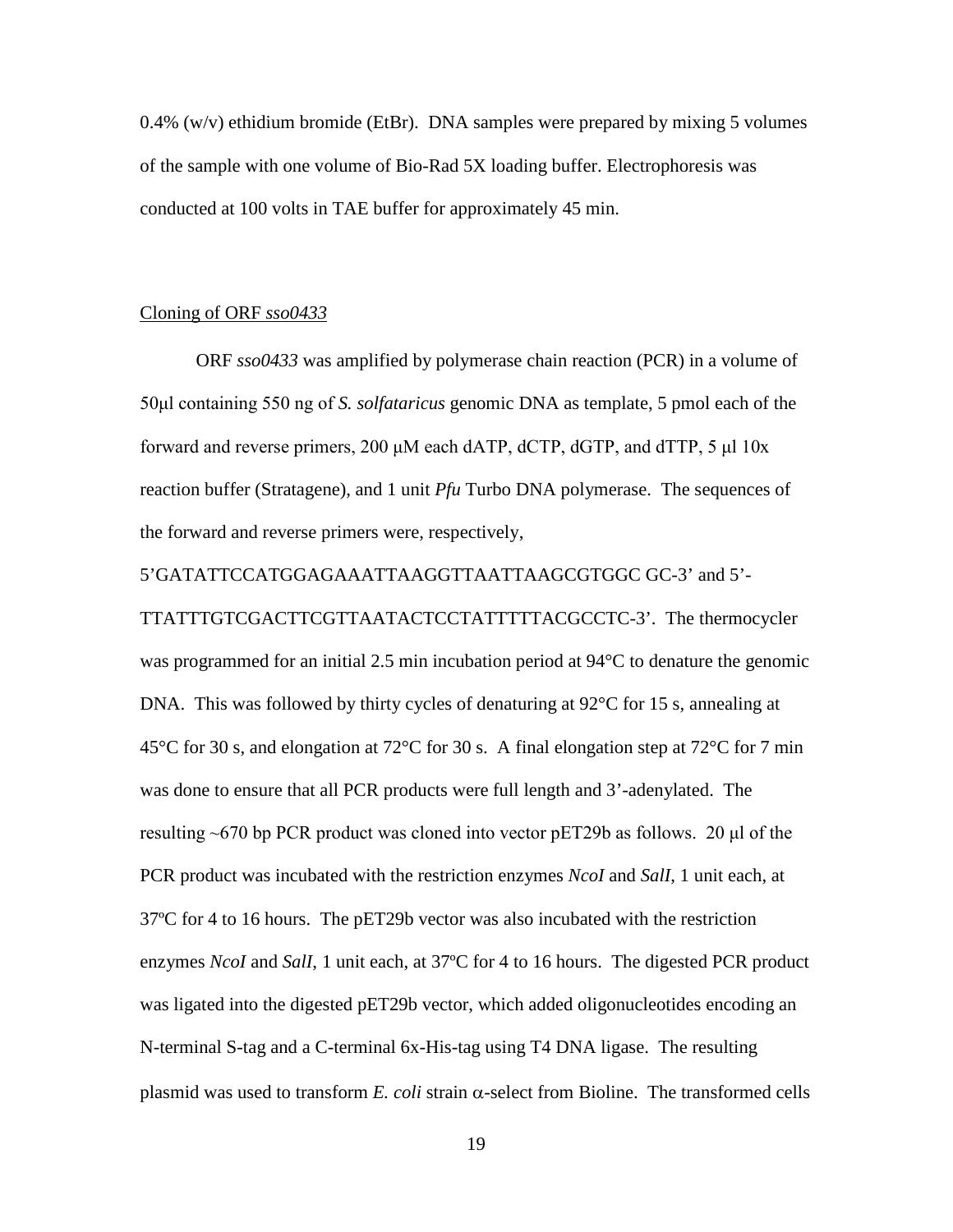were cultured overnight on LB plates containing 50  $\mu$ g/ml kanamycin. The plasmid was isolated from LB media containing *E. coli* cells harboring pET29b using the QiaPREP Miniprep Kit according to manufacturer's protocol. DNA sequence analysis of the cloned DNA insert was performed at the Virginia Tech DNA Sequencing Facility to verify the fidelity of PCR amplification.

A similar procedure was followed for the pET21d, which codes for a C-terminal 6x-His-Tag fused onto SsoPK5. The same restriction enzymes were utilized. Since pET21d codes for ampicillin as opposed to kanamycin resistance; the LB plates and media both contained 100 μg/ml ampicillin.

#### Site-directed mutagenesis

Site-directed mutagenesis of cloned ORF *sso0433* was performed by using Stratagene's Quik Change Mutagenesis kit following the manufacturer's suggested protocols. Primers were designed to minimize base-pair changes. In addition, *Pfu Ultra*, a high fidelity DNA polymerase from Stratagene, was utilized in all of the site-directed mutagenesis-related PCR reactions. The thermocycler was programmed for an initial incubation period at 95°C for 30 sec to denature the plasmid DNA. This was followed by a series of 16 cycles of denaturing at 95°C for 30 s, annealing at 55°C for 1 min, and elongation at  $68^{\circ}$ C for 1 min. The reaction was cooled to 37 $^{\circ}$ C or below. The annealing temperature was dependent on the composition and length of the primers. Following PCR, the samples were treated with 1 unit of *DpnI* for 2 hours at 37ºC. After *DpnI* treatment, the samples were transformed into  $\alpha$ –select *E. coli* cells. The transformants were incubated in 5 ml LB media containing 50 μg/ml kanamycin (pET29b) or 100 μg/ml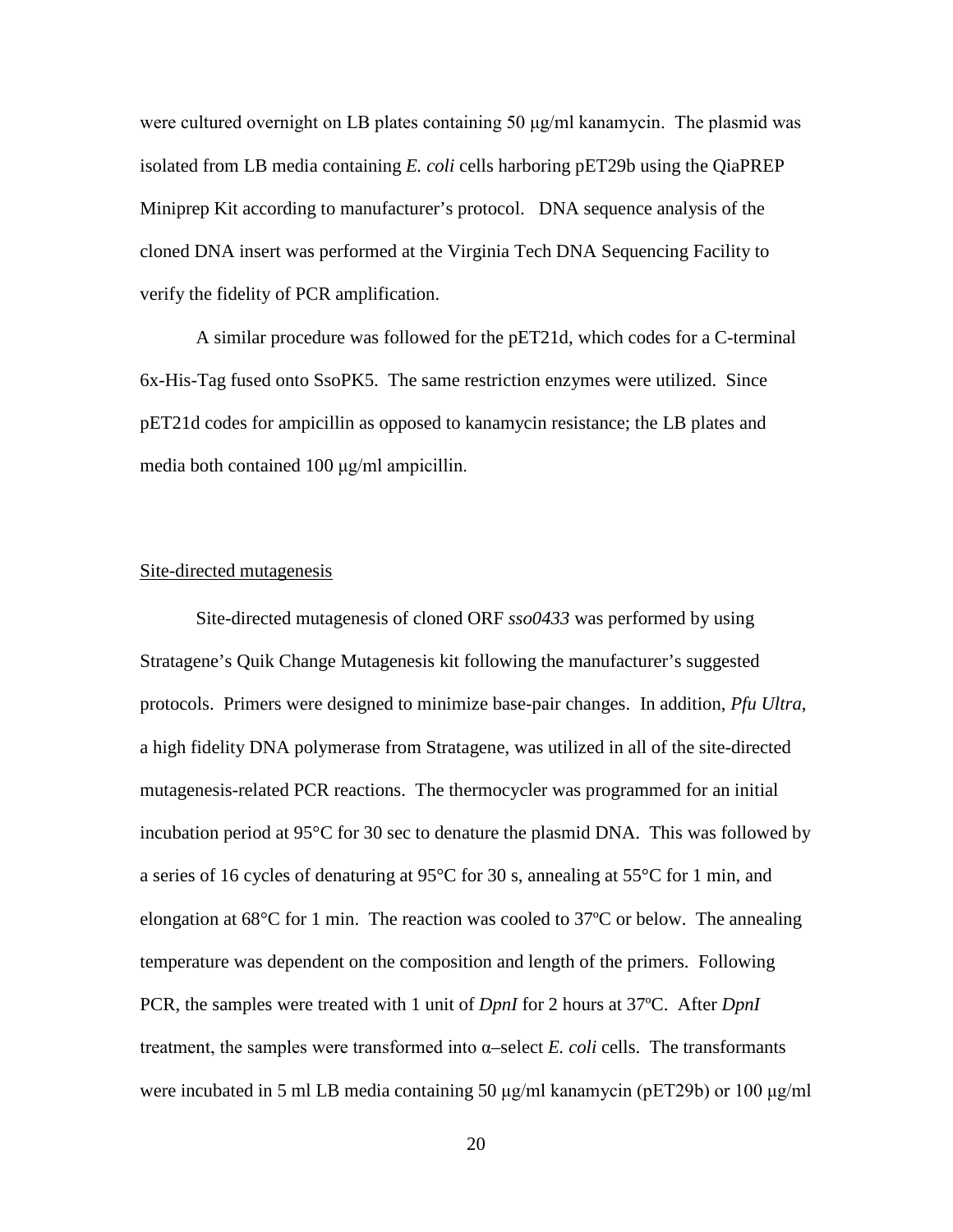ampicillin (pET21d) at 37ºC for 16 hours. Plasmids were isolated from α–select *E. coli* cells with a QiaPREP Miniprep Kit according to manufacturer's protocol. The plasmids were then subjected to DNA sequencing at the Virginia Tech Bioinformatics Institute core laboratory DNA Sequencing Facility to verify that the desired base changes had been introduced.

#### DNA sequencing

DNA sequencing was done at the Virginia Tech DNA Sequencing Facility. Plasmids, pET29b or pET21d, used as templates for DNA sequencing were isolated from 5 mL overnight cultures of *E. coli* grown in LB media supplemented with kanamycin 50ug/ml or ampicillin 100ug/ml, respectively. Plasmids were purified using QiaPREP Miniprep Kit according to manufacturer's protocol. For sequencing, the plasmids were resuspended in 60% of the manufacturer's suggested volume of sterile E-pure water. The plasmids were sequenced by utilizing the T7 promoter and T7 terminator sequences encoded by the expression vectors, pET29b or pET21d.

#### Expression of recombinant protein in *E. coli*

Recombinant proteins were routinely overexpressed in *E. coli* as follows. First, approximately 50 - 100 ng of pET29b or pET21d plasmid containing ORF *sso0433* from *S. solfataricus* suspended in a volume of 1 μl of sterile E-pure water was transferred to a vial of chilled BL21 (DE3) RIL Chemically Component *E. coli* cells purchased from Stratagene. The vial was placed back on ice. Occasionally, the contents of the vial were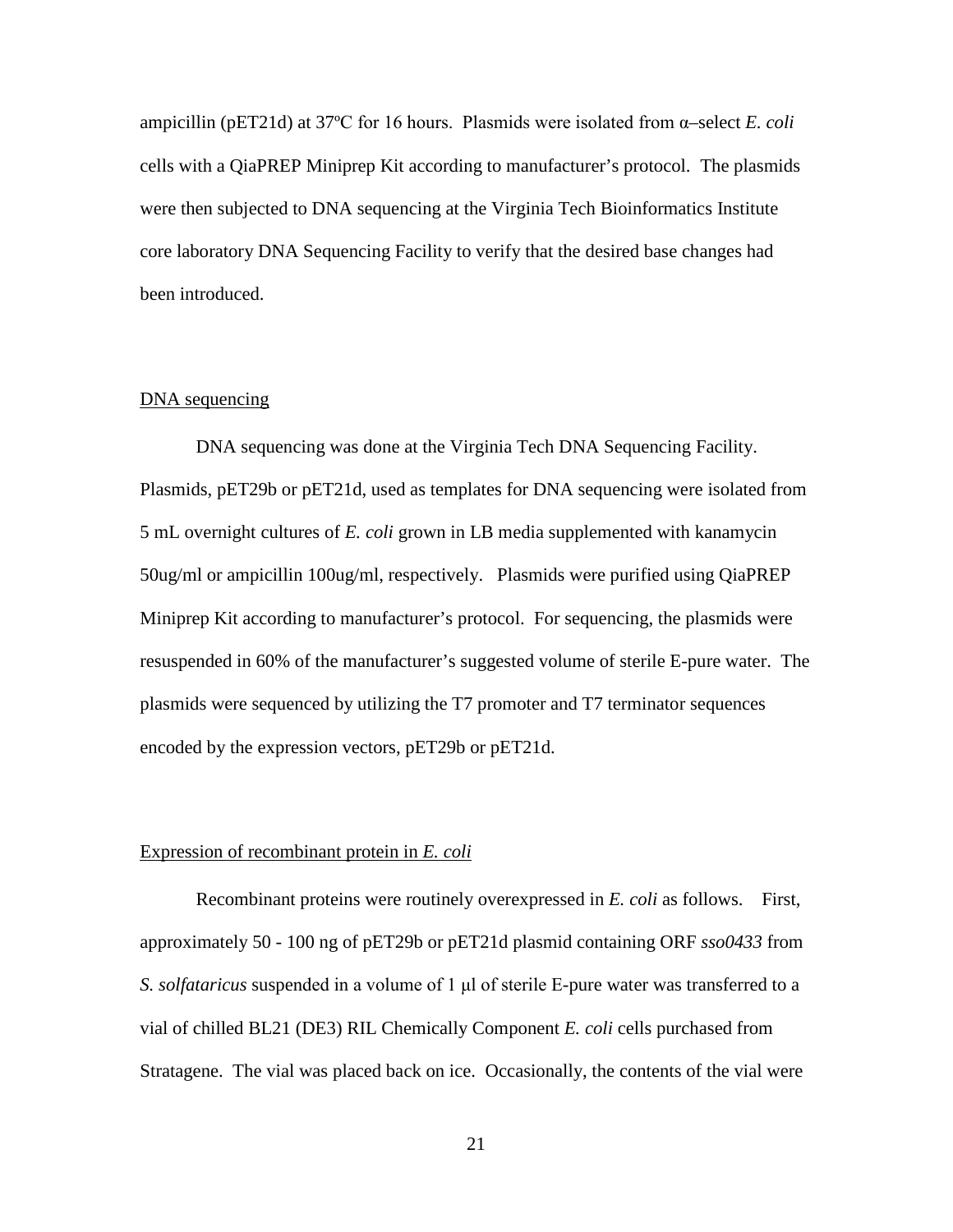divided to accommodate two different constructs. Following a 30 min incubation on ice, the mixture was incubated at  $42^{\circ}$ C for 30 s without shaking (heat shock). The vial was then returned to the ice. Next, 250 μl of room temperature SOC media was added, the tubes capped tightly, and the contents agitated with the tube in a horizontal position at 200 rpm at 37ºC for 30 min. The entire transformation mixture, containing either a pET29b or pET21d construct, then was added to a 16 x 125 mm snap cap sterile tube containing 5 ml of LB media containing chloramphenicol (34 μg/ml), and either kanamycin (50 μg/ml) or ampicillin (100 μg/ml), respectively. The culture was incubated overnight at 37°C with shaking (225 rpm). The following day, as described previously, glycerol permanents were made from the overnight cultures and stored at -80°C for future use. The remainder of the culture, containing either a pET29b or pET21d construct, was used to inoculate 200 ml of LB media containing chloramphenicol  $(34 \mu g/ml)$ , and either kanamycin (50 μg/ml) or ampicillin (100 μg/ml), respectively, in a 1 L flask. The culture was incubated at 37 $^{\circ}$ C with constant shaking at 225 rpm until the OD<sub>600nm</sub> reached 0.5 -0.8 (approximately 2 hours). Overexpression of the recombinant protein was induced by the addition of isopropyl β-D-1-thiogalactopyranoside (IPTG), 200 μl of 1 M stock solution, to a final concentration of 1 mM. After incubating for an additional three hours at 37ºC (induction), the cells were collected by centrifugation at 1000 x g for 15 min at 20ºC. The cell pellet was immediately resuspended for purification, as described below.

#### Protein purification

Cells from a 200 ml culture (see above) were immediately resuspended in 4 ml of 50 mM Bis-tris, pH 7.0, containing EDTA-free protease inhibitor cocktail. Lysozyme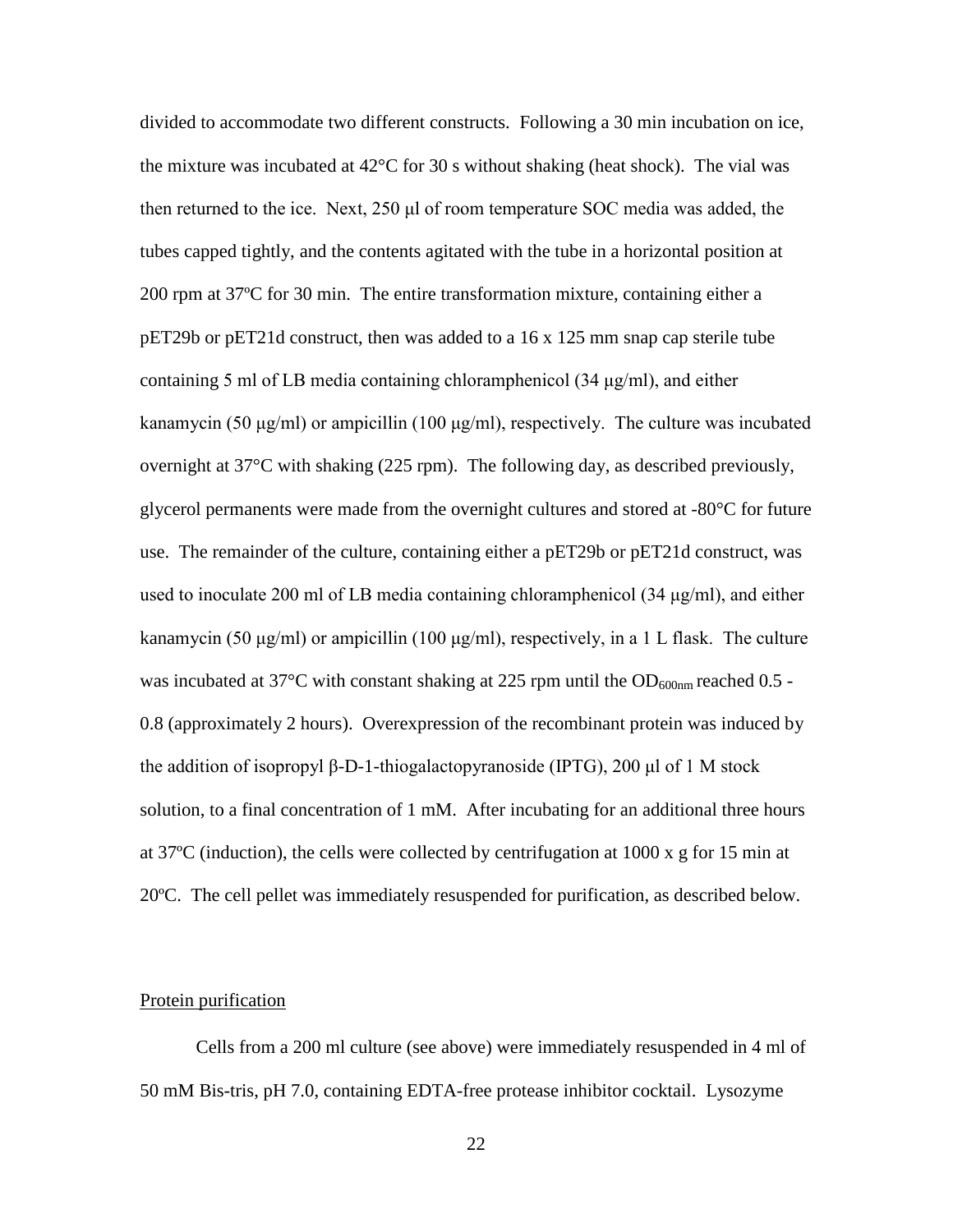was to a final concentration of 50 μg/ml and added to the mixture, which then was incubated at room temperature for 15 min. The cells were then lysed on ice by sonic disruption using 4 x 30 sec bursts at 30% intensity of the Heat Systems-Ultrasonics, Inc, Model W185 Sonifier Cell Disruptor, equipped with a microprobe, with 30 s on ice between the bursts. The sonicated mixture was subjected to centrifugation at 3,000 x g for 15 min at 20°C to remove insoluble material, and the supernatant liquid (soluble cell extract) was incubated for 10 min at 60°C. The soluble cell extract was then centrifuged at 3,000 x g for 15 min at 20°C to remove aggregated proteins and other insoluble material. The supernatant liquid was then stored at room temperature. The resulting protein product was designated recombinant SsoPK5, which stands for recombinant *S. solfataricus* Protein Kinase 5.

#### Protein concentration assays

Protein concentrations were determined by the method of Bradford (Bradford 1976) using Coomassie Protein Assay Reagent and bovine serum albumin (BSA) as standard from Pierce Biotechnology. A standard curve was generated with BSA at a stock concentration of 0.2 mg/ml. An individual sample's protein concentration was obtained by creating several serial dilutions of the sample. The absorbance of the mixtures was measured in duplicate at 595 nm. The mixtures whose mean absorbance fell within the linear range of the curve were used to calculate the protein concentration in the original sample. If more than one mixture's absorbance fell within this range, an average of the measured protein concentrations was used.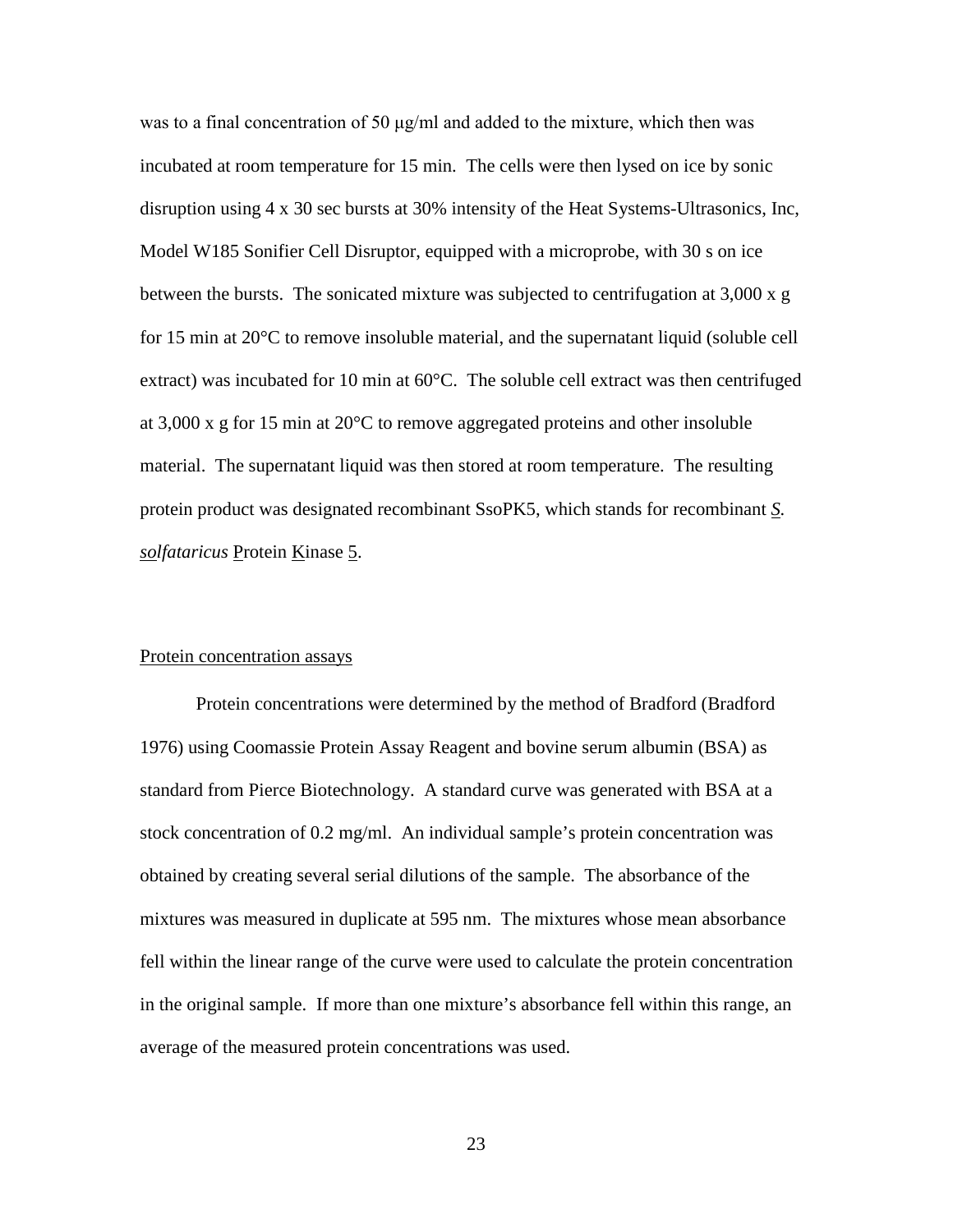#### Sodium dodecyl sulfate-polyacrylamide gel electrophoresis (SDS-PAGE)

SDS-polyacrylamide resolving gels, 12% (w/v) acrylamide running gels, 5% (w/v) acrylamide stacking gels, and 25mM Tris, 192mM glycine, 0.1% (w/v) SDS (running buffer) were prepared as previously described (Laemmli 1970). Generally, the resolving gels were polymerized in advance and stored for up to 10 days prior to use at 4ºC in plastic wrap. For preparation of protein samples one volume of 4X SDS loading buffer consisting of 200mM Tris pH 6.8, containing 400mM DTT, 8% (w/v) SDS (electrophoresis grade),  $0.4\%$  (w/v) bromophenol blue, and  $40\%$  (v/v) glycerol was added to four volumes of sample (Sambrook, Maniatis et al. 1989). The resulting mixture was agitated on a vortex mixer until visibly homogeneous, then heated for 5 min at 100°C. The sample was subjected to a brief centrifugation  $(10,000 \times g)$  for 30 s at room temperature) and the mixture loaded into the wells of the SDS-polyacrylamide gel. Bio-Rad pre-stained molecular weight markers were loaded in one well of the gel. These standards were used to estimate the molecular weights of the sample proteins. Gels were run at a constant current of 25 mAmp/gel until all the pre-stained standards entered the running gel, following which the current typically was increased to 50 mAmp/gel. Upon completion, the gels were transferred from the apparatus to approximately 25ml of 10% (v/v) glacial acetic acid containing 45% (v/v) methanol and 0.075% (w/v) Coomassie R-250 Brilliant Blue (staining solution).

#### Western blotting

Following SDS-PAGE, proteins within the SDS-polyacrylamide gel were sometimes transferred to an Immobilon-P PVDF membrane using a wet transfer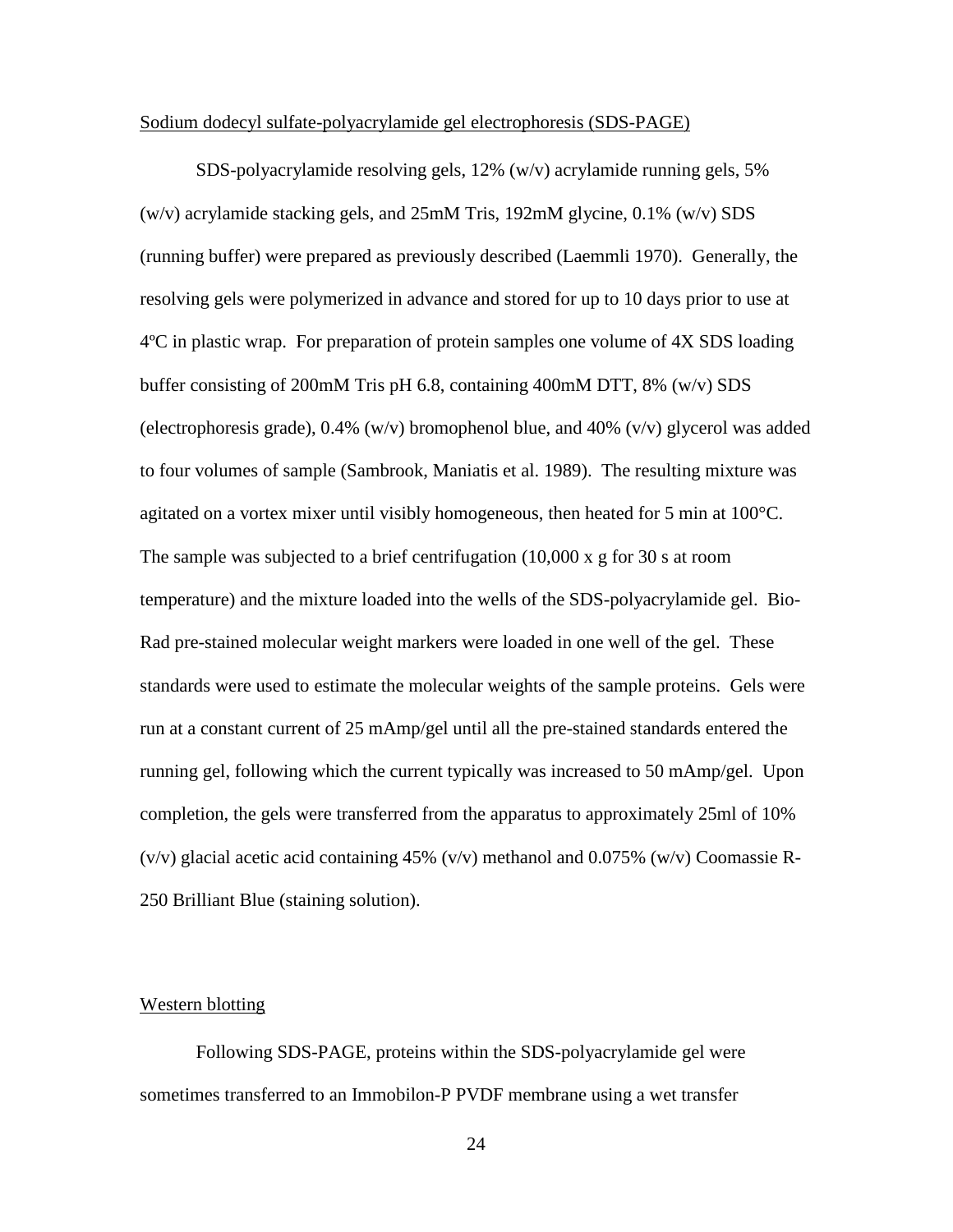electroblotting system. First, the Immobilon-P PVDF membrane was wetted with 100% Methanol for 30 s, rinsed with e-Pure  $H_2O$  for 2 min, and then immersed in blotting buffer (10mM CAPS pH 11.0, containing  $10\%$  (v/v) methanol) for at least 5 min at room temperature. The SDS-polyacrylamide gel and the Immobilon-P PVDF were placed together in the blotting apparatus according to manufacturer's instructions and then subjected to an electric field of 100 volts (current limit 1 .0 AMP) for 1 hour at 4°C. At the end of this period, the PVDF membrane was removed from the transblotting apparatus, rinsed with methanol, and air dried at room temperature.

#### Detection of proteins in SDS-polyacrylamide gels

Proteins in SDS-polyacrylamide gels were detected by staining with Coomassie Blue R-250 (Sambrook, Maniatis et al. 1989). After soaking in the staining solution for periods of 2 hours to overnight with gentle agitation the SDS-polyacrylamide gels were destained by soaking a solution of 10%  $(v/v)$  glacial acetic acid containing 20%  $(v/v)$ methanol (destaining solution), with gentle agitation, until little to no background remained, usually 24-48 hours. During the destaining process, a sponge or some Kim-Wipes were placed in the container to absorb the dye as it diffused out of the SDSpolyacrylamide gel. The gels were removed from the detaining solution and wrapped in plastic wrap. Their visible image was digitally recorded using a Du Pont Instruments Bio-Rad ChemiDoc XRS (170-8070) with Quantity One Software and Universal Hood II (W/TLUM 100/240 Vac). Gels were stored wrapped in plastic at room temperature.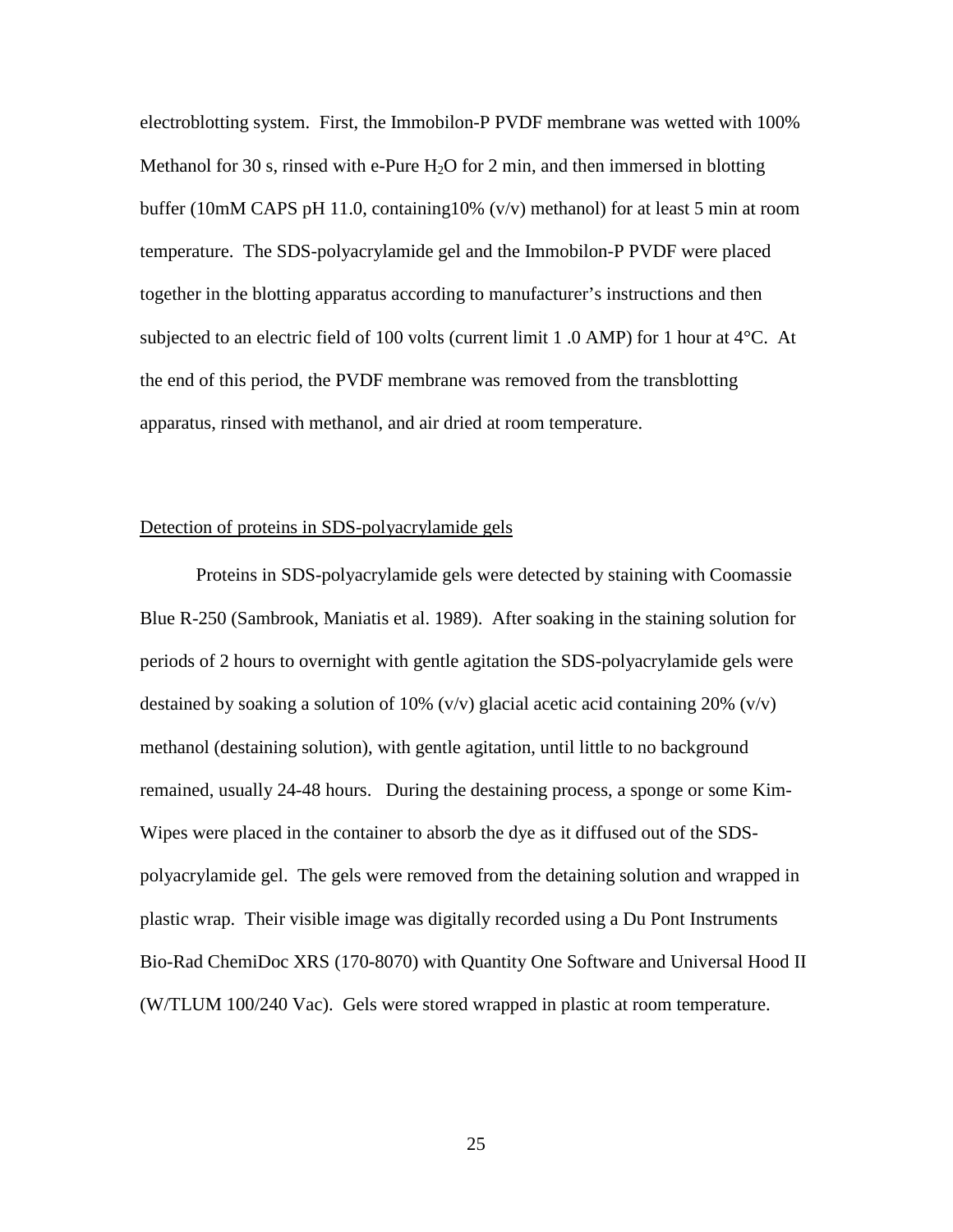#### Immunological detection of proteins on membranes

Following Western transfer, once the Immobolin-P PVDF membrane was completely dry, it was incubated with commercial antibodies against the proteins of interest. For example, anti-phos-p53 antibodies were purchased from Cell Signaling Technology for six different known phosphorylation sites on p53. The protocol described below is adapted from a combination of the antibody and membrane manufacturers' instructions. The membrane was incubated with gentle agitation for 1 hour at 25<sup>o</sup>C with 10 ml of the primary antibody dilution (1:1000) in Tris-Buffered Saline containing  $0.1\%$  (v/v) Tween-20 (TBS-T) containing 1% (w/v) BSA (blocking buffer). Next, the solution containing the primary antibody solution was decanted, saved, and stored at 4ºC. The membrane was rinsed three times with TBS-T. The membrane was then incubated with gentle agitation at 25ºC for 30 min 10 ml of blocking buffer containing a 1:500 dilution of the secondary antibody, anti-rabbit IgG-Horse Radish Peroxidase (HRP)-linked. Areas of the membrane containing high levels of the secondary antibody were visualized by taking advantage of the activity of its horse radish peroxidase reported using Pierce's SuperSignal West Femto Substrate per the manufacturer's protocol.

### Solution assay of protein kinase activity

Phosphotranferase activity was assayed in solution using the filter paper method described by Walsh et. al (Walsh, Brostrom et al. 1972). Samples containing SsoPK5 were incubated at  $65^{\circ}$ C in a volume of 50 µl of 50 mM Bis-tris, pH 7.0, containing 100 μM ATP (300-1000 μCi of [ $\gamma$ -<sup>32</sup>P] ATP / ml), 1.25 mM MnCl<sub>2</sub>, and a phosphoacceptor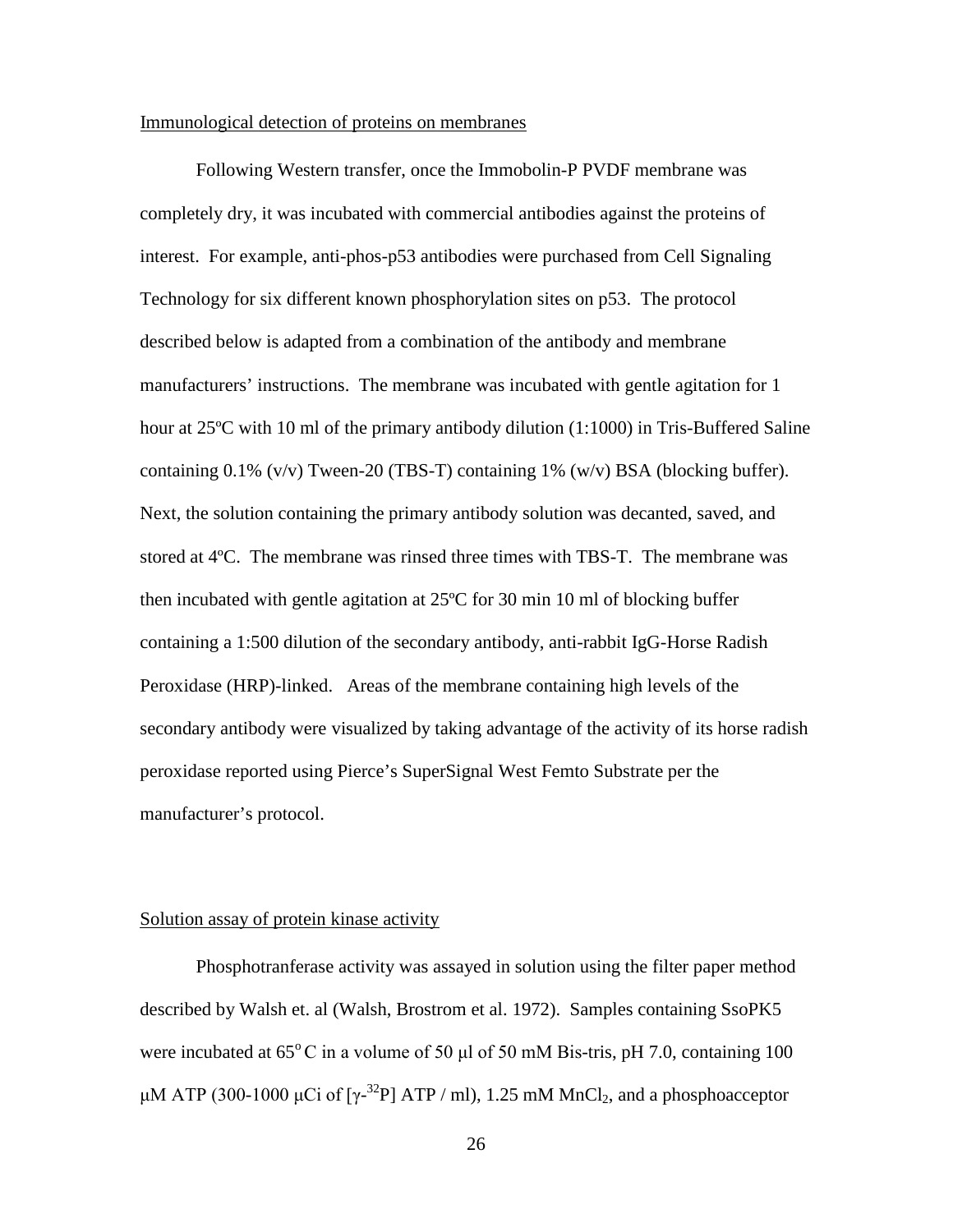substrate such as RCML. Reactions were initiated by the addition of ATP. Following incubation for periods up to 60 min, a 20μL portion of the reaction mixture was spotted onto a 2 x 2 cm square of Whatman 3MM paper and immediately immersed in a solution of 10% (w/v) trichloroacetic acid (TCA) containing 4% (w/v) sodium pyrophosphate (NaPPi). The mixture was stirred for 20 min, the free liquid decanted, and the process repeated three more times using 5% (w/v) TCA containing 2% (w/v) NaPP<sub>i</sub> for periods of 20 min to overnight for each cycle. The filter papers were dried and then immersed in scintillation vials containing 1 ml of ScintiSafe Plus 50% scintillation fluid or 1 ml of ScintiSafe Plus 30% scintillation fluid. The quantity of  $\int^{32}P$ ] phosphate associated with the paper then was determined by liquid scintillation counting.

### Phosphoamino acid analysis

Phosphoamino acid analysis was performed essentially as described by Kamps and Sefton (Kamps and Sefton 1989). Radiolabeled proteins were isolated via SDS-PAGE and transferred to an Immobilon-P membrane as described above. The <sup>32</sup>P-labeled proteins were located by electronic autoradiography and the section of membrane to which they were bound excised and cut into approximately 1 mm x 1mm squares. The membrane squares were incubated in 100 μl of 6 N HCl for 1 hour at 100ºC. Following acid hydrolysis, the supernatant fluid was transferred to another tube and the liquid evaporated in a heat block at approximately 100ºC. The dried hydrolysate was then dissolved in  $5 - 10$  µl of pH 1.9 (50 ml 88% (v/v) formic acid, 156 ml glacial acetic acid, made up to 2 L with distilled water ) or pH 3.5 (100 ml glacial acetic acid, 10 ml pyridine, made up to 2 L with distilled water) buffer by agitating on a vortex mixer.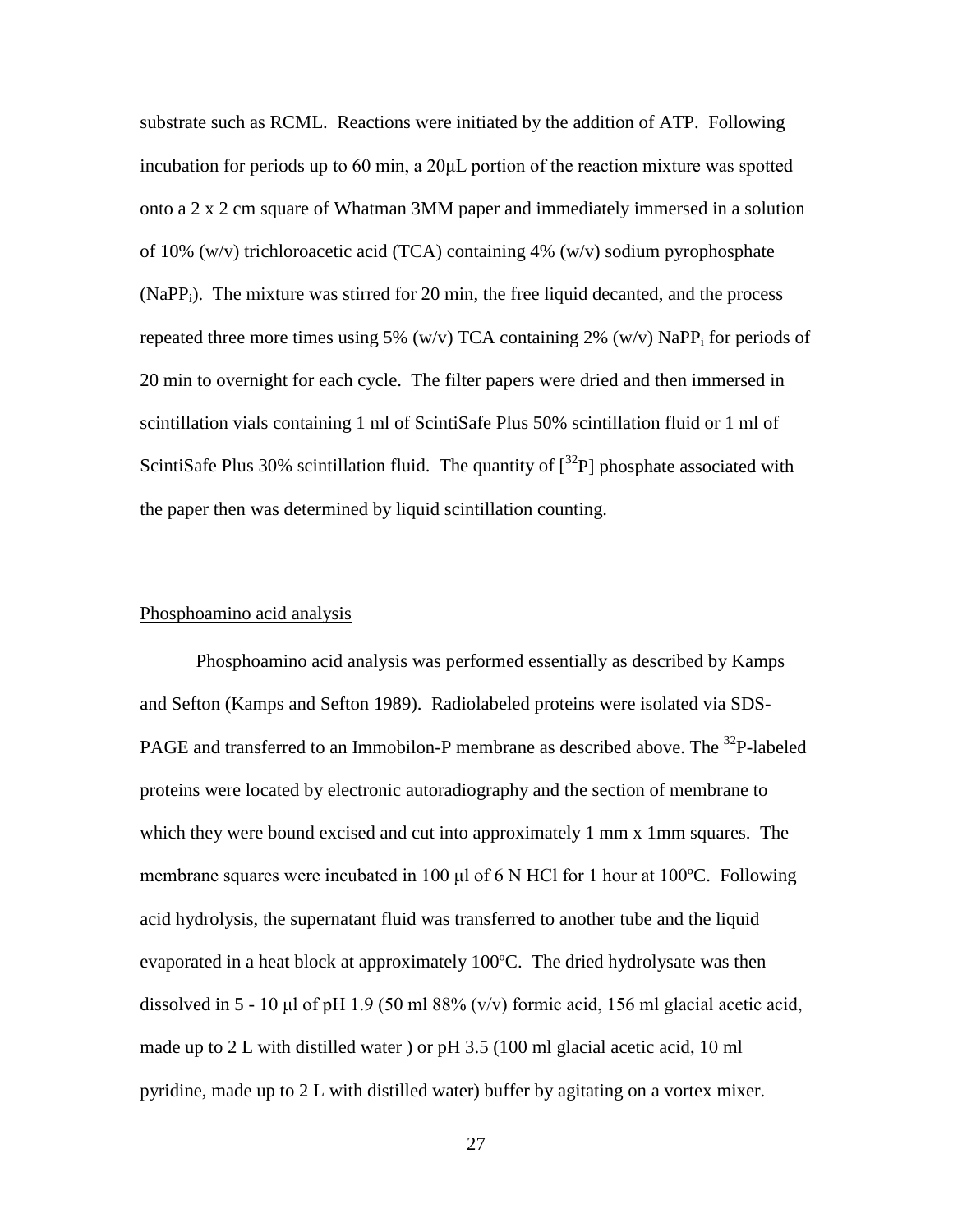Two-dimensional thin layer electrophoresis was used to resolve the

phosphoamino acids in the hydrolysate. Xylene cyanole, 0.5 μl of 1 mg/ml stock solution was applied to the cellulose thin layer plate as tracking dye. By dividing the  $20 \times 20 \times 0.1$ cm plate into four 10 cm x 10 cm sections, up to four samples could be analyzed at one time. The TLC plate was divided into four quadrants, with a 2 cm border. A portion, 1 μl of a solution of 5 mM each phosphoserine, phosphothreonine, and phosphotyrosine was added to each sample and the mixture was applied, 0.5 μl at a time to avoid spreading. The samples were placed in the top right corner of each quadrant. Just prior to electrophoresis, the TLC plate was wetted by placing damp Whatman 3MM filter paper equilibrated in either pH 1.9 buffer (1st dimension) or pH 3.5 buffer (2nd dimension) on the TLC plate. The buffer was applied in this manner to help keep the samples concentrated.

Two-dimensional thin layer electrophoresis was conducted on a Multiphor II system using a cooling plate connected to a thermostatic circulator set at 7ºC. For the first dimension, pH 1.9, a potential of 500 volts was applied for a period of approximately 1.5 hours. The current limit was set at 100 mAmps and the power limit set at 200 watts. Afterwards the TLC plate was removed; air dried for at least 4 hours, turned 90º clockwise, and placed back on the Multiphor II plate. For the second dimension in pH 3.5 buffer, a potential of 500 volts was applied for 30 min. The current limit was set at 100 mAmps and the power limit set at 200 watts. The plate was dried with a hair dryer and the phosphoamino acid standards were visualized by spraying a fine mist of  $0.2\%$  (w/v) ninhydrin in acetone and baking for 5 min at 80 $^{\circ}$ C. The locations of the <sup>32</sup>P-labeled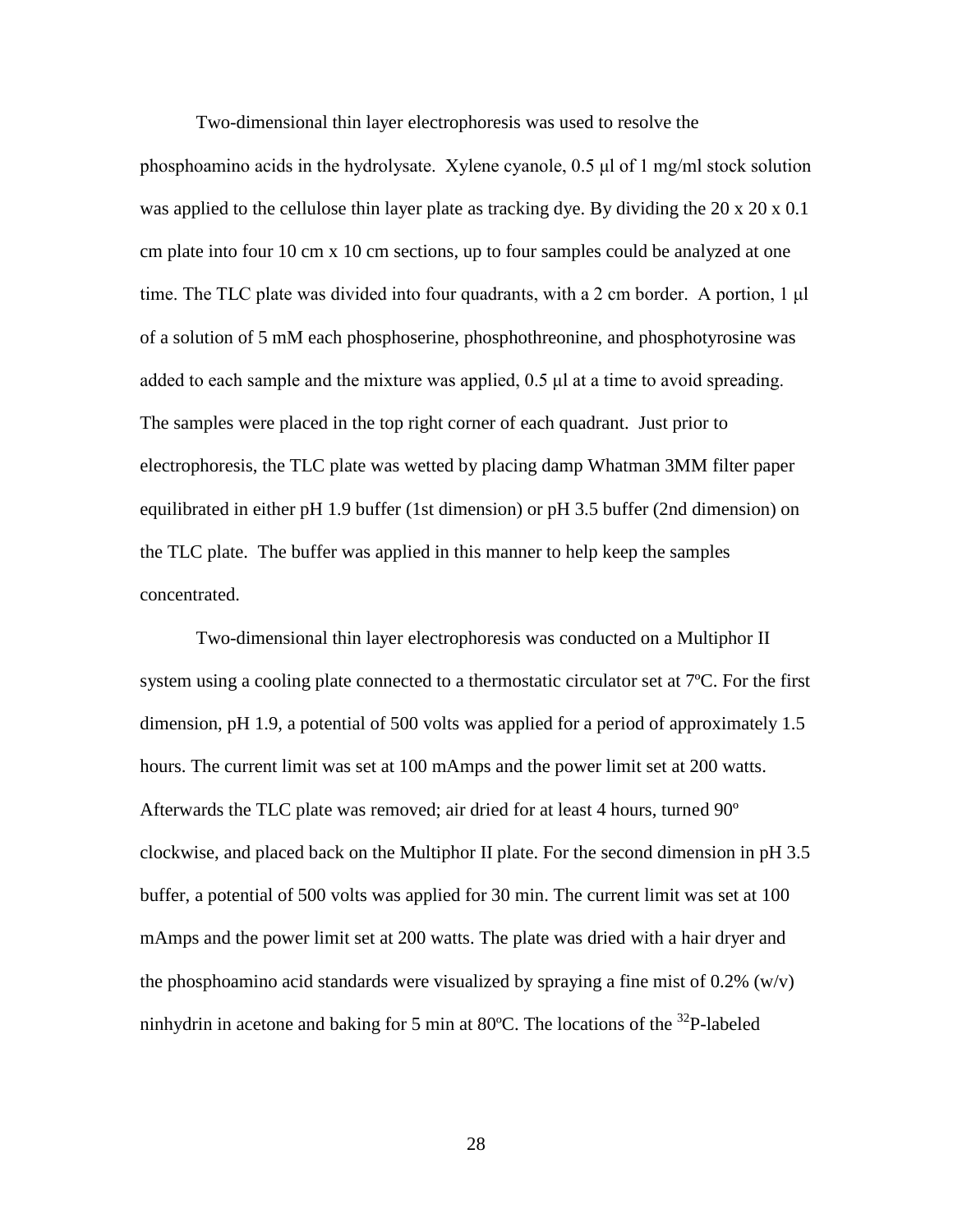phosphoamino acids from the protein samples were visualized by electronic

autoradiography—using a Packard Instantimager.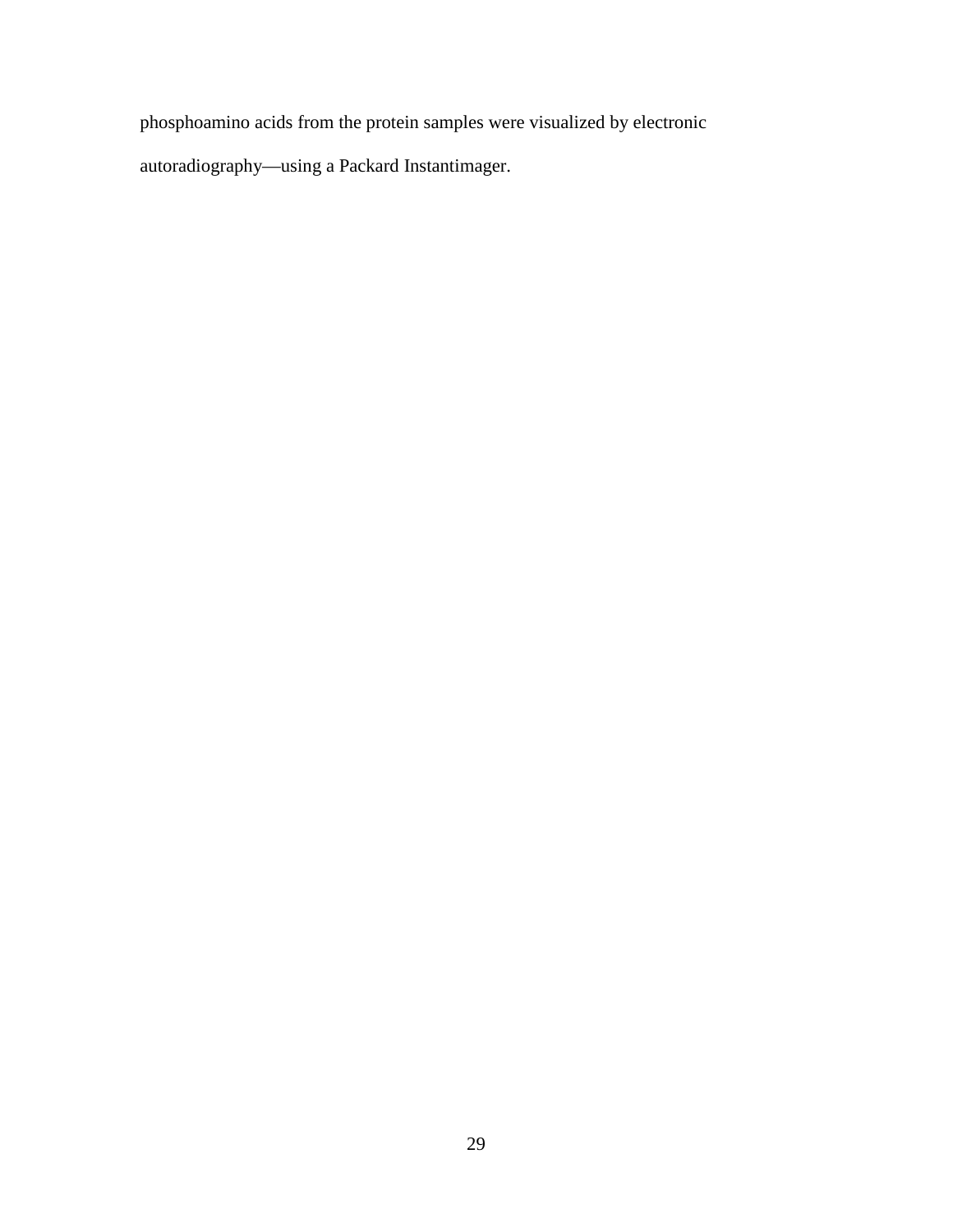#### **CHAPTER III**

## CLONING AND EXPRESSION OF SULFOLOBUS SOLFATARICUS ORF SSO0443, PURIFICATION AND CHARACTERIZATION OF THE GENE PRODUCT: SSOPK5.

#### Analysis of *S. solfataricus* ORF *sso0433* and its protein product, SsoPK5

The nucleotide derived-amino acid sequence of ORF *sso0433* shown in Figure 3- 1 displays many of the hallmarks of an atypical eukaryotic protein kinase. In order to determine whether *S. solfataricus* ORF *sso0433* encodes a functional protein kinase, the gene was cloned into a pET expression vector and its protein product expressed in *E. coli* BL21 (DE3) cells. The protein product will be referred to as SsoPK5.

#### Cloning ORF *sso0433* into pET29b/pET21d and expression of SsoPK5 in *E. coli*

The molecular cloning techniques used for both pET vectors were essentially the same, and the primers used in the polymerase chain reaction (PCR) protocol did not vary. ORF *sso0433*, the gene encoding SsoPK5, was amplified by PCR using *S. solfataricus* genomic DNA as template and two oligonucleotide primers (Figure 3-1) designed for the pET vector system as described in Materials and Methods (Chapter II). Amplification yielded a segment of DNA of the predicted size, 670 bp. The PCR product was ligated into the pET29b or pET21d expression vectors, which add sequences coding for fusion domains to facilitate affinity purification as illustrated in Figure 3-2, via their *NcoI* and *SalI* sites.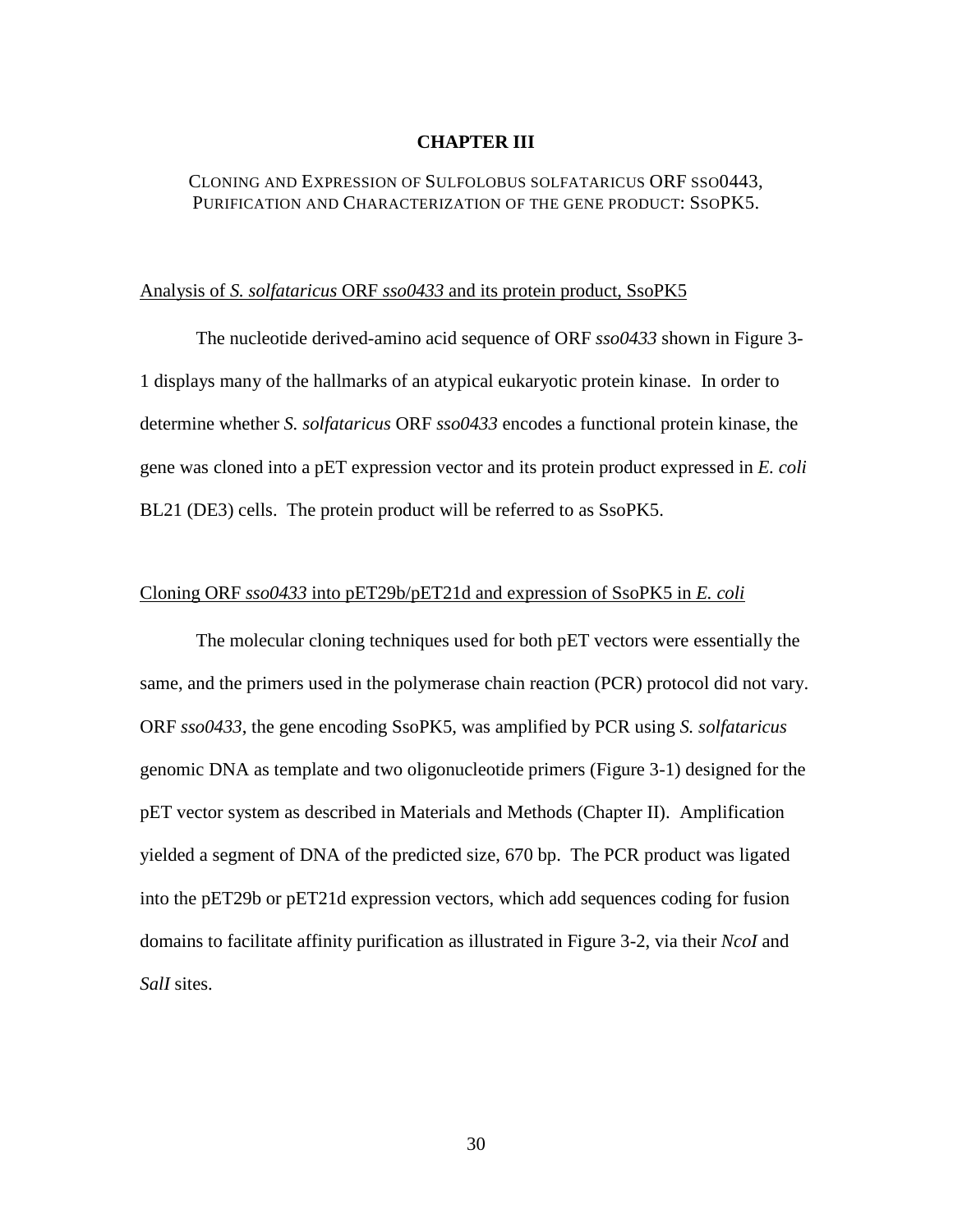#### SSOPK5-Forward  $\rightarrow$ gatattccatggagaaattaaggttaattaagcgtggcgc

|     |  |  |                                          |  |  |  |  |  |  | M E K L R L I K R G A E S N I Y E G Y F                                                                      | ttggagaadttaaggttadttaagcgtggcgcagaatccaacatatatgaagggtattttta<br>L |
|-----|--|--|------------------------------------------|--|--|--|--|--|--|--------------------------------------------------------------------------------------------------------------|---------------------------------------------------------------------|
|     |  |  |                                          |  |  |  |  |  |  | ggcatacatgcaatatttaagcaaaggatcaagaaaagttatagaaatccagaactagatcac                                              |                                                                     |
|     |  |  |                                          |  |  |  |  |  |  | G I H A I F K Q R I K K S Y R N P E L D H                                                                    |                                                                     |
| K I |  |  |                                          |  |  |  |  |  |  | N Y E R T I L E A K I I Y T A L K N D                                                                        | aaaattaactatgagaggacaatactagaagcaaagataatttatactgcactgaaaaatgac     |
|     |  |  |                                          |  |  |  |  |  |  |                                                                                                              |                                                                     |
|     |  |  |                                          |  |  |  |  |  |  | V N V P A V L F I D P N N Y L L V I E Y I                                                                    |                                                                     |
|     |  |  |                                          |  |  |  |  |  |  | gaaggagagatagtaaaagatattataaacacaaataatcctacacaattgttgcctaatatt<br>E G E I V K D I I N T N N P T Q L L P N G |                                                                     |
|     |  |  |                                          |  |  |  |  |  |  | K R I G E L T G K L H N I G I A H G D L T                                                                    | gggaagagaataggggaacttacgggaaagttgcataatattggaatagcacacggtgattta     |
|     |  |  |                                          |  |  |  |  |  |  |                                                                                                              |                                                                     |
|     |  |  |                                          |  |  |  |  |  |  | T N N L I L S S T T N D D I F I I D F G L                                                                    | actaccaataacctaattttaagctctacaaatgacgatatcttcataatagatttcggctta     |
|     |  |  |                                          |  |  |  |  |  |  |                                                                                                              | tcaagaagaactcaagatgaggaggatttcgcaacagatttgcatgtatttctgagatcttta     |
|     |  |  |                                          |  |  |  |  |  |  | S R R T Q D E E D F A T D L H V F L R S L                                                                    |                                                                     |
|     |  |  |                                          |  |  |  |  |  |  | E S V H S D F K D I I Y D A F I E G Y R K                                                                    | gaaagtgtacattctgattttaaagatataatatacgatgcatttatagagggttacagaaaa     |
|     |  |  |                                          |  |  |  |  |  |  |                                                                                                              |                                                                     |
|     |  |  |                                          |  |  |  |  |  |  | I M G R K T D E I L E L V K D I R M R G R                                                                    | atcatgggaagaaagactgatgagatattagaactagtaaaggatattaggatgagaggtaga     |
|     |  |  | ctccgcatttttatcctcataattgcttcagetgtttatt |  |  |  |  |  |  |                                                                                                              |                                                                     |
|     |  |  | Y V E E R R K N R S I N E                |  |  |  |  |  |  | $t$ atgttgaggagaggcgtaaaaataggagtattaacgaataa $\leftarrow$ SsoPK5 Reverse                                    |                                                                     |

# **Figure 3-1. DNA derived amino acid sequence of SsoPK5**

Shown above is the DNA sequence of *S. solfataricus* ORF *sso0433* and the protein it encodes, SsoPK5. The forward primer (SsoPK5 Forward) is shown in orange and the reverse primer (SsoPK5 Reverse) is shown in blue. In the oligonucleotides the restriction site sequences for *NcoI* (Forward primer) and *SalI* (Reverse primer) are underlined. The upstream and downstream regions of the DNA, to which the primers also anneal are not shown above.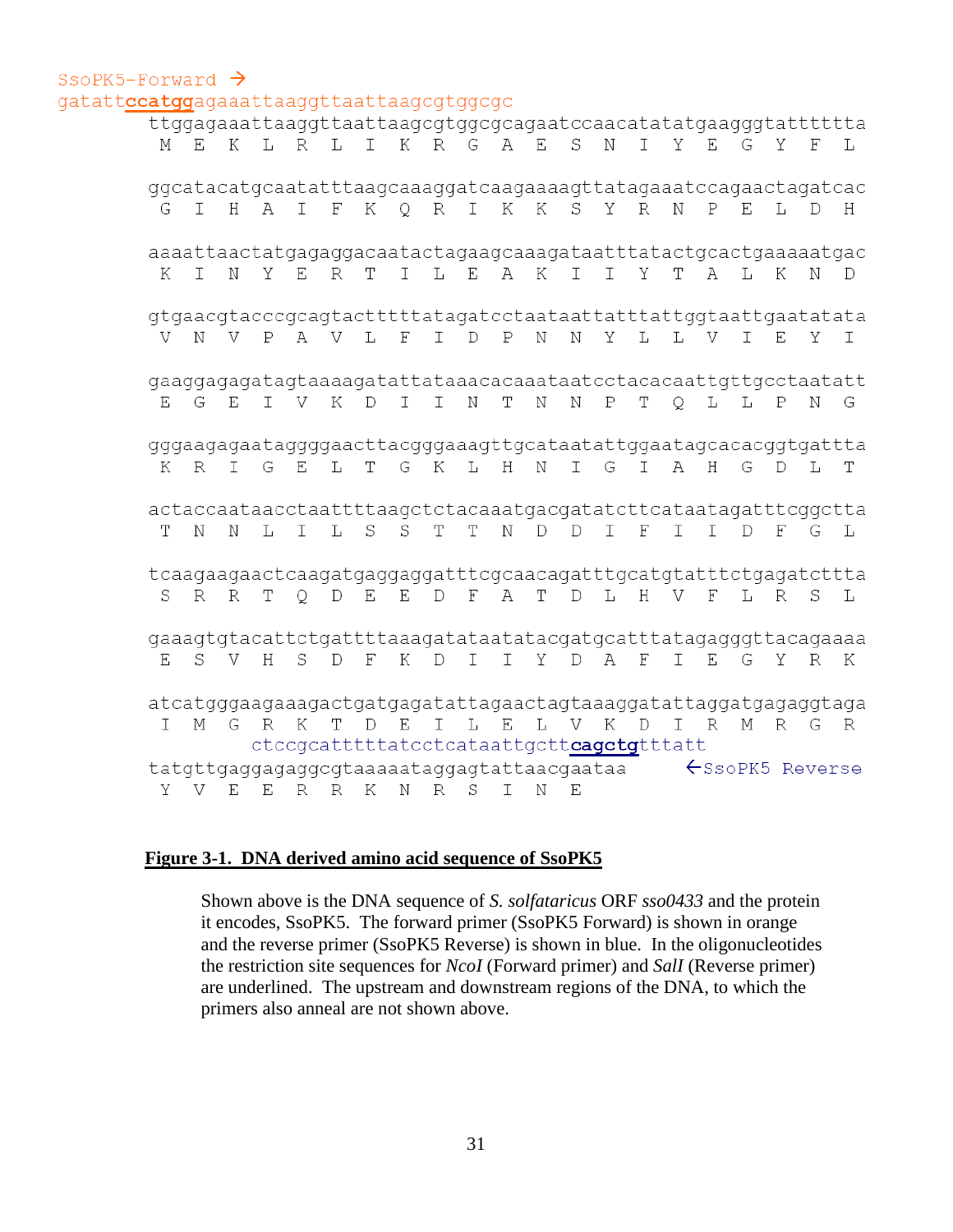



# **Figure 3-2. Diagrams of pET29b and pET21d vector**

Important features of the vectors pET29b (A) and pET21d (B) are shown above. These include the sequences for the T7 promoter, T7 terminator, His-Tag, S-Tag, and the restriction sites within the multiple site cloning region of the vector. Because both vectors contained sites for the restriction enzymes, *NcoI* and *SalI*, identical primers were used for molecular cloning. This illustration is used with permission by EMD Chemicals Inc.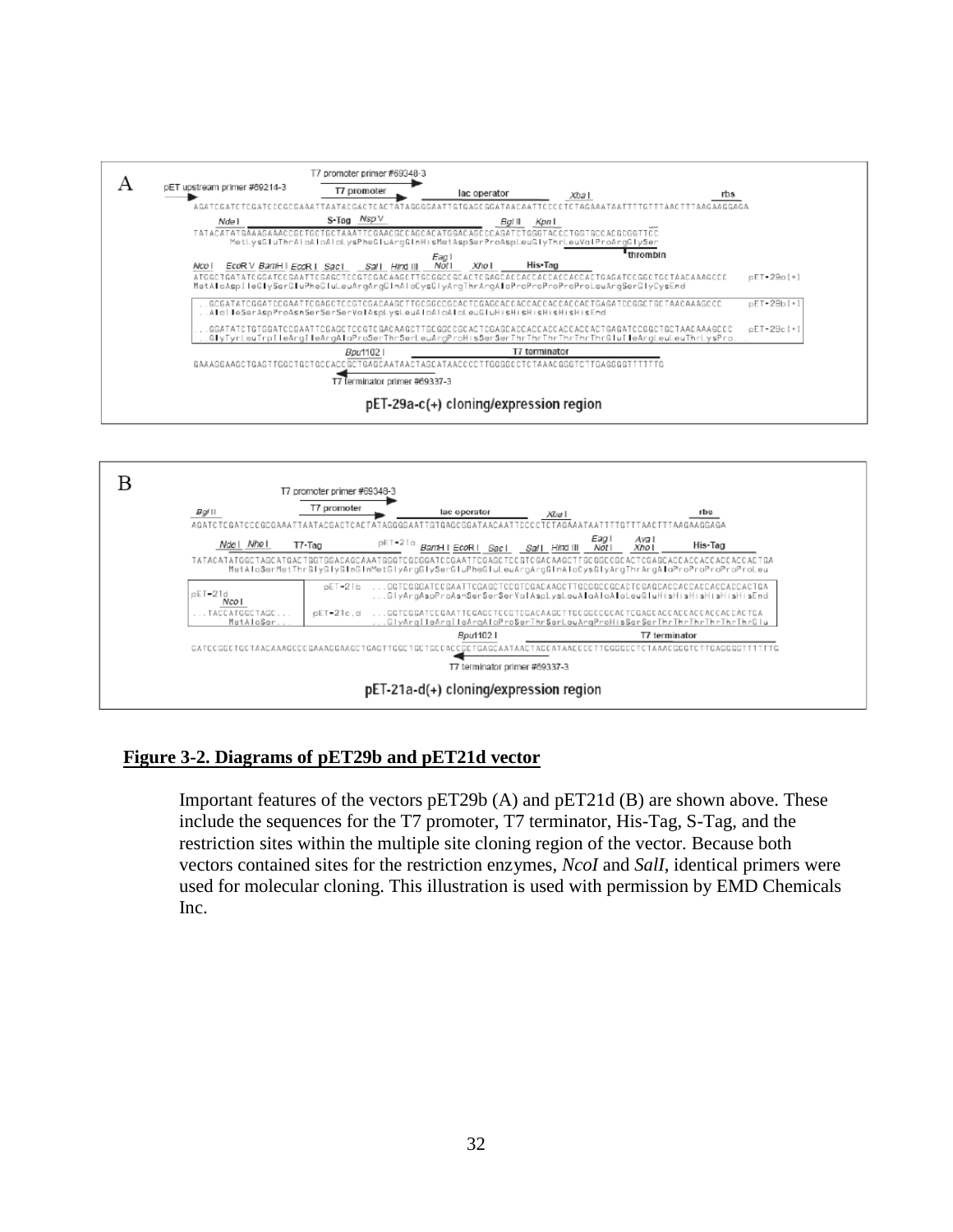Recombinant plasmids were purified from the transformed  $\alpha$ -select cells using QIAPrep Miniprep Kits. Sequencing in both the  $5' - 3'$  direction (T7 promoter) and the  $3' - 5'$  direction (T7 terminator) verified that the PCR amplified genomic DNA was indeed ORF *sso0433*, that no mutations had been introduced during PCR amplification, and that the inserts were ligated into the vector in the correct orientation. Next, the plasmids were transformed into the *E. coli* strain BL21 CodonPlus® (DE3) RIL, which contain extra copies of the three tRNA genes, *argU*, *ileY*, and *leuW*, that recognize rare codons for arginine (AGA and AGG), isoleucine (AUA), and leucine (CUA), respectively. The presence of these codons in heterologous genes can restrict the translation of proteins from organisms with A-T rich genomes, such as *S. solfataricus*, in ordinary *E. coli* strains.

Growth of transformed *E. coli* and induction of recombinant protein expression were carried out as described in Materials and Methods (Chapter II). It was observed that if the *E. coli* cells were incubated with the inducer, 1 mM IPTG, for more than 3 hours the yield of recombinant SsoPK5 tended to decrease.

#### Purification of SsoPK5 and preliminary assays for protein kinase activity

Both SsoPK5 recombinant fusion proteins were purified by immobilized metal affinity chromatography using the hexahistidine sequence as described in Materials and Methods (Chapter II). As *S. solfataricus* is an extreme thermophile, heat denaturation was tried as a means of enriching for SsoPK5 prior to affinity chromatography. Specifically, the soluble cell extract, was incubated for 10 min at 65°C, then subjected to centrifugation at 3,000 x g for 15 minutes at  $4^{\circ}$ C. The resulting supernatant liquid was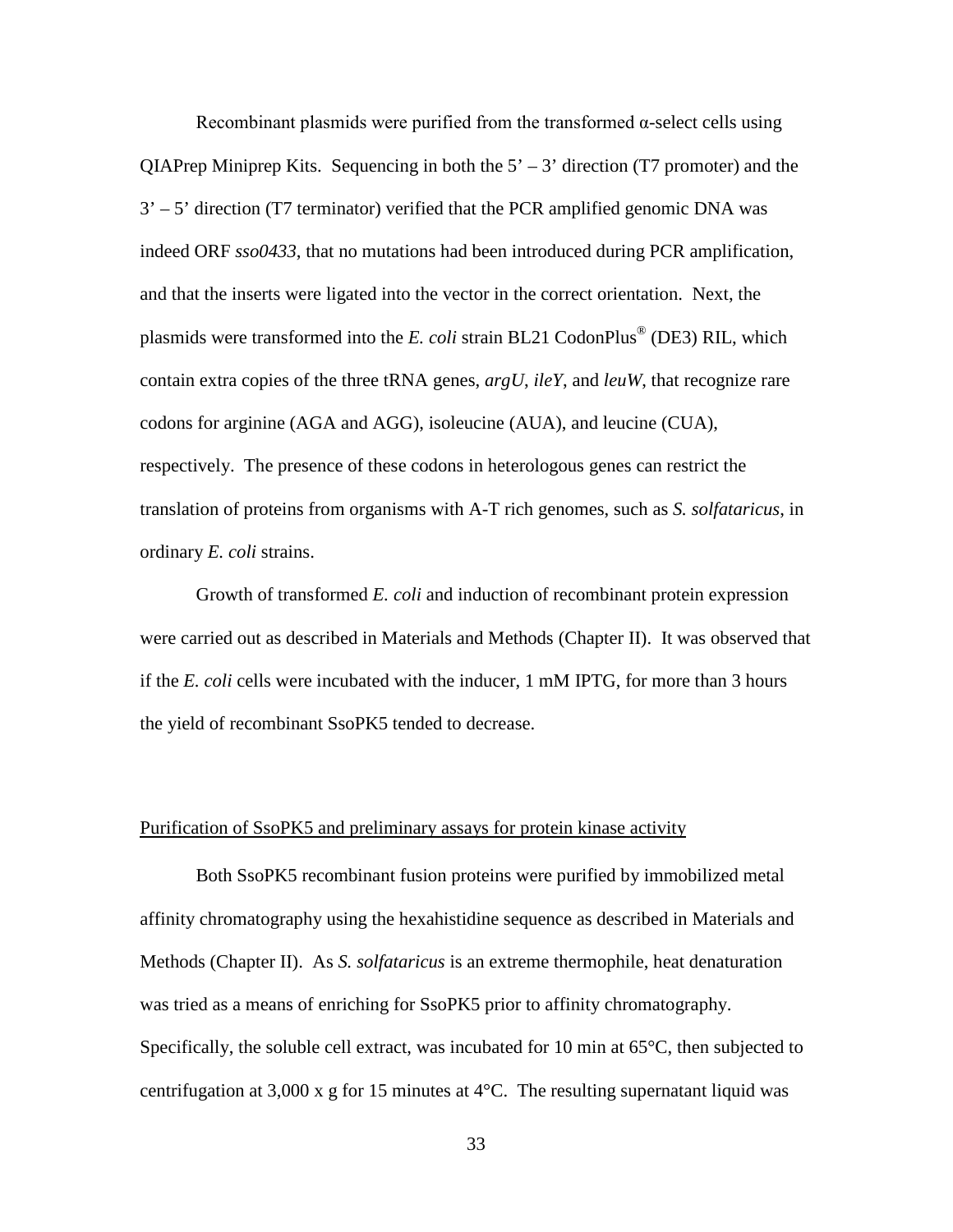applied to a column of chelating Sepharose Fast Flow (1 ml column bed volume) that was charged with one volume of  $0.1$  M NiSO<sub>4</sub> as indicated by the manufacturer. The column was then washed as described in Materials and Methods (Chapter II). Fractions of 1 ml each were collected and analyzed for protein using SDS-PAGE. The fractions containing SsoPK5 alone (usually fractions 2 and 3) were pooled and retained. Following purification, the fractions were stored at either room temperature  $(\sim 25^{\circ}C)$ ,  $4^{\circ}C$  or at  $-80^{\circ}$ C in 20% glycerol (v/v) to compare the efficacy of potential storage conditions. This technique was utilized for SsoPK5 with and without the N-terminal S-tag.

Recombinantly produced SsoPK5 was then assayed for phosphotransferase activity. Since it has been reported that the eukaryotic homologues of SsoPK5 phosphorylate acidophilic proteins *in vitro* (Facchin, Sarno et al. 2002), two proteins with an acidic isoelectric point—reduced, carboxyamidomethylated and maleylated (RCM) lysozyme and casein—were tested as potential phosphoacceptor substrates (Figure 3-3). The fractions stored at both 25 $\degree$ C and 4 $\degree$ C displayed the ability to transfer the  $\gamma$ phosphate of ATP to RCM lysozyme and casein. However, no activity was detected for the fractions stored at -80°C. When stored for 10 days, we were unable to detect phosphotransfer activity in the samples kept at 4°C; however, we were still able to detect phosphotransferase activity in the fraction maintaining at room temperature.

At this point, we postulated that SsoPK5 was cold labile; therefore, we altered the purification procedure in an attempt to enhance specific activity and protein stability by performing all steps, with the exception of thermal denaturation and sonication, at room temperature. It was subsequently observed that protein purification by IMAC yielded no net increase in specific activity. Moreover, the resulting preparations displayed a marked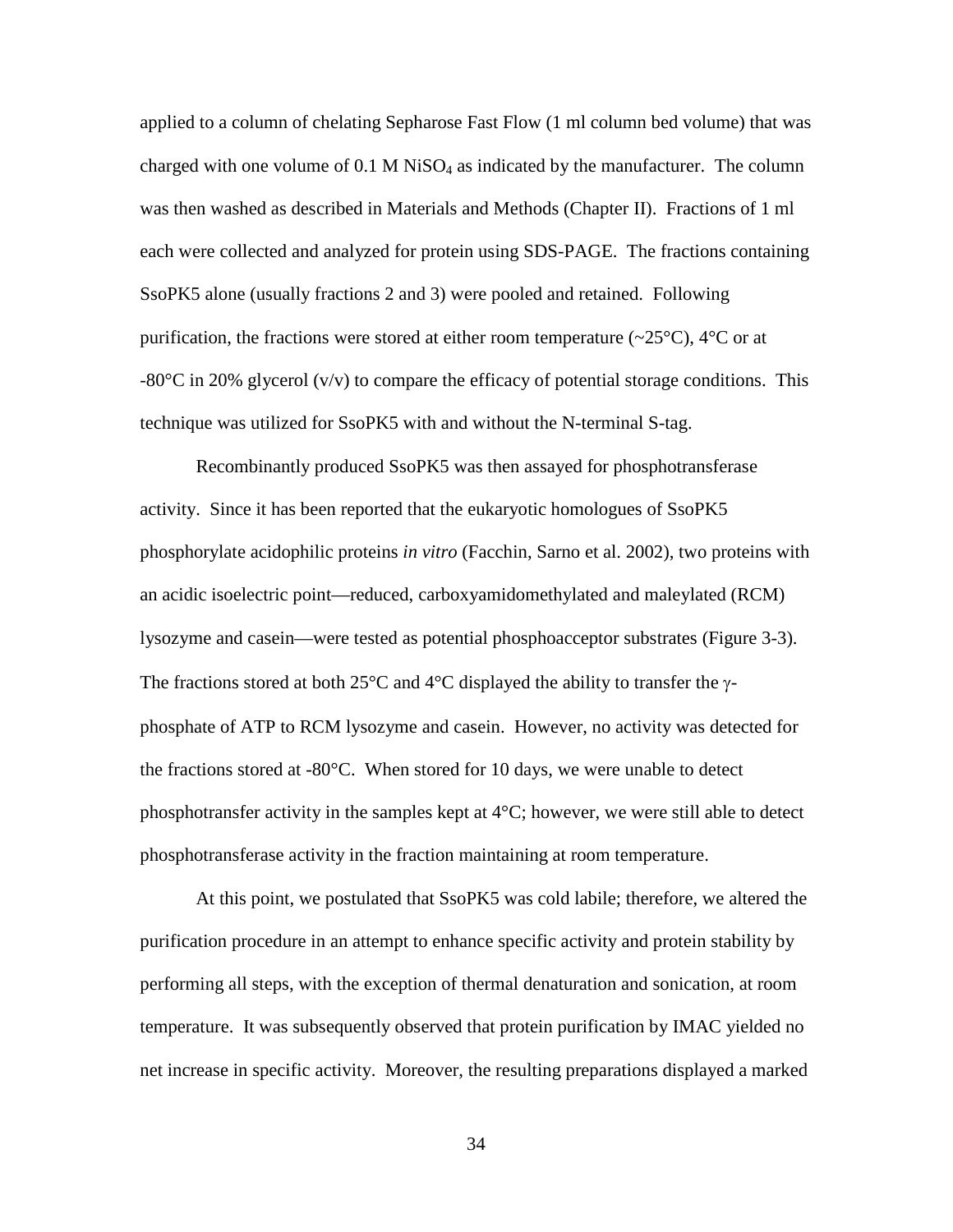propensity to form precipitates. As the recombinant protein was relatively pure following thermal denaturation, IMAC was omitted.

#### CHARACTERIZATION OF SSOPK5

#### Assessment of protein kinase activity

The primary sequence alignment shown in Figure 3-4 illustrates the unexpectedly high sequence similarity between SsoPK5 and its eukaryotic counterparts. The amino acid residues highlighted in yellow represent specific subdomains characteristic of the ePKs. The underlined amino acid residues and the amino acid residues highlighted in red constitute the putative activation loop in Subdomain VIII. In many ePKs, phosphorylation of an amino acid residue in the activation loop stabilizes the protein kinase in the open confirmation, facilitating substrate binding and catalysis (Hanks and Hunter 1995). Overall, SsoPK5 and piD261/Bud32 share 49% amino acid sequence similarity and 28% identity. The corresponding percentages for SsoPK5 and PRPK are 57% and 32%. To identify potential functional differences and similarities between SsoPK5, piD261/Bud32, and PRPK, a thorough analysis of SsoPK5 phosphotransferase activity was conducted *in vitro*. Substrate preference, divalent metal ion preference, and optimal reaction conditions are just a few of the properties that affect the catalytic activity of SsoPK5.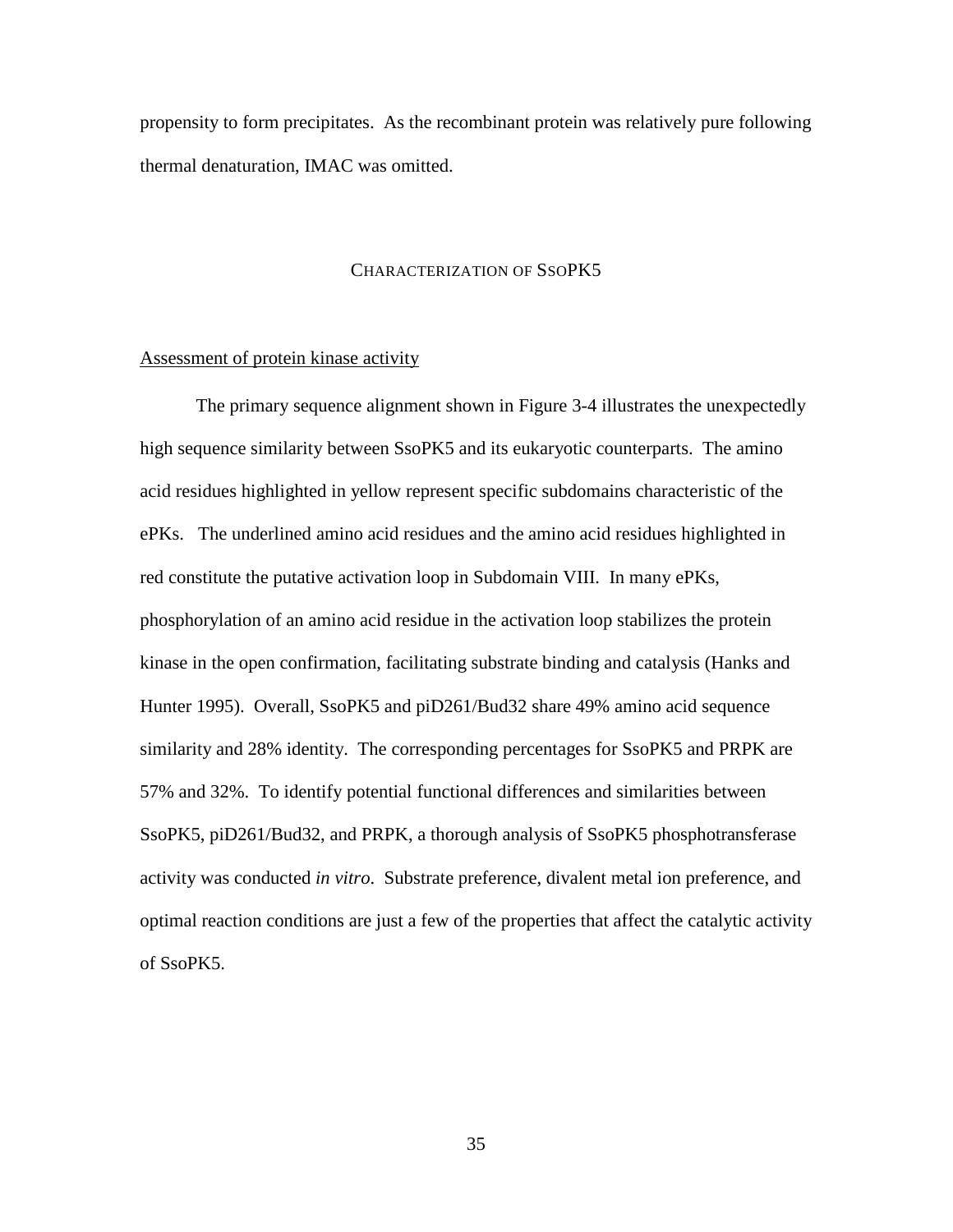

# **Figure 3-3. Preliminary phosphotransfer**

SsoPK5 (5 µg) and casein (1 µg) were incubated with  $[\gamma^{-32}P]$  ATP with for 60 min at 65⁰C with as described in Materials and Methods (Chapter II). The incubation mixture was subjected to SDS-PAGE. The polyacrylamide gel was imaged with the Packard Instantimager then stained with Coomassie blue. Shown on the left is the Coomassie blue-stained gel with the positions and relative molecular masses of the protein standards indicated on the left. Shown on the right is an electronic autoradiogram of the same gel; here we observe  $^{32}P$  radioactive transfer to both SsoPK5 and casein. The contents of each lane were as follows: Lane 1, Precision Plus Protein Standards (Mr listed at far left); Lanes 2, SsoPK5; Lane 3, casein; Lane 4, SsoPK5 plus casein.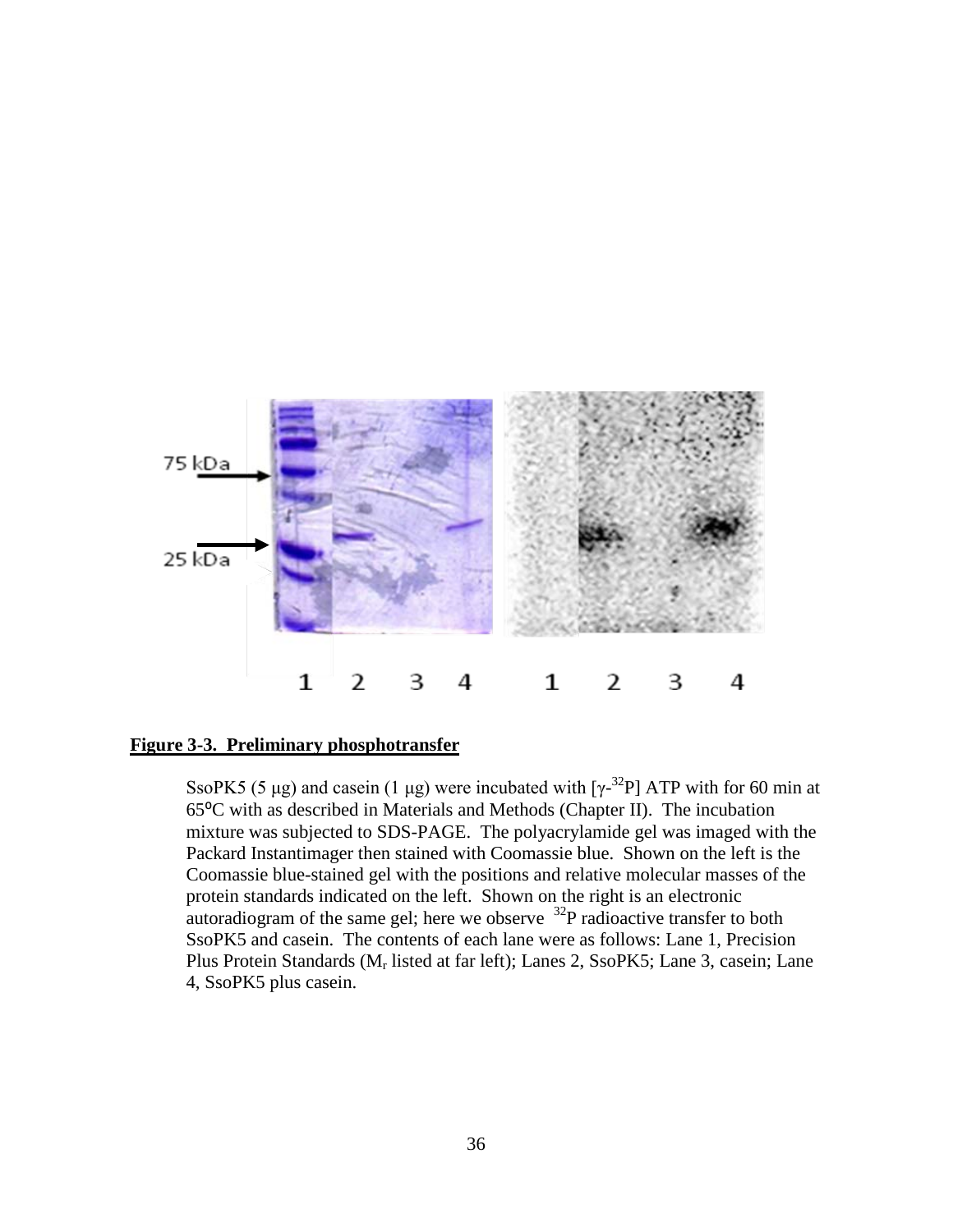| <b>PRPK</b><br>piD261/Bud32<br>SsoPK5 | MAAARATTPADGEEPAPEAEALAAARERSSRFLSGLELVKQGAEARVFRGRFQGRAAVIK 60<br>MTQEFIDKVSSYLTPDVDIAPISQG--------AEAIVFTTTTHPYLPRAKDSHQKYIIK 52<br>------------------------------------ MEKLRLIKRGAESNIYEGYFLGIHAIFK 28<br>$: :$ $*$<br>$\cdots$ $\cdots$                                                                           |  |
|---------------------------------------|------------------------------------------------------------------------------------------------------------------------------------------------------------------------------------------------------------------------------------------------------------------------------------------------------------------------|--|
| <b>PRPK</b><br>piD261/Bud32<br>SsoPK5 | HRFPKGYRHPALEARLGRRRTVQEARALLR-CRRAGISAPVVFFVDYASNCLYMEEIEGS 119<br>YRPPKRYRHPOIDOALTKHRTLNESRLLAKLYLIPGLCVPOLIACDPYNGFIWLEFLGED 112<br>ORIKKSYRNPELDHKINYERTILEAKIIYT-ALKNDVNVPAVLFIDPNNYLLVIEYIEGE<br>87<br>* **:* :: : . **: *:: :<br>$\ldots$ $\ldots$ $\star$ $\ldots$ $\star$ $\ldots$ $\ldots$ $\star$ $\ldots$ |  |
| <b>PRPK</b><br>piD261/Bud32<br>SsoPK5 | VT------VRDYIQSTMETEKTPQGLSNLAKTIGQVLARMHDEDLIHG <b>DLTTSN</b> MLLKPP<br>173<br>LPGGHGFSNLKNFLWMHDODPYSDLVATTLRKVGROIGLLHWNDYCHGDLTSSNIVLVRD<br>172<br>IV-----------KDIINTNNPTQLLPNIGKRIGELTGKLHNIGIAHG <mark>DLTTNN</mark> LILSST                136                                                                  |  |
| <b>PRPK</b><br>piD261/Bud32<br>SsoPK5 | LEQLNIVLIDFGLSFI <b>SALPEDKGVDLYVLEK</b> AFLSTHPNTETVFEAFLKS---------<br>224<br>GARWTPHLIDFGLGSV <mark>SNLVEDKGVDLYVLER</mark> AILSTHSKHAEKYNAWIMEGFEEVYREQ<br>232<br>ND--DIFIIDFGLSRREQDEEDFATDLHVFLRSLESVHSDFKDIIYDAFIEGYRKIMGRK<br>194<br>.***** ** **:*:  *.*<br>$\mathbf{r}$                                      |  |
| <b>PRPK</b><br>piD261/Bud32<br>SsoPK5 | * identity<br>YSTSSKKARPVLKKLDEVRLRGRKRSMVG<br>-253<br>GAKGAKKLKEVTKRFEEVRLRGRKRSMLG<br>261<br>TDEILELVKDIRMRGRYVEERRKNRSINE 223<br>: high degree of similarity                                                                                                                                                        |  |

# **Figure 3-4. Alignment of SsoPK5 with** *Homo sapiens* **p53 related protein kinase (PRPK) and** *Saccromyces cerevisiae* **piD261/Bud32.**

Highlighted in yellow are the conserved amino acid residues in subdomain VIb; highlighted in red is the putative site (Threonine-151) for autophosphorylation in SsoPK5. The underlined residues correspond to the proposed activation loop.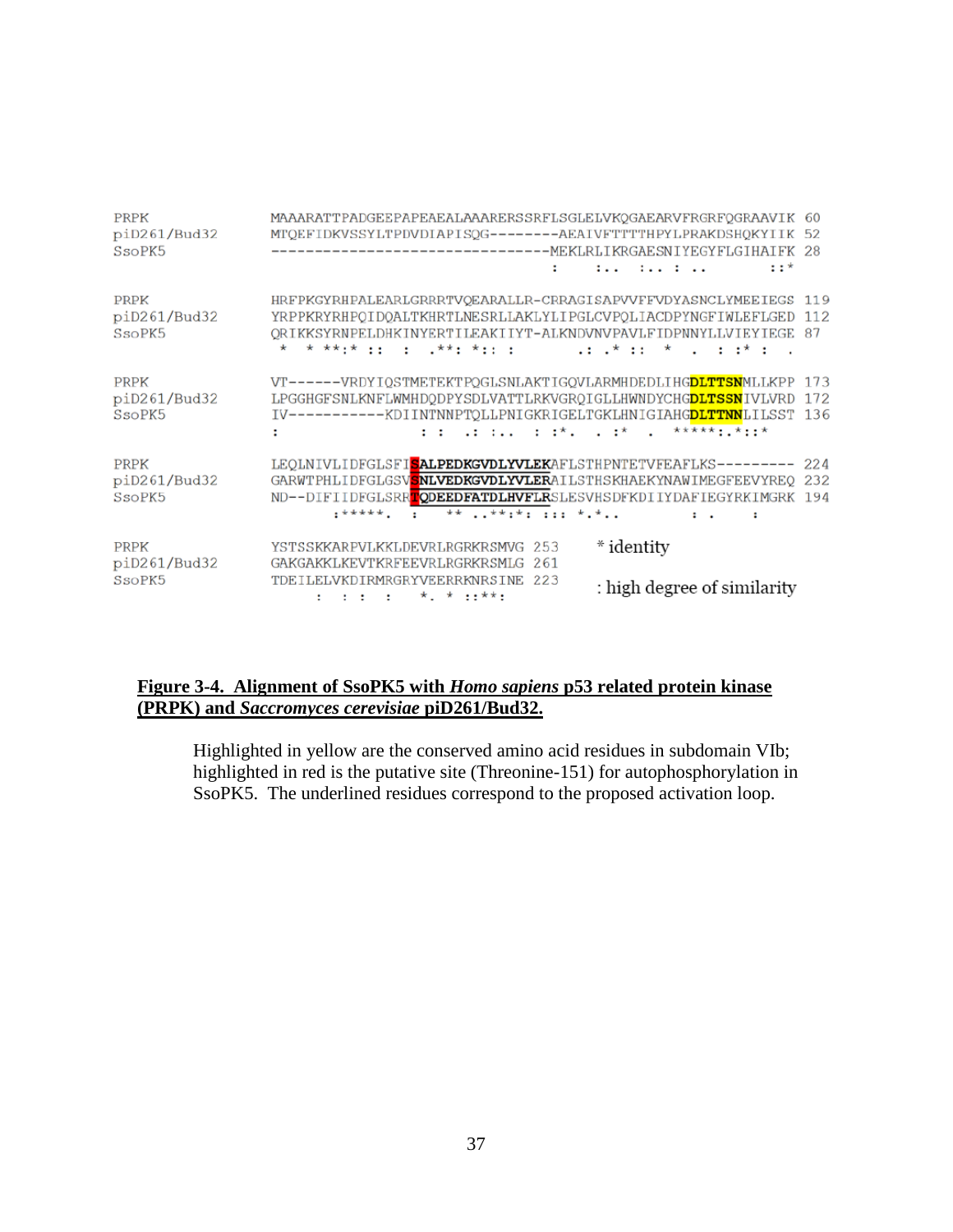#### Substrate preference

To determine the range of exogenous substrates SsoPK5 could phosphorylate *in vitro*, SsoPK5 was assayed using a filter paper assay. Casein, RCM lysozyme, myelin basic protein (MBP), and mixed histones were tested as potential phosphoacceptor substrates. As seen in Table 3-1, SsoPK5 was able to phosphorylate both RCM lysozyme and casein, but not MBP or mixed histones.

The filter paper assay measures the  $^{32}P$  radioactivity that precipitates onto a section of Whatman 3 MM paper to which a portion of the reaction mixture was applied and then immersed in a solution containing trichloroacetic acid. To ensure that the γphosphate of  $[\gamma^{32}P]$ -ATP was physically transferred to either RCM lysozyme or casein, and not just associated with the protein precipitate by some other means, the remainder of the reaction mixture was subjected to SDS-PAGE. As can be seen in Figure 3-3, when the  $^{32}P$  radioactivity was visualized using electronic autoradiography, it was observed to co-migrate with casein.

#### Metal ion preference of SsoPK5

To assess the divalent metal ion requirement of SsoPK5, solution assays were performed as described in Materials and Methods (Chapter II) with the exception that, in place of the standard divalent metal ion cofactor,  $Mg^{2+}$  (magnesium chloride),  $Mn^{2+}$ (manganese chloride),  $Ca^{2+}$  (calcium chloride),  $Ni^{2+}$  (nickel sulfate), and  $Zn^{2+}$  (zinc chloride) were added to a final concentration of 1.25 mM. The assays were performed in 50 mM Bis-tris, pH 7.0. Controls in which EDTA was added to a final concentration of 1.25 mM in place of a divalent metal ion were performed in parallel. As shown in Figure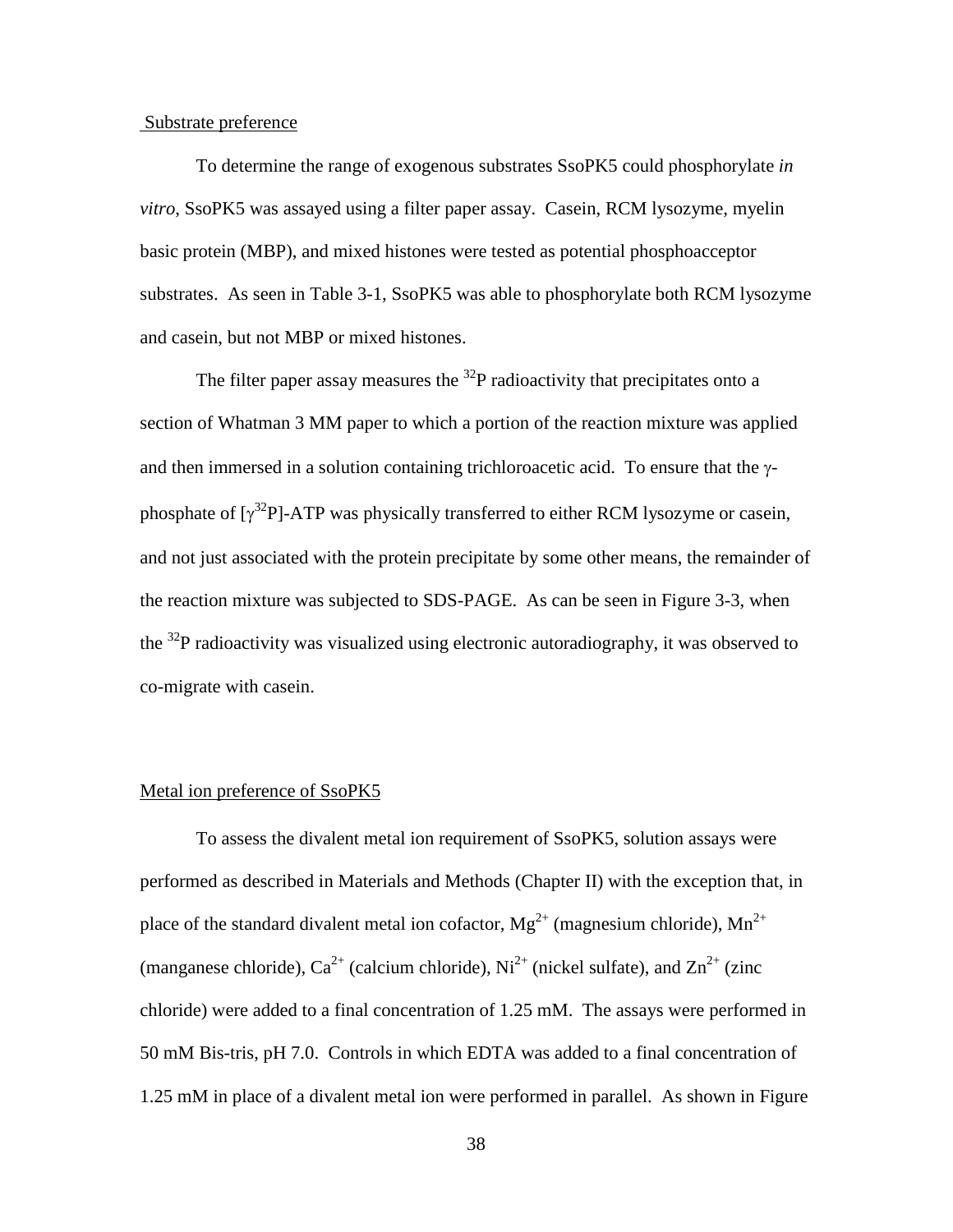| Phosphoacceptor substrate | Specific activity          | Replicates |  |  |  |
|---------------------------|----------------------------|------------|--|--|--|
| $(1.0 \text{ mg/ml})$     | (pmol/min <sup>•</sup> mg) |            |  |  |  |
| Casein                    | $42.4 \pm 23.0$            | $n = 2$    |  |  |  |
| <b>RCM</b> lysozyme       | $14.9 \pm 5.6$             | $n = 6$    |  |  |  |
| <b>Histones</b>           | n.d.                       | $n = 1$    |  |  |  |
| <b>MBP</b>                | n.d.                       | $n = 3$    |  |  |  |

# **Table 3-1. SsoPK5 phosphorylates acidophilic proteins** *in vitro***.**

The capacity of SsoPK5 to phosphorylate several exogenous proteins was examined using the filter paper methods described in Materials and Methods (Chapter II). Shown are the quantities of phosphate transferred to the listed proteins.

n.d. = no activity detected greater than either substrate or SsoPK5 alone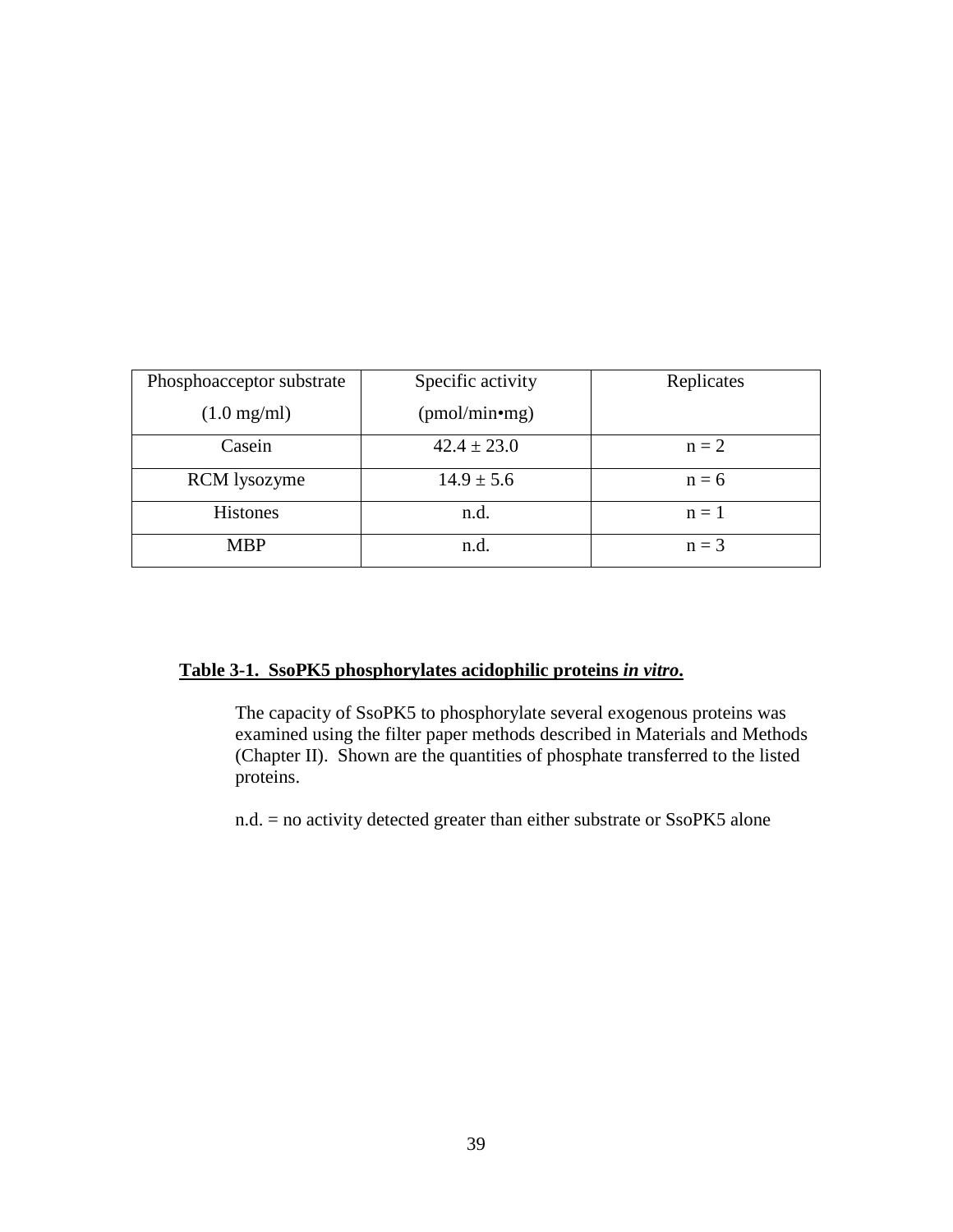

**Figure 3-5. SsoPK5 phosphotransferase activity with several divalent metal ions** 

The phosphotransferase activity of SsoPK5 was assayed in the presence of the indicated divalent metal ions at 65C for 1 hour. Conditions were as described in Materials and Methods (Chapter II) with the exception that, in the place of the standard divalent metal,  $Mn^{2+}$ , the compound listed above were added at a final concentration of 1.25 mM. Shown is the average of duplicate determinations plus or minus the standard error.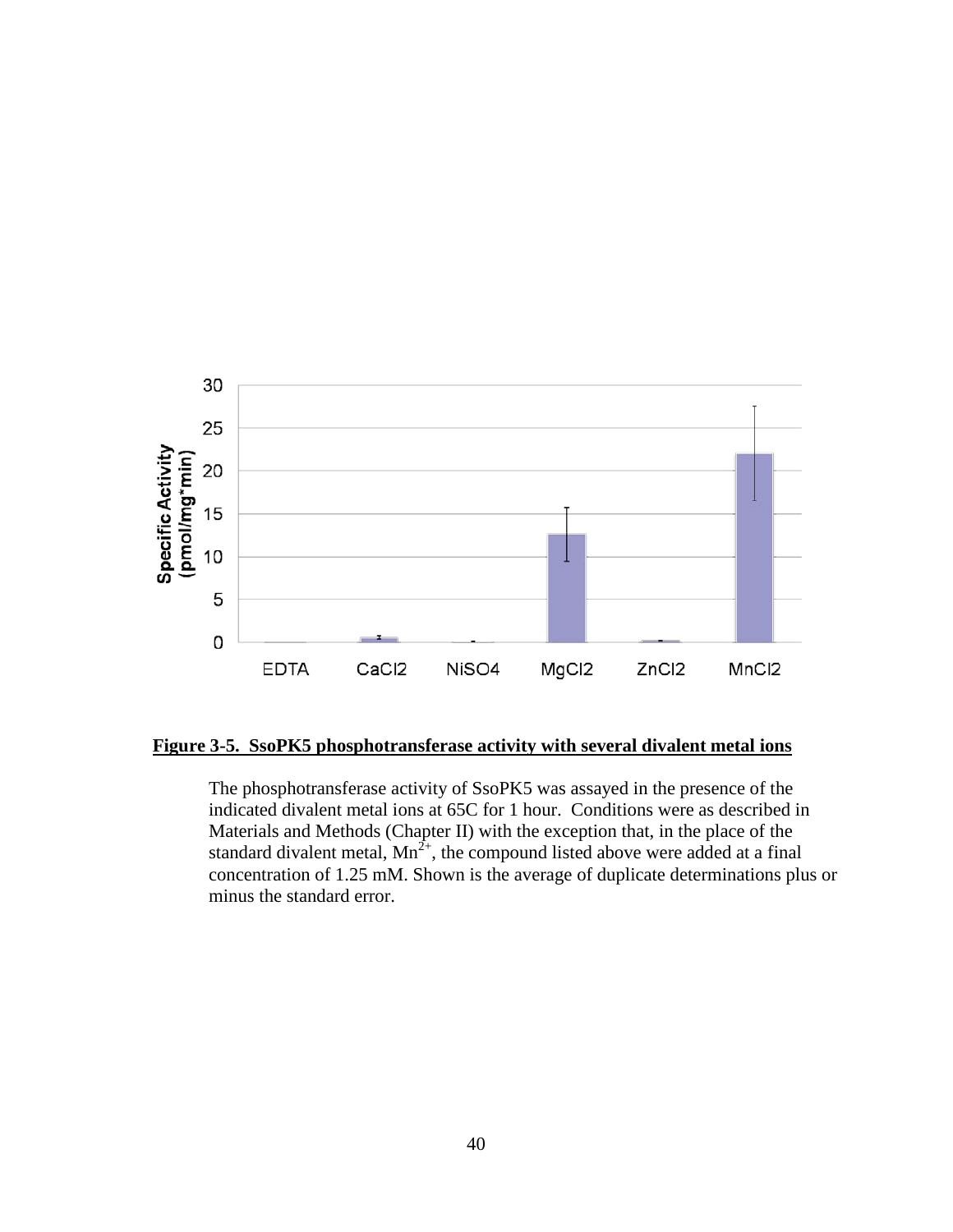3-5, analysis of the cofactor requirements at  $65^{\circ}$ C revealed a strong preference for Mn<sup>2+</sup> over the other divalent metals surveyed. This preference mirrors that of *S. cerevisiae* piD261/Bud32 protein kinase, which also prefers  $Mn^{2+}$  as the cofactor *in vitro* (Stocchetto, Marin et al. 1997). However, PRPK, like many ePKs, utilizes  $Mg^{2+}$  (Abe, Matsumoto et al. 2001). It is important to note that many of the protein kinases isolated from *S. solfataricus* also prefer  $Mn^{2+}$  over  $Mg^{2+}$  (Lower and Kennelly 2003; Lower, Potters et al. 2004).

#### Ionic strength

In previous assays, the quantity of protein phosphorylated produced varied quite broadly between triplicates. In an effort to reduce variability, we investigated whether SsoPK5 was sensitive to the ionic strength of the assay solution. Several assays were performed to which NaCl and KCl were added. These results, depicted in Figure 3-6, indicated that added KCl or NaCl did not have a significant effect.

#### Optimization of pH for phosphotransferase activity

Optimal growth conditions for *S. solfataricus* are pH 2.0 and a temperature of 70°C. However, members of the genus *Sulfolobus* maintain an internal pH around 6.0 (Lubben and Schafer 1989). SsoPK5 exhibited phosphotransferase activity across a broad range of pH values; with a maximum around pH 7.0. Similar levels of activity were obtained in both 2-[Bis (2-hydroxyethyl) imino]-2-(hydroxymethyl)-1, 3 propanediol (Bis-tris) and tris(hydroxymethyl) aminomethane (TRIS) buffers. However,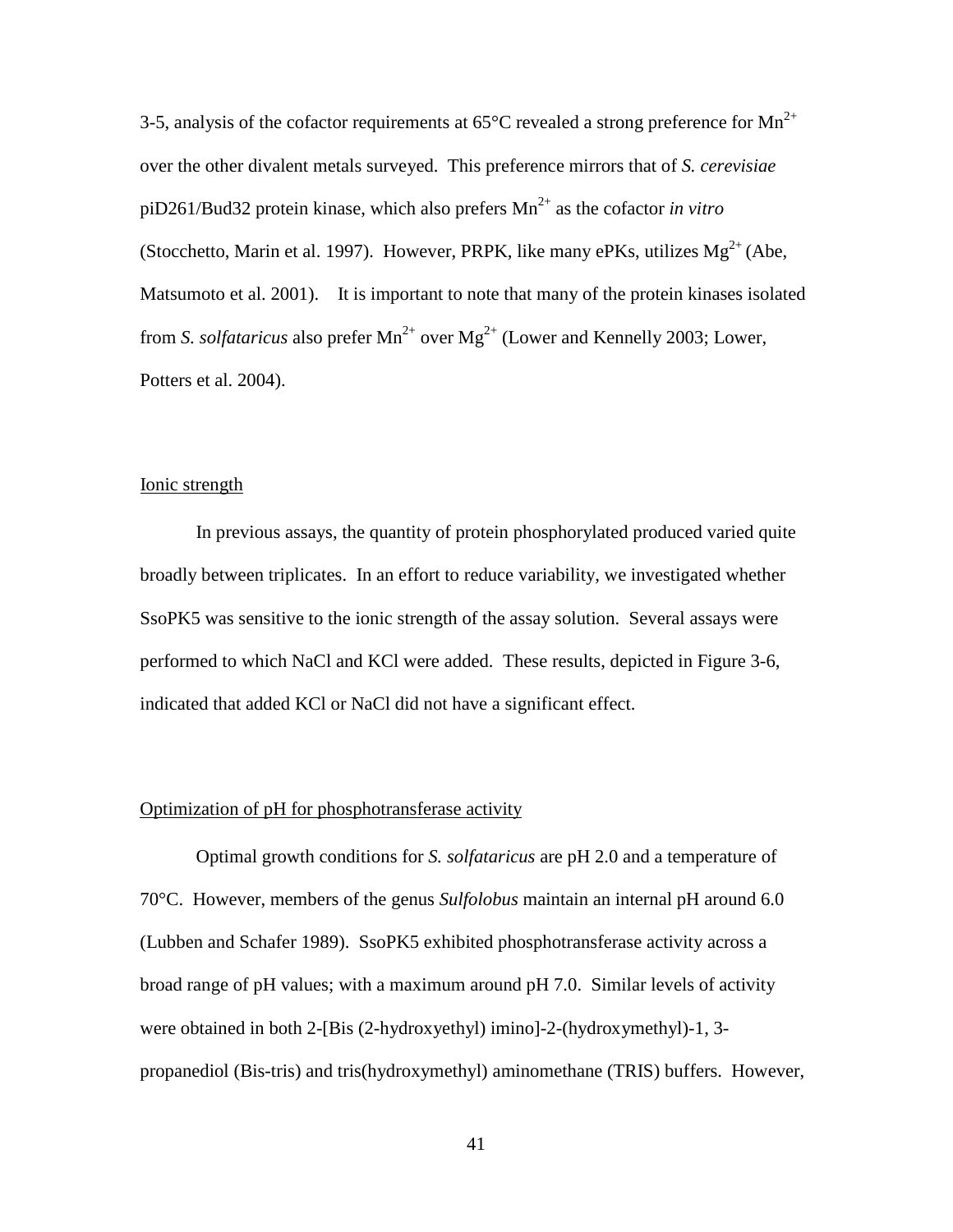

# **Figure 3-6. Ionic strength does not affect SsoPK5 phosphotransferase activity**

The phosphotransferase activity of SsoPK5 was assayed in the presence of the indicated salt solution at 65°C for 60 min. Conditions were as described in Materials and Methods (Chapter II) with the exception that 100 mM NaCl or 100 mM KCl were added to each assay mixture. Shown is the average of duplicate determinations plus or minus the standard error.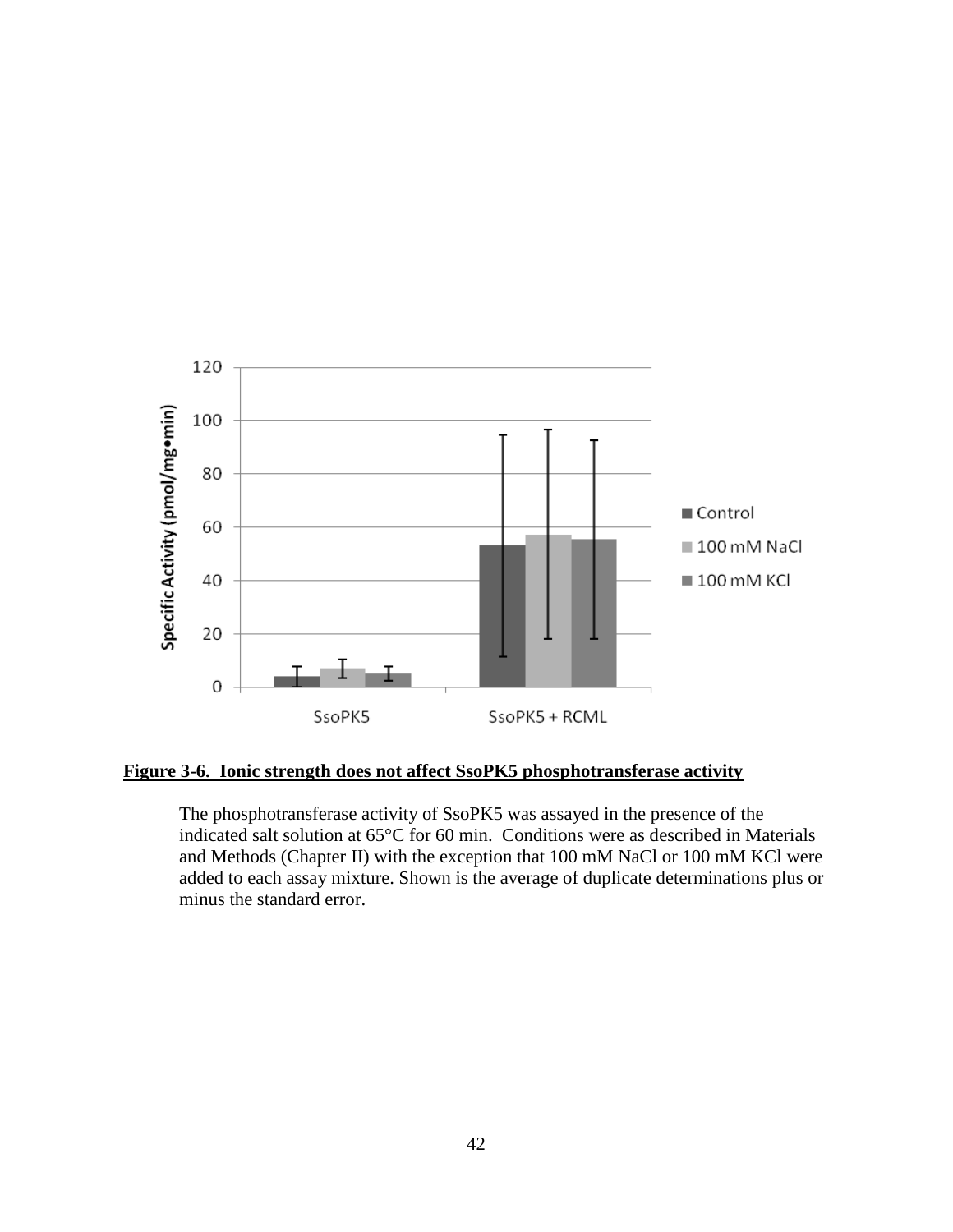Bis-tris was chosen over Tris due to the limited buffering capacity of TRIS at pH 7.0. Disappointingly, the change in buffer and pH yielded no improvement in the consistency between replicate assays.

#### SsoPK5 phosphorylates p53

Both PRPK and piD261/Bud32 phosphorylate *Homo sapiens* p53 *in vitro*. (Yeast lack a recognizable homolog of p53 (Facchin, Lopreiato et al. 2003).) An obvious question was whether SsoPK5 would be capable of transferring the γ-phosphate from ATP to p53, specifically to a p53-GST fusion protein purchased from Santa Cruz Biotechnologies. At first glance it did not appear that SsoPK5 was capable of phosphorylating the p53-GST fusion protein; however, it had been reported that the phosphotransferase activity of PRPK required pre-incubation with a COS-7 cell lysate (Abe, Matsumoto et al. 2001). Therefore, we postulated that SsoPK5 might also require activation. Since PRPK has been speculated to play a role in gene expression, we tested salmon sperm DNA as a potential activator for SsoPK5. As can be seen in Figure 3-7, SsoPK5 did in fact phosphorylate the fusion protein, p53-GST, when Salmon sperm DNA was present in the assay.

Next, we asked whether SsoPK5 was in fact transferring the γ-phosphate of ATP to the p53 portion of the fusion protein. Samples of SsoPK5 with and without p53-GST were incubated at 65°C for 30 minutes. The 50 μL reaction mixture was divided; 20 μL was utilized for a solution assay to measure protein kinase activity; 15 μL was loaded onto a 12% (w/v) SDS-PAGE gel that was subsequently stained with Coomassie; 15 μL was loaded onto a 12% (w/v) SDS-PAGE gel, which upon completion of SDS-PAGE, the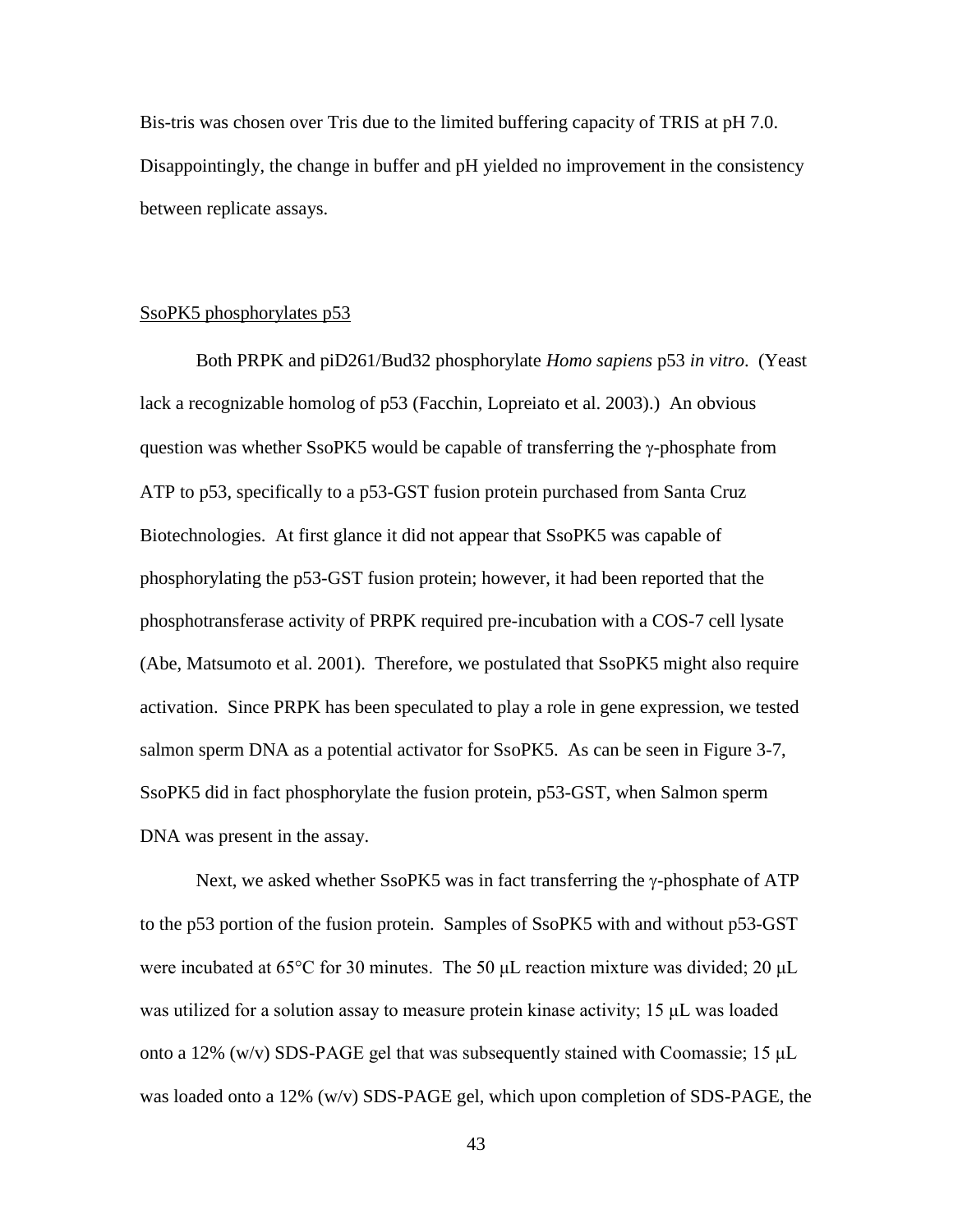sample was then transferred to an Immobilon-P membrane, as described in Materials and Methods (Chapter II).

To determine whether SsoPK5 had transferred the γ-phosphate of ATP to the p53 portion of the fusion protein, the membrane bound protein was tested for immunoreactivity toward anti-phospho-p53 antibodies from Cell Signaling Technology directed against six previously identified phosphorylation sites on p53: Ser-6, Ser-15, Ser-20, Ser-37, Ser-46, and Ser-392. As shown in Figure 3-9, p53-GST that has been phosphorylated by SsoPK5 *in vitro* bound two of the antibodies, those directed against P-Ser-15 and P-Ser-20. It would thus appear that SsoPK5 phosphorylated p53-GST at these sites within the p53 domain.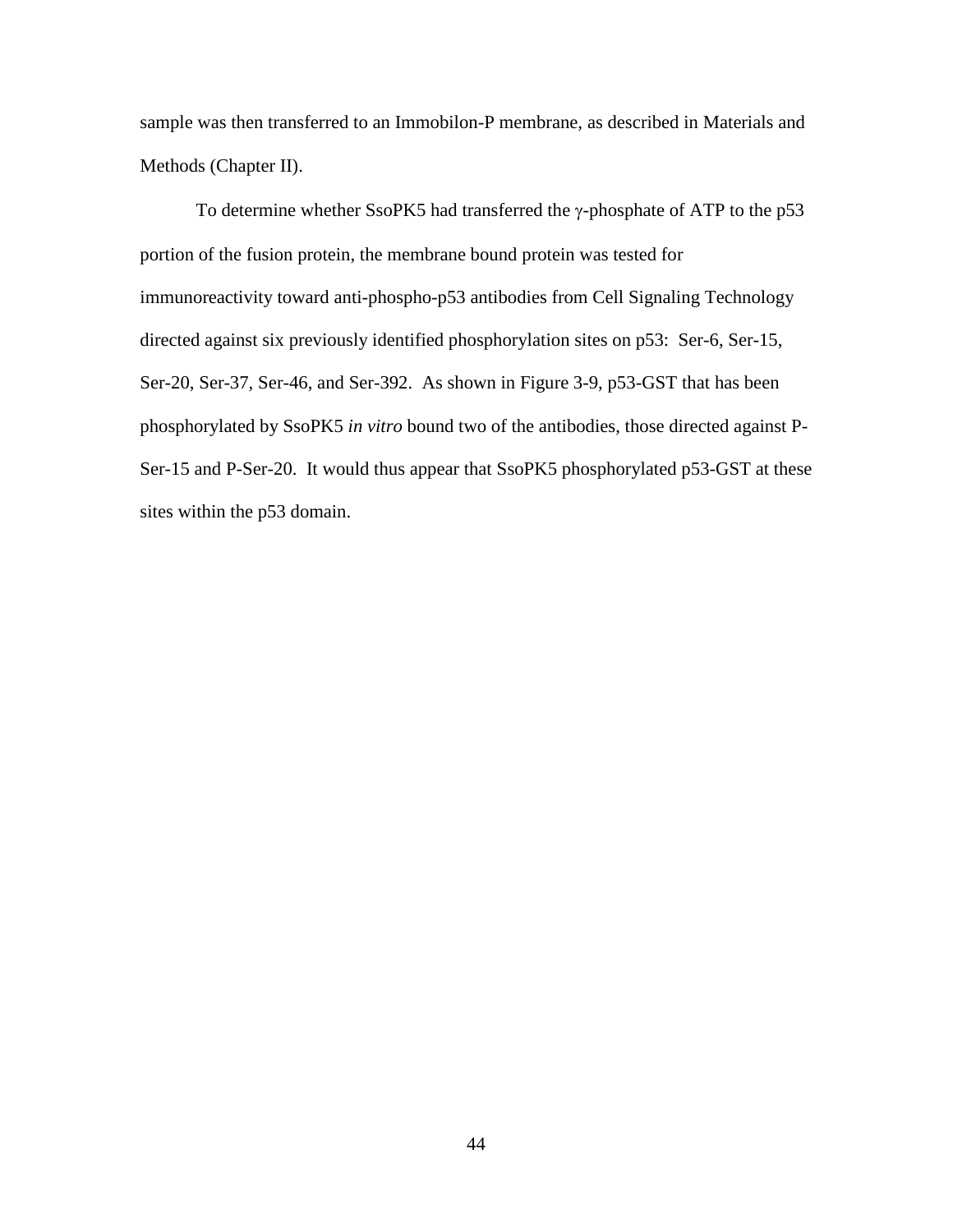

# **Figure 3-7. SsoPK5 phosphorylates itself and p53-GST when incubated with [γ- 32P] ATP** *in vitro***.**

SsoPK5 (5 μg), p53 (5 μg) and 0.2 mg/ml salmon sperm DNA were incubated [ $\gamma$ <sup>-32</sup>P] ATP with for 60 min at 65<sup>o</sup>C with as described in Materials and Methods (Chapter II). The incubation mixture was subjected to SDS-PAGE. The polyacrylamide gel was imaged with the Packard Instantimager then stained with Coomassie blue. Shown on the left (A) is the Coomassie blue-stained gel with the positions and relative molecular masses of the protein standards indicated on the left. Shown on the right (B) is an electronic audioradiogram of the same gel; here we observe <sup>32</sup>P transfer to both SsoPK5 and p53. The contents of each lane were as follows: Lane 1, Precision Plus Protein Standards  $(M_r \text{ listed at far left});$ Lane 2, empty; Lane 3, SsoPK5; Lane 4, p53-GST; Lane 5: SsoPK5 plus p53- GST.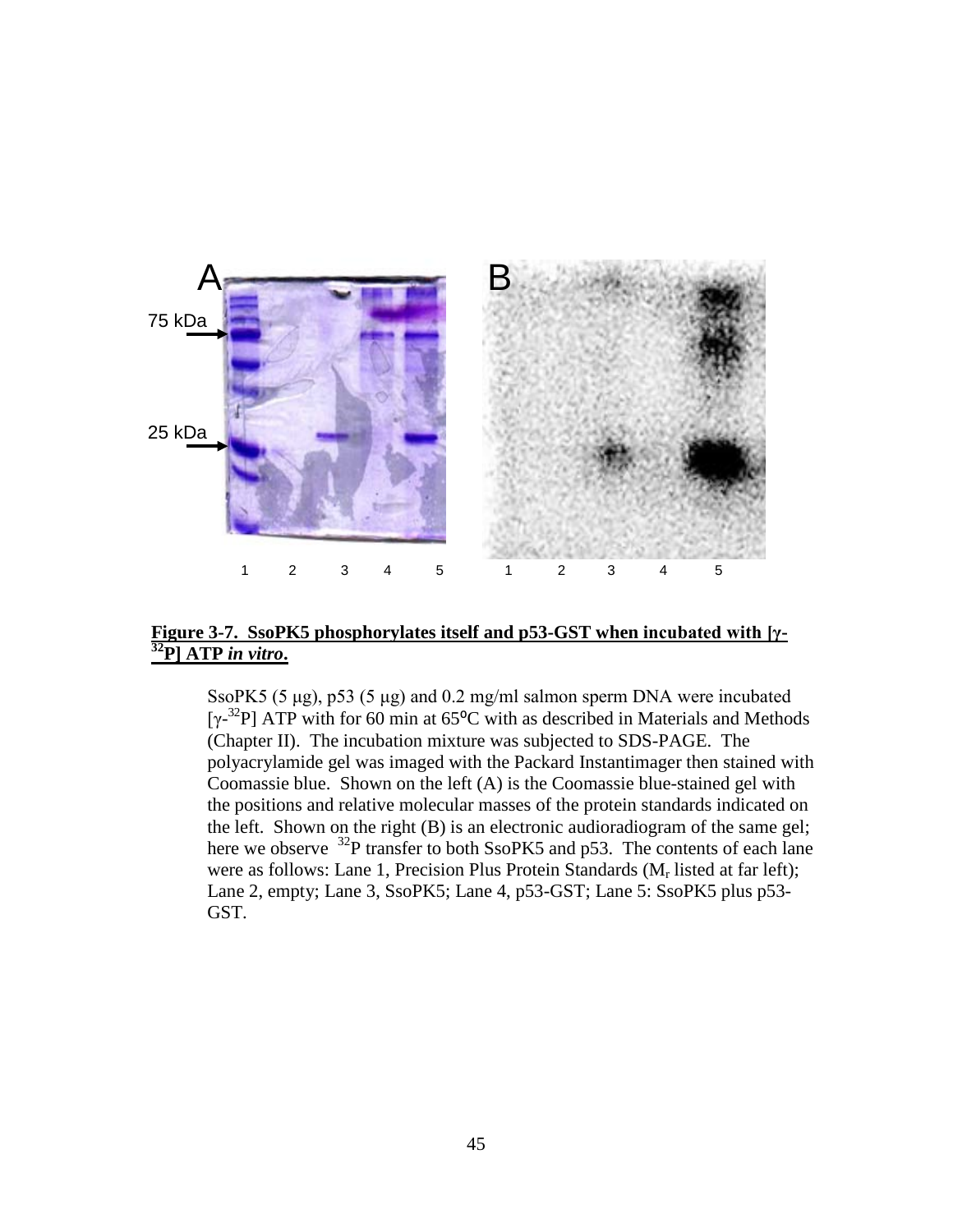

**Figure 3-8. SsoPK5 phosphorylates p53 on Ser-15 and Ser-20.** 

SsoPK5 (5 μg), p53 (5 μg) and 0.2 mg/ml salmon sperm DNA were incubated [ $\gamma$ <sup>-32</sup>P] ATP with for 60 min at 65<sup>o</sup>C with as described in Materials and Methods (Chapter II). The incubation mixture was subjected to SDS-PAGE. The proteins were transferred from the polyacrylamide gel to a Immobolin-P PVDF membrane as described in Materials and Methods (Chapter II). Shown on the left is as image of the PVDF developed with the anti-phosphos-Ser-20 antibody. Shown on the right is an electronic image of the PVDF membrane developed with the antipphospho-Ser-15 antibody; here we observe that p53 is phosphorylated on Ser-15 and Ser-20. The contents of each lane were as follows: Lane 1, Precision Plus Protein Standards; Lane 2, SsoPK5; Lane 3, SsoPK5 and p53-GST; Lane 4, SsoPK5; Lane 5, SsoPK5 and p53-GST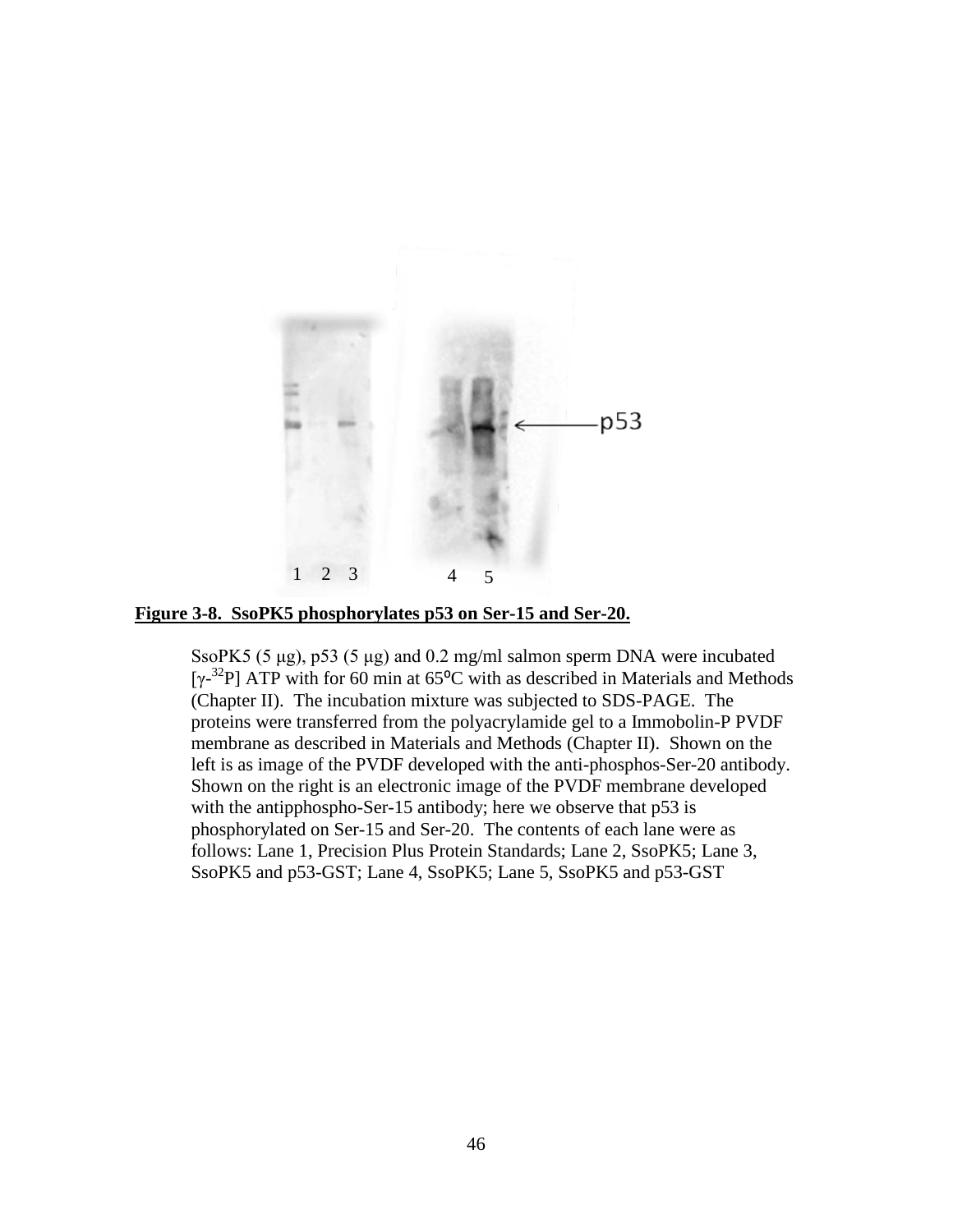#### **CHAPTER IV**

#### SSOPK5 VARIANT ACTIVITY AND ACTIVATION

#### Analysis of SsoPK5 variants and autophosphorylation

The yeast homologue of SsoPK5, piD261/Bud32, phosphorylates itself on Ser-184, Ser-187, or both (Facchin, Lopreiato et al. 2002). Recent research on another piD261/Bud32 subfamily protein kinase in *M. jannaschii* indicates that it too autophosphorylates, although the specific amino acid residue(s) modified remain(s) unknown (Hecker, Lopreiato et al. 2008). Does SsoPK5 possess the ability to phosphorylate itself? If so, can we identify the specific phosphoacceptor amino acid residues?

#### Autophosphorylation of SsoPK5

Like many other protein kinases, SsoPK5 possesses the capacity to autophosphorylate. Interestingly, preliminary data suggested that autophosphorylation was linked to the phosphorylation of exogenous protein substrates. Only trace levels of  $32P$  radioactivity were incorporated into SsoPK5 when the protein kinase was incubated with  $[\gamma^{32}P]$  ATP alone. However, the level markedly increased in mixtures where the phosphoacceptor substrates casein, RCM lysozyme, or p53 also were present (Figure 3- 7). However, no enhancement of autophosphorylation was observed when proteins, such as histones and BSA, that were not phosphoacceptors, were added. In order to determine the types of residues phosphorylated, phosphoamino acid analysis was conducted. This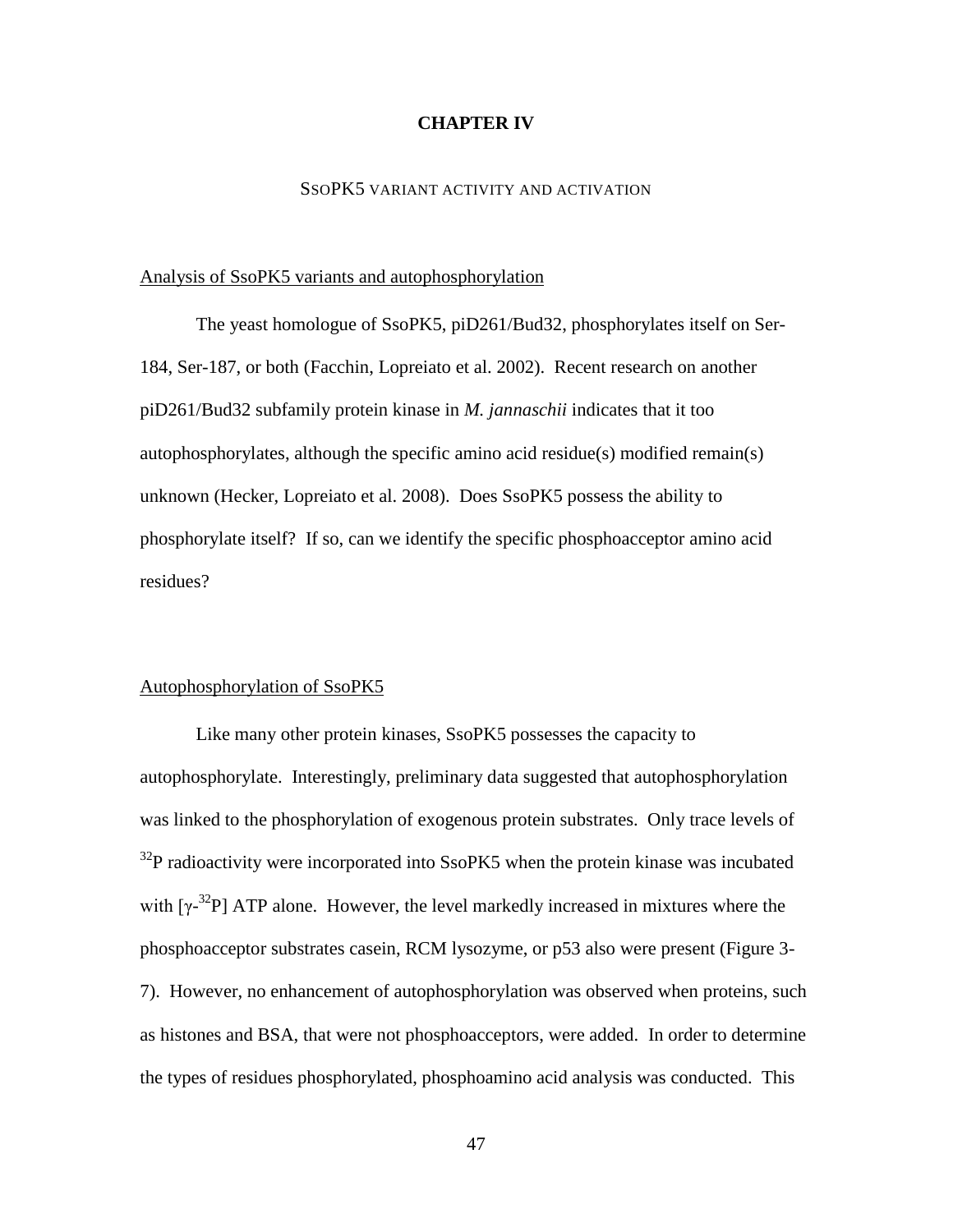analysis revealed that autophosphorylation took place on both serine and threonine residues (Figure 4-1). We next asked which particular serine or threonine residues might be phosphorylated.

#### SsoPK5 threonine-151 is an important residue for phosphotransferase activity

Knowing that serine and threonine residues were phosphorylated on SsoPK5, we examined its amino acid sequence for clues to potential autophosphorylation sites using its eukaryotic homologues as templates. The reported autophosphorylation sites of piD261/Bud32, Ser-184 and/or Ser-187, were used as guides (Facchin, Lopreiato et al. 2002). The closest match to these residues in SsoPK5 was Thr-151, which aligns with Ser-184 of piD261/Bud32. A serine is conserved at this position in PRPK, although it has yet to be determined whether this residue is modified through autophosphorylation (Figure 3-3).

Site-directed mutagenesis was used to determine if Thr-151 in SsoPK5 was autophosphorylated. The following variants of SsoPK5 were produced via site-directed mutagenesis and recombinant protein expression as described in Materials and Methods (Chapter II): Thr-151 to Ala-151 (T151A) and SsoPK5 Thr151 to Asp-151 (T151D). These variants were purified and stored as described in Chapter III, then assayed for phosphotransferase activity. As would be expected if Thr-151 were targeted by autophosphorylation, substitution of Thr-151 in SsoPK5 by either alanine or aspartate reduced the level of  $\int^{32}P$ ] incorporated into SsoPK5 following autophosphorylation to less than half that of the wild type enzyme. While the alanine-substituted version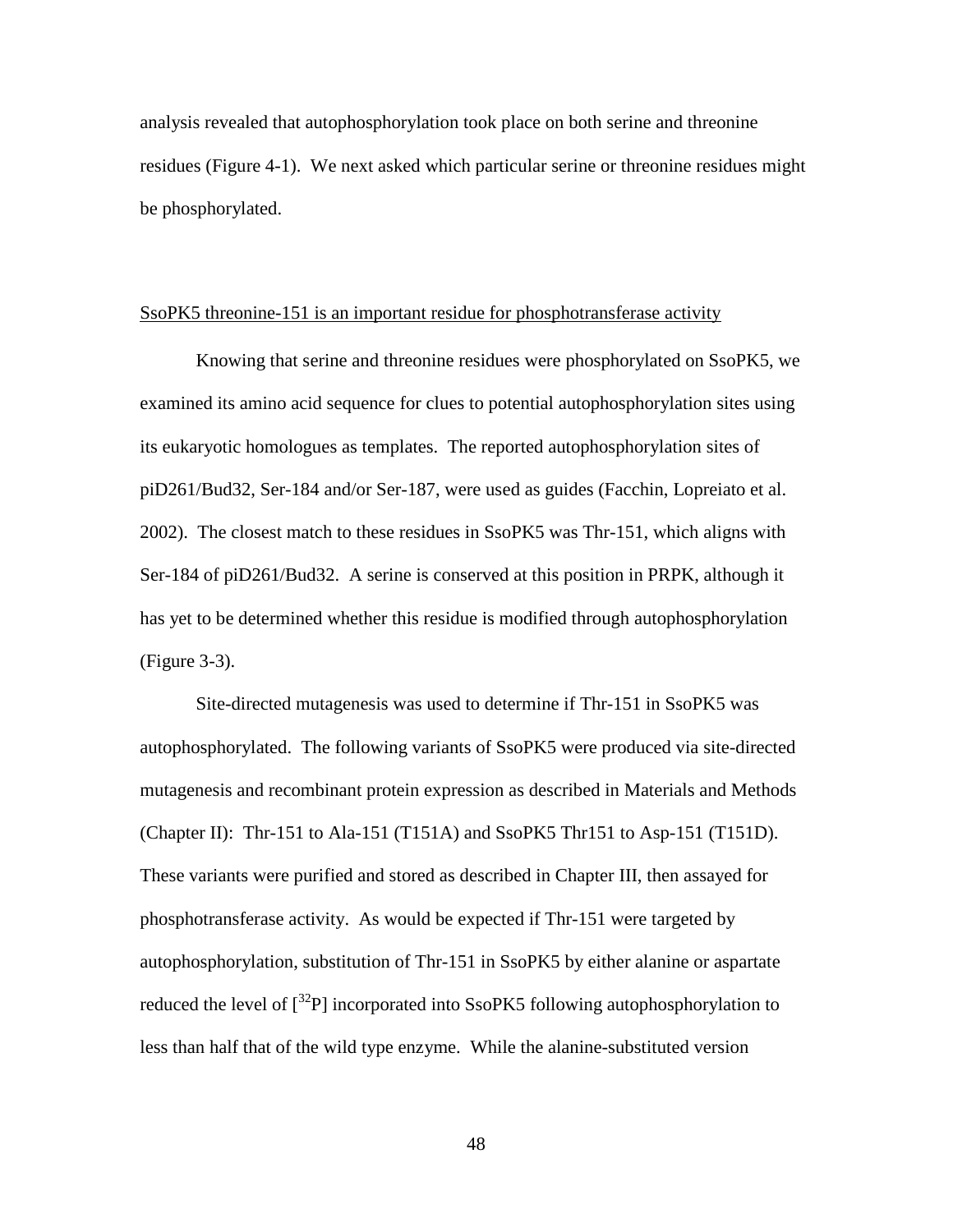

#### **Figure 4-1. SsoPK5 phosphorylated serine and threonine residues** *in vitro*

SsoPK5, 8.75 µg, was incubated with  $[\gamma^{-32}P]$  ATP and RCM lysozyme as described in Materials and Methods (Chapter II). The polypeptides within each reaction mixture were separated by SDS-PAGE and transferred to an Immobolin-P PVDF membrane. The section of the membrane containing SsoPK5 was excised and incubated in 6 N HCl for 1 hour at 100°C. The hydrolysates were spotted on to a thin layer chromatography plate then the plate was subjected to two-dimensional thin layer electrophoresis. Shown is the audioradiogram of the thin-layer chromatographic plate, with the positions of the phosphoamino acid standards circled: P-ser, phosphoserine; P-Thr, phosphothreonine; P-Tyr, phosphotyrosine.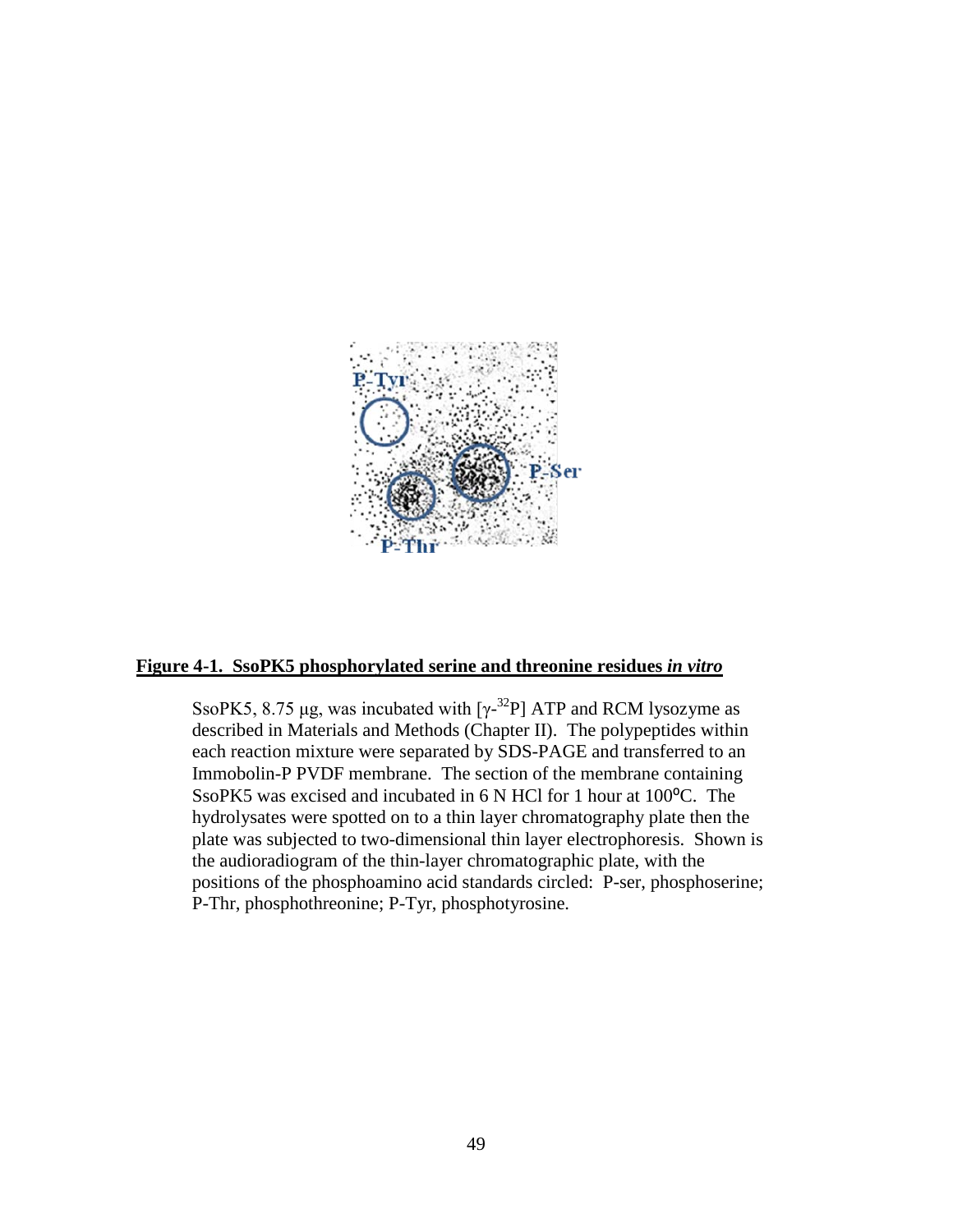

# **Figure 4-2. SsoPK5, SsoPK5 T151A, and SsoPK5 T151D specific activities vary given the same conditions in an** *in vitro* **activity assay.**

The activity of SsoPK5 and the mutationally-altered variants were determined by the filter paper assay using RCM lysozyme as substrate. Assays were performed for 60 min at 65°C. Shown is the average specific activity, plus or minus mean average deviation, for triplicate determinations in the presence and absence of RCM lysozyme.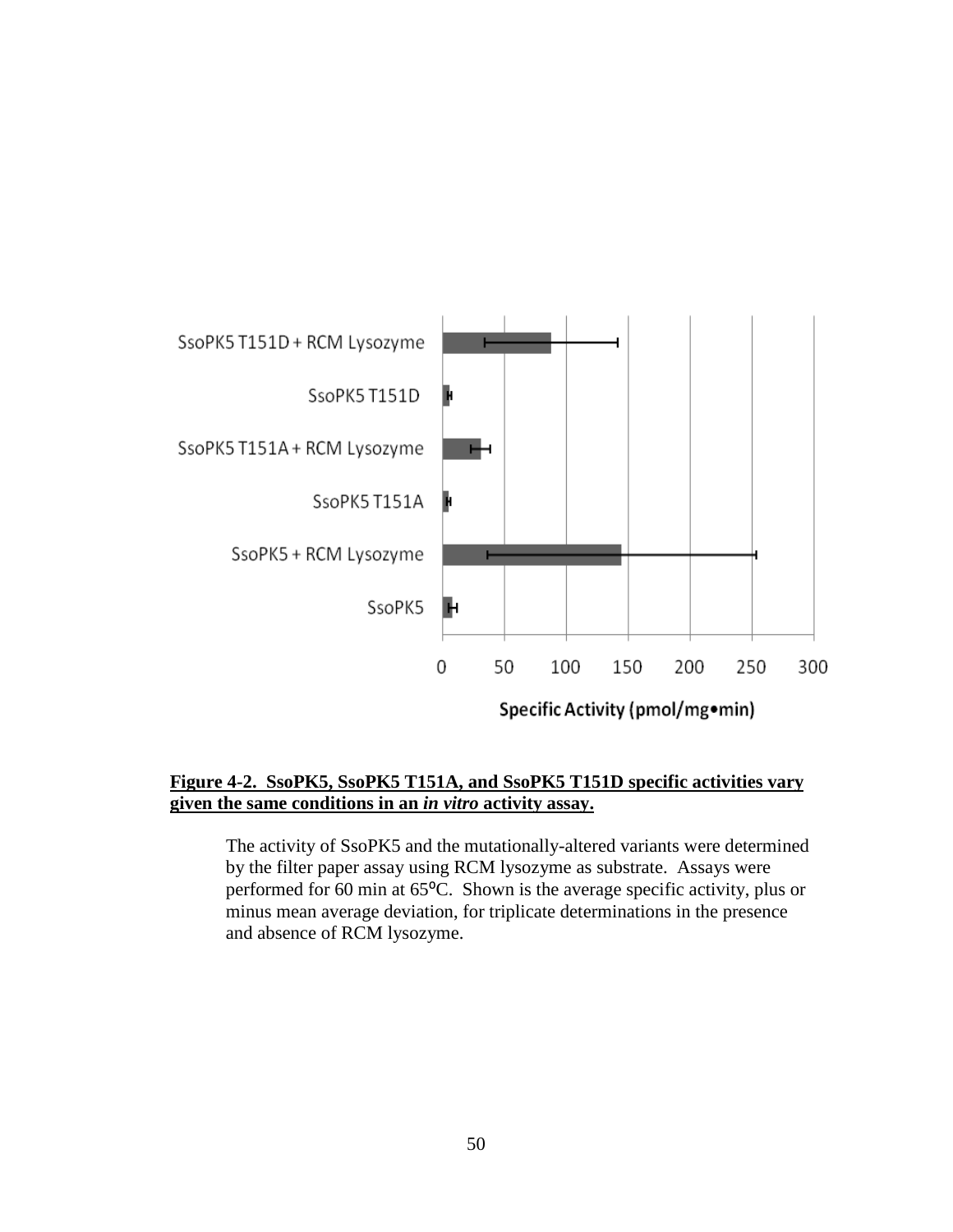exhibited much-reduced specific activity relative to wild type SsoPK5, the activity of the aspartate-substituted version, which introduces a potential negatively charged group at this position, was comparable to that of the unmodified enzyme (Figure 4-2).

#### Is SsoPK5 activated by nucleotides or related species?

Protein kinase activity is highly regulated in the cell. One common mechanism by which the phosphotransferase activity of some protein kinases can be affected is via the binding of small molecules, such as cAMP in the case of cAMP-dependent protein kinase A (Skalhegg and Tasken 1997). It has been reported that it is essential to preincubate recombinant PRPK with a COS7 cell extract in order for phosphotransfer to be observed *in vitro* (Abe, Matsumoto et al. 2001). Given that piD261/Bud32 subfamily protein kinases may be involved in transcriptional regulation and telomerase regulation (Downey, Houlsworth et al. 2006; Kisseleva-Romanova, Lopreiato et al. 2006), we hypothesized that SsoPK5 might be regulated by a nucleotide or related species. Preliminary experiments had indicated that salmon sperm DNA activated SsoPK5 *in vitro*. Additionally, we postulated that activators might stabilize SsoPK5, and would thus be expected to reduce the extreme variability between the replicates *in vitro.*

The addition of salmon sperm DNA stimulated the protein kinase activity of SsoPK5 several-fold. Activation with salmon sperm DNA was maximal around 0.01  $\mu$ g/ $\mu$ l, and then fell off at higher concentrations — possibly through competition for the binding of the acidic protein substrate or inhibition of ATP binding by any free nucleotides present in the preparation (Figure 4-3). Two other polyanionic compounds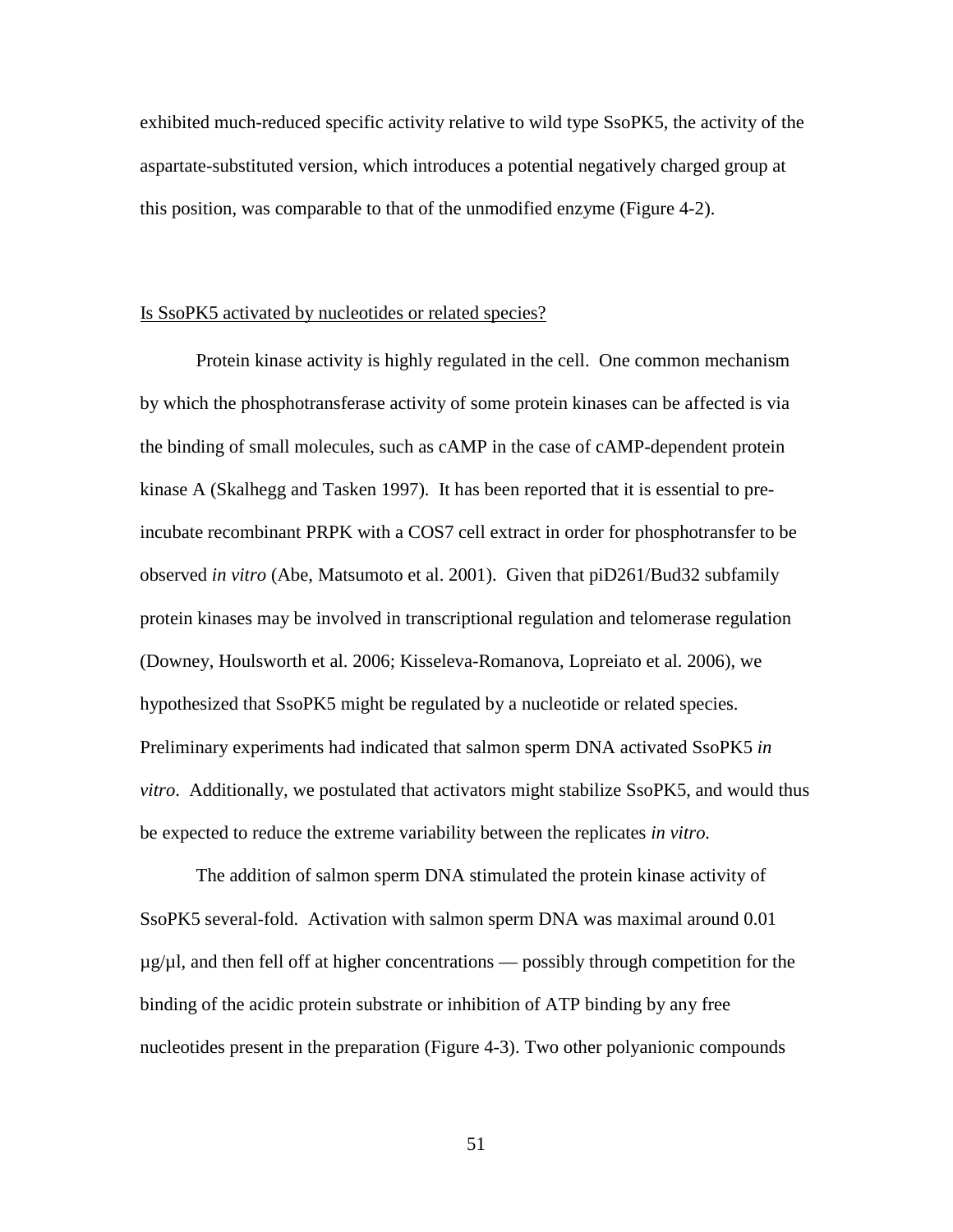

**Figure 4-3. SsoPK5 is activated by salmon sperm** 

The activity of SsoPK5, toward RCM lysozyme was assayed as described in Materials and Methods (Chapter II) except in this case varying concentrations of salmon sperm DNA were added to the assay mixtures. SsoPK5 is activated by salmon sperm DNA at 0.01  $\mu$ g/ $\mu$ l and 0.1  $\mu$ g/ $\mu$ l. Shown are the averages for triplicate assays plus or minus standard error.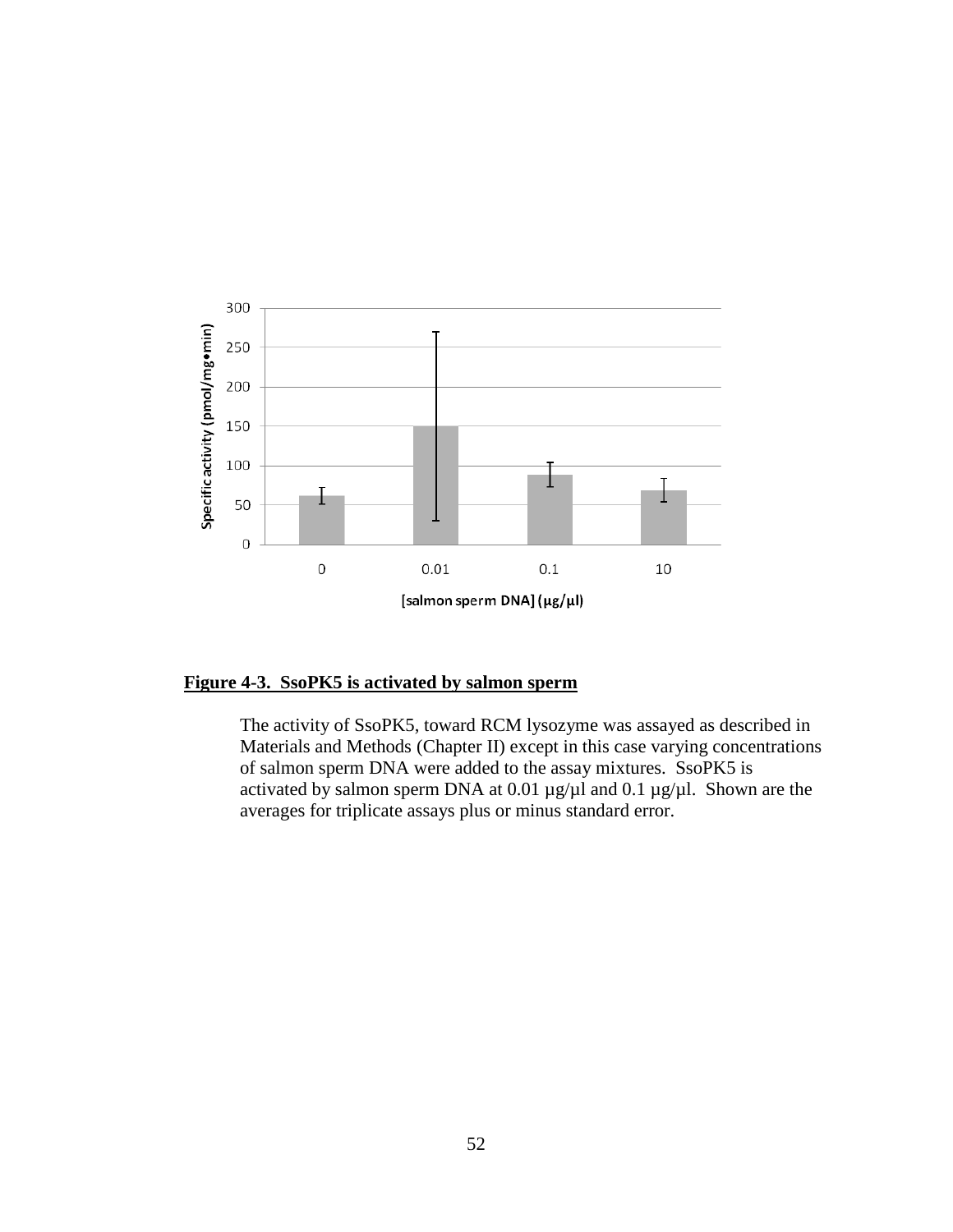poly(ADP-ribose) also stimulated the activity of SsoPK5 *in vitro.* However, heparin and RNA did not. Moreover, when alternate DNA preparations were tested, it was observed that commercial preparations of genomic DNA from *S. solfataricus* or *Thermoplasma volcanium* were generally stimulatory, a commercially available DNA plasmid did not. Treatment with restriction endonucleases to transform it from a circular to linear configuration had no effect.

As both the plasmid DNA and RNA preparations had been isolated in the laboratory and were therefore of known purity, it appeared likely that the stimulatory potency of commercial DNA preparations and commercial poly(ADP-ribose) was derived from some component other than the polymers themselves—possibly some hydrolytic breakdown product. This hypothesis was supported by the observation that 5'- AMP, originally included as a mononucleotide control in our preliminary experiments, also stimulated the protein kinase activity of SsoPK5 (Figure 4-5). We therefore surveyed a broad spectrum of mononucleotides, dinucleotides, and related compounds for their capacity to stimulate the catalytic activity of SsoPK5. Table 4-1 lists compounds tested. From this extensive search only one additional compound, ADP-ribose, was observed to noticeably stimulate the phosphotransferase activity of SsoPK5 (Figures 4-4 and 4-5). Relative to 5'-AMP, ADP-ribose was demonstrably more potent, stimulating the catalytic activity of SsoPK5 by several-fold at concentrations as low as 10 nM, a concentration several orders of magnitude below the range at which 5'-AMP was effective. Activation also proved highly specific. For example, neither 5'-ADP nor cyclic ADP-ribose was stimulatory at the concentrations tested, i.e.  $2 \mu M$  and 100  $\mu M$ .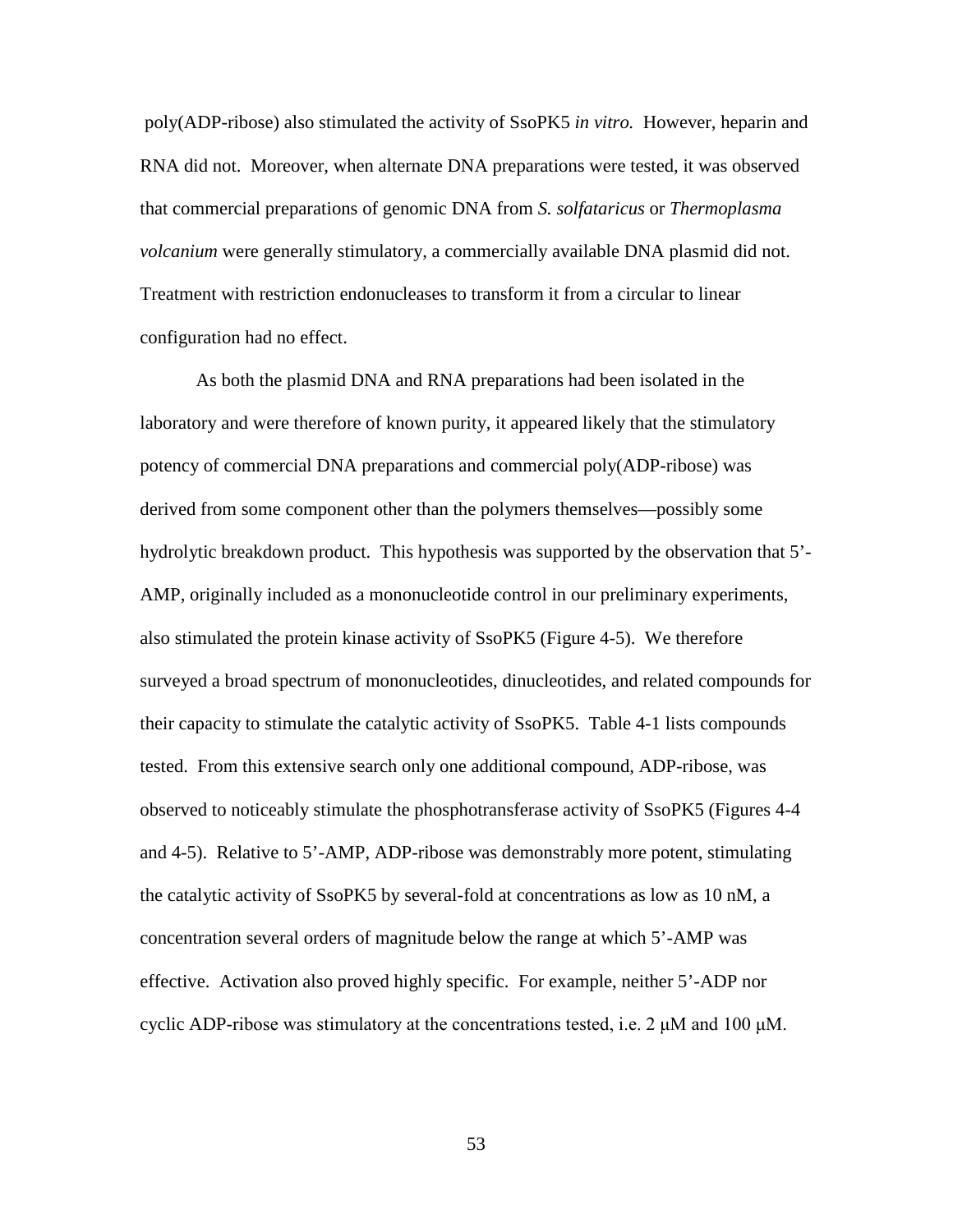#### **Activators Non-activators**

Genomic DNA, *S. solfataricus* Genomic DNA, *Thermoplasma volcanium* Salmon sperm DNA Poly(ADP-ribose) 5'-AMP ADP-ribose

Plasmid pET29b, circular Plasmid pET29b, treated with *NcoI* and *SalI* RNA, *Anopheles stephensi* Heparin ADP Diadenosine tetraphosphate Cyclic ADP-ribose Adenosine Phosphoribsoyl pyrophosphate Sucrose tetraphosphate Ribose 5-phosphate Fructose 6-phosphate FAD FADH NAD NADH NADP NADPH Coenzyme A, reduced Coenzyme A, oxidized

#### **Table 4-1. Potential nucleotide SsoPK5 activators surveyed**

The activity of SsoPK5 toward RCM lysozyme was assayed in the presence of each of the compounds listed above. Nucleotides, dinucleotides, and their derivatives were tested at final concentrations of 2 µM and 100 µM with the exception of  $5'$  – AMP and ADP-ribose, which were tested at 1  $\mu$ M, 10  $\mu$ M,  $100 \mu M$ , 1 mM, and 10 mM. DNA was added to a final concentration of 1 µg/ml with the exception of *S. solfataricus* genomic DNA, which was test at 0.1 µg/ml and 7 µg/ml, and salmon sperm DNA, which was tested at 0.01  $\mu$ g/ml, 0.1  $\mu$ g/ml, 1.0  $\mu$ g/ml and 10  $\mu$ g/ml. Poly (ADP-ribose) was tested at final concentrations of 0.1 ng/ml, 1.0 ng/ml, 10 ng/ml and 100 ng/ml. Those compound observed to stimulate the protein kinase activity of SsoPK5 by greater than or equal to two-fold relative to a control with no additions were listed under "Activators". All other compounds were classified as "Nonactivators".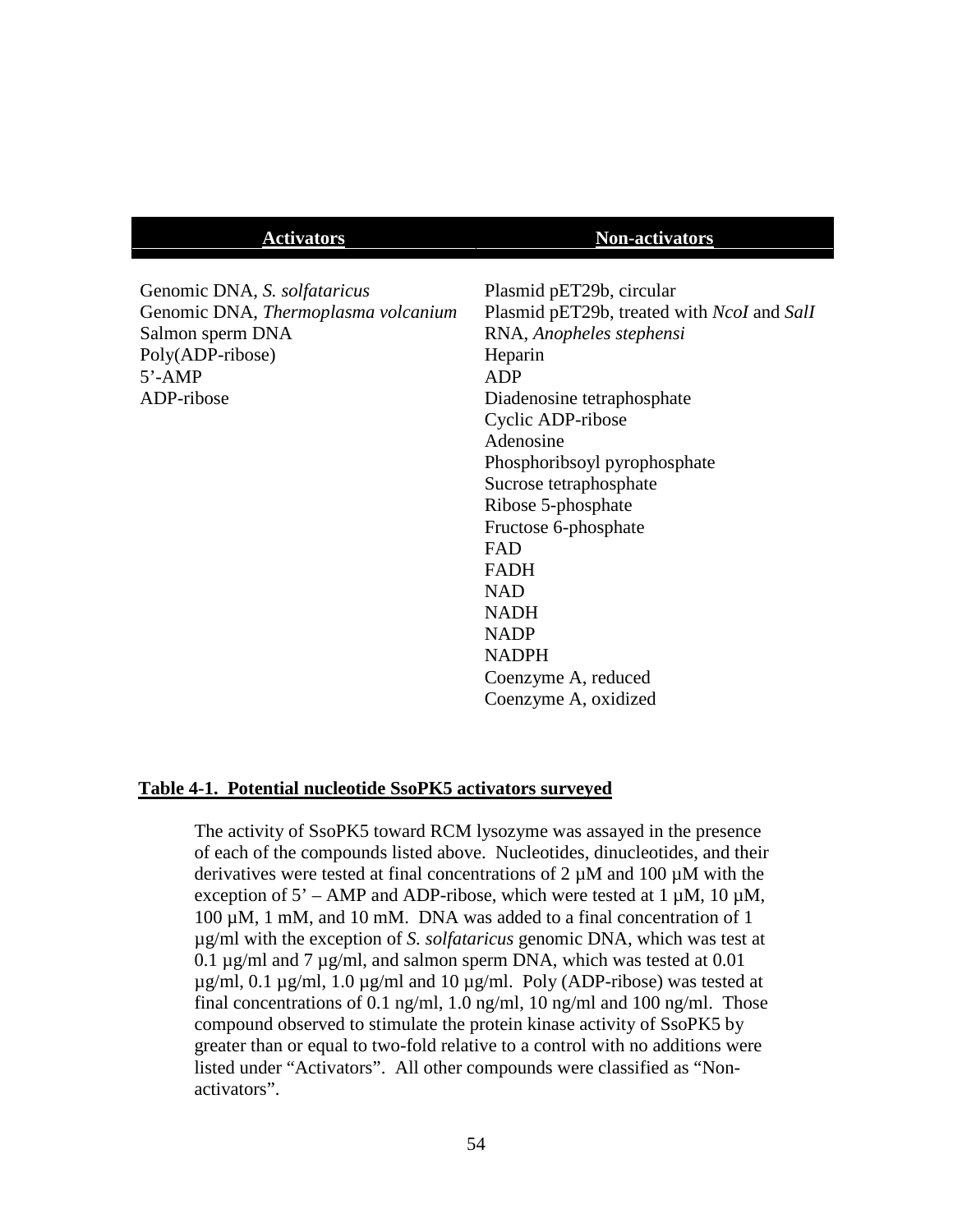

# **Figure 4-4. SsoPK5 is activated by ADP-ribose**

The activity of SsoPK5, toward RCM lysozyme was assayed as described in Materials and Methods (Chapter II) with the exception that ADP-ribose added to the assay mixture to the indicated final concentrations. Shown are the averages for triplicate assays plus or minus standard error.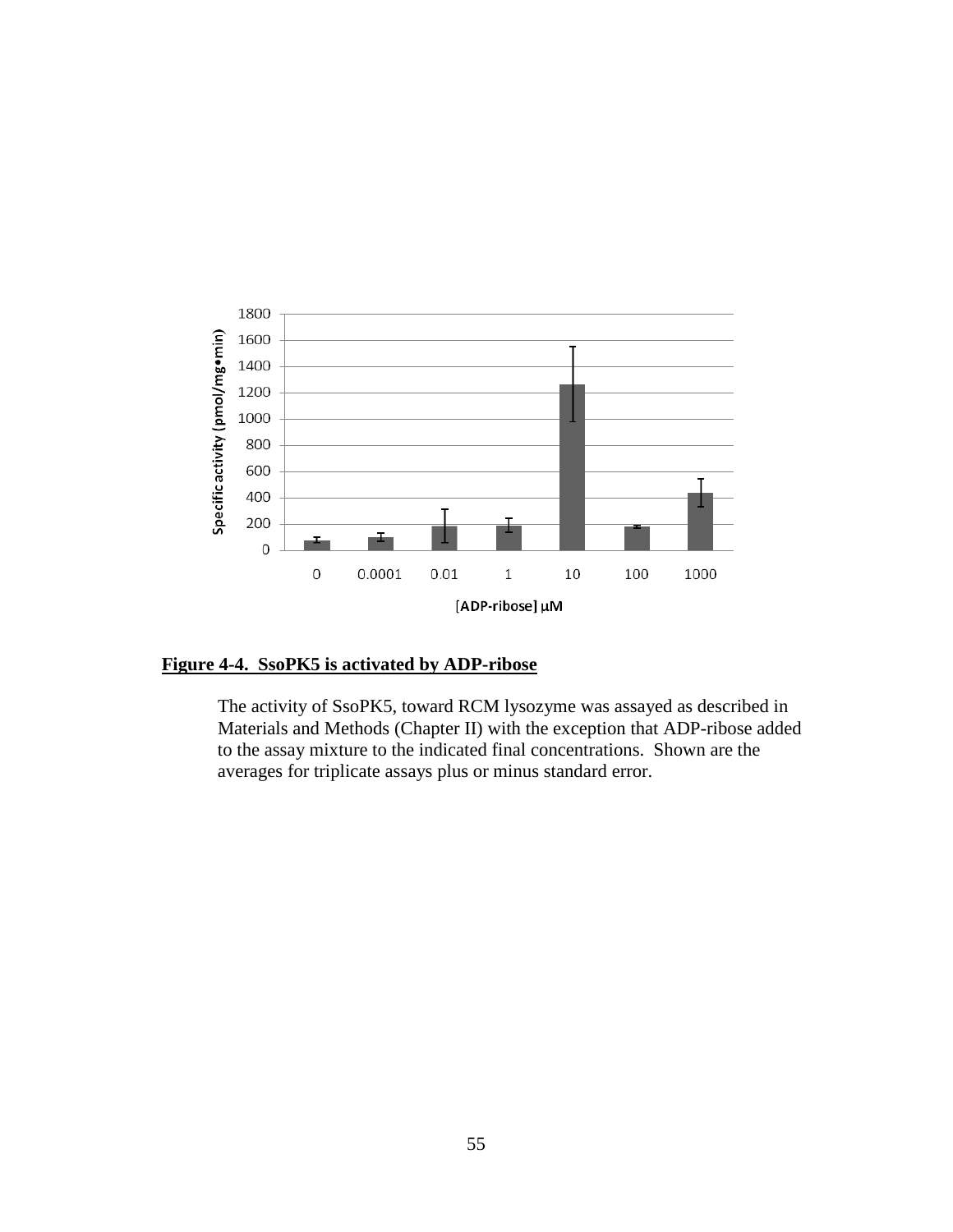



# **Figure 4-5. SDS-PAGE gel containing sample of SsoPK5, RCML, and varying concentrations of ADP-ribose and electronic audioradiogram of SDS-PAGE gel**

SsoPK5 was incubated with RCM lysozyme (lanes 8-10) and either 100  $\mu$ M AMP (lanes 2-4) or 2 $\mu$ M ADP-ribose (lanes 5-7) and [ $\gamma$ -<sup>32</sup>P] ATP for 60 min at 65⁰C with as described in Materials and Methods (Chapter II). The incubation mixture was subjected to SDS-PAGE. Shown on the left is the Coomassie blue-stained gel with the positions and relative molecular masses of the protein standards indicated on the left. Shown on the right is an electronic audioradiogram of the same gel. The contents of each lane were as follows: Lane 1, Precision Plus Protein Standards  $(M_r \text{ listed at far left})$ ; Lane 2, SsoPK5; Lane 3, RCM lysozyme; Lane 4, SsoPK5 and RCM lysozyme; Lane 5: SsoPK5; Lane 6, RCM lysozyme; Lane 7, SsoPK5 and RCM lysozyme; Lane 8, SsoPK5; Lane 9, RCM lysozyme; Lane 10, SsoPK5 and RCM lysozyme.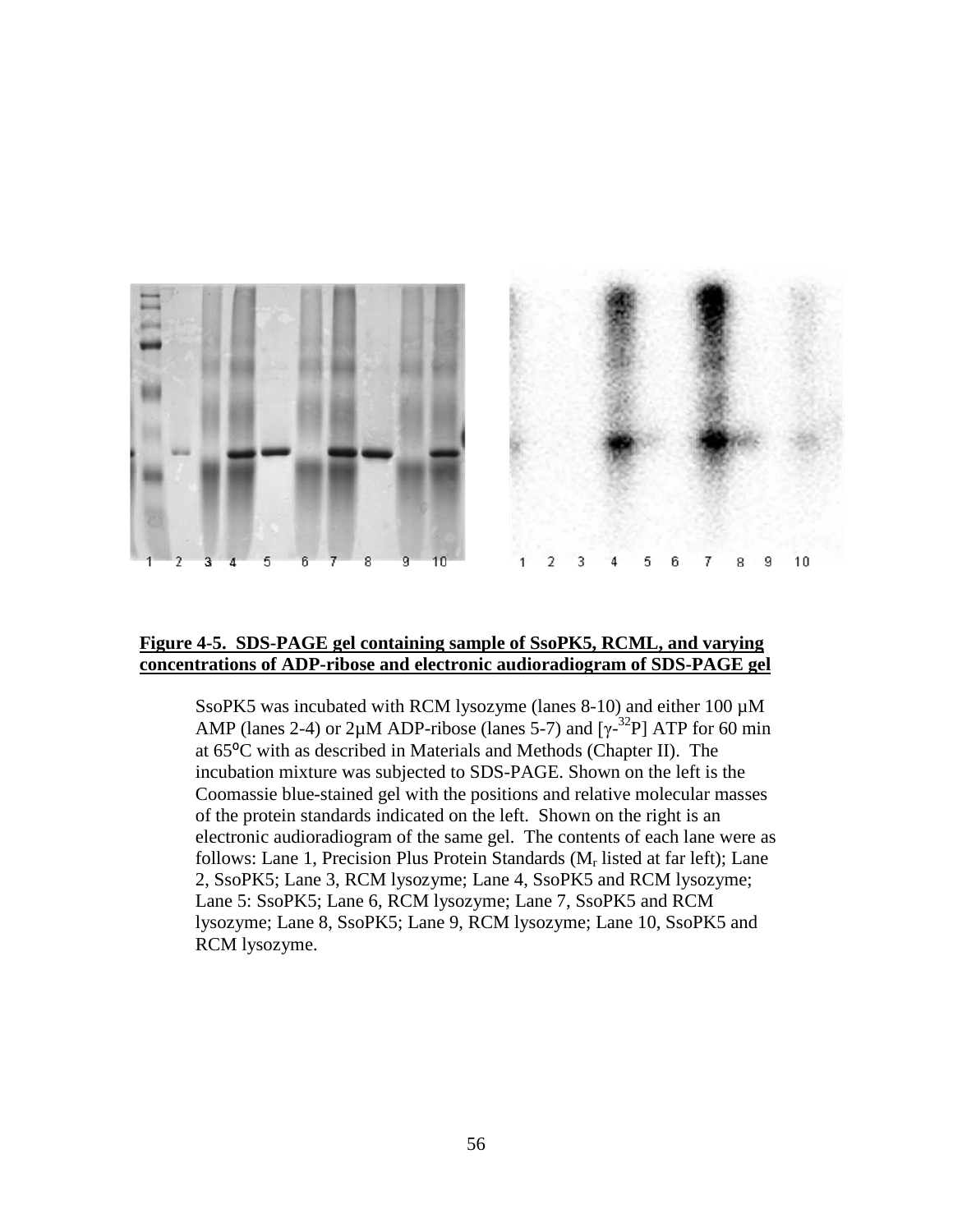Disappointingly, the presence of these activators had little impact on the extraordinary variability between replicates.

#### Stabilization of SsoPK5 activity by nucleotide effectors

While the average specific activity of SsoPK5 was reasonably consistent from experiment to experiment, dramatic differences (i.e. 50% or more from the mean) were routinely observed among the replicates in individual experiments. Attempts to reduce variability by testing a variety of buffers (Figure 4-6), manipulating pH, ionic strength, divalent metal cofactor, or purification techniques, varying the order of addition of the various components of the assay mixture, or via the addition of potential stabilizing agents such as bovine serum albumin, nonionic detergents, or glycerol proved unsuccessful (See Chapter III). Substituting glass tubes for the plastic ones normally used to conduct assays was also without effect (Figure 4-6). Therefore, we decided to explore other, more specific means for enhancing the stability of the enzyme.

A method of determining whether an enzyme is stable under a particular set of conditions is to pre-incubate it for varying times under those conditions and then testing for the level of activity remaining (Eisenthal and Danson 2002). When SsoPK5 and RCM lysozyme were pre-incubated in the assay mixture without ATP for 30 minutes at 65ºC the level of activity detected after pre-incubation was less than that in samples that had not been subject to pre-incubation (Table 4-2). We asked whether adding an activator, either ADP-ribose or 5'-AMP, to the pre-incubation mixture would stabilize the enzyme. As shown in Table 4-2, the presence of an activator during pre-incubation of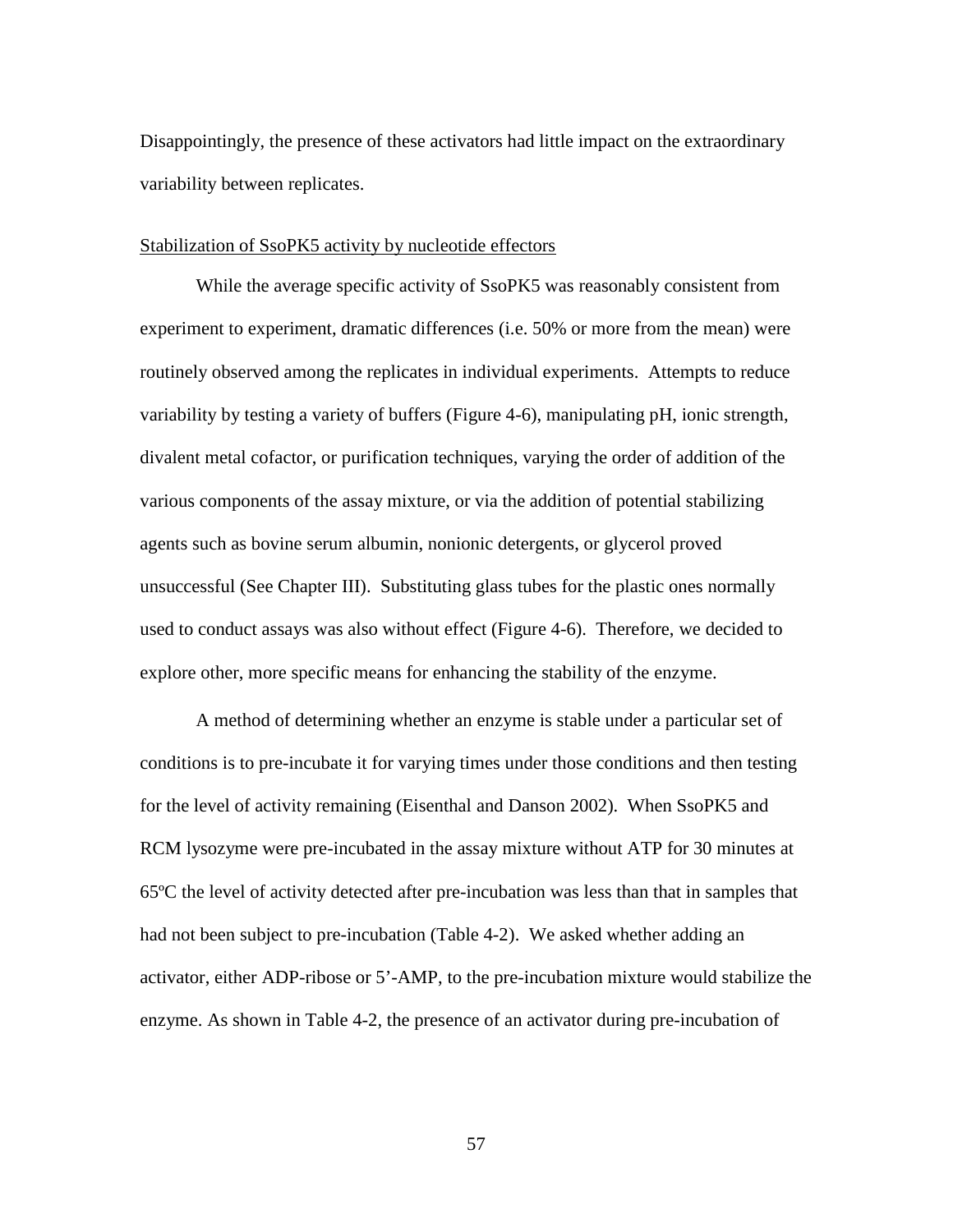

# **Figure 4-6. Effect of buffer and tube material on the phosphotransferase activity of SsoPK5**

.

SsoPK5 was assayed with RCM lysozyme as phosphoacceptor substrate for 60 min at 65⁰C under standard conditions with the exception that either MOPS pH 7.0, TRIS pH 7.0, MES pH 6.5, or HEPES pH 7.0 was substituted for Bis-tris pH 7.0, or virgin glass tubes were substituted for plastic microcentrifuge tubes. Shown is the average of triplicate assays for each condition plus or minus standard error.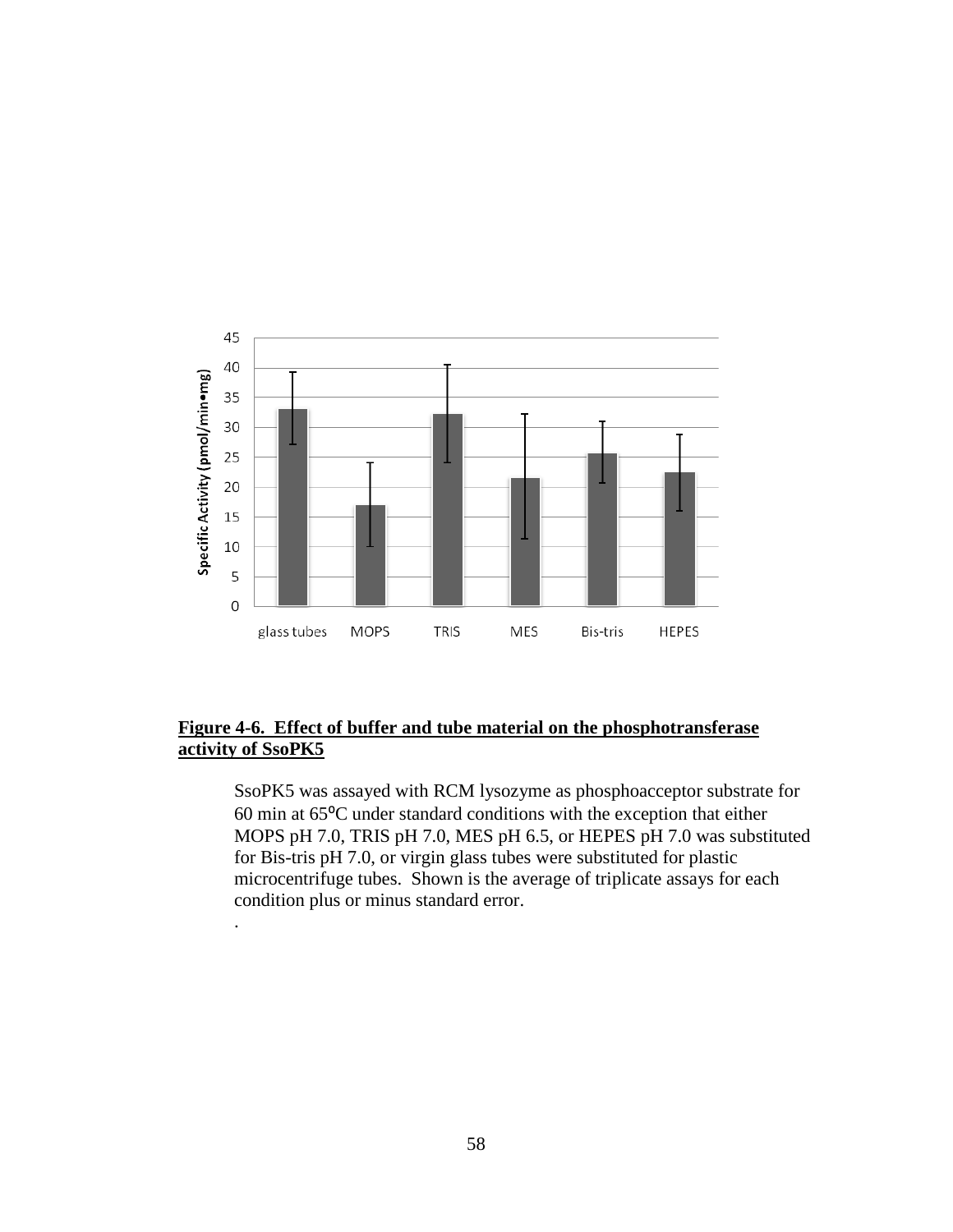|                |                     |      |     | Fold            |
|----------------|---------------------|------|-----|-----------------|
| Pre-incubation | Activation          |      |     |                 |
| SsoPK5         | <b>RCM</b> lysozyme | AMP  | ADP |                 |
|                |                     |      |     | 1.00            |
|                |                     |      |     | n.d.            |
|                |                     |      |     | $1.42 \pm 0.41$ |
|                |                     |      |     | $1.03 \pm 0.28$ |
|                |                     | $^+$ |     | $2.30 \pm 0.19$ |
|                |                     |      |     | $0.91 \pm 0.21$ |
|                |                     |      |     |                 |

# **Table 4-2. Pre-incubation with RCM lysozyme and potential effectors**

SsoPK5 was pre-incubated with RCM lysozyme and indicated nucleotides if noted, then assayed for protein kinase activity toward RCM lysozyme as described in Materials and Methods (Chapter II). The concentrations of each of the nucleotides present during the pre-incubation were  $100 \mu M$  with the exception of ADPR, which was present at  $2 \mu M$ . Shown are the average of duplicate determinations, normalized to the activity measured without preincubation (150.5  $\pm$  16.4 pmol/mg •min), plus or minus standard error. The abbreviations used include reduced carboxyamidomethylated and maelylated, RCM; ADP-ribose, ADPR; 5'-AMP, AMP; n.d., no detectable activity.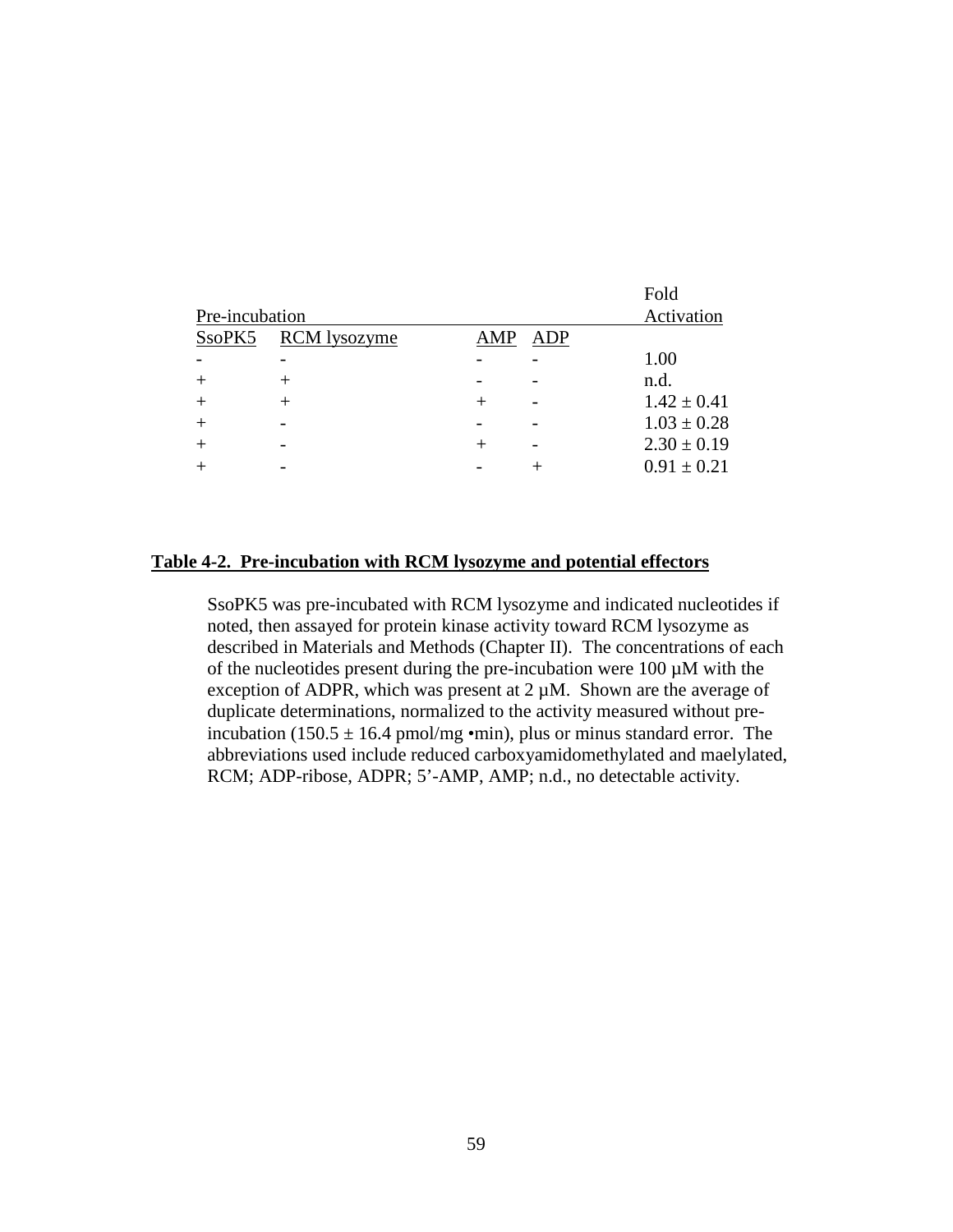SsoPK5 with RCM lysozyme for 30 min at 65°C both increased the amount of activity recovered following pre-incubation and reduced the level of variability. RCM lysozyme, the phosphoacceptor protein substrate, was initially included in the pre-incubation mixture; however, subsequent phosphotransferase assays revealed that similar results were obtained if it was omitted at this stage (Table 4-2).

Were 5'-AMP or ADP-ribose simply acting as mimics of the phosphodonor substrate, ATP? If so, 5'-ADP would be expected to exhibit similar effects. As shown in Table 4-2, ADP had no effect. We next asked whether ATP might further stabilize the enzyme. In order to do so, we omitted the phosphoacceptor protein from the preincubation mixture. As shown in Table 4-3, pre-incubating SsoPK5 with both  $2 \mu M$ ADP-ribose and 10 μM ATP increased the amount of activity recovered and decreased the variability between replicates.

Since the addition of ATP to the pre-incubation mixture had a noticeable effect, we considered the possibility that the activators stimulated the autophosphorylation of SsoPK5 during pre-incubation. In order to observe if phosphotransfer was taking place,  $[\gamma^{-32}P]$  ATP was used for the pre-incubation and the samples subject to SDS-PAGE. The resulting electronic autoradiogram revealed no incorporation of <sup>32</sup>P radioactivity SsoPK5 during the pre-incubation. While SsoPK5 did not autophosphorylate during preincubation, this did not rule out a mechanism dependent upon the hydrolysis of ATP. Therefore, two analogues of ATP that are resistant to hydrolysis,  $\beta$ ,  $\gamma$ -imido-triphosphate (AMP-PNP) and β, γ-methyleneadenosine 5′-triphosphate (AMP-PCP), were tested for their ability to mimic the effects of ATP (Figure 4-7). Pre-incubation of SsoPK5 either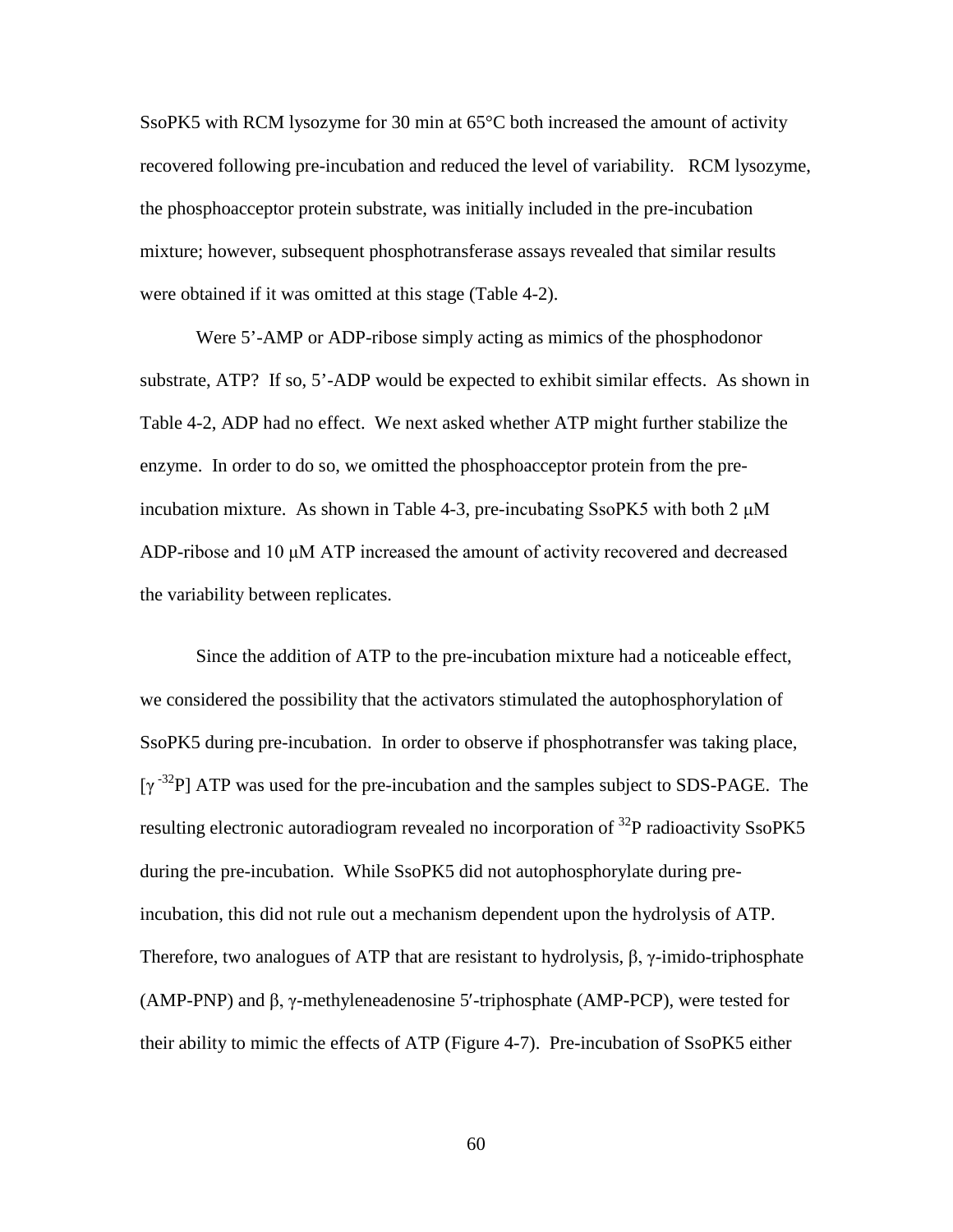

# **Figure 4-7. Structures of AMP, ATP, and the ATP analogs**

AMP-PCP (β,γ-methylene adenosine 5'-triphosphate), AMP-PNP (adenylylimidodiphosphate), AMP (5'-AMP), and AMPS (adenosine 5'-Othiomonophosphate) molecular structures

Structural representation of the nucleotides are available from National Center for Biotechnology Information.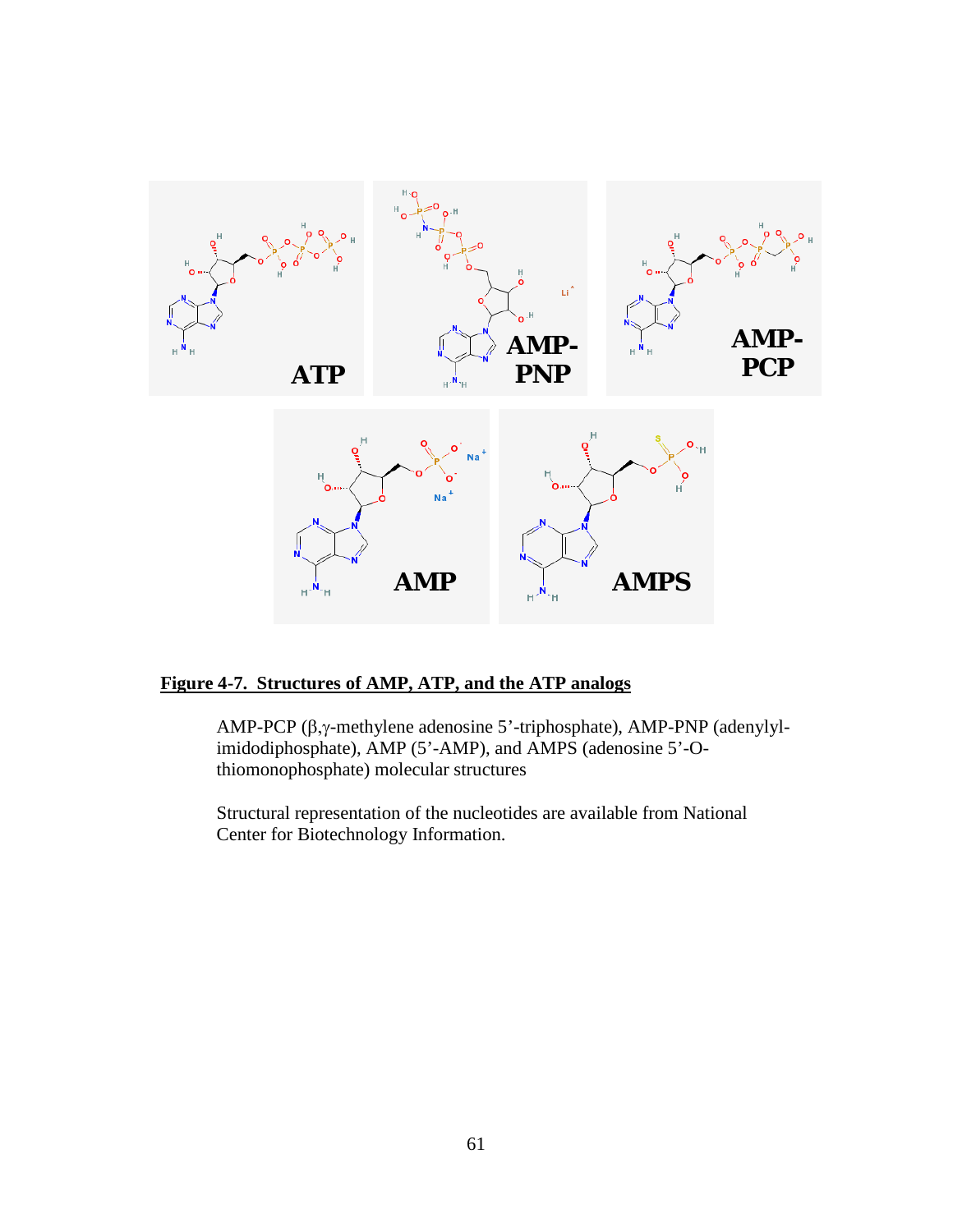| Relative<br>ATP | Pre-incubation<br><b>AMPPCP</b> |        | <b>ADPR AMP</b> | AMPS    | <b>Activity</b> | n              |
|-----------------|---------------------------------|--------|-----------------|---------|-----------------|----------------|
|                 |                                 |        |                 |         | 1.00            |                |
|                 |                                 |        |                 |         | $1.42 + 0.31$   | 4              |
| $^+$            |                                 | $\, +$ |                 |         | $2.79 + 0.81$   | 4              |
|                 | $^{+}$                          |        |                 |         | $1.66 + 0.37$   | $\overline{2}$ |
|                 | $^{+}$                          | $\, +$ |                 |         | $9.63 + 4.37$   | $\overline{2}$ |
| $^+$            |                                 |        | $^{+}$          |         | $2.61 + 0.28$   | $\overline{2}$ |
| $^{+}$          |                                 |        |                 | $\,+\,$ | $2.95 + 0.15$   | $\overline{2}$ |
|                 | $^{+}$                          |        | $\, +$          |         | $3.14 + 0.17$   | $\overline{2}$ |
|                 |                                 |        |                 |         | $3.10 + 0.13$   | 2              |

## **Table 4-3. SsoPK5 phosphotransferase activity toward RCM lysozyme in the presence of various nucleotides**

SsoPK5 was pre-incubated with the indicated nucleotides then assayed for protein kinase activity with RCM lysozyme as a substrate as described in Materials and Methods (Chapter II). The concentrations of each of the nucleotides present during the pre-incubation were  $10 \mu M$  with the exception of AMP and AMPS, which were present at 100 µM. Shown are the average of replicate determinations, normalized to the activity measured in the absence of nucleotides during pre-incubation (348.5 pmol /min•mg  $+$  143.0), plus or minus standard error. The abbreviations used include  $β, γ$ -methylene adenosine 5'-triphosphate, AMPPCP; ADP-ribose, ADPR; 5'-AMP, AMP; and adenosine 5'-O-thiomonophosphate; AMPS.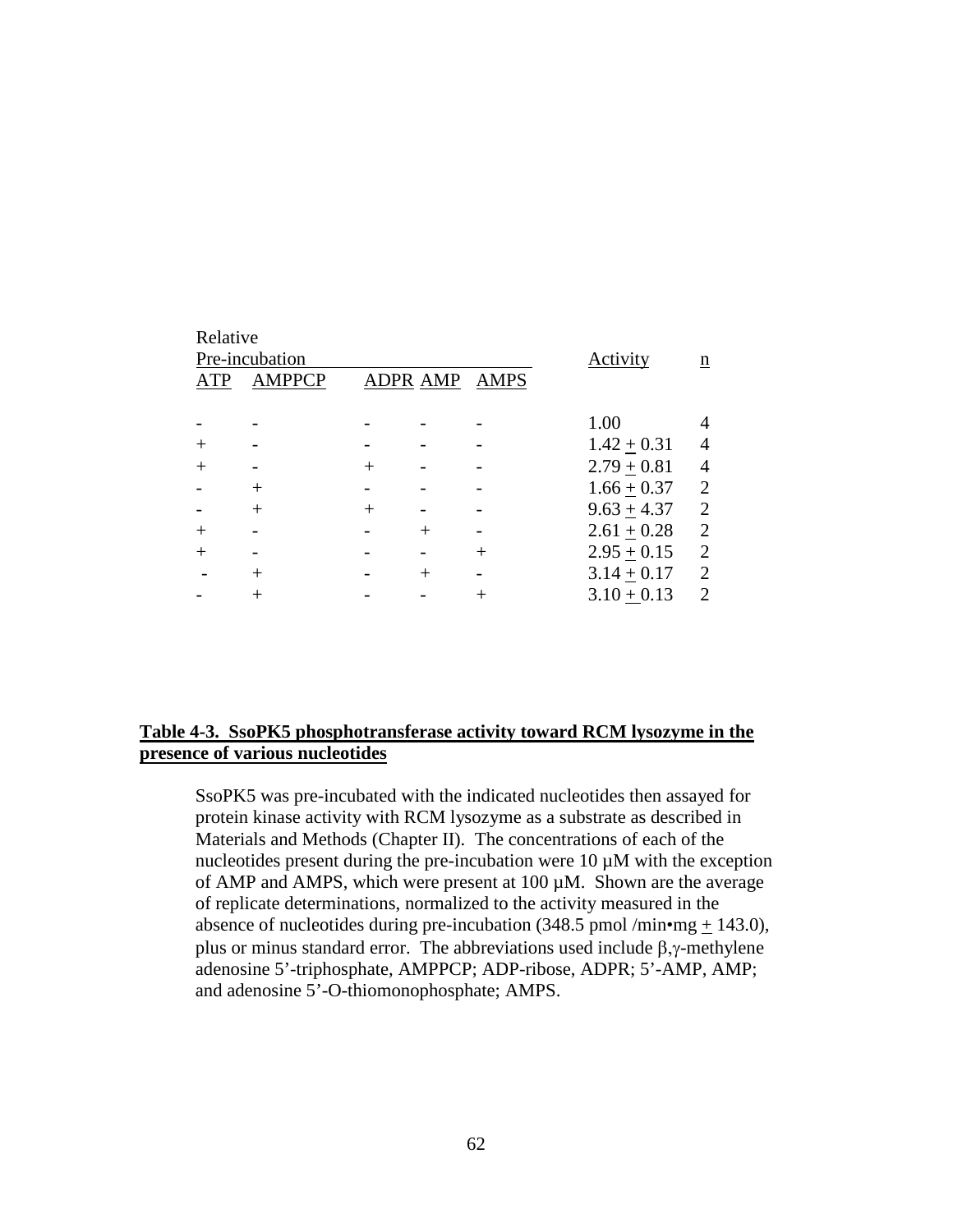with 10 μM AMP-PNP or 10 μM AMP-PCP reduced our standard error among the replicates, including those with activator, as well if not better than ATP itself (Table 4-3).

### Does AMP serve as a phosphoryl donor during pre-incubation?

As described previously, activation was time-dependent, generally requiring a pre-incubation period of thirty minutes to produce maximum effect. Having determined that hydrolysis of the β, γ-pyrophosphate bond in ATP was not necessary for the stabilizing effect of ATP, we wished to determine whether hydrolysis of the phosphoester bonds in 5'-AMP or ADP-ribose underlay their effects on SsoPK5. In order to test this, we took advantage of the fact that the phosphoester bond in adenosine 5'-Othiomonophosphate (AMPS), an analog of 5'-AMP in which one of the phosphoryl oxygens is replaced by sulfur, is nearly two orders of magnitude more resistant to hydrolysis than that of 5'-AMP (Murray and Atkinson 1968). If phosphoester bond hydrolysis is necessary for activation, it would be expected that AMPS would be a poor or completely ineffective substitute for 5'-AMP. When AMPS was tested for its activation potential, it was observed to stimulate the activity of SsoPK5 in a manner comparable to that of 5'-AMP (Table 4-3). Moreover, the combination of AMPS and AMP-PCP proved as effective as 5'-AMP plus ATP.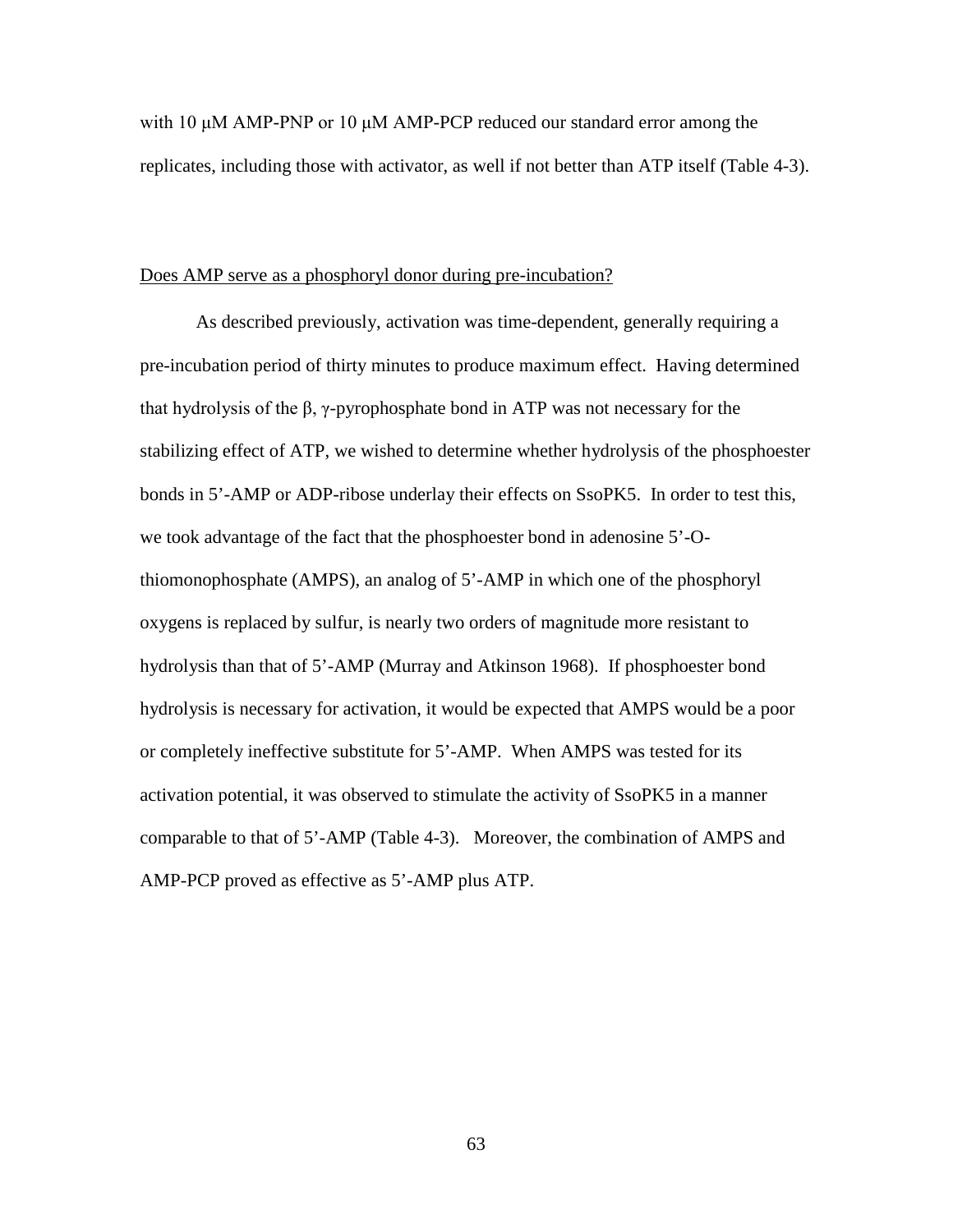### **CHAPTER V**

### **DISCUSSION**

Researchers have discovered archaeal molecular fossils ("biomarkers") dating as far back as 2.5 billion years (Brocks, Logan et al. 1999). Thus, the members of the domain *Archaea* inhabited the earth a mere one billion years after its formation, implicating them as the forerunners of eukaryotic life on this planet, including humans. The overall goal of the research described herein was to map a portion of the phosphorylation network in the archaeon *S. solfataricus* by examining SsoPK5, a primordial protein kinase found in all eukaryotes and archaeons.

In the *Eukarya,* the vast majority of protein kinases are characterized by the presence of a basic amino acid within subdomain VIb. The nature of this amino acid has been a reliable indicator of whether a protein kinase was specific for serine/threonine resides or tyrosine residues. With the exception of the protein products of ORF *sso2291*, ORF *sso3207*, and *sso3182*, the putative protein kinases encoded by the genome of *S. solfataricus* do not contain either a lysine or an arginine in subdomain VIb (Kennelly 2003). One example is SsoPK5, which is encoded by ORF *sso0433*. Alignment of the amino acid sequence of SsoPK5 with its eukaryotic counterparts (Figure 3-3) revealed unexpectedly high sequence similarity with the piD261/Bud32 subfamily of protein kinases, thus leading us to posit that these protein kinases share functional in addition to sequence homology.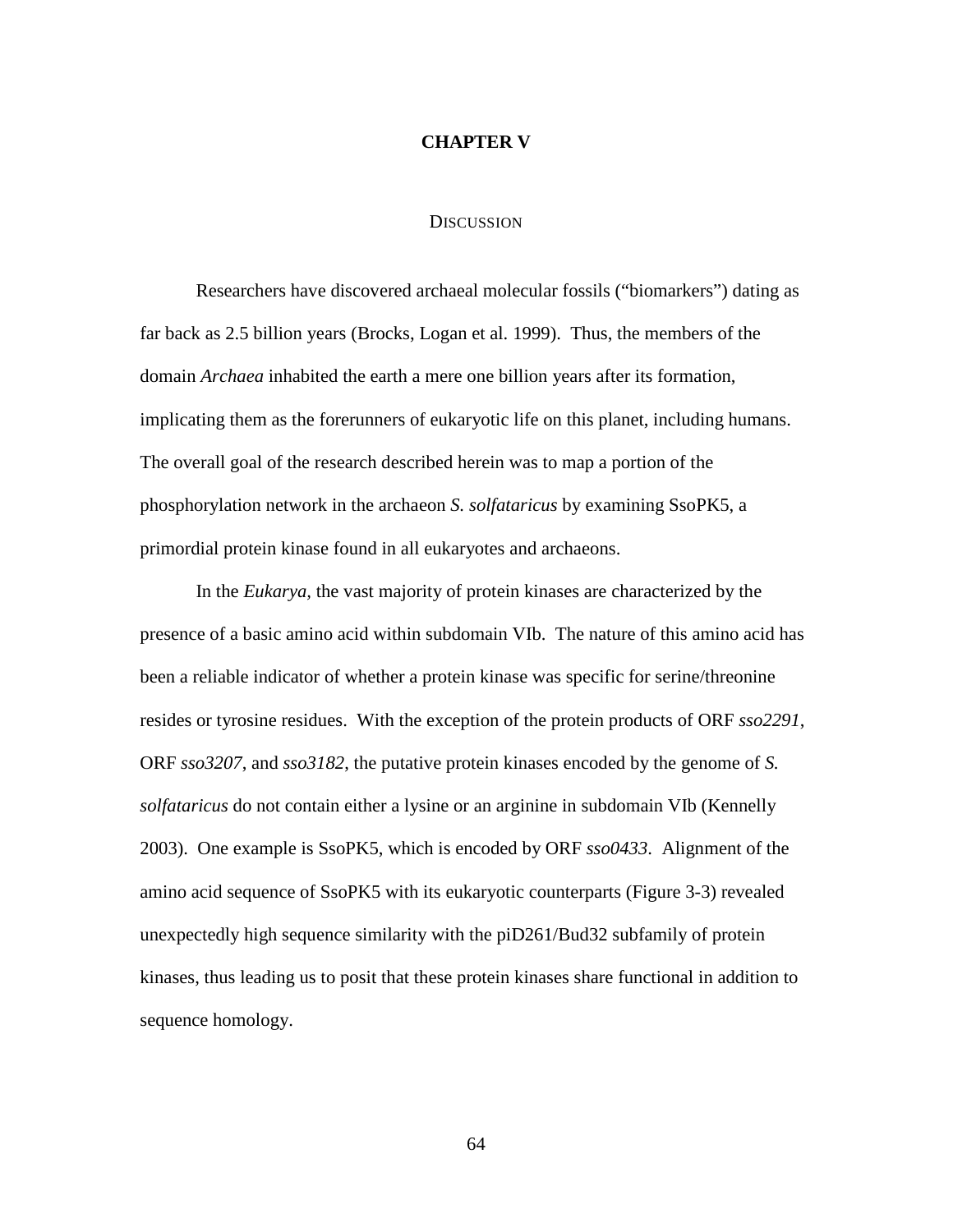#### Can we stabilize SsoPK5 by altering the vector and/or purification techniques?

Why was ORF *sso0433* cloned into two expression vectors, pET29b and pET21d? The construct made with pET29b yielded an active product. However, the sequences of its S-Tag and thrombin cleavage site include two threonine and two serine residues. In an effort to avoid the complications inherent in the possible adventitious phosphorylation of these residues it was decided that we would clone ORF *sso0433* into a different vector, pET21d, which does not code for an N-terminal S-Tag. Unfortunately, SsoPK5 expressed using this vector lacked detectable phosphotransferase activity. We therefore reverted to expressing SsoPK5 using the pET29b vector.

We determined that SsoPK5 was cold labile. The catalytic activity of SsoPK5 did not tolerate storage at -80 $^{\circ}$ C. When a sample was stored at 4 $^{\circ}$ C for 10 days, a precipitate formed, this was accompanied by a loss of phosphotransferase activity. The sample kept at room temperature retained activity. Since *S. solfataricus* typically resides at temperatures ranging from 60°C – 90°C (Lubben and Schafer 1989; Giaquinto, Curmi et al. 2007), the idea that SsoPK5 was not tolerant of temperatures below 25°C was reasonable. Therefore, it was decided to isolate and store SsoPK5 at room temperature.

Unfortunately, precipitates were soon observed in this material as well. The metals leaching from the IMAC column were suspected as contributors to this. Since neither the purity nor the specific activity of SsoPK5 was noticeably enhanced by IMAC, this step was omitted. Not only did this eliminate the formation of precipitates upon storage, the final yield increased. Unfortunately, this did not also eliminate the observed variability in SsoPK5 phosphotransferase activity between replicates.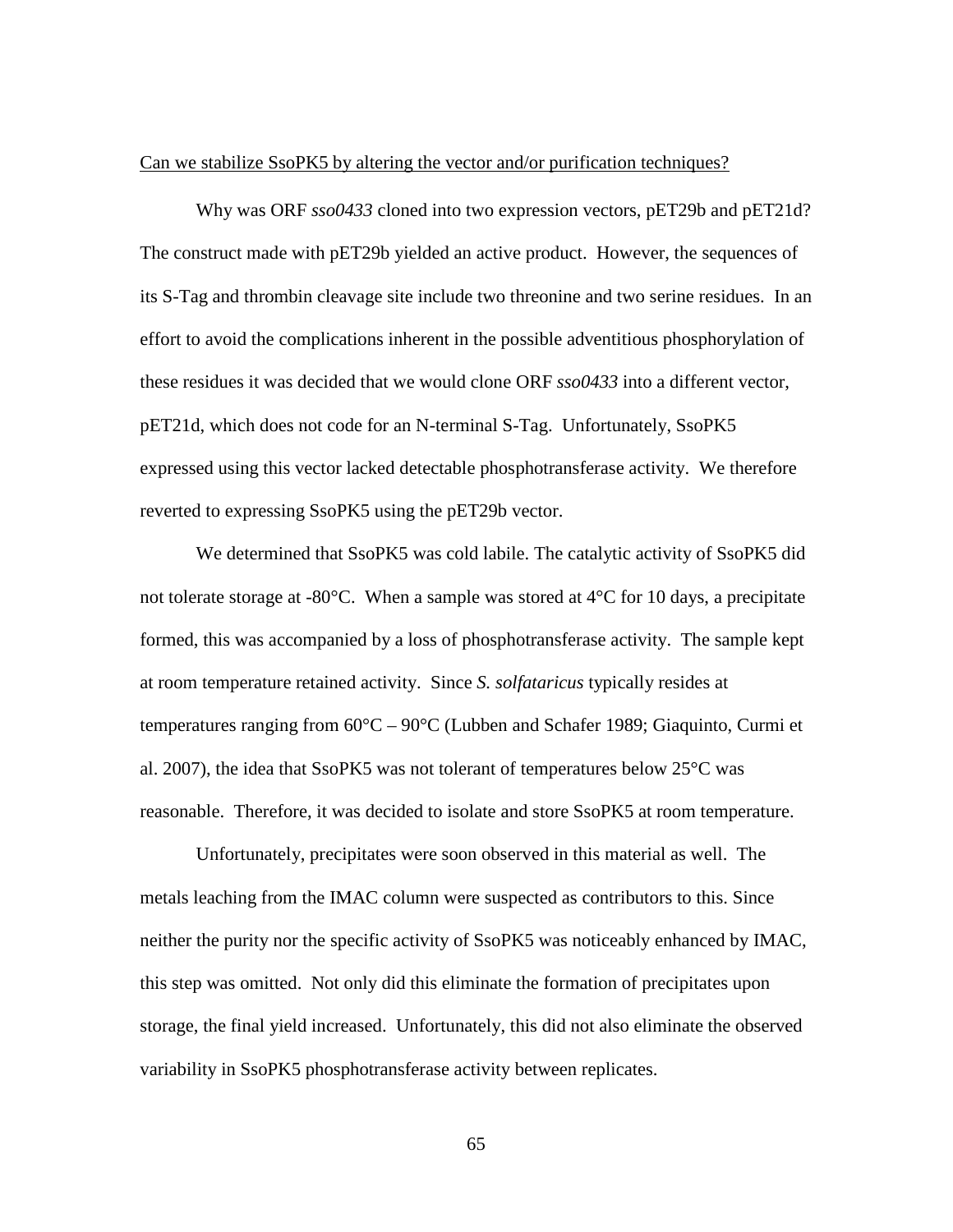# SsoPK5 displays both structural and functional parallels with other members of the piD261/Bud32 family of protein kinases.

SsoPK5 exhibits significant functional similarities to its eukaryotic homologues. Like piD261/Bud32 from *S. cerevisiae* (Facchin, Sarno et al. 2002), SsoPK5 phosphorylated acidophilic proteins such as casein and RCM lysozyme *in vitro*. Unlike nearly all ePKs characterized to date, including PRPK, SsoPK5 preferred  $Mn^{2+}$  over  $Mg^{2+}$  as a cofactor (Abe, Matsumoto et al. 2001; Kennelly 2003). Intriguingly, the exceptions to this pattern include piD261/Bud32 (Stocchetto, Marin et al. 1997; Facchin, Lopreiato et al. 2002) as well as two other ePKs of archaeal origin—SsoPK2 and SsoPK3 (Lower and Kennelly 2003; Lower, Potters et al. 2004). Moreover, SsoPK5 phosphorylated p53-GST *in vitro*, like both PRPK and piD261/Bud32 protein kinases. Western blots indicated that SsoPK5 phosphorylated p53 on both Ser-15 and Ser-20, but not Ser-37 or Ser-392. It is noteworthy that Ser-15 is also phosphorylated by piD261/Bud32 and PRPK. Phosphorylation of p53 at Ser-15 is upregulated in response to DNA damage and leads to p53 stabilization and increased activity. It is suspected that PRPK may regulate apoptosis and cell cycle arrest by phosphorylating p53 on Ser-15 *in vivo* (Abe, Matsumoto et al. 2001). piD261/Bud32 also phosphorylates Ser-37 *in vitro*  (Facchin, Lopreiato et al. 2003).

Like PRPK and piD261/Bud32 protein kinases, SsoPK5 was observed to autophosphorylate, specifically on threonine and serine residues. Several observations suggest that at least one of the residues modified by autophosphorylation is Thr-151. Threonine-151 lies between subdomains VII and VIII of SsoPK5, a region corresponding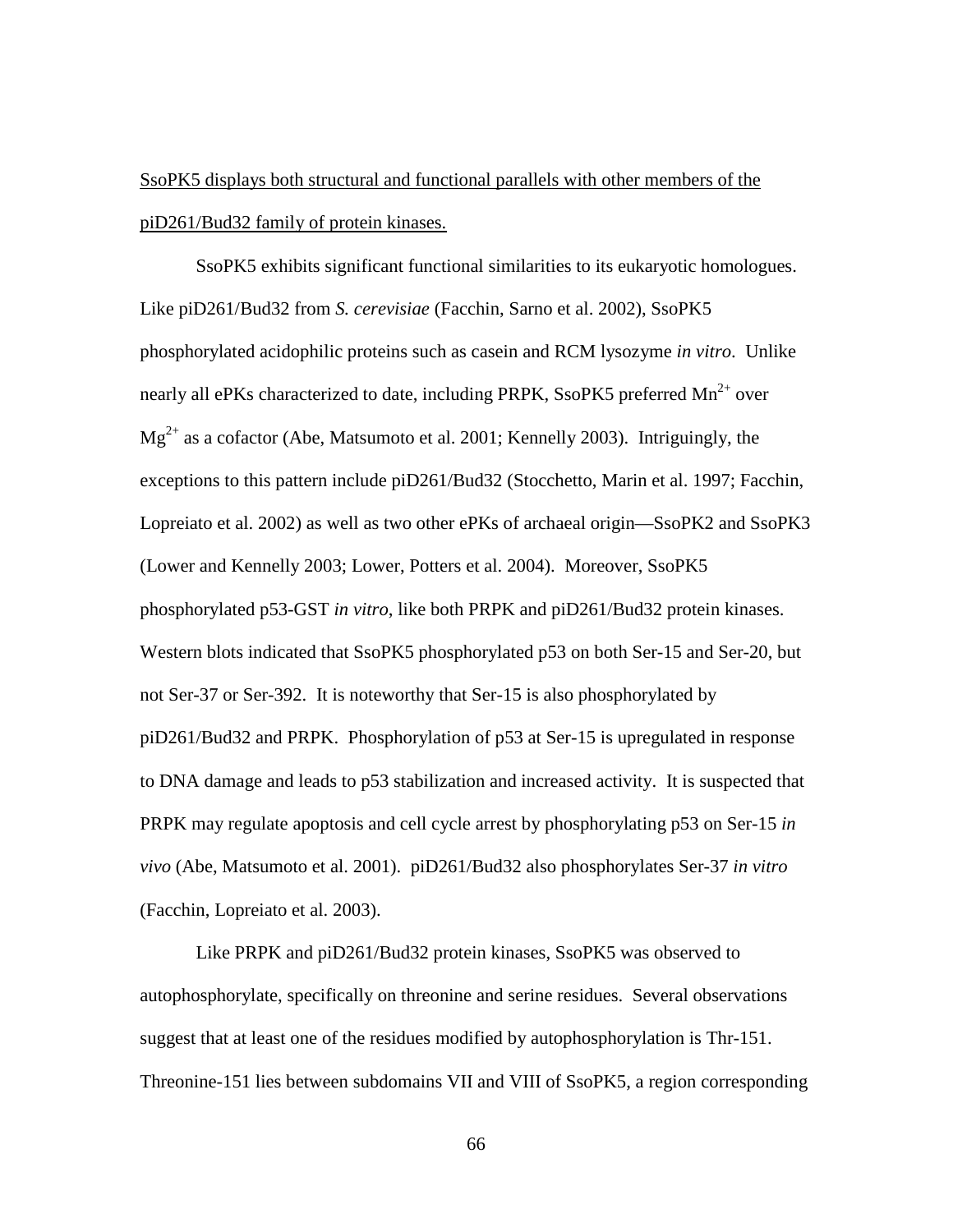to the activation loop that undergoes phosphorylation in most eukaryotic ePKs (Hanks and Hunter 1995; Huse and Kuriyan 2002). Second, the corresponding serine residue in piD261/Bud32 is known to be modified by autophosphorylation (Facchin, Lopreiato et al. 2002). Third, mutagenic alteration of Thr-151 to alanine or aspartate resulted in a marked decrease in autophosphorylation. Further, these mutationally-generated alterations impacted catalytic function. Replacement of Thr-151 by alanine (T151A) resulted in a protein with very low activity, suggesting that autophosohorylation at this site is necessary for optimum catalytic efficiency. This behavior mirrored that of altered forms of piD261/Bud32 in which autophosphorylated amino acid residues were replaced by alanines, which cannot be phosphorylated (Facchin, Lopreiato et al. 2002). The specific activity of an SsoPK5 variant with Thr-151 substituted by the potential phosphoryl mimic — aspartate (T151D) — was equal to that of the wild type enzyme. Taken together, the physical and functional characteristics of the mutagenically-altered forms of SsoPK5 indicate that Thr-151 is a site of autophosphorylation, and that autophosphorylation of this residue enhances the catalytic activity of the enzyme.

### By what mechanism does ADP-ribose enhance the activity of SsoPK5?

The nucleotides ADP-ribose or 5'-AMP both exerted salutary effects on the activity of SsoPK5. However, the mechanism by which they do so appears to be complex. Based on the observations reported herein, we postulate that ADP-ribose acts as a pseudochaperone, facilitating a conformation transition of SsoPK5 to a fully catalytically competent state.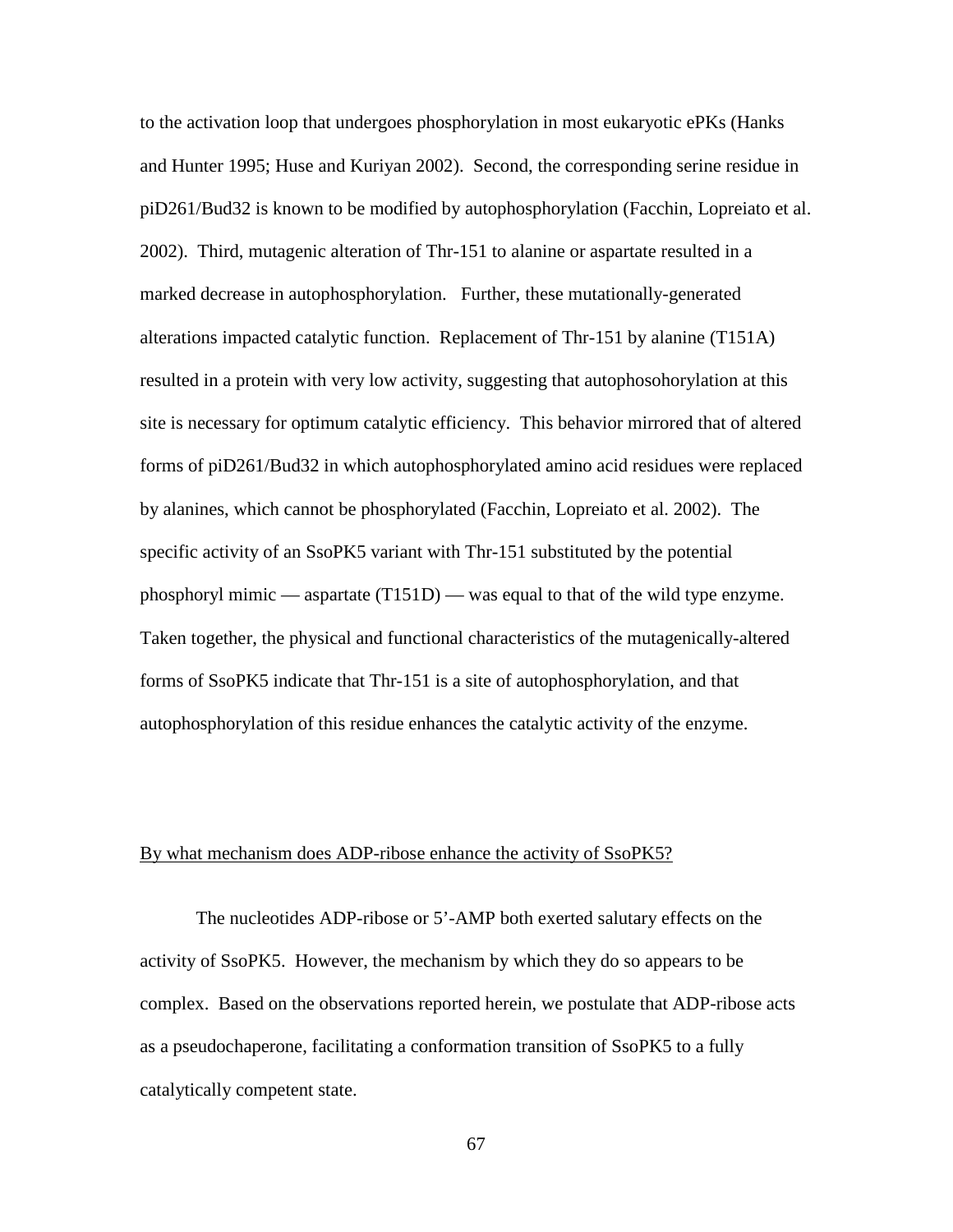SsoPK5 activation required incubation with ADP-ribose and 5'-AMP at least 30 min at 65°C. Moreover, activation proved surprisingly powerful and specific. ADPribose activated SsoPK5 at concentrations as low as 10 nM. In addition, neither 5'-ADP, NAD (H), or cyclic ADP-ribose — each of which share important structural features with ADP-ribose — exhibited any capacity to enhance the catalytic activity of SsoPK5.

Although inclusion of ATP during pre-incubation had a beneficial effect, reducing variability between replicates, evidence shows that activation by nucleotides did not involve phosphotransfer to SsoPK5. First, little or no  $^{32}P$  phosphate was incorporated into the enzyme when it was pre-incubated with  $[\gamma^{-32}P]ATP$  or when SsoPK5 was preincubated with ADP-ribose or 5'-AMP and  $[\gamma^{-32}P]$ ATP. Moreover, activation could be induced using the nonhydrolyzable ATP analogue AMP-PCP in the pre-incubation mixture with ADP-ribose or 5'-AMP. In addition, we observed SsoPK5 activation with the hydrolysis-resistant 5'-AMP analogue—AMPS.

### Is ADP-ribose a physiologically-relevant effector?

In the *Eukarya,* poly(ADP-ribose) moieties are subject to rapid turnover that results in the production of monomeric ADP-ribose (Kraus and Lis 2003). While it is frequently speculated that ADP-ribose acts as an effector molecule, evidence supporting a signaling role for this nucleotide has proven elusive. A potential target for ADP-ribose are *macro* domain proteins, one of which, AF1521 from the thermophilic archaeon *Archaeoglobus fulgidus,* recently has been shown to bind ADP-ribose with high affinity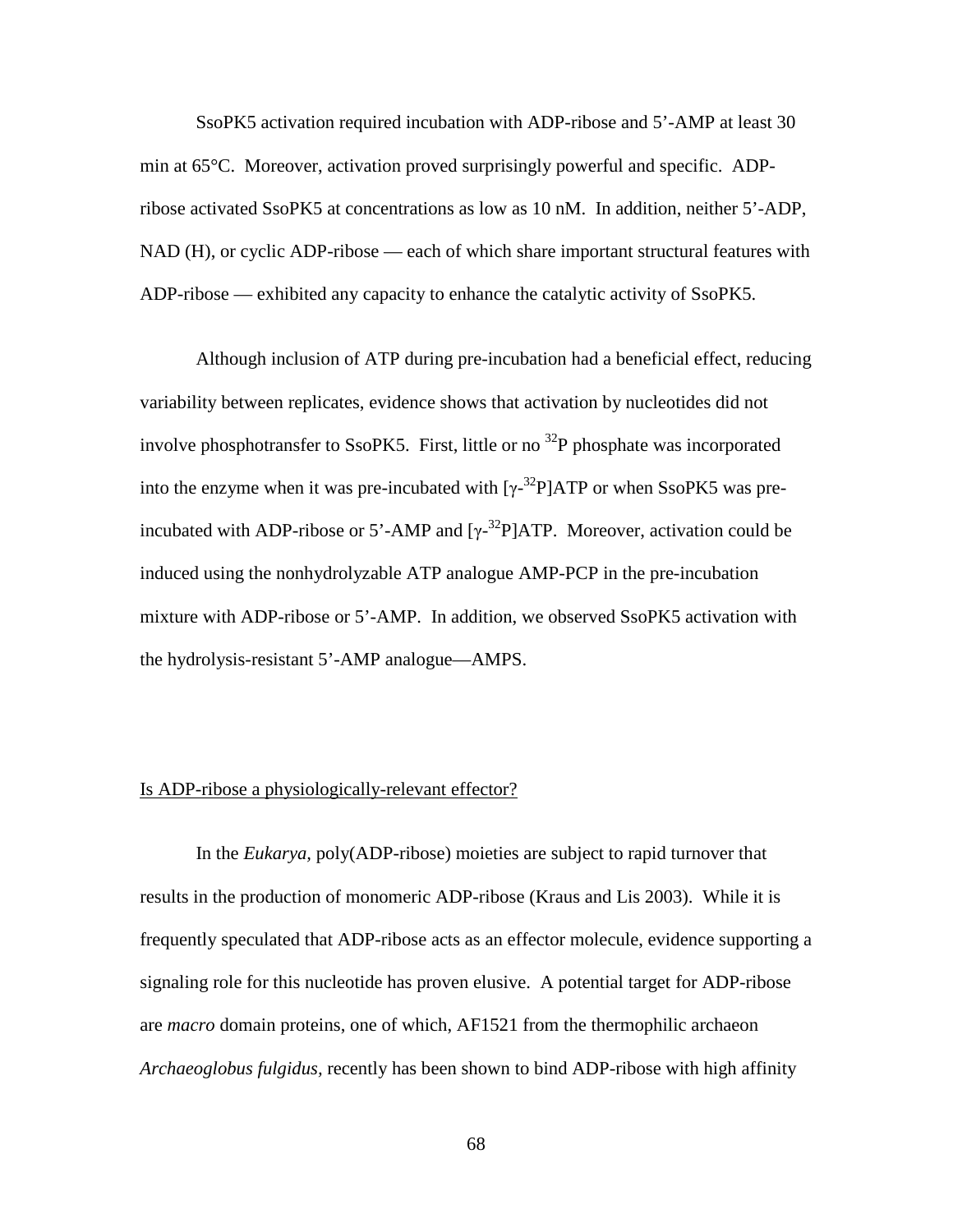(Karras, Kustatscher et al. 2005). It has been reported that some proteins in *S. solfataricus* are modified by poly(ADP-ribosyl)ation (Faraone-Mennella, Gambacorta et al. 1998) and that its genome contains an ORF, *sso2899,* encoding a potential a *macro*  domain protein. Moreover, it has been reported that *S. solfataricus* contains an archaeal poly (adenosine diphosphate (ADP)-ribose) polymerase (Castellano, Farina et al. 2009; Di Maro, De Maio et al. 2009). It therefore appears possible, if not likely, that ADPribose is present and may act as an effector molecule in *A. fulgidus, S. solfataricus,* and other members of the *Archaea.* While SsoPK5 does not contain a *macro* domain, it may represent a novel target for this putative effector. Moreover, the association of poly(ADP-ribose)ylation- depoly(ADP-ribose)ylation in modulating gene transcription is the *Eukarya* (Kraus and Lis 2003) is consistent with the implication that PRPK (Abe, Matsumoto et al. 2001) and, presumably, other piD261/Bud32-family protein kinases also participate in transcriptional and telomerase regulation.

Another more speculative but interesting possibility is that the physiological effector for SsoPK5 is not ADP-ribose, but 2'-O-acetyl-ADP ribose. 2'-O-acetyl-ADPribose is produced by the Sir2 deacetylases, which catalyze the deacetylation of chromatin proteins in the *Eukarya* as well as several of the *Archaea,* including *S. solfataricus* using NAD<sup>+</sup> as cosubstrate (Bell and Jackson 2001; Bell, Botting et al. 2002). Deacetylation of lysine residues in chromatin proteins increases the latter's affinity for DNA and modulates, at least in part, the chromatin remodeling associated with transcriptional silencing. As is the case for ADP-ribose, it has long been speculated that 2'-O-acetyl-ADP-ribose is not merely a passive by-product of the Sir2 deacetylase, but an important effector molecule. This deduction has recently been reinforced by the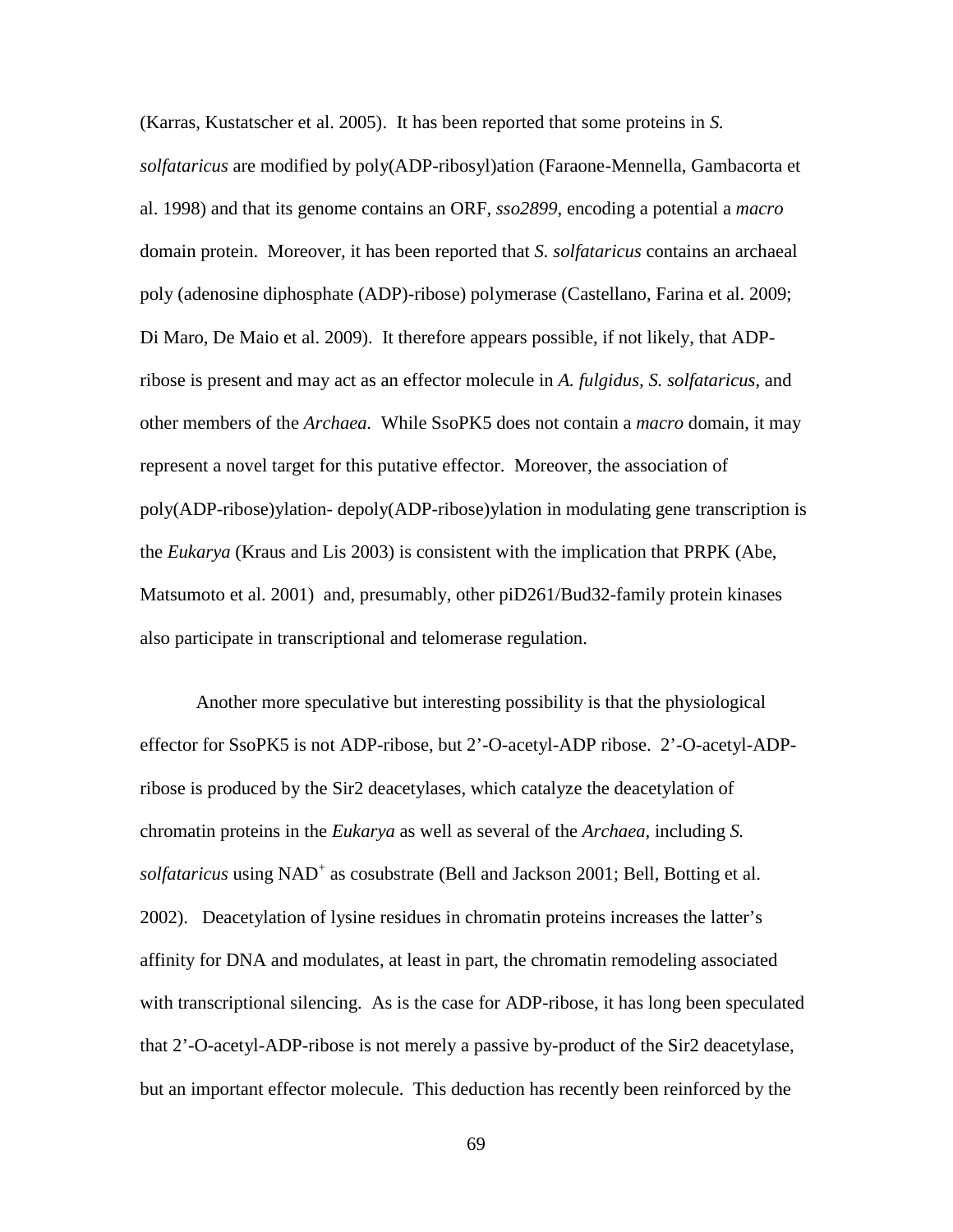observations that the *macro* domain of histone H2A1.1, a product of alternative splicing, binds 2'-O-acetyl-ADP-ribose (Kustatscher, Hothorn et al. 2005). Moreover, 2'-Oacetyl-ADP-ribose along with the deacetylation of histones modulates the assembly of both heteroligomeric complexes of Sir deacetylases as well as complexes between Sir proteins and histone H4 (Liou, Tanny et al. 2005). This action is thought to be promoted by the binding of 2'-O-acetyl-ADP-ribose to one of the Sir proteins, possibly Sir3 (Liou, Tanny et al. 2005). A putative model 2'-O-acetyl-ADP-ribose binding to SsoPK5 is illustrated in Figure 5-1. As with ADP-ribose, the association of 2'-O-acetyl-ADP-ribose with proteins involved in modulating gene transcription is a nice connection in the cell.

### Summary

SsoPK5 is an archaeal structural and functional member of the piD261/Bud32 protein kinase subfamily. Its DNA sequence, open reading frame (ORF) *sso0433*, exhibits 33% sequence identity to PRPK and 26% sequence identity to piD261/Bud32. Moreover SsoPK5, PRPK, and piD261 share many characteristics. SsoPK5 phosphorylates acidic proteins such as casein and RCML. It preferentially utilizes manganese as the metal cofactor, and like PRPK and piD261/Bud32, SsoPK5 can phosphorylate human p53 on Ser15.

PRPK must be pre-incubated with COS7 cell lysate; we show that for SsoPK5 to possess optimal phosphotransferase activity it too must be pre-incubated with specific molecules. Specifically, SsoPK5 phosphotransferase activity is stimulated by genomic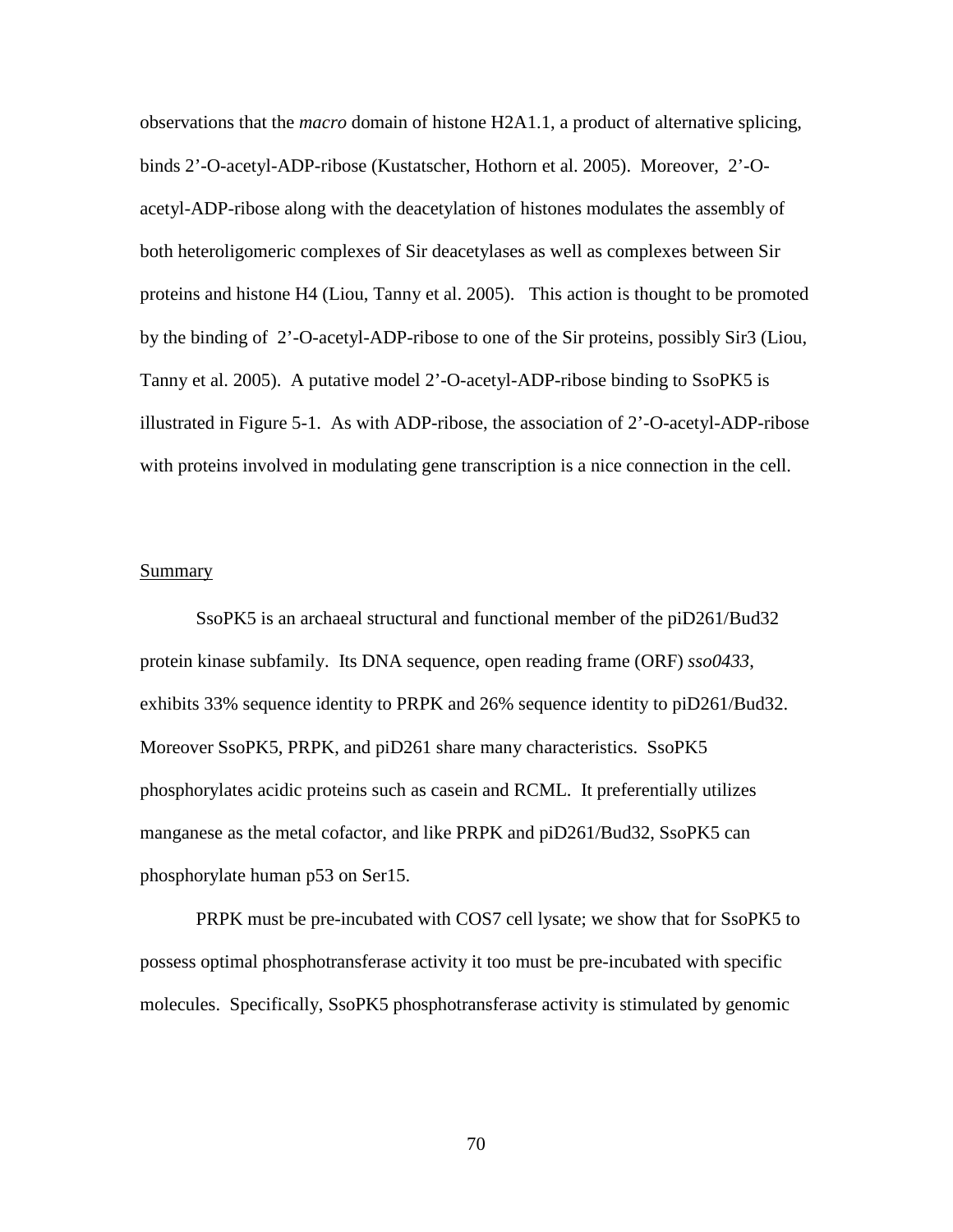

**Figure 5-1. 2'-O-acetyl-ADP-ribose is a catabolite from Sir2 deacetylases.**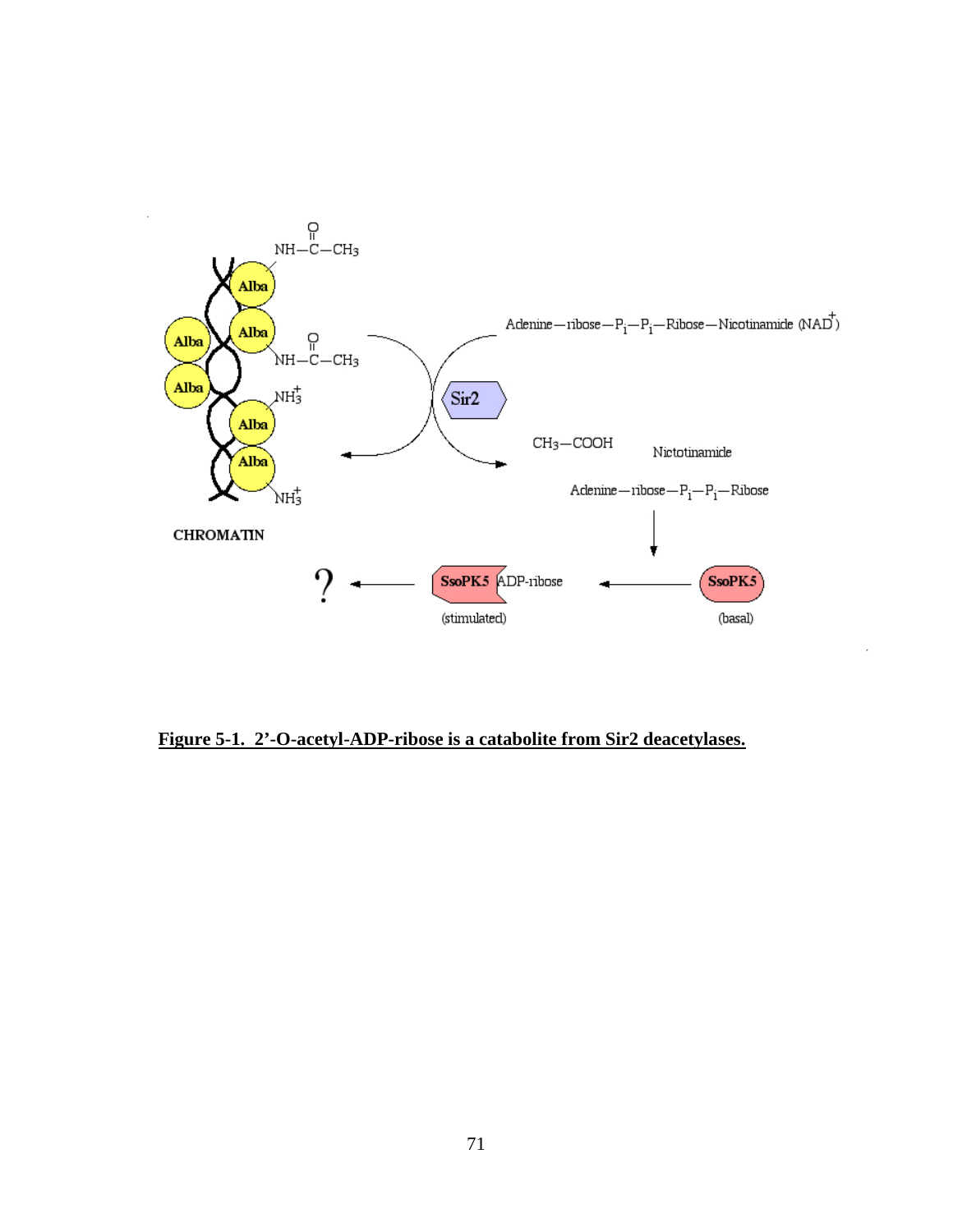DNA isolated from salmon sperm and various archaeons as well as ADP-ribose and 5'- AMP. To achieve optimal phosphotransferase activity, SsoPK5 must be pre-incubated with ATP, AMP-PNP or AMP-PCP along with the activator, such as ADP-ribose or 5'- AMP. Interestingly, the  $\gamma$ -phosphate from ATP is not transferred to SsoPK5 nor is cleavage required during pre-incubation for SsoPK5 activation. Whether through transcriptional regulation models or as a signaling molecule both ADP-ribose and 5'- AMP show interesting promise for physiological activators of SsoPK5. In order to elucidate SsoPK5 specific role in *S. solfataricus*, endogenous substrates must be identified. One potential approach for so doing would be to overexpress SsoPK5 in *S. solfataricus* cultured in the presence of radiolabelled inorganic phosphate. Potential phosphoacceptor proteins should exhibit an increased level of phosphorylation when compared to the control samples. Another point of investigation is the apparent dependence of SsoPK5 autophosphorylation on the presence of a phosphorylated substrate. Is this a hieracheal phosphorylation event?

Particular care should be taken when purifying SsoPK5. Even at room temperature, SsoPK5 phosphotransferase activity can disappear in a short period of time (within two weeks). Therefore, it is essential to have a continuous supply of transformed BL21 (DE3) RIL *E. coli* cells on hand. So, glycerol permanents were made prior to induction of the large-scale culture. Also, when assaying SsoPK5 for phosphotranferase activity, SsoPK5 must be pre-incubated with ATP or ATP-analogs and/or activators at 65°C for no less than 30 min. SsoPK5 must be added to the pre-incubation mixture last.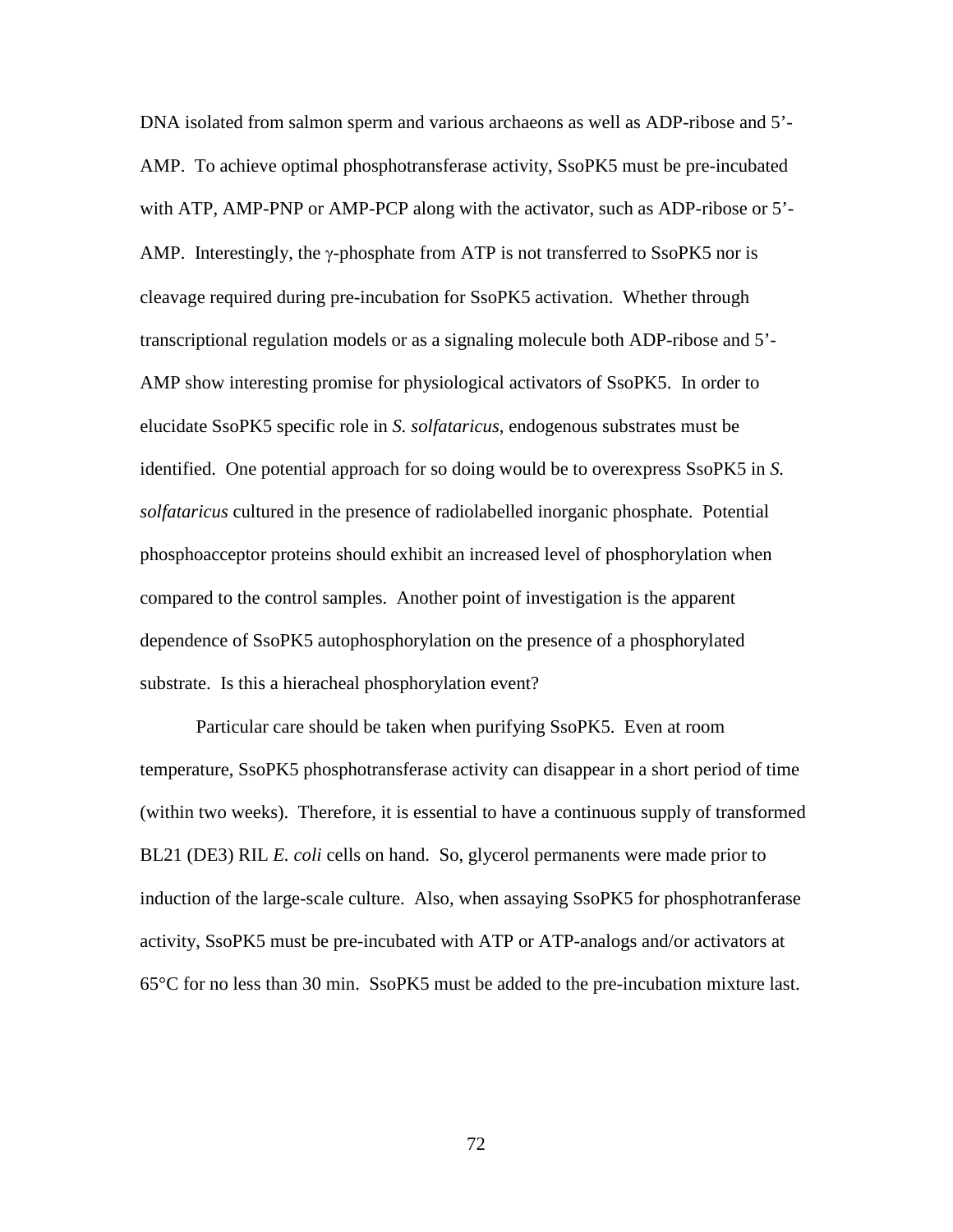### **REFERENCES**

- Abe, Y., S. Matsumoto, et al. (2001). "Cloning and characterization of a p53-related protein kinase expressed in interleukin-2-activated cytotoxic T-cells, epithelial tumor cell lines, and the testes." *J Biol Chem* **276**(47): 44003-11.
- Armbruster, D. W. and C. J. Daniels (1997). "Splicing of intron-containing tRNATrp by the archaeon Haloferax volcanii occurs independent of mature tRNA structure." *J Biol Chem* **272**(32): 19758-62.
- Barry, E. R. and S. D. Bell (2006). "DNA replication in the archaea." *Microbiol Mol Biol Rev* **70**(4): 876-87.
- Bell, S. D., C. H. Botting, et al. (2002). "The interaction of Alba, a conserved archaeal chromatin protein, with Sir2 and its regulation by acetylation." *Science* **296**(5565): 148-51.
- Bell, S. D. and S. P. Jackson (2001). "Mechanism and regulation of transcription in archaea." *Curr Opin Microbiol* **4**(2): 208-13.
- Bell, S. P. (2002). "The origin recognition complex: from simple origins to complex functions." *Genes Dev* **16**(6): 659-72.
- Bischoff, K. M. and P. J. Kennelly (1999). ""In-gel" assay for identifying alternative nucleotide substrates for protein kinases." *Anal Biochem* **271**(2): 199-202.
- Bradford, M. M. (1976). "A rapid and sensitive method for the quantitation of microgram quantities of protein utilizing the principle of protein-dye binding." *Anal Biochem* **72**: 248-54.
- Briza, P., E. Bogengruber, et al. (2002). "Systematic analysis of sporulation phenotypes in 624 non-lethal homozygous deletion strains of Saccharomyces cerevisiae." *Yeast* **19**(5): 403-22.
- Brocks, J. J., G. A. Logan, et al. (1999). "Archean molecular fossils and the early rise of eukaryotes." *Science* **285**(5430): 1033-6.
- Castellano, S., B. Farina, et al. (2009). "The ADP-ribosylation of Sulfolobus solfataricus Sso7 modulates protein/DNA interactions in vitro." *FEBS Lett* **583**(7): 1154-8.
- Cohen, P. (2002). "The origins of protein phosphorylation." *Nat Cell Biol* **4**(5): E127-30.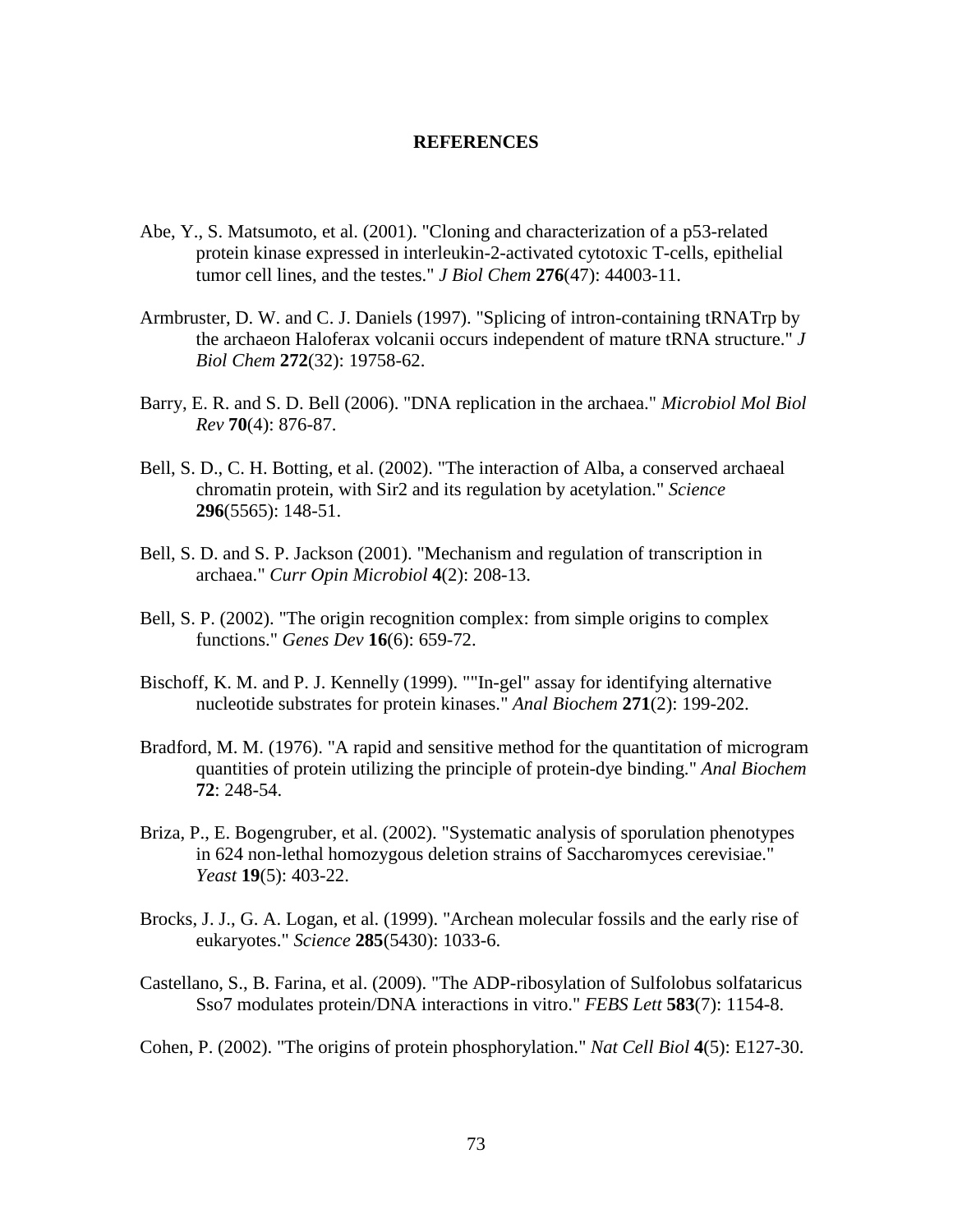- Cracraft, J. and M. J. Donoghue (2004). *Assembling the tree of life*. New York, Oxford University Press.
- Dalgaard, J. Z. and R. A. Garrett (1992). "Protein-coding introns from the 23S rRNAencoding gene form stable circles in the hyperthermophilic archaeon Pyrobaculum organotrophum." *Gene* **121**(1): 103-10.
- Dash, B. C. and W. S. El-Deiry (2005). "Phosphorylation of p21 in G2/M promotes cyclin B-Cdc2 kinase activity." *Mol Cell Biol* **25**(8): 3364-87.
- Deutscher, J., C. Francke, et al. (2006). "How phosphotransferase system-related protein phosphorylation regulates carbohydrate metabolism in bacteria." *Microbiol Mol Biol Rev* **70**(4): 939-1031.
- Di Maro, A., A. De Maio, et al. (2009). "The ADP-ribosylating thermozyme from Sulfolobus solfataricus is a DING protein." *Biol Chem* **390**(1): 27-30.
- Doolittle, R. F. (1995). "The origins and evolution of eukaryotic proteins." *Philos Trans R Soc Lond B Biol Sci* **349**(1329): 235-40.
- Doolittle, W. F. (1999). "Lateral genomics." *Trends Cell Biol* **9**(12): M5-8.
- Downey, M., R. Houlsworth, et al. (2006). "A genome-wide screen identifies the evolutionarily conserved KEOPS complex as a telomere regulator." *Cell* **124**(6): 1155-68.
- Eichler, J. and M. W. Adams (2005). "Posttranslational protein modification in Archaea." *Microbiol Mol Biol Rev* **69**(3): 393-425.
- Eisenthal, R. and M. J. Danson (2002). *Enzyme assays : a practical approach*. Oxford, OX ; New York, Oxford University Press.
- Facchin, S., R. Lopreiato, et al. (2003). "Functional homology between yeast piD261/Bud32 and human PRPK: both phosphorylate p53 and PRPK partially complements piD261/Bud32 deficiency." *FEBS Lett* **549**(1-3): 63-6.
- Facchin, S., R. Lopreiato, et al. (2002). "Structure-function analysis of yeast piD261/Bud32, an atypical protein kinase essential for normal cell life." *Biochem J* **364**(Pt 2): 457-63.
- Facchin, S., S. Sarno, et al. (2002). "Acidophilic character of yeast PID261/BUD32, a putative ancestor of eukaryotic protein kinases." *Biochem Biophys Res Commun* **296**(5): 1366-71.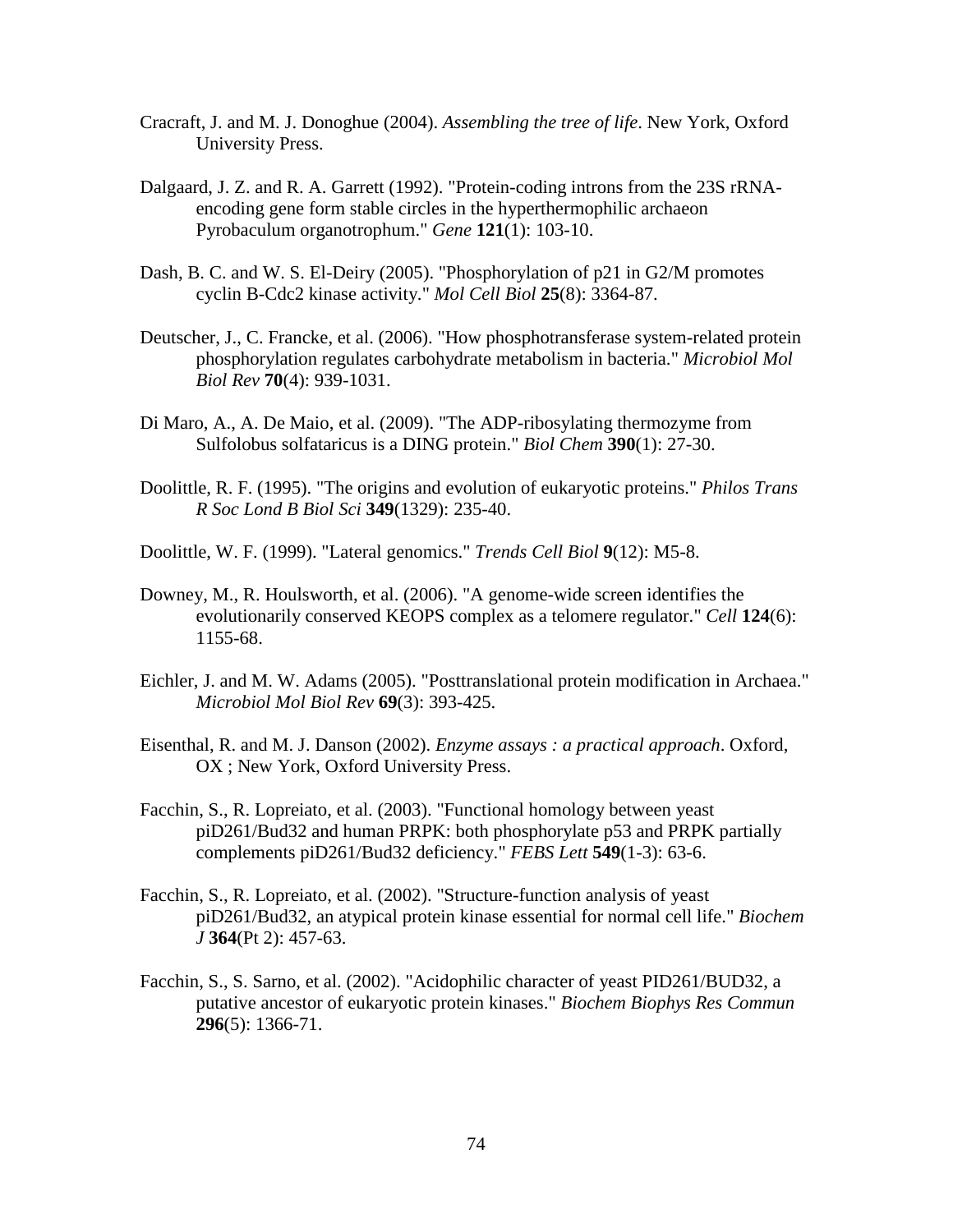- Faraone-Mennella, M. R., A. Gambacorta, et al. (1998). "Purification and biochemical characterization of a poly(ADP-ribose) polymerase-like enzyme from the thermophilic archaeon Sulfolobus solfataricus." *Biochem J* **335 ( Pt 2)**: 441-7.
- Franks, L. M. and N. M. Teich (1997). *Introduction to the cellular and molecular biology of cancer*. Oxford ; New York, Oxford University Press.
- Giaquinto, L., P. M. Curmi, et al. (2007). "Structure and function of cold shock proteins in archaea." *J Bacteriol* **189**(15): 5738-48.
- Hanks, S. K. and T. Hunter (1995). "Protein kinases 6. The eukaryotic protein kinase superfamily: kinase (catalytic) domain structure and classification." *Faseb J* **9**(8): 576-96.
- Hecker, A., M. Graille, et al. (2009). "The universal Kae1 protein and the associated Bud32 kinase (PRPK), a mysterious protein couple probably essential for genome maintenance in Archaea and Eukarya." *Biochem Soc Trans* **37**(Pt 1): 29-35.
- Hecker, A., R. Lopreiato, et al. (2008). "Structure of the archaeal Kae1/Bud32 fusion protein MJ1130: a model for the eukaryotic EKC/KEOPS subcomplex." *Embo J* **27**(17): 2340-51.
- Ho, Y., A. Gruhler, et al. (2002). "Systematic identification of protein complexes in Saccharomyces cerevisiae by mass spectrometry." *Nature* **415**(6868): 180-3.
- Huse, M. and J. Kuriyan (2002). "The conformational plasticity of protein kinases." *Cell* **109**(3): 275-82.
- Jelinska, C., M. J. Conroy, et al. (2005). "Obligate heterodimerization of the archaeal Alba2 protein with Alba1 provides a mechanism for control of DNA packaging." *Structure* **13**(7): 963-71.
- Jin, H. and V. Pancholi (2006). "Identification and biochemical characterization of a eukaryotic-type serine/threonine kinase and its cognate phosphatase in Streptococcus pyogenes: their biological functions and substrate identification." *J Mol Biol* **357**(5): 1351-72.
- Johnson, T. M. and L. D. Attardi (2006). "Dissecting p53 tumor suppressor function in vivo through the analysis of genetically modified mice." *Cell Death Differ* **13**(6): 902-8.
- Kamps, M. P. and B. M. Sefton (1989). "Acid and base hydrolysis of phosphoproteins bound to immobilon facilitates analysis of phosphoamino acids in gel-fractionated proteins." *Anal Biochem* **176**(1): 22-7.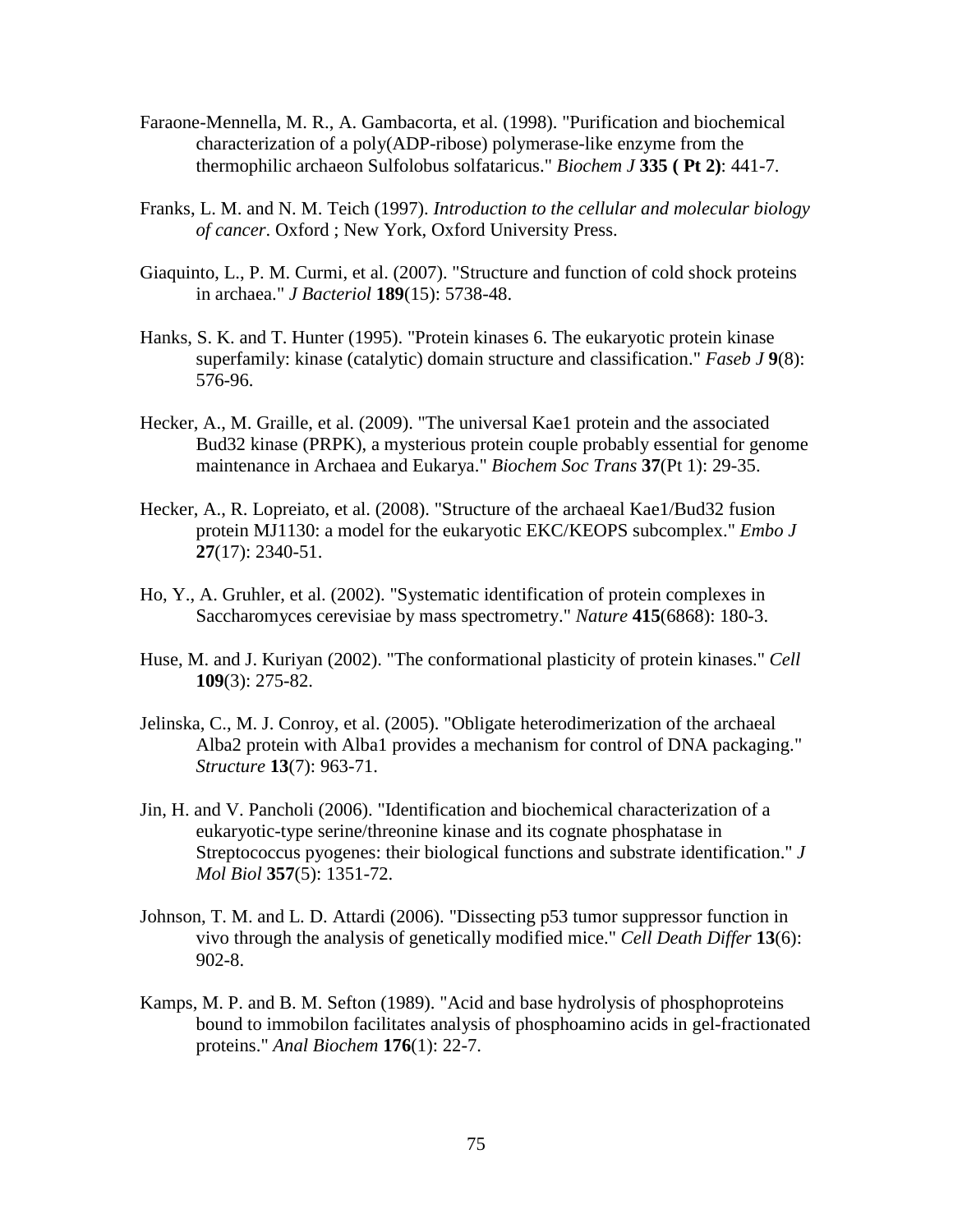- Karras, G. I., G. Kustatscher, et al. (2005). "The macro domain is an ADP-ribose binding module." *Embo J* **24**(11): 1911-20.
- Kennelly, P. J. (1998). "Prokaryotic protein-serine/threonine phosphatases." *Methods Mol Biol* **93**: 1-21.
- Kennelly, P. J. (2003). "Archaeal protein kinases and protein phosphatases: insights from genomics and biochemistry." *Biochem J* **370**(Pt 2): 373-89.
- Kennelly, P. J. and M. Potts (1996). "Fancy meeting you here! A fresh look at "prokaryotic" protein phosphorylation." *J Bacteriol* **178**(16): 4759-64.
- Kisseleva-Romanova, E., R. Lopreiato, et al. (2006). "Yeast homolog of a cancer-testis antigen defines a new transcription complex." *Embo J* **25**(15): 3576-85.
- Klenk, H. P., R. A. Clayton, et al. (1997). "The complete genome sequence of the hyperthermophilic, sulphate-reducing archaeon Archaeoglobus fulgidus." *Nature* **390**(6658): 364-70.
- Kraus, W. L. and J. T. Lis (2003). "PARP goes transcription." *Cell* **113**(6): 677-83.
- Kustatscher, G., M. Hothorn, et al. (2005). "Splicing regulates NAD metabolite binding to histone macroH2A." *Nat Struct Mol Biol* **12**(7): 624-5.
- Laemmli, U. K. (1970). "Cleavage of structural proteins during the assembly of the head of bacteriophage T4." *Nature* **227**(5259): 680-5.
- Lee, J. H., S. K. Choi, et al. (1999). "Universal conservation in translation initiation revealed by human and archaeal homologs of bacterial translation initiation factor IF2." *Proc Natl Acad Sci U S A* **96**(8): 4342-7.
- Liou, G. G., J. C. Tanny, et al. (2005). "Assembly of the SIR complex and its regulation by O-acetyl-ADP-ribose, a product of NAD-dependent histone deacetylation." *Cell* **121**(4): 515-27.
- Lower, B. H. and P. J. Kennelly (2003). "Open reading frame sso2387 from the archaeon Sulfolobus solfataricus encodes a polypeptide with protein-serine kinase activity." *J Bacteriol* **185**(11): 3436-45.
- Lower, B. H., M. B. Potters, et al. (2004). "A phosphoprotein from the archaeon Sulfolobus solfataricus with protein-serine/threonine kinase activity." *J Bacteriol* **186**(2): 463-72.
- Lubben, M. and G. Schafer (1989). "Chemiosmotic energy conversion of the archaebacterial thermoacidophile Sulfolobus acidocaldarius: oxidative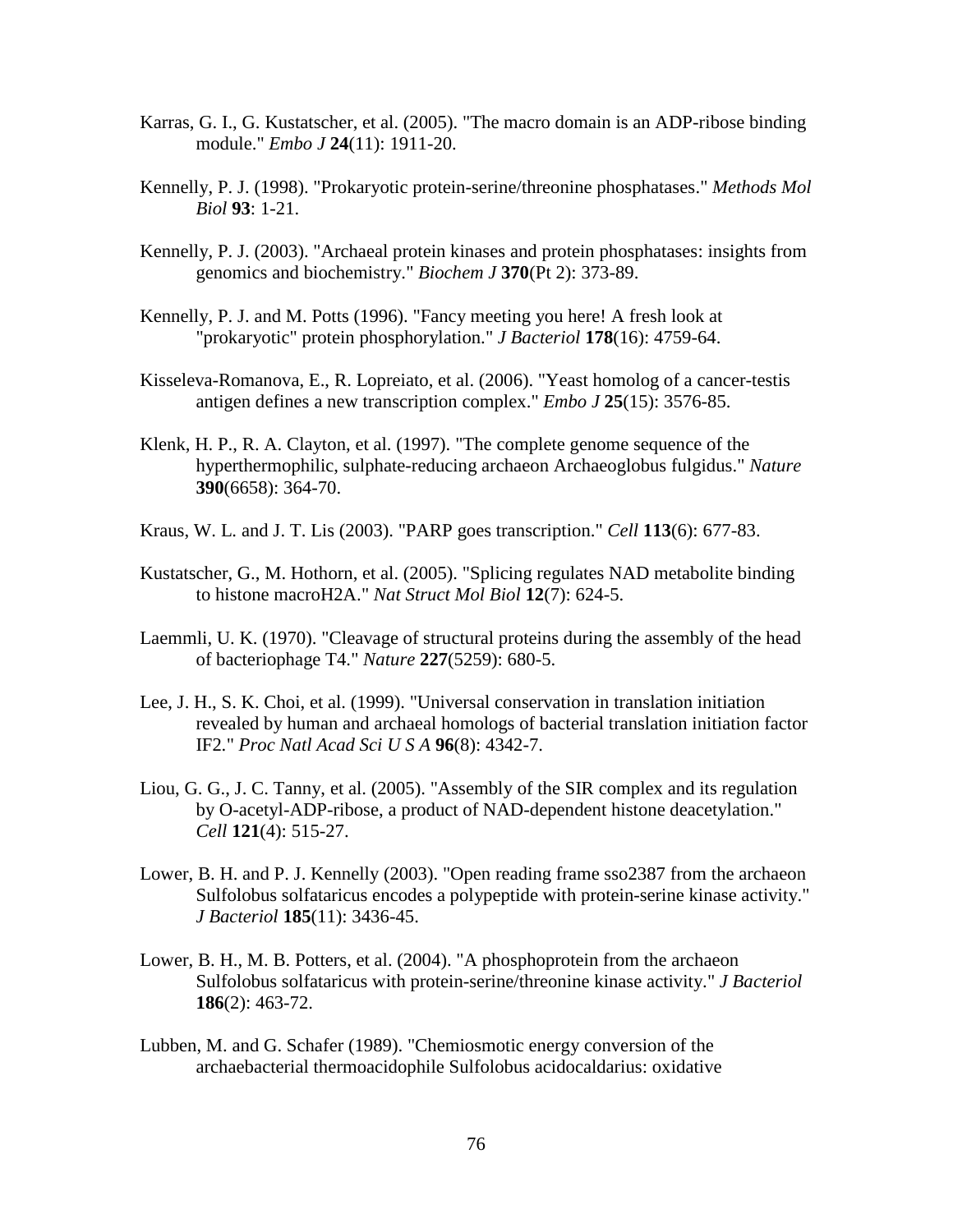phosphorylation and the presence of an F0-related N,N' dicyclohexylcarbodiimide-binding proteolipid." *J Bacteriol* **171**(11): 6106-16.

- Lundgren, M., A. Andersson, et al. (2004). "Three replication origins in Sulfolobus species: synchronous initiation of chromosome replication and asynchronous termination." *Proc Natl Acad Sci U S A* **101**(18): 7046-51.
- Madigan, M. T. and B. L. Marrs (1997). "Extremophiles." *Sci Am* **276**(4): 82-7.
- Manning, G., D. B. Whyte, et al. (2002). "The protein kinase complement of the human genome." *Science* **298**(5600): 1912-34.
- Mao, D. Y., D. Neculai, et al. (2008). "Atomic structure of the KEOPS complex: an ancient protein kinase-containing molecular machine." *Mol Cell* **32**(2): 259-75.
- Marks, F. (1996). The brain of the cell. *In Protein Phosphorylation*. F. Marks. Weinheim, VCH**:** 1-35.
- Monson, E. K., G. S. Ditta, et al. (1995). "The oxygen sensor protein, FixL, of Rhizobium meliloti. Role of histidine residues in heme binding, phosphorylation, and signal transduction." *J Biol Chem* **270**(10): 5243-50.
- Munoz-Dorado, J., S. Inouye, et al. (1991). "A gene encoding a protein serine/threonine kinase is required for normal development of M. xanthus, a gram-negative bacterium." *Cell* **67**(5): 995-1006.
- Murray, A. W. and M. R. Atkinson (1968). "Adenosine 5'-phosphorothioate. A nucleotide analog that is a substrate, competitive inhibitor, or regulator of some enzymes that interact with adenosine 5'-phosphate." *Biochemistry* **7**(11): 4023-9.
- Nakamura, T., T. Arai, et al. (1998). "A selective switch-on system for self-renewal of embryonic stem cells using chimeric cytokine receptors." *Biochem Biophys Res Commun* **248**(1): 22-7.
- Piet W. J. de Groot, C. R., Carlos R. Vázquez de Aldana, Encarnación Duencaronas, Víctor J. Cid, Francisco Del Rey, José M. Rodríquez-Peña, Pilar Pérez, Annemiek Andel, Julio Caubín, Javier Arroyo, Juan C. García, Concha Gil, María Molina, Luis J. García, César Nombela, Frans M. Klis (2001). A genomic approach for the identification and classification of genes involved in cell wall formation and its regulation in *Saccharomyces cerevisiae*. *Functional and Comparative Genomics*. **2:** 124-142.

*The Protein Kinase Facts Book* (1995). San Diego, Academic Press.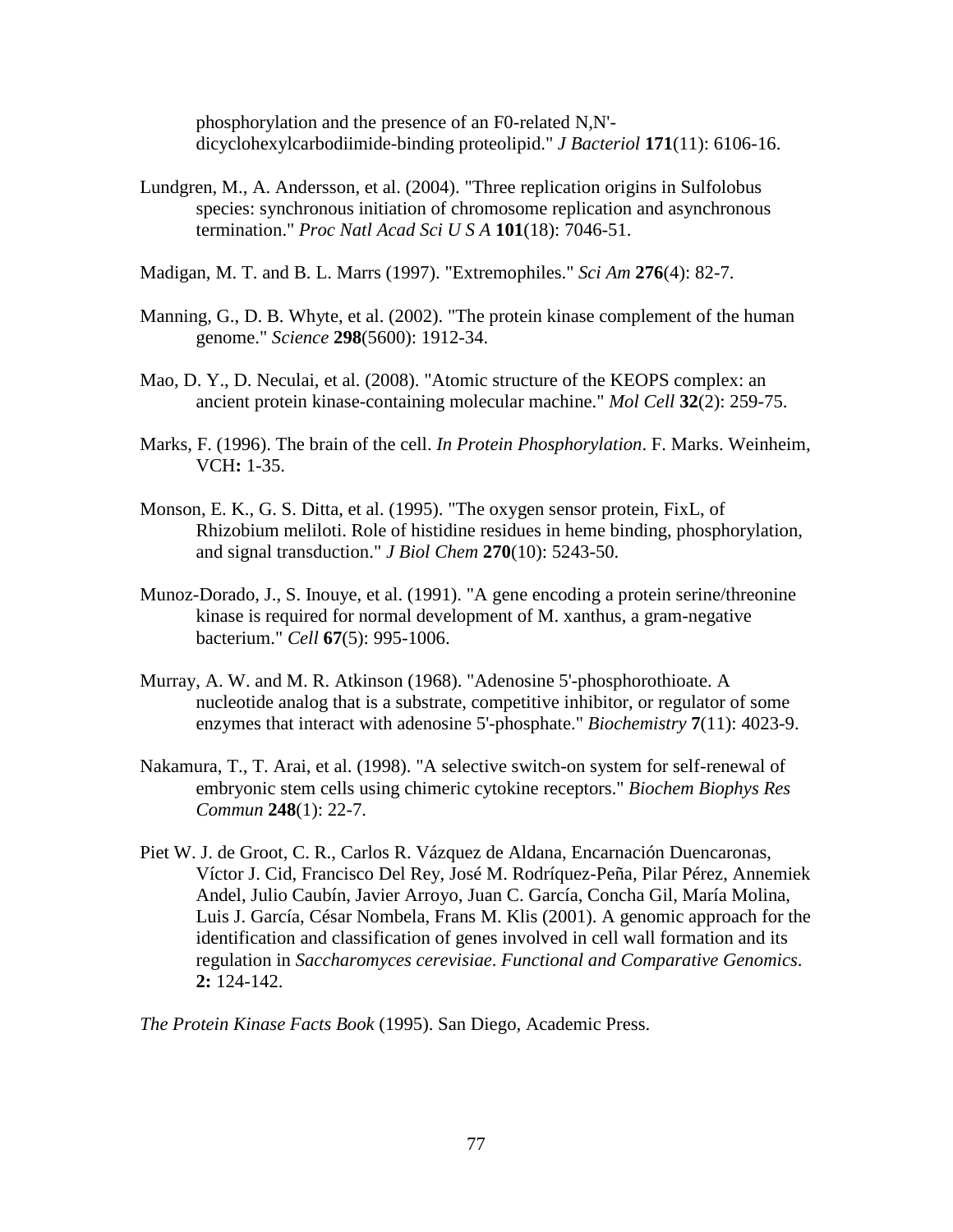- Ramachandran, C., K. L. Angelos, et al. (1983). "Hormonal regulation of the phosphorylation of glycogen synthase in perfused rat heart. Effects of insulin, catecholamines, and glucagon." *J Biol Chem* **258**(21): 13377-83.
- Sambrook, J., T. Maniatis, et al. (1989). *Molecular cloning : a laboratory manual*. Cold Spring Harbor, N.Y., Cold Spring Harbor Laboratory Press.
- Sandman, K. and J. N. Reeve (2006). "Archaeal histones and the origin of the histone fold." *Curr Opin Microbiol* **9**(5): 520-5.
- Sartori, G., G. Mazzotta, et al. (2000). "Inactivation of six genes from chromosomes VII and XIV of Saccharomyces cerevisiae and basic phenotypic analysis of the mutant strains." *Yeast* **16**(3): 255-65.
- Schelert, J., V. Dixit, et al. (2004). "Occurrence and characterization of mercury resistance in the hyperthermophilic archaeon Sulfolobus solfataricus by use of gene disruption." *J Bacteriol* **186**(2): 427-37.
- Sesti, G. (2006). "Pathophysiology of insulin resistance." *Best Pract Res Clin Endocrinol Metab* **20**(4): 665-79.
- She, Q., F. Confalonieri, et al. (2000). "A BAC library and paired-PCR approach to mapping and completing the genome sequence of Sulfolobus solfataricus P2." *DNA Seq* **11**(3-4): 183-92.
- She, Q., R. K. Singh, et al. (2001). "The complete genome of the crenarchaeon Sulfolobus solfataricus P2." *Proc Natl Acad Sci U S A* **98**(14): 7835-40.
- Shi, L., M. Potts, et al. (1998). "The serine, threonine, and/or tyrosine-specific protein kinases and protein phosphatases of prokaryotic organisms: a family portrait." *FEMS Microbiol Rev* **22**(4): 229-53.
- Skalhegg, B. S. and K. Tasken (1997). "Specificity in the cAMP/PKA signaling pathway. differential expression, regulation, and subcellular localization of subunits of PKA." *Front Biosci* **2**: d331-42.
- Skorko, R. (1984). "Protein phosphorylation in the archaebacterium Sulfolobus acidocaldarius." *Eur J Biochem* **145**(3): 617-22.
- Smith, T. F., J. C. Lee, et al. (2008). "The origin and evolution of the ribosome." *Biol Direct* **3**: 16.
- Sprott, G. D. (1992). "Structures of archaebacterial membrane lipids." *J Bioenerg Biomembr* **24**(6): 555-66.